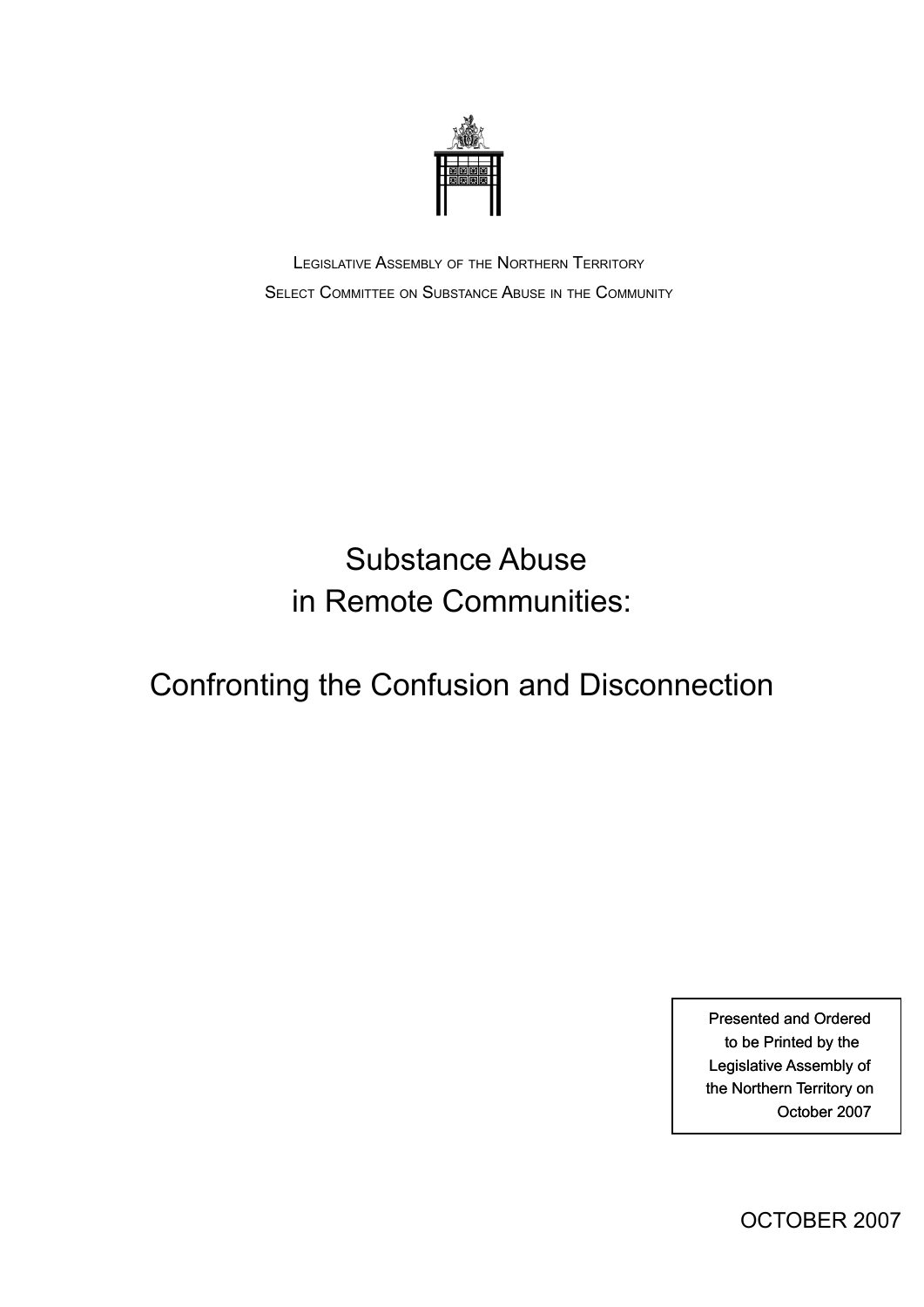Cover taken from a painting by Ms Alison Anderson, MLA

*Kuyawana Putukulini - 'Confusion and Disconnection'*

The Legislative Assembly does not authorise reproduction or publication of this painting without express permission.

Copyright Northern Territory Government of Australia

ISBN 978-0-9804338-0-7

Select Committee on Substance Abuse in the Community (2007) *Substance Abuse in Remote Communities: Confronting the Confusion and Disconnection,* Legislative Assembly of the Northern Territory, Darwin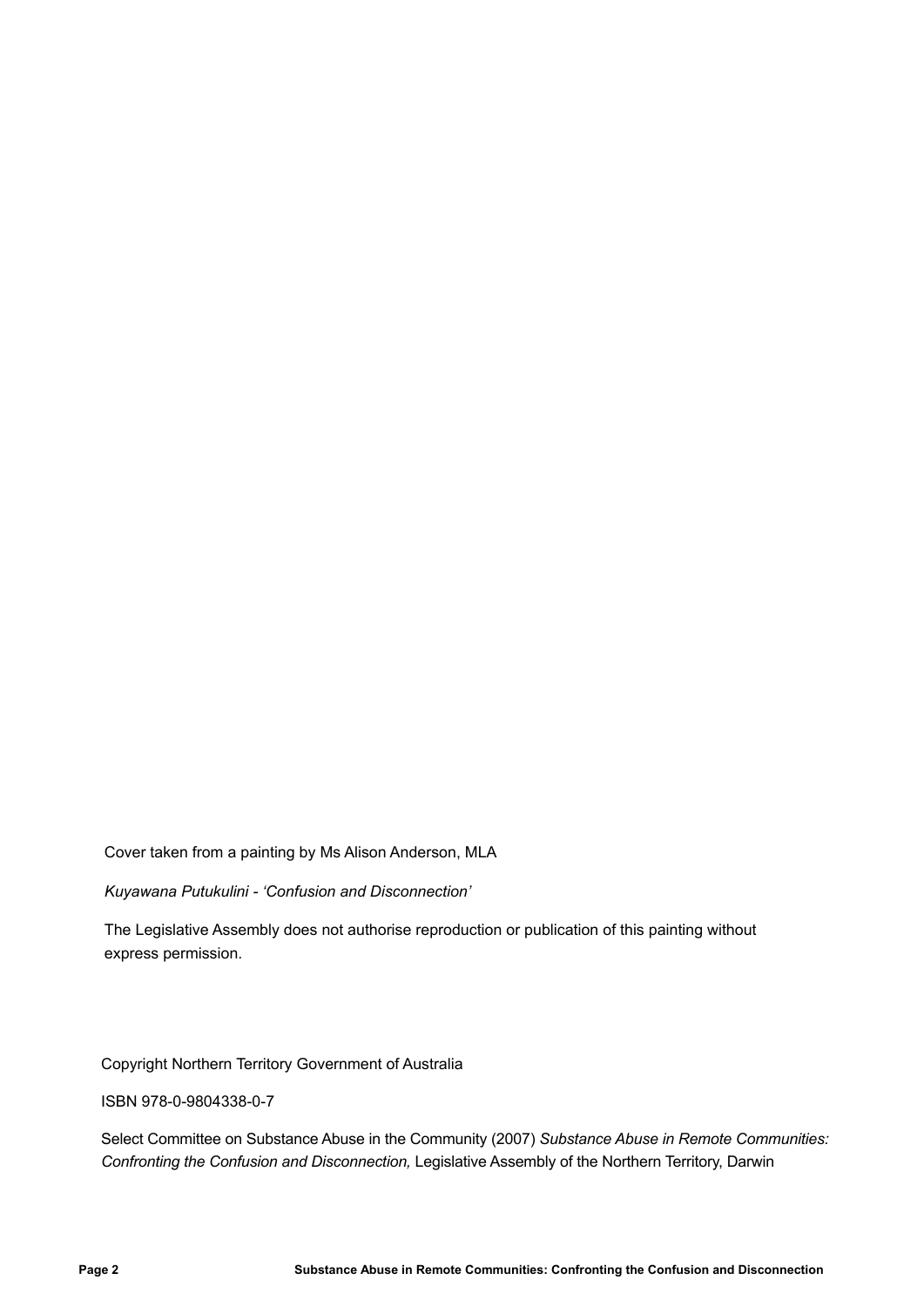# TABLE OF CONTENTS

| <b>Table of Contents</b>                | 3  |
|-----------------------------------------|----|
| Chair's Foreword                        | 5  |
| Membership of the Committee             | 7  |
| <b>Terms of Reference</b>               | 9  |
| List of Acronyms                        | 10 |
| <b>Executive Summary</b>                | 11 |
| <b>Findings and Recommendations</b>     | 13 |
| <b>Chapter 1 - The Inquiry</b>          | 23 |
| Introduction                            | 23 |
| Background of the inquiry               | 24 |
| Conduct of the inquiry                  | 26 |
| Hearings                                | 26 |
| Official briefings                      | 28 |
| <b>Chapter 2 - Three Key Substances</b> | 31 |
| Introduction                            | 31 |
| Alcohol                                 | 31 |
| Trends                                  | 31 |
| Availability & prevalence               | 35 |
| Consequences                            | 35 |
| Concerns                                | 36 |
| Cannabis                                | 36 |
| <b>Trends</b>                           | 36 |
| Availability & prevalence               | 37 |
| Consequences                            | 39 |
| Concerns                                | 40 |
| Petrol                                  | 41 |
| <b>Trends</b>                           | 41 |
| Availability & prevalence               | 42 |
| Consequences                            | 43 |

| Concerns                                                    | 45 |
|-------------------------------------------------------------|----|
| Conclusion                                                  | 46 |
| <b>Chapter 3 - Services in Central Australia</b>            | 48 |
| Introduction                                                | 48 |
| <b>Wallace Rockhole</b>                                     | 49 |
| Introduction                                                | 49 |
| Program description                                         | 49 |
| Risks & challenges                                          | 50 |
| Conclusion                                                  | 51 |
| The Mt Theo program                                         | 52 |
| Introduction                                                | 52 |
| Program description                                         | 52 |
| Risks & challenges                                          | 55 |
| Conclusion                                                  | 56 |
| The Larapinta (Yarrenyty Arltere)<br><b>Learning Centre</b> | 57 |
| Introduction                                                | 57 |
| Program description                                         | 57 |
| Risks & challenges                                          | 61 |
| Conclusion                                                  | 62 |
| DASA (Drug and Alcohol Services<br>Association)             | 63 |
| Introduction                                                | 63 |
| Program description                                         | 63 |
| Risks & challenges                                          | 65 |
| Conclusion                                                  | 65 |
| <b>CAYLUS (Central Australia Youth</b><br>Link Up Service)  | 66 |
| Introduction                                                | 66 |
| Program description                                         | 66 |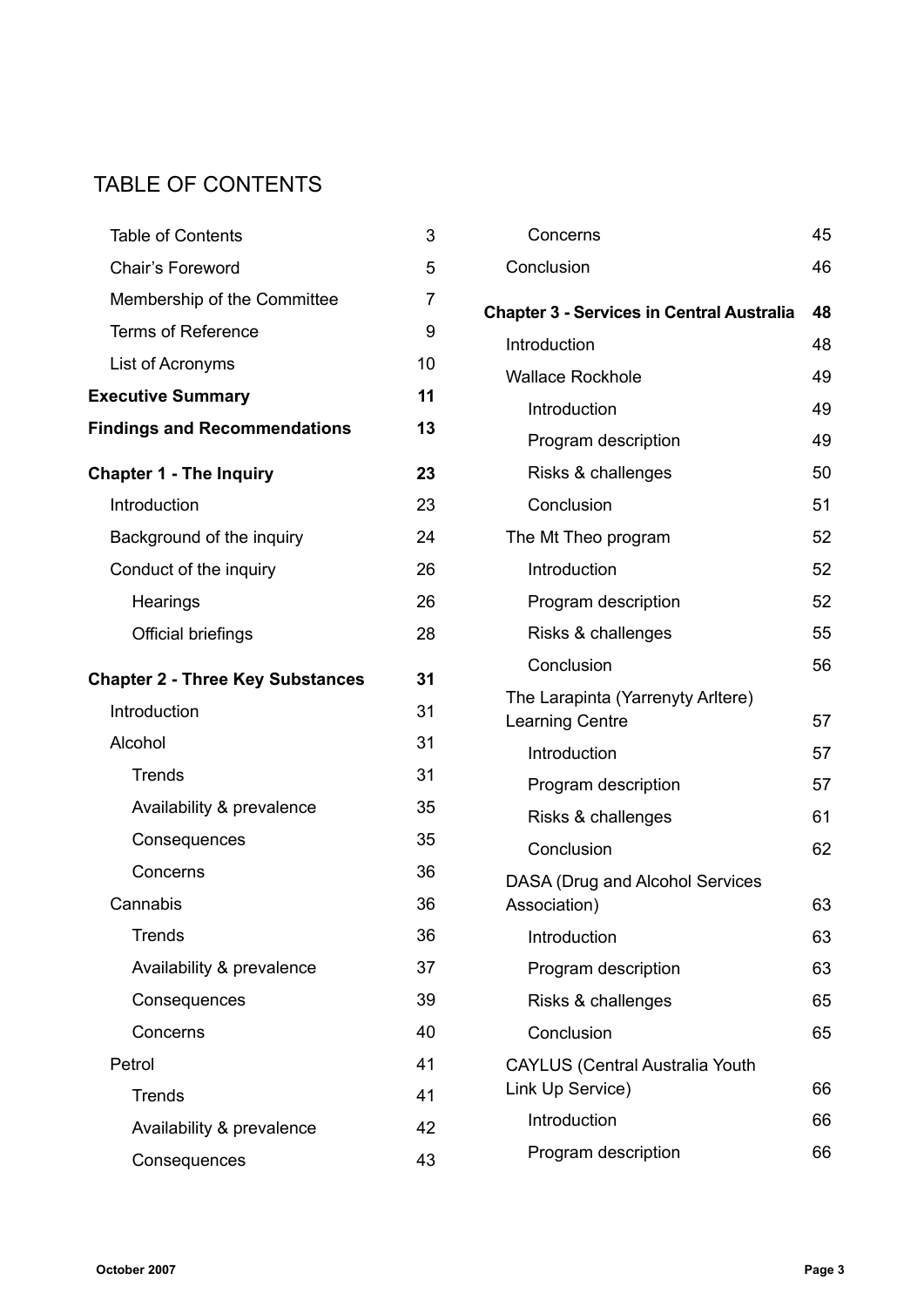| Risks & challenges                                                           | 68  |
|------------------------------------------------------------------------------|-----|
| Conclusion                                                                   | 69  |
| Conclusion - Central Australia                                               | 70  |
| <b>Chapter 4 - Services in the Top End</b>                                   | 72  |
| Introduction                                                                 | 72  |
| The Angurugu Substance Misuse Unit                                           | 72  |
| Introduction                                                                 | 72  |
| Program description                                                          | 73  |
| Risks & challenges                                                           | 76  |
| Conclusion                                                                   | 77  |
| The Groote Eylandt Alcohol<br><b>Management Plan</b>                         | 78  |
| Introduction                                                                 | 78  |
| Program description                                                          | 79  |
| Risks & challenges                                                           | 84  |
| Conclusion                                                                   | 88  |
| Yirrkala & Nhulunbuy: the East Arnhem<br><b>Region Alcohol Permit System</b> | 93  |
| Conclusion - Top End                                                         | 97  |
| <b>Chapter 5 - Social factors</b>                                            | 99  |
| Introduction                                                                 | 99  |
| Governance & social norms                                                    | 101 |
| Health                                                                       | 106 |
| Housing                                                                      | 110 |
| Employment                                                                   | 114 |
| Education                                                                    | 117 |
| Recreation                                                                   | 121 |
| Conclusion                                                                   | 124 |

| <b>Appendices</b>                                                                   | 126  |
|-------------------------------------------------------------------------------------|------|
| Appendix A: Register of meetings,<br>hearings and witnesses before<br>the Committee | 127  |
| Appendix B: Report structure and<br>the Terms of Reference                          | 133. |

NOTE: Transcripts of meetings and hearings that were not granted *in camera* status are contained in an accompanying volume. A copy of this can be obtained from the website or from the Committee Secretariat. Contact details are given at page 9.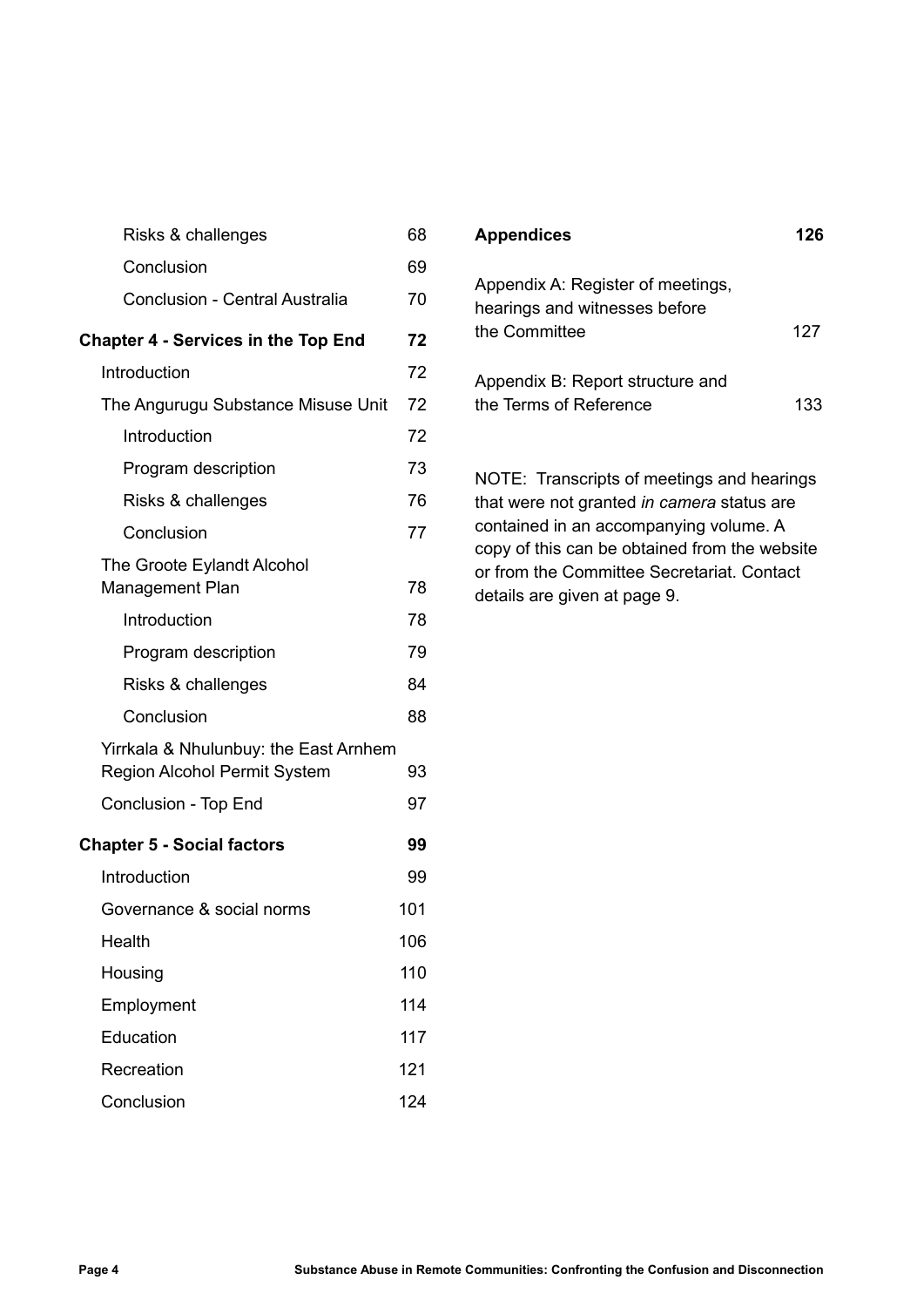# Chair's Foreword

Substance abuse has always been a problem in the Northern Territory, causing havoc and pain particularly for my people and three substances are usually to blame – alcohol, petrol and cannabis. Substance abuse rips through the hearts of people and communities.

In 2005, shortly after being elected to Parliament, I was appointed to the Select Committee on Substance Abuse in the Community and elected Chair. As a Luritja woman I am well aware of the trauma that substance abuse causes. It is something that anyone living in Central Australia cannot avoid. I understand that families are hurting because of grog, ganja and petrol sniffing and that Government needs to acknowledge this and take appropriate actions to alleviate that pain. Representing people who are some of the most marginalised in this country, I saw this as a personal responsibility and a challenge that I would take up for all the people in the Northern Territory affected by it.

I also knew that it was not all bad news. Some communities are very effective at resisting being overcome by substance abuse and how this affects a community already grappling with life issues. I saw that a priority for the Committee was to try to understand why this was so, why the devastation of substance abuse impacted upon some communities more than on others. Why are some more resilient to its effects than others?

In 2006 the Committee commenced a round of hearings in various communities in Central Australia with this question in mind:

#### *What is it that gives some communities an inbuilt resistance to and ability to deal with issues with substance abuse and not others?*

The Committee held meetings in my community, Papunya, then visited Harts Range and Engawala on the Plenty Highway. We also took the opportunity to speak to a number of organisations, many of them grassroots, about the services they provide and the challenges they face in dealing with an often intractable problem of negotiating the vagaries of funding availability, from a myriad of Government agencies, to keep their services going.

A further round of visits to Top End communities followed when the Committee held meetings with Groote Eylandt people, at Yirrkala and Nhulunbuy in East Arnhem, then Wadeye to the west. The evidence presented to the Committee, its findings and recommendations, are contained in this Report.

 While substance abuse is not a new problem for the Northern Territory, neither is this the first parliamentary committee to inquire into it. As far back as 1971, the Senate initiated a select committee to look at drug trafficking and drug use in Australia. Of significance to the Northern Territory was the establishment of the Senate Select Committee on Volatile Substance Abuse in Australia in 1985, an initiative largely of the then two Northern Territory Senators, which reflected the level of concern for petrol sniffing here. The first such committee established by the Northern Territory parliament was the Sessional Committee on Use and Abuse of Alcohol by the Community in 1989. In 1991, this Committee produced an influential report *Measures for Reducing Alcohol Use and Abuse in the Northern Territory.*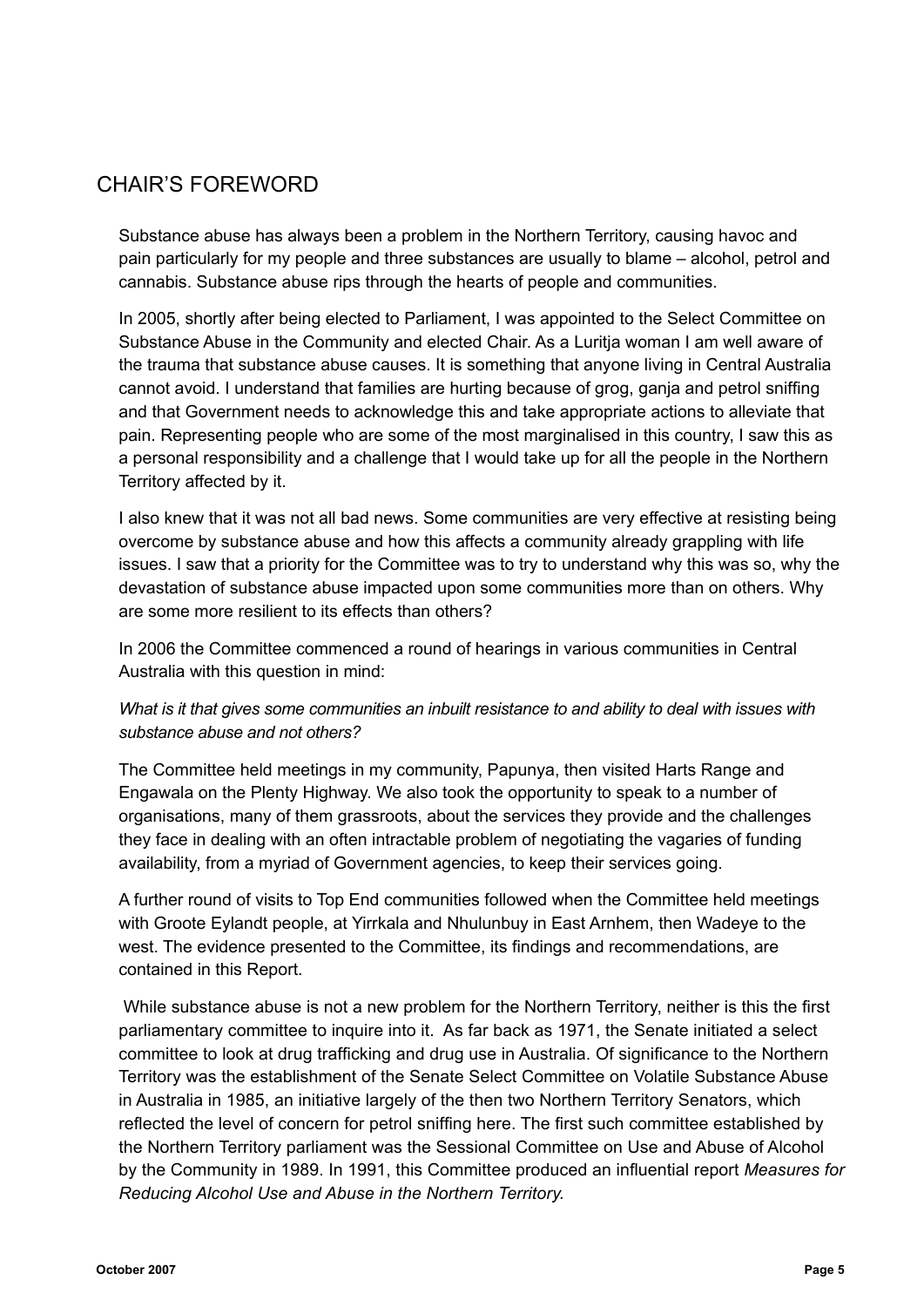While these have all added to the body of knowledge on substance abuse, the Committee was keen to identify and record the factors that strengthen a community to deal with issues of abuse. I believe that the Committee has succeeded in this and this Report makes a real contribution to the present debate.

Discussions with many people the Committee met during the course of the inquiry has reinforced that to make any changes, commitment to engaging communities in solutions to the problems is required. Coupled with a three-pronged approach to substance abuse, with initiatives to reduce supply, reduce demand and provide access to rehabilitation. This provides a formula which has shown to work and is the only way that any real and lasting change will be made.

There is no denying that there are challenges ahead to bring real change to all of our communities. The way to do this is made simpler by knowing the important issues and how they inter-relate in strong communities. This also helps by informing Government so it understands the need for better coordination between the many agencies which fund or provide services in communities and act to give better certainty of continued funding for programs.

*Confusion and Disconnection* is the title of my painting on the front of this Report. It depicts the Committee meeting with many people and communities which are often in chaos, with people pulling in all directions. The 'confusion' refers to the misunderstandings which exist between our two cultures and how, despite best intentions, this can work against positive outcomes. The 'disconnection' in this sense is two-fold, first between the different agencies who do not understand how their services are interdependent at ground level, with one reliant on the other to be effective. Disconnection also occurs because of a lack of understanding of the real issues which communities face. Both these ideas are developed further in the Report as the evidence taken by the Committee is examined. *Confronting Confusion and Disconnection* is the title given to the Report because this is exactly what the Committee set out to do, to define a process which we believe will bring change.

The strength of this Committee lies in the way that its Members approached the inquiry with integrity, bipartisanship, dedication and, most important, caring. In this way we were able to develop the ideas presented to us into strategies which we believe will be a way forward. I place on record my thanks to the five other Members for this and for helping me sort through issues. I am honoured to have shared this journey with them. It has been a journey of hope.

#### *Alison Anderson, MLA*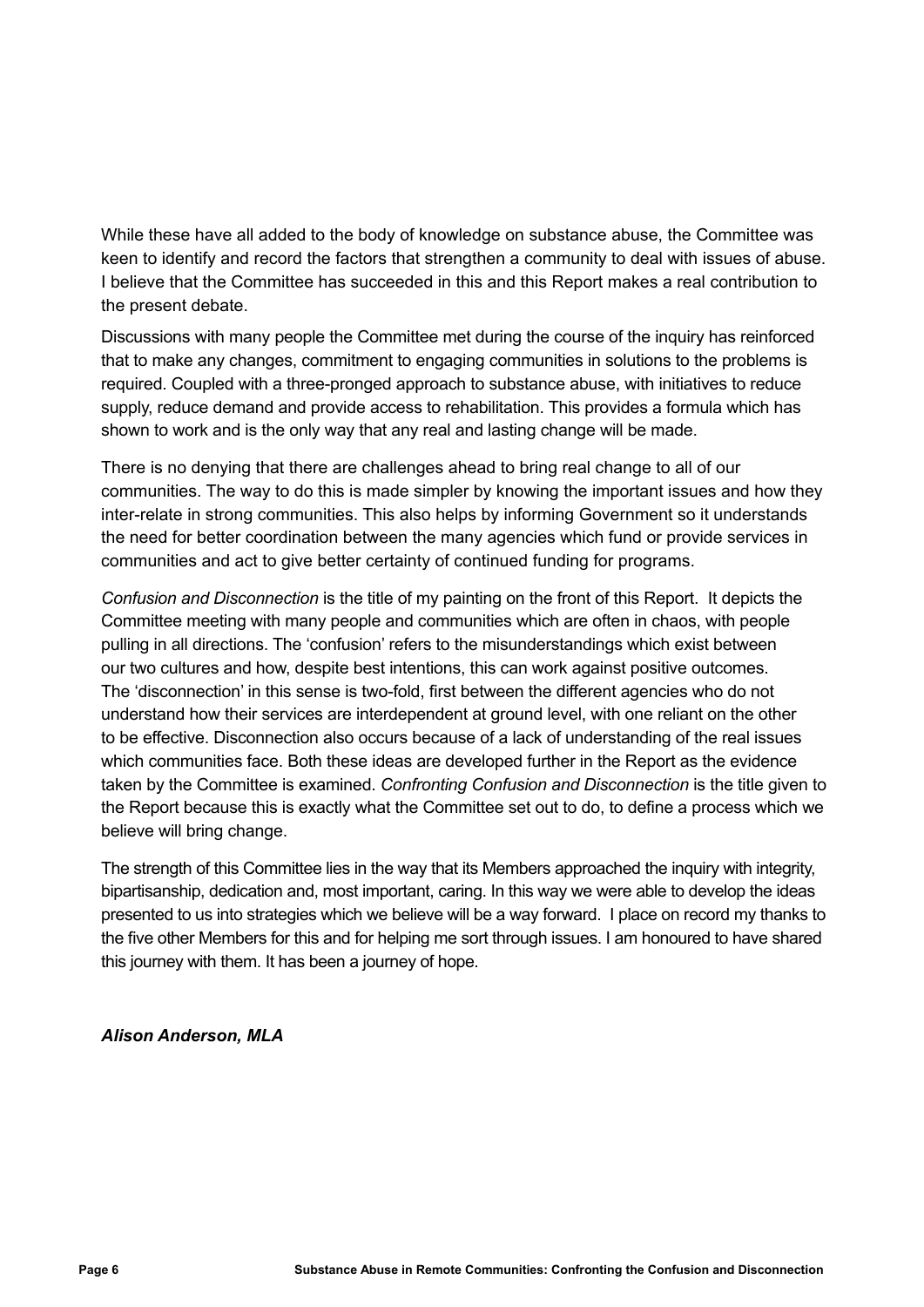# Membership of the Committee

## **Ms Alison Anderson, MLA (Chair)**

Appointed 17 August 2005 Elected Chair 23 August 2005 Australian Labor Party Member for Macdonnell. First elected 18 June 2005 Other Committees: Subordinate Legislation and Publications

## **Ms Kerry Sacilotto, MLA (Deputy Chair)**

Appointed 17 August 2005 Australian Labor Party Member for Port Darwin. First elected 18 June 2005 Deputy Chair of Committees Other Committees: House; Public Accounts; Sport and Youth (Chair)

## **Mrs Loraine Braham, MLA**

Appointed 17 August 2005 Independent Member for Braitling. First elected 4 June 1994 Other Committees: Legal and Constitutional Affairs; Standing Orders

### **Mr Rob Knight, MLA**

Appointed 17 August 2005 Australian Labor Party Member for Daly. First elected 18 June 2005 Chairman of Committees Other Committees: Standing Orders; Environment and Sustainable Development

## **Mrs Fay Miller, MLA**

Appointed 17 August 2005 Country Liberal Party Member for Katherine. First elected 4 October 2003 Other Committees: House; Legal and Constitutional Affairs; Standing Orders; Subordinate Legislation and Publications; Environment and Sustainable Development; Sport and Youth Shadow Minister for Natural Resources, Environment and Heritage; Regional Development; Transport and Infrastructure; Senior Territorians; Mines and Energy; Arts and Museums; Housing; Parks and Wildlife; Public Employment

## **Mr Terry Mills, MLA**

Appointed 17 August 2005

Country Liberal Party

Member for Blain. First elected 31 July 1999

Other Committees: Privileges; Public Accounts; Legal and Constitutional Affairs; Sport and Youth Deputy Leader of the Opposition and Shadow Minister for Treasury; Employment, Education and Training; Racing, Gaming and Licensing; Alcohol Policy; Asian Relations and Trade; Young Territorians; Primary Industries and Fisheries; Indigenous Affairs; Multicultural Affairs; Statehood; Lands and Planning; Communications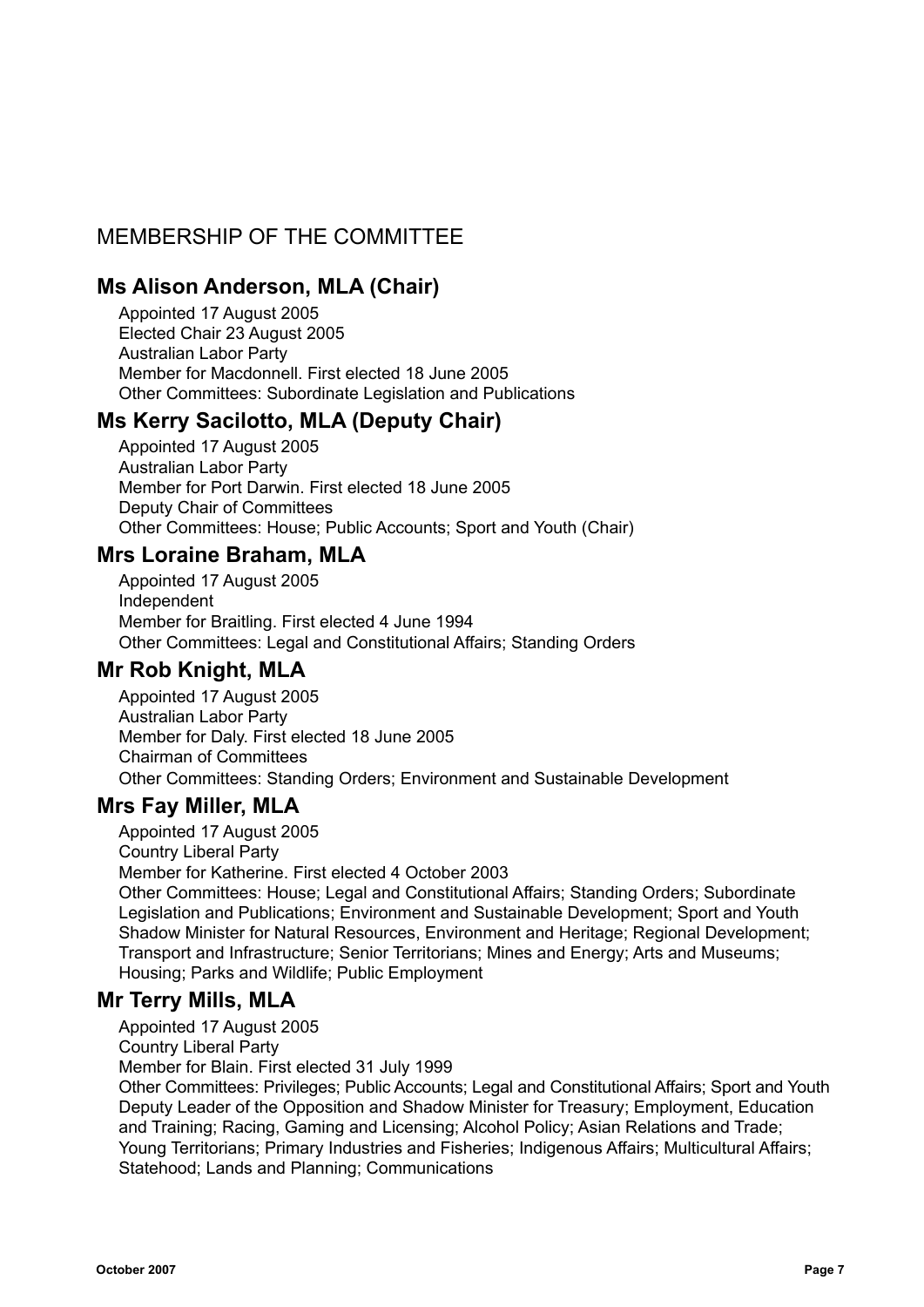## **Committee secretariat**

Ms Pat Hancock, Secretary Dr Brian Lloyd, Research Officer Ms Kellie Trout, Research/Administrative Assistant Ms Kim Cowcher, Committee Support Assistant

## **Contact**

GPO Box 3721 Darwin NT 0801

Level 3, Parliament House Mitchell Street Darwin NT 0800

Telephone: (08) 8946 1429 Facsimile: (08) 8946 1420

Email: pat.hancock@nt.gov.au Web: http://www.nt.gov.au/lant/parliament/committees/substance/subabuse.shtml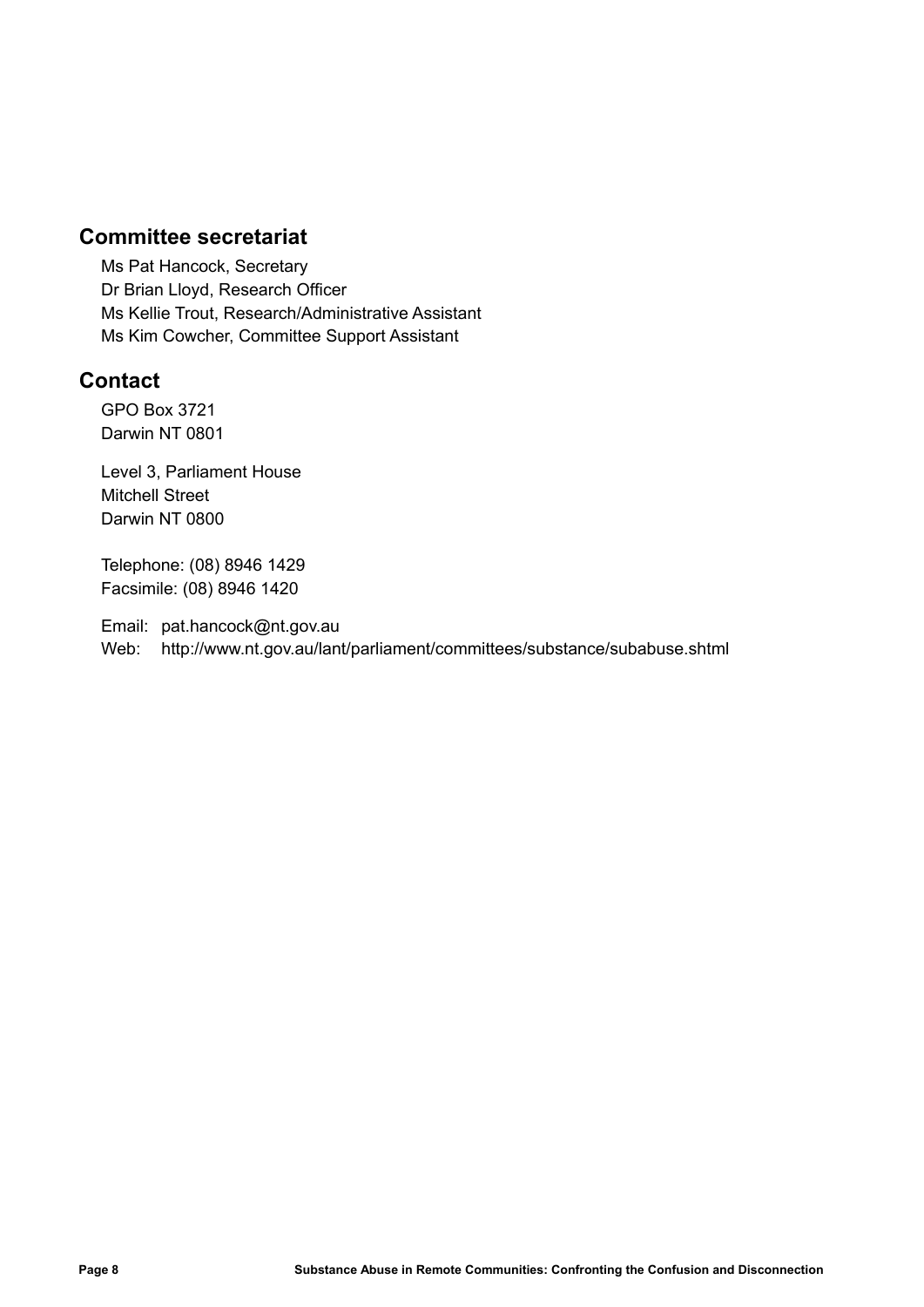# Terms of Reference

- 1. The Select Committee on Substance Abuse in the Community be empowered, unless otherwise ordered, to inquire into and report on the issue of substance abuse in the community, in particular:
	- (a) Ascertain community concern about the use and abuse of licit and illicit substances;
	- (b) current trends in the use and abuse of licit and illicit substances in the Northern Territory and, as far as possible, taking into account regional, age, gender, other demographic characteristics and ethnic factors;
	- (c) the social and economic consequences of current patterns of substance abuse with special reference to the well-being of individuals and communities and to the demands placed upon government and non-government services;
	- (d) the services currently available within the Northern Territory by both government and nongovernment agencies to deal with issues directly or indirectly related to substance abuse;
	- (e) factors which directly affect the level and nature of substance abuse in the Northern Territory community or parts of that community, including, without limiting the generality of the foregoing:
		- (i) the accessibility/availability of licit and illicit substances within communities;
		- (ii) the demographic and ethnic structure of the Northern Territory; and
		- (iii) the correlation between socio-economic conditions and substance abuse; and
	- (f) appropriate policies and services for the prevention and treatment of substance abuse in the Northern Territory.
- 2. The committee or any subcommittee be empowered to send for persons, papers and records, to sit in public or in private session notwithstanding any adjournment of the assembly, to adjourn from place to place and have leave to report from time to time its proceedings and the evidence taken and make such interim recommendations as it may deem fit, and to publish information pertaining to its activities from time to time.
- 3. The Chairman of the committee may, from time to time, appoint another member of the committee to be deputy-chairman of the committee, and that the member so appointed act as chairman of the committee at any time when there is no chairman or the chairman is not present at a meeting of the committee.
- 4. The committee have power to appoint subcommittees consisting of 2 or more of its members and to refer to any such subcommittee any matter which the committee is empowered to examine and that the quorum of a subcommittee shall be 2.
- 5. The committee be empowered to publish from day to day such papers and evidence as may be ordered by it, and, unless otherwise ordered by the committee, a daily Hansard be published of such proceedings as take place in public.
- 6. The committee be empowered to consider, disclose and publish the minutes of proceedings, evidence taken and records of the former committee of the 9th Assembly and the former Committee on the Use and Abuse of Alcohol by the Community in previous Assemblies.
- 7. The foregoing provisions of the resolution, so far as they are inconsistent with standing orders, have effect notwithstanding anything contained in the standing orders.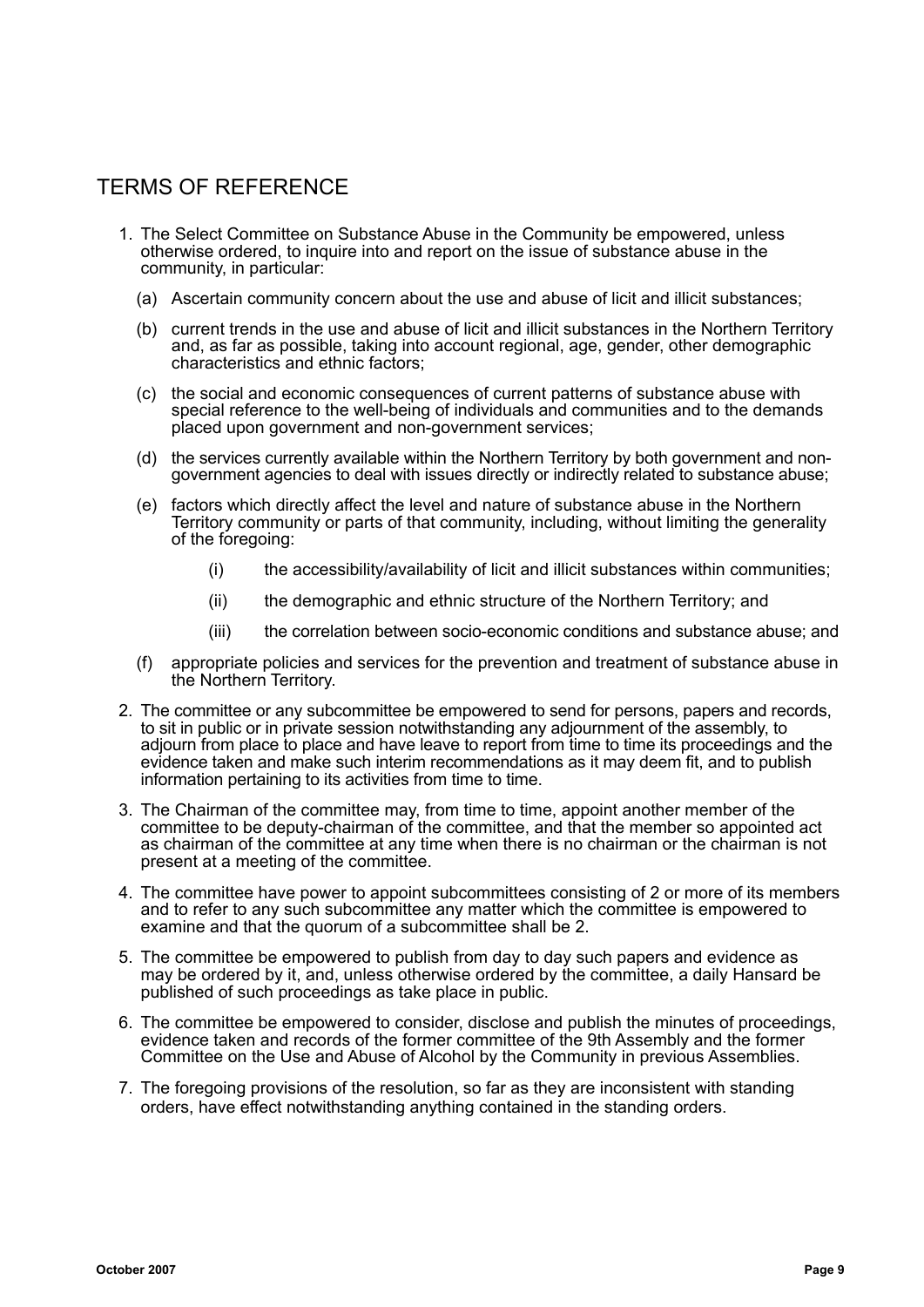## List of acronyms

- ATSIC Aboriginal and Torres Strait Islander Commission
- CAAAPU Central Australian Aboriginal Alcohol Programmes Unit
- CAYLUS Central Australian Youth Link Up Service
- CDEP Community Development Employment Projects
- DASA Drug and Alcohol Services Association
- DUMA Drug Use Monitoring in Australia
- FACS Family and Aged Care Services (NT)
- GEMCO Groote Eylandt Mining Corporation
- GIBIE Groote Eylandt and Bickerton Island Enterprises
- IHANT Indigenous Housing Authority of the Northern Territory
- LWA Living With Alcohol program
- NAALAS Northern Australian Aboriginal Legal Aid Service
- NRM Natural Resource Management
- NTG Northern Territory Government
- OAPC Office of Alcohol Policy and Coordination
- OATSIS Office of Aboriginal and Torres Strait Islander Services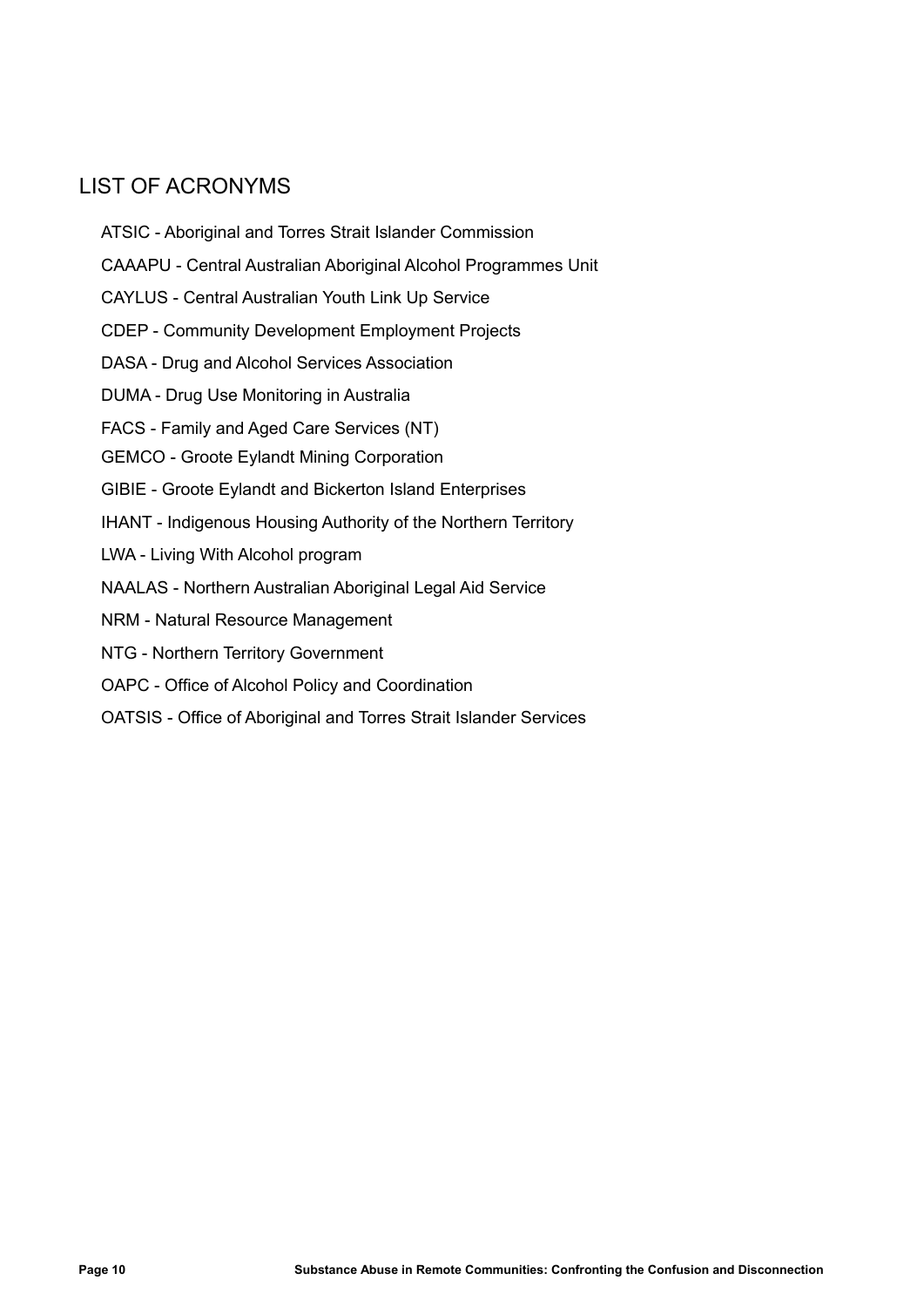# Executive Summary

In 2006 and 2007, the Select Committee inquired into substance abuse in Northern Territory remote communities, in particular into differences between communities that have greater problems with substance abuse and those relatively free from its effects. What were the causes of high levels of harm and what characteristics were there in healthy communities, that could be applied in other places?

This Report answers these questions, showing the good practice and healthy elements of community life that protect against substance abuse, as well as documenting the causes of the greater harms the Committee saw during the inquiry. These characteristics were displayed consistently from one place to another, showing that they reliably reflect positive and negative aspects of substance abuse in Territory remote communities today. That they are consistent with policy under the National Drug Strategy further strengthens their validity.

Over the course of its hearings in Central Australia and the Top End, the Committee developed a comprehensive picture of each of the main substances of abuse in Territory remote communities - petrol, alcohol and cannabis - showing levels of use and harm and the levels of community concern for each. A picture also emerged of the different proportions and types of harm generated by these substances, together with their interaction in everyday life.

In speaking to substance abuse services, the Committee heard of many instances where the commitment of people working against substance abuse in remote communities amounted to a powerful response. This is important news, because it shows a body of good practice, shared among community-based drug

and alcohol services, that is a template for future action. But it also heard from some service providers that there are aspects of interactions with government that undermine these programs. There are significant opportunities for reform of processes and priorities to enable these services to deliver their full benefits to communities, allowing for best practice approaches to be disseminated throughout the Territory.

The Committee also considered social factors in substance abuse and these are examined in some detail from the evidence taken. These factors include employment, education, housing, health, recreation and governance. Substance abuse was found to have a strong negative impact in these areas. Conversely, under-servicing and poor access in these areas also makes a very considerable contribution to rates of substance abuse and its harms. In either case, improvements in these areas are important in reducing harms from substance abuse.

The Report proposes that a coordinated approach be adopted in response to substance abuse in Territory remote communities and in the Territory as a whole, in conformity with the current *National Drug Strategy Framework* and *National Aboriginal and Torres Strait Islander Peoples Complementary Action Plan*. Key principles are a coordinated approach to supply reduction, demand reduction and rehabilitation, the recognition in practice of the interaction of social factors and services and the importance of genuine engagement with Indigenous communities in reducing these problems.

This is the basis for a more effective response to substance abuse, enabling government to adopt a clear set of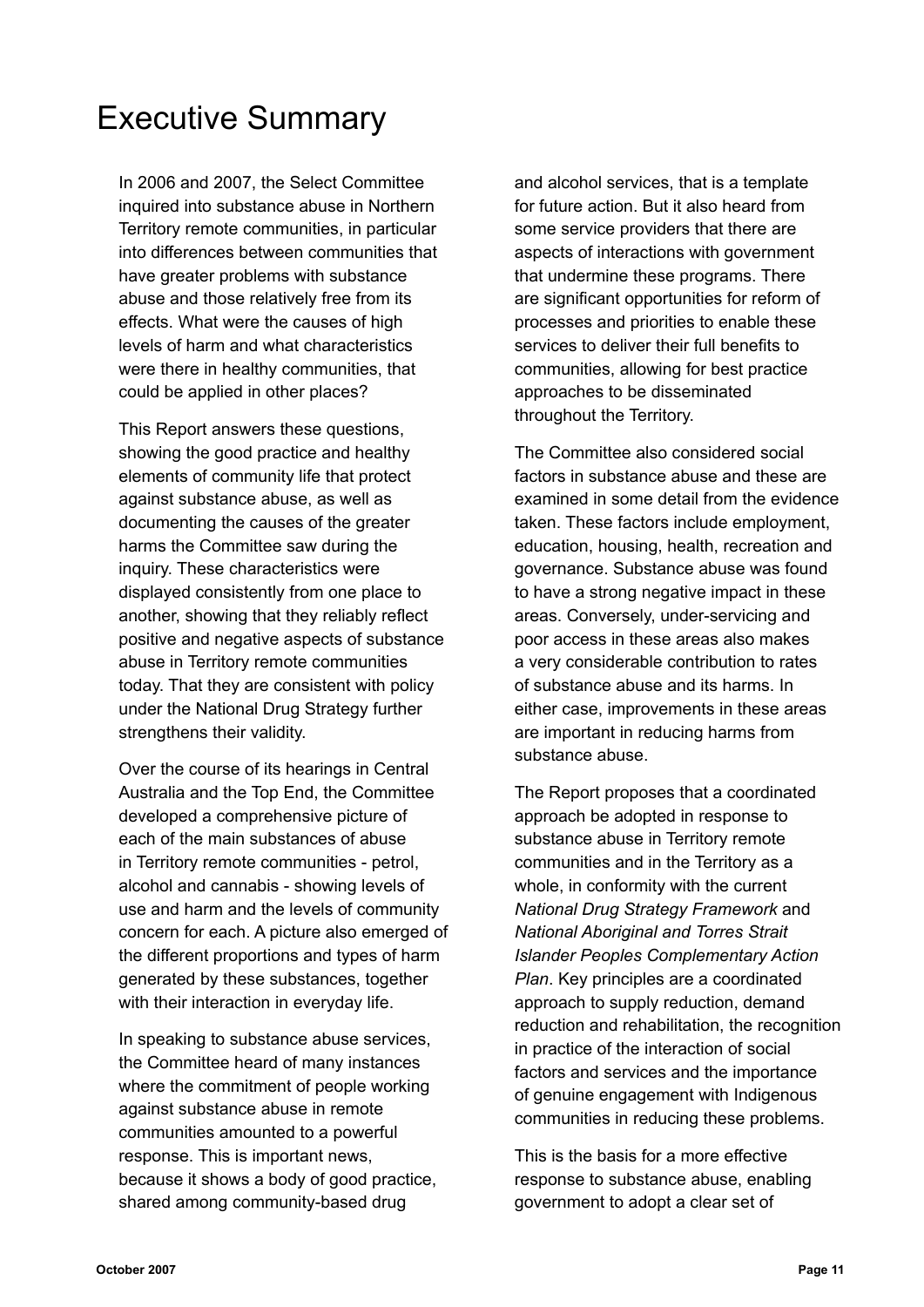targets and priorities. Government must also face the challenge of implementing reform in agencies that deliver services to remote communities. There are opportunities for significant improvements. While service delivery is only part of the overall equation on substance abuse, it is a major component of government's relationship to remote communities, and positive change will result in significant improvements.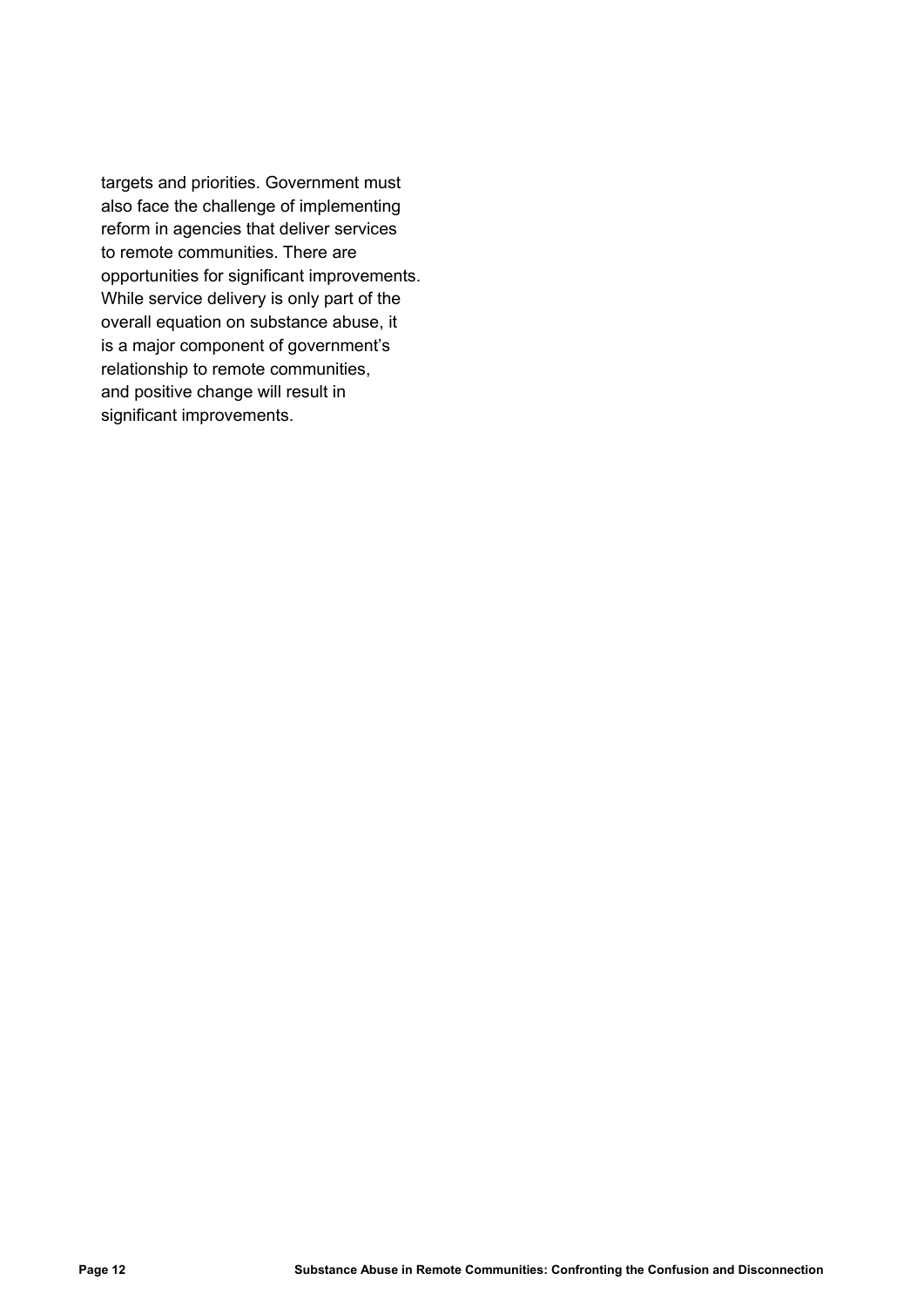# Findings and Recommendations

# **INTRODUCTION**

The following findings and recommendations are based on the Committee's consideration of the evidence presented to it during its extensive consultations and draws upon matters discussed in more detail in Chapters 1 to 5. It should be noted that the evidence provided at meetings and hearings, with the exception of that given *in camera* status, can be found in the Transcripts which are published in the accompanying volume.

It should be noted that the issues raised relate to the status quo at the time of taking evidence, commencing with an official briefing by the Office of Alcohol Policy and Coordination on 29 November 2005, ending with the last official briefing by, fittingly, the same witness on 26 July 2007. As such it does not reflect the most recent developments, especially changes within communities arising from the Federal Government's emergency response in the Northern Territory, nor the Northern Territory Government's policy initiatives arising from the *Little Children are Sacred* report.

# Overall policy on substance abuse in remote communities

# **Coordination of effort**

#### **Findings**

The Committee finds that there are large gaps in the Northern Territory Government's response to substance abuse in the Territory and within remote communities in particular. There is insufficient coordination for substance abuse in general and insufficient levels of coordination for each of the three main substances of abuse: alcohol, petrol and cannabis.

The Committee finds that there is an insufficient level of coordination on actions to reduce supply, reduce demand and rehabilitate users, both within remote communities and Territory-wide. As a result, significant opportunities are being lost to rehabilitate people habituated to substances when there are effective actions to reduce supply. This includes petrol users where Opal is introduced; cannabis users where police are successful in reducing supply; and alcohol users where there are restrictions to supply.

#### **RECOMMENDATION ONE**

The Committee recommends that, consistent with the National Drug Strategy, a coordinated approach to substance abuse be adopted by the relevant Government agencies, in particular Health, Justice, Family and Community Services and Police, with balanced initiatives on supply reduction, demand reduction and harm minimisation across all substances of abuse.

- a. The Committee recommends that this approach reflect and respond to the realities of poly-drug use and related effects, in particular drug substitution and user migration to places where substances are more available.
- b. The Committee strongly recommends reform of funding processes and priorities to reflect and support the proposed coordinated response to substance abuse.
- c. The Committee recommends that the coordinated approach be used as a basis on which to determine levels and priorities for funding.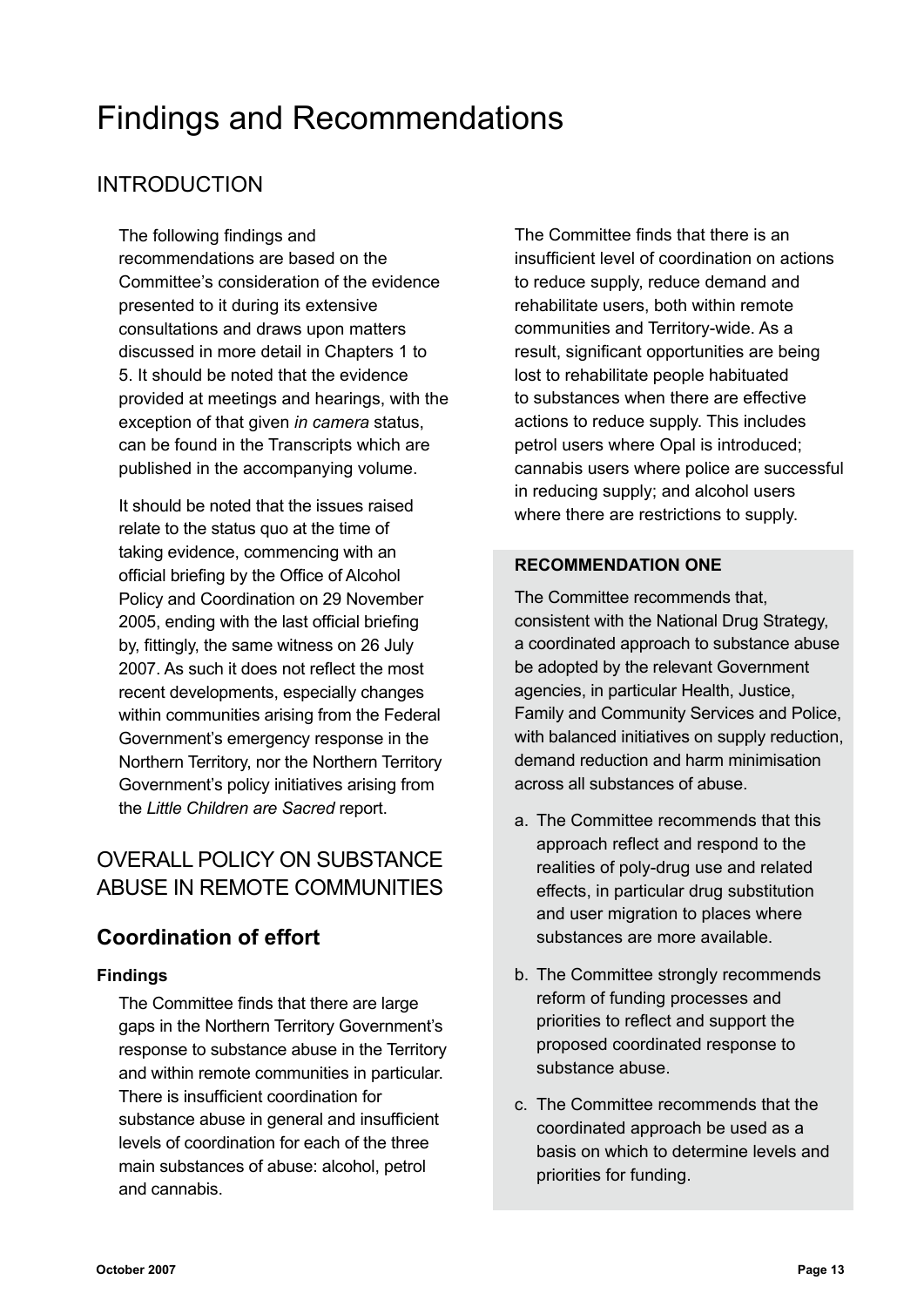# **SUBSTANCES**

# **Petrol**

### **Findings**

The Committee finds that despite present optimism, there are continuing challenges on petrol sniffing, including the emergence of a black market for conventional fuel, specifically for petrol sniffing. There are also variations in community support for comprehensive coverage where Opal is the only fuel available at retail outlets.

The introduction of Opal alone is not an answer to petrol sniffing. Rather, it creates an opportunity to rehabilitate petrol sniffers before they find other drug substitutes. Sustainable reductions in petrol sniffing require timely responses and a continuing commitment to supply reduction, rehabilitation and demand reduction, consistent with the proposed coordinated approach.

#### **RECOMMENDATION TWO**

The Committee recommends that a coordinated approach to reducing petrol sniffing, consistent with the proposed overall coordinated approach, be adopted.

- a. The Committee recommends timely access to preventative measures as well as rehabilitation be provided where Opal is introduced to communities, consistent with the coordinated approach.
- b. The Committee recommends that continuing support be provided via public education campaigns and police actions to control illegal supply of sniffable fuel.

# **Alcohol**

### **Findings**

The Committee views with grave concern the present high levels of alcohol consumption in remote communities. These are part of a broader picture of high consumption in the Territory as a whole.

Severe harm continues to be caused by the availability of low price, high alcohol products, particularly cask wine. Low price bulk wine is able to be offered for sale at lower prices due to the comparatively low levels of excise for wine. While availability is restricted under some local arrangements, a more comprehensive approach is needed to reduce harms. Previous solutions to this problem, most notably the introduction in the Northern Territory of an additional levy on any alcohol products with greater than 3% alcohol by volume and then later, the Wine Cask Levy, have shown good results.

The view that states and territories are constitutionally unable to levy taxes in this area needs to be further investigated, to allow for a model where revenue raised from specific sources can again be dedicated to harm reduction and prevention measures. Given the high level of alcohol consumption in the Northern Territory, it is appropriate for the Territory to take the lead with this.

The Committee takes the view that regional Alcohol Management Plans are a promising development. One such plan at Groote Eylandt is considered a success by a wide range of participants. The next step is to prove that such Plans can succeed in other areas. A number of other communities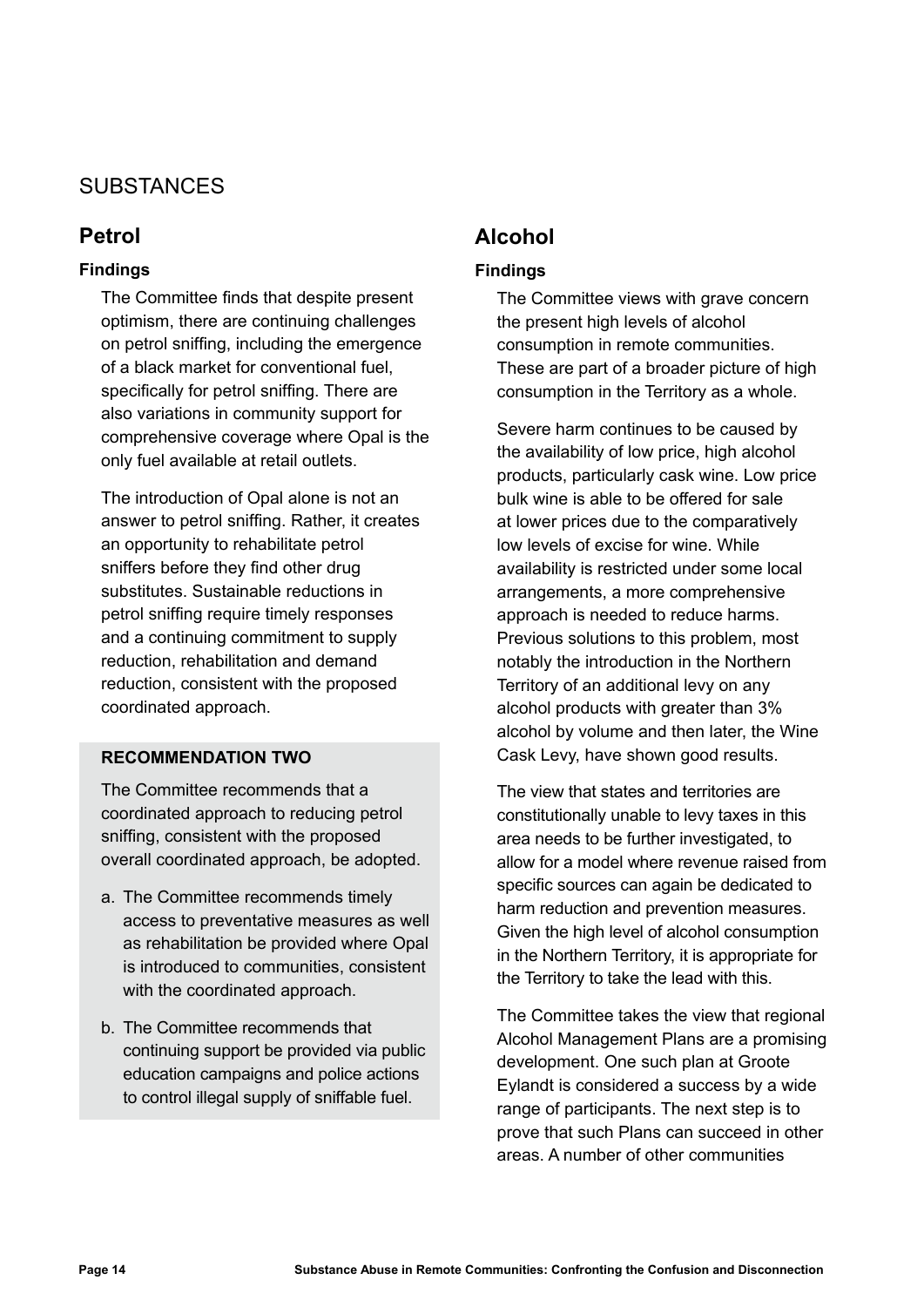are now considering a Management Plan and a picture is emerging of conditions that allow Plans to succeed. However, Alcohol Management Plans are unlikely to prove successful in the long term unless there is a sufficient level of coordination in alcohol policy. The Territory itself needs an overarching and coordinated 'Plan', if local Alcohol Management Plans are to be effective.

The Office of Alcohol Policy and Coordination (OAPC) was officially responsible for providing whole-ofgovernment coordination on alcohol until its recent dissolution. While the Committee is aware that some functions, such as support for Alcohol Management Plans, have been taken on by other parts of government, it is concerned about the broader coordinating role the Office was designed to fulfill. Welcome news of the recent creation of an Office of Alcohol Policy in the Department of Health is tempered by knowledge of the fate of its predecessor. The Northern Territory Alcohol Framework (2004) recommended that such an office be directly responsible to the Chief Minister. The Chief Minister's imprimatur was seen as central to the capacity of the Office to coordinate across all Northern Territory Government agencies, as well as recognition of the severe impact of alcohol across all areas of the Northern Territory.

The Committee stresses the importance of the continued publication of the Northern Territory Alcohol Indicators. The Committee views the Alcohol Indicators as critical in benchmarking alcohol use in the Territory exercise and in guiding appropriate initiatives to address it.

#### **RECOMMENDATION THREE**

The Committee recommends that there be greater coordination across government on alcohol policy, with agencies formally charged with this coordinating role given sufficient support so they can act effectively across the whole of government.

- a. The Committee recommends that specific funding streams dedicated to reducing alcohol harms be created to re-introduce or mimic the effects of a hypothecated tax on alcohol. These resources are to support a substantial public education campaign on alcohol and associated measures on supply and demand reduction, as well as rehabilitation.
- b. The Committee recommends that the Northern Territory Government take the lead in advocating, with other jurisdictions, to the Commonwealth for a consistent tax regime on alcohol by volume across all alcoholic beverages.
- c. The Committee recommends that all necessary resources be provided to support Alcohol Management Plans, with sufficient support provided to police involved in brokering and administrating aspects of Alcohol Management Plans.

# **Cannabis**

#### **Findings**

The Committee finds evidence of very high rates of cannabis use in remote communities. This produces significant social, psychological and psychiatric harms, and compounds negative effects from poverty and unemployment. Witnesses also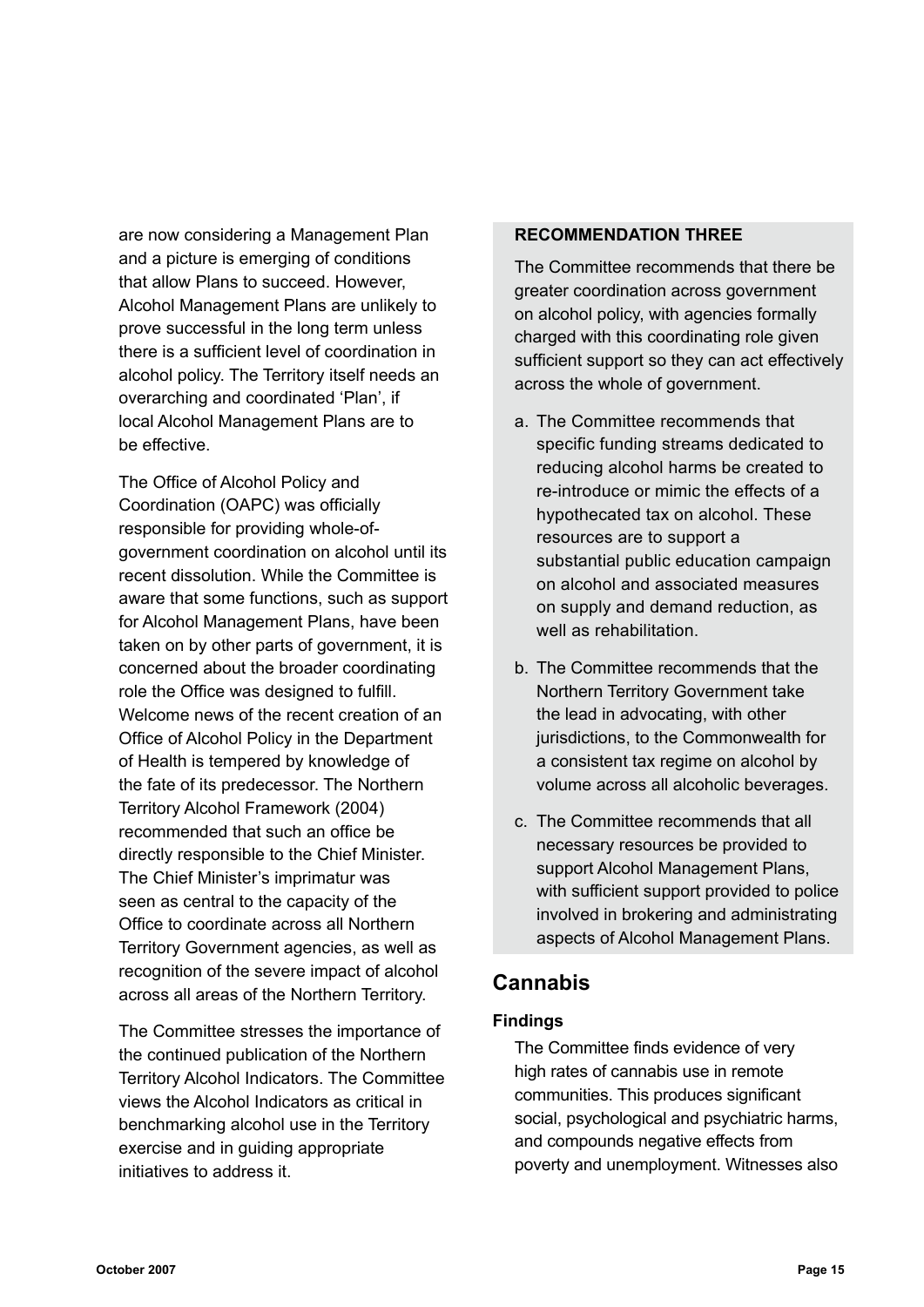report an association between cannabis and suicide in remote communities.

The Committee finds that concern over cannabis use is lower than warranted especially when contemporary research results are taken into account. It is expected that the serious long-term effects of cannabis use will become more evident over time, as effects take hold in populations currently engaged in habitual, heavy use. There are few specific programs in remote communities to assist habitual users.

The Committee finds that a lack of data on cannabis use in remote communities significantly reduces the capacity of the Northern Territory Government to respond.

The Committee finds that the current policy response to cannabis use displays an overreliance on supply reduction. In contrast, demand reduction and rehabilitation currently receive insufficient attention.

#### **RECOMMENDATION FOUR**

The Committee recommends that a coordinated approach to cannabis use be adopted, consistent with the proposed overall coordinated approach.

- a. The Committee recommends that data gathering on cannabis, its prevalence and harms, be increased in view of cannabis being a major, persistent public health concern in the Territory.
- b. The Committee recommends that specific support be provided for cannabis rehabilitation and demand reduction in addition to the current focus on supply reduction; and that interventions to reduce cannabis supply

be coordinated with other measures to anticipate and prevent drug substitution.

c. The Committee recommends that research into cannabis use, depression and suicide be commissioned.

# **Indicators for all substances**

#### **Findings**

The Committee finds that the information available in Northern Territory Alcohol Indicators underscores the comparative lack of information available for petrol sniffing and cannabis use.

#### **RECOMMENDATION FIVE**

The Committee recommends that the Northern Territory develop new information streams on the use of petrol and cannabis to provide indicators on prevalence and harms similar to the Northern Territory Alcohol Indicators.

a. The Committee recommends aggregate indicators across all main substances of abuse in the Territory be collated and published, as a basis for a coordinated approach to substance abuse across the Territory.

# **SERVICES**

# **Funding**

#### **Findings**

The Committee finds that there are insufficient resources to reduce substance abuse harms in remote communities across the Territory as a whole. There was no evidence of a framework to allow rational judgements to be made on levels of funding or funding priorities.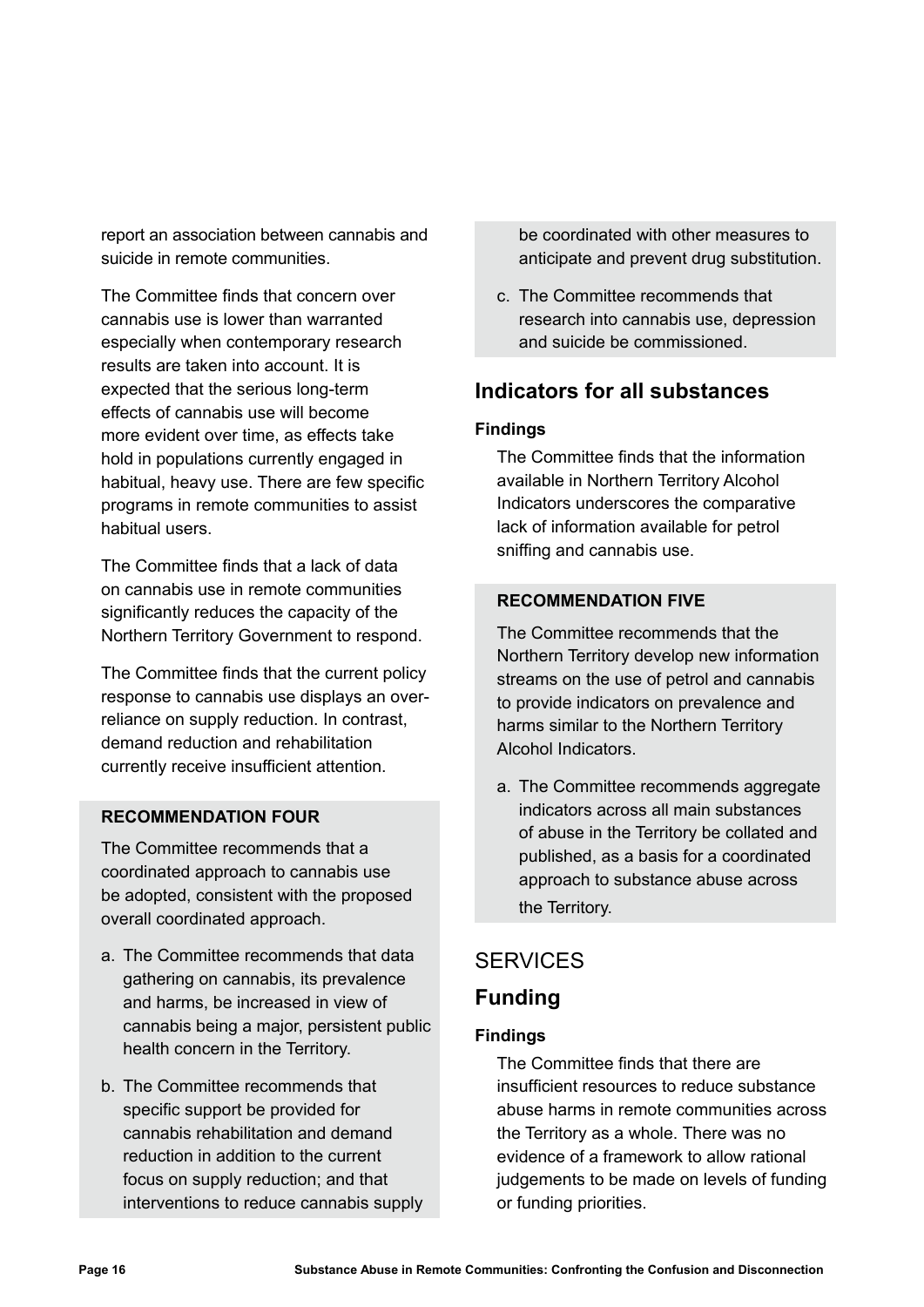Many community-based service providers in the substance abuse area are underfunded and have insufficient security and consistency of funding. This limits their capacity to work on prevention despite a widespread recognition of its importance.

#### **RECOMMENDATION SIX**

The Committee recommends that a simplified and more consistent grants process be put in place for communitybased organisations, to provide for certainty of funding over a longer term, provided key performance indicators are being met at identified intervals, giving due weight to continuity in funding in balance with accountability.

a. The Committee recommends that specific support be provided to community-based organisations to assist them to negotiate the funding environment and specific support for evaluations of services.

## **Assessing services, needs and resources in remote communities**

#### **Findings**

The Committee finds that while there is a need for a coordinated approach to substance abuse at the Territory level, there is also a need to assess local conditions and the resource needs at the individual community level. The Committee finds that services are funded and de-funded by Government with little apparent regard for the impact of this on other services or the needs of a community. A key example is where recreation programs dovetail with other prevention and rehabilitation services to produce demand reduction effects. It

would seem that a lack of coordination between government agencies results in a lack of appreciation of the interdependency of different programs at grassroots level.

#### **RECOMMENDATION SEVEN**

The Committee recommends that a 'community audit' framework be adopted to assess community needs and resources in consultation with communities, to ascertain community needs, assets, resources and views.

a. The Committee recommends that the audit results be used as the basis of prioritising the provision of programs for individual communities.

## **Existing services and their interface with government**

#### **Findings**

The Committee finds that there are significant shortfalls in capacity for substance abuse services in remote communities. Many communities lack sufficient levels of access to rehabilitation services and this has a negative effect on levels of substance abuse. The Committee notes the success of a number of grass roots Indigenous organisations in providing rehabilitation services. Despite this, questions remain over their funding, training and coverage for liabilities.

The Committee finds that overall, the relationship between community-based substance abuse services and government is below standard. This shows a significant cultural divide between community-based organisations and government. More positively, there are organisations that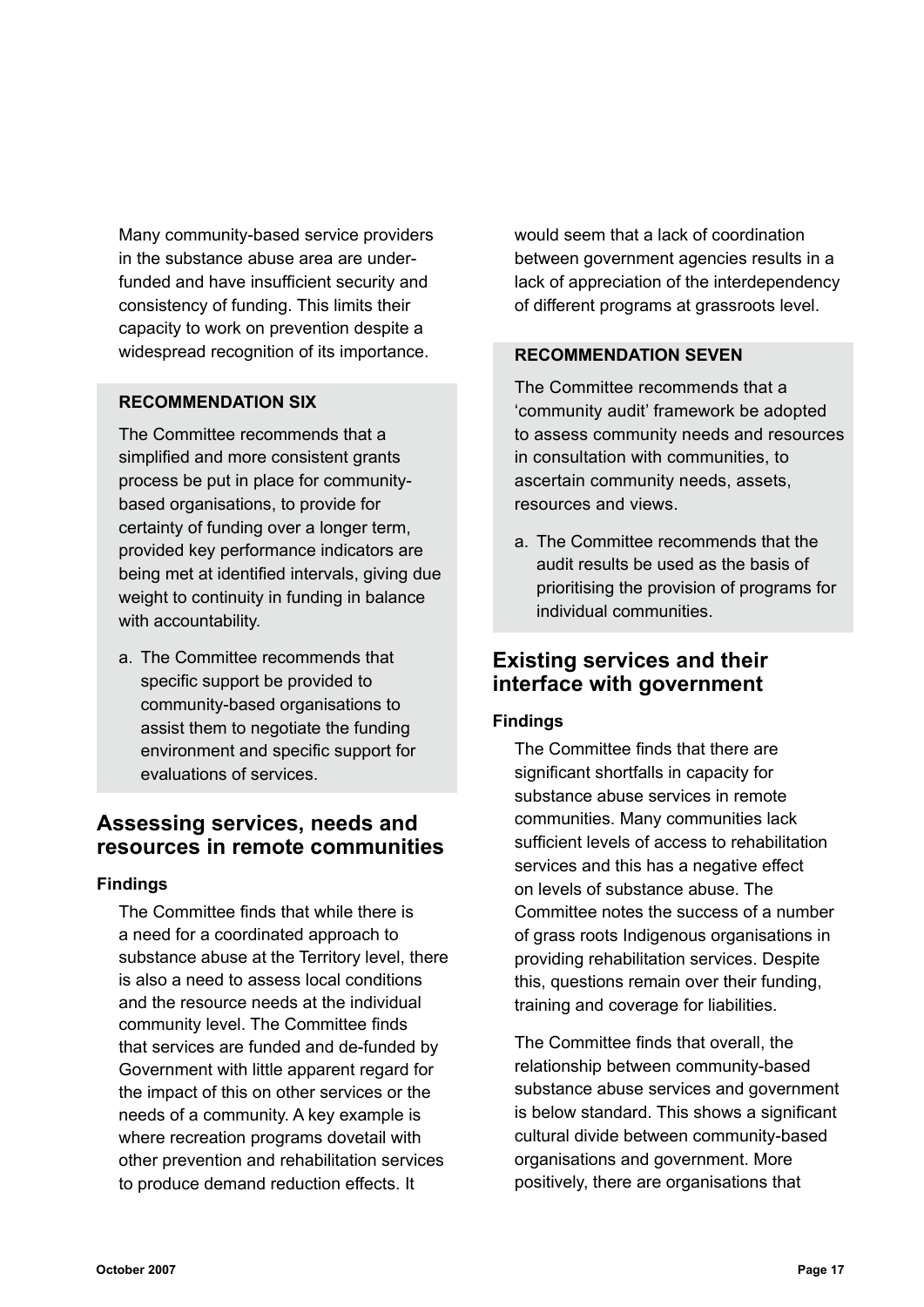already advocate on behalf of and assist community-based organisations on funding applications and beneficial partnerships.

#### **RECOMMENDATION EIGHT**

The Committee recommends that unmet demand for substance abuse services be identified under the proposed coordinated approach, leading to the formation of partnerships between government and community based groups to provide services to areas of greatest need.

## **Human resources for community-based services**

#### **Findings**

The Committee finds that community services for substance abuse in remote communities currently rely heavily on labour provided under the community development component of CDEP. Significant consequences are likely to arise from the imminent closure of this program in late 2007. This will result in a dramatic shortfall in human resources for community-based substance abuse programs and other community-based services. The reliance on CDEP to date underscores perceptions that governments, both federal and territory, have underserviced these communities by relying on CDEP for inexpensive labour.

The Committee finds that another difficulty arises with staff training for these organisations. Better training of local people represents an opportunity to combine external skills with cultural knowledge and the provision of appropriate training must be considered a priority.

The Committee finds that it is difficult for programs to attract and retain staff from outside communities. A lack of suitable housing is consistently reported as being a problem in this regard.

#### **RECOMMENDATION NINE**

The Committee recommends that as a matter of urgency, practical responses to the imminent removal of CDEP from the community development resource pool be formulated, specifically to counter the resulting human resource shortfall in community-based services.

a. The Committee recommends that there be an increase of support for training and professional development of workers in community-based substance abuse programs, as well as an increase in practical responses to the challenge of attracting, housing and retaining staff to NTG agency positions in remote locations.

# Social factors

## **Network view of key elements in communities**

#### **Findings**

The Committee finds that there is a shortlist of key services which, where they are present, place communities in a better position to resist widespread substance abuse. Where some of these are not present or are not sustained at a sufficient level, communities are significantly more vulnerable to substance abuse.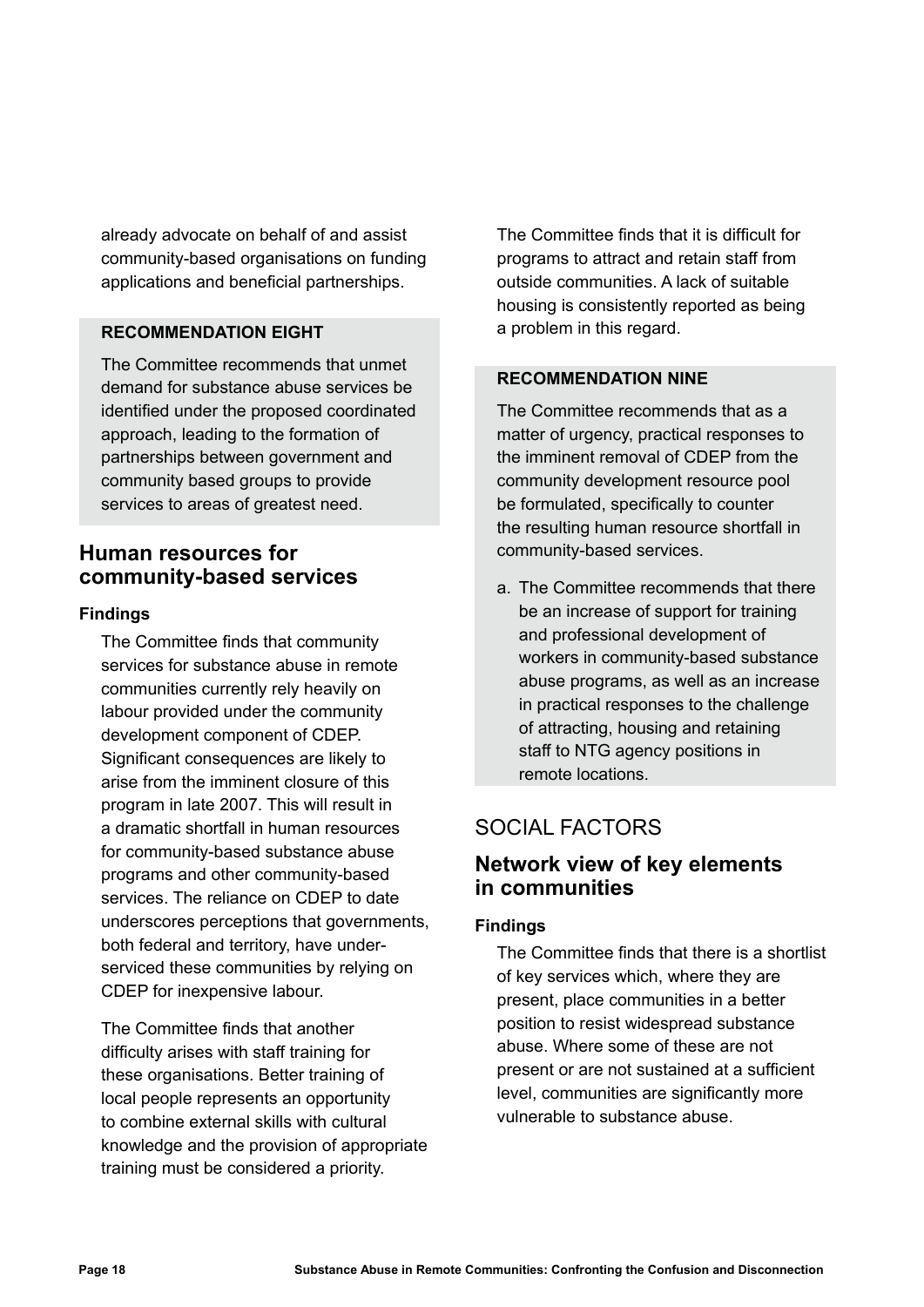These elements are:

- Access to places of removal and rehabilitation for clients;
- Representation of clan and family groups in services and governing bodies;
- Avenues for employment;
- Access to recreation programs and facilities;
- Adequate housing, health care, educational opportunities and policing;
- Avenues for observance of cultural practices;
- Access to traditional lands; and
- Dialogue between community and government.

## **Governance, ownership and resilience**

#### **Findings**

The Committee finds that pervasive substance abuse detracts from the ability of remote communities to manage their affairs constructively. Under the burden of widespread substance abuse, some communities clearly face daunting challenges associated with such matters as attracting community members to participate in activities relating to local governance, or other activities which contribute to the positive development of any society.

Conversely, when communities have respite from substance abuse, it allows them to regenerate social structures. Communities involved in the Alcohol Management Plan on Groote Eylandt manage to attract community members to participate in community affairs and to adopt constructive positions on substance abuse. Central to this is a sense of community ownership of the Plan. The Committee finds this a positive model for how government interacts with remote communities. Dialogue and consultation, while time-consuming, are more likely to achieve sustainable positive results. Funding allocated under these conditions is more likely to have a beneficial and sustainable effect.

#### **RECOMMENDATION TEN**

That Committee recommends that agencies follow a practice of consistent and coordinated consultation between themselves when dealing with matters affecting individual communities and recognise the importance of representation of local people if services are to be appropriate, sustainable and patronised by community residents.

## **Regulation and policing in communities**

#### **Findings**

The Committee finds that police in remote settings face a number of challenges in intercepting traffickers of cannabis, contraband petrol and alcohol. There is concern that successful supply reduction measures are not being coordinated with other interventions, in particular the rehabilitation of habitual users. This heightens the likelihood of substance substitution which in effect reduces benefits of the intervention. In some instances, this has had the effect of increasing levels of violence and disorder in communities.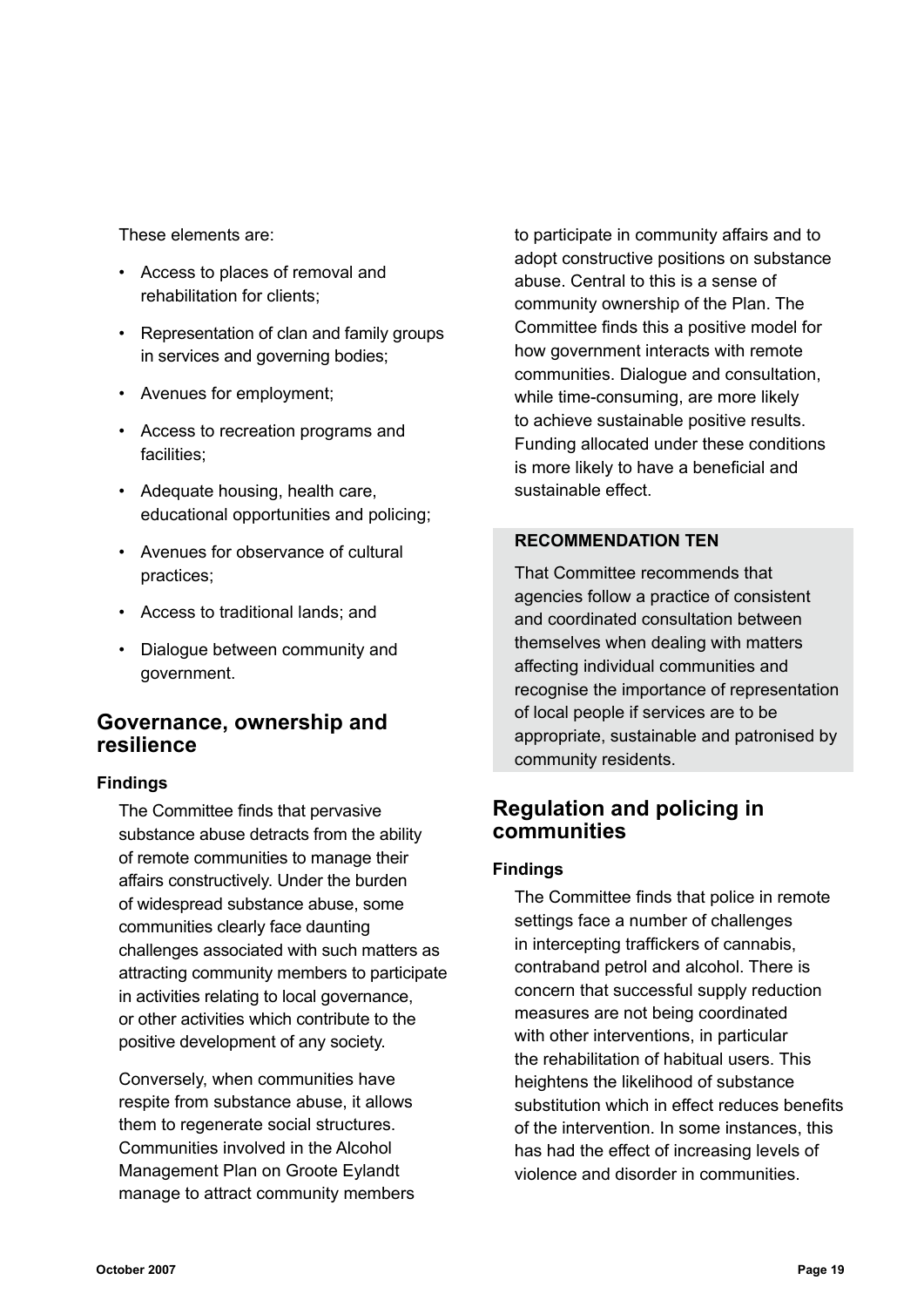The Committee finds that the use of sniffer dogs to check aircraft and other traffic bound for remote community destinations is proving a success and enjoys the widespread support of community members.

The Committee finds that police have played a key role in instituting the Alcohol Management Plan on Groote Eylandt and in preparations for a Plan at Nhulunbuy. Police are clearly an important component in these arrangements and indeed in the life of a healthy community in general. The changing nature of police work in this regard should be both supported and acknowledged. Resource issues emerge through the involvement of police in issuing permits to community members and these need to be addressed if Alcohol Management Plans are to be sustainable in the long term.

#### **RECOMMENDATION ELEVEN**

The Committee recommends that continuing resources, relevant to additional work responsibilities, be provided to police to support actions against trafficking in cannabis, contraband petrol and alcohol to remote communities.

## **Housing & health**

#### **Findings**

The Committee finds that the physical circumstances of community members in terms of housing and health play a significant role in creating the conditions for substance abuse.

The Committee finds that the acute shortage of housing results in houses being greatly overcrowded, resulting in high levels of stress to community members and greater harms from substance abuse. There is considerable diversion of household financial resources from food and other necessities to the purchase of cannabis and alcohol. This is considered a very significant drain on financial resources.

The Committee finds that poor health outcomes have dramatic effects on the level of participation of community members in community affairs, reducing the ability of communities to mount effective local responses to substance abuse.

The Committee finds that the high cost of construction for houses in remote communities is a major contributor to the current housing crisis in Indigenous communities and that housing is a critical and under-recognised factor in substance abuse.

#### **RECOMMENDATION TWELVE**

The Committee recommends that housing in remote communities be given the highest priority and alternatives to current approaches to the provision of housing in remote communities be sought.

### **Employment**

#### **Findings**

The Committee finds that employment is of critical importance to reducing the levels and prevalence of substance abuse. There is a close correlation between substance abuse in remote communities and an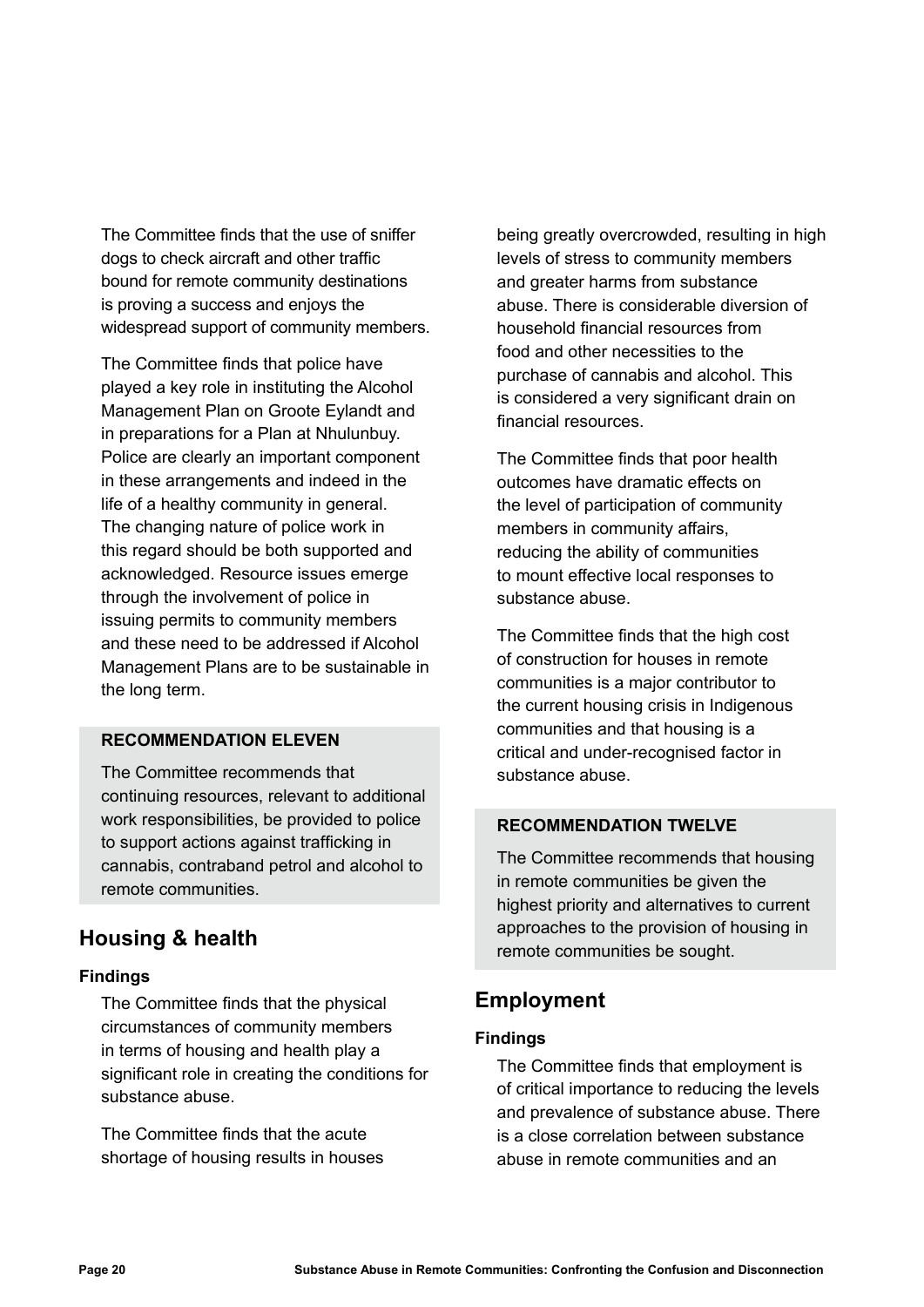absence of employment opportunities. In communities where enterprises made genuine efforts to engage the local population in employment, there were reductions in substance abuse.

The Committee finds that local councils face significant obstacles when they wish to employ local people to meet community needs, for example to undertake repair and maintenance on housing stock.

The Committee finds that the end of the CDEP scheme in remote communities should be seen as an opportunity to undertake training programs to allow for greater engagement of local people in paid occupation. Otherwise, the end of CDEP will have significant impacts on occupation levels, one of the key factors contributing to substance abuse.

#### **RECOMMENDATION THIRTEEN**

The Committee recommends that the impact of low levels of employment on substance abuse be recognised and urgent measures be applied to support the growth of employment in remote communities, most particularly to support innovation in generating new enterprises.

a. The Committee recommends that the removal of structural obstacles that currently prevent local people from being employed to provide services to remote communities, be given priority.

# **Education**

#### **Findings**

The Committee finds that substance abuse is a significant factor in limiting the take

up of educational opportunities in remote communities. Clearly, education is of key importance in positioning community members for employment. The Committee finds, as well as the other disincentives to school attendance, that too often the importance of formal schooling is not appreciated and this needs to be addressed to reduce truancy.

The Committee also finds that educational services face challenges in attracting, housing and retaining staff.

#### **RECOMMENDATION FOURTEEN**

The Committee recommends that in recognition of the key links between participation and attainment in education and problems with substance abuse, programs to address substance abuse be linked to and supported by programs to address the shortfalls in educational take up, including proactive action against truancy and heightened awareness of the importance of education.

# **Recreation**

#### **Findings**

The Committee finds that the provision of recreational facilities and services for young people is a major element in demand reduction and a key in 'carrot and stick' approaches that allow communities to guide young people away from substance abuse. Of all services provided, it considers that this one is critically important in giving young people an alternative and meaningful pathway in life. As such, it is highly supportive of the work of the Sessional Committee on Sport and Youth.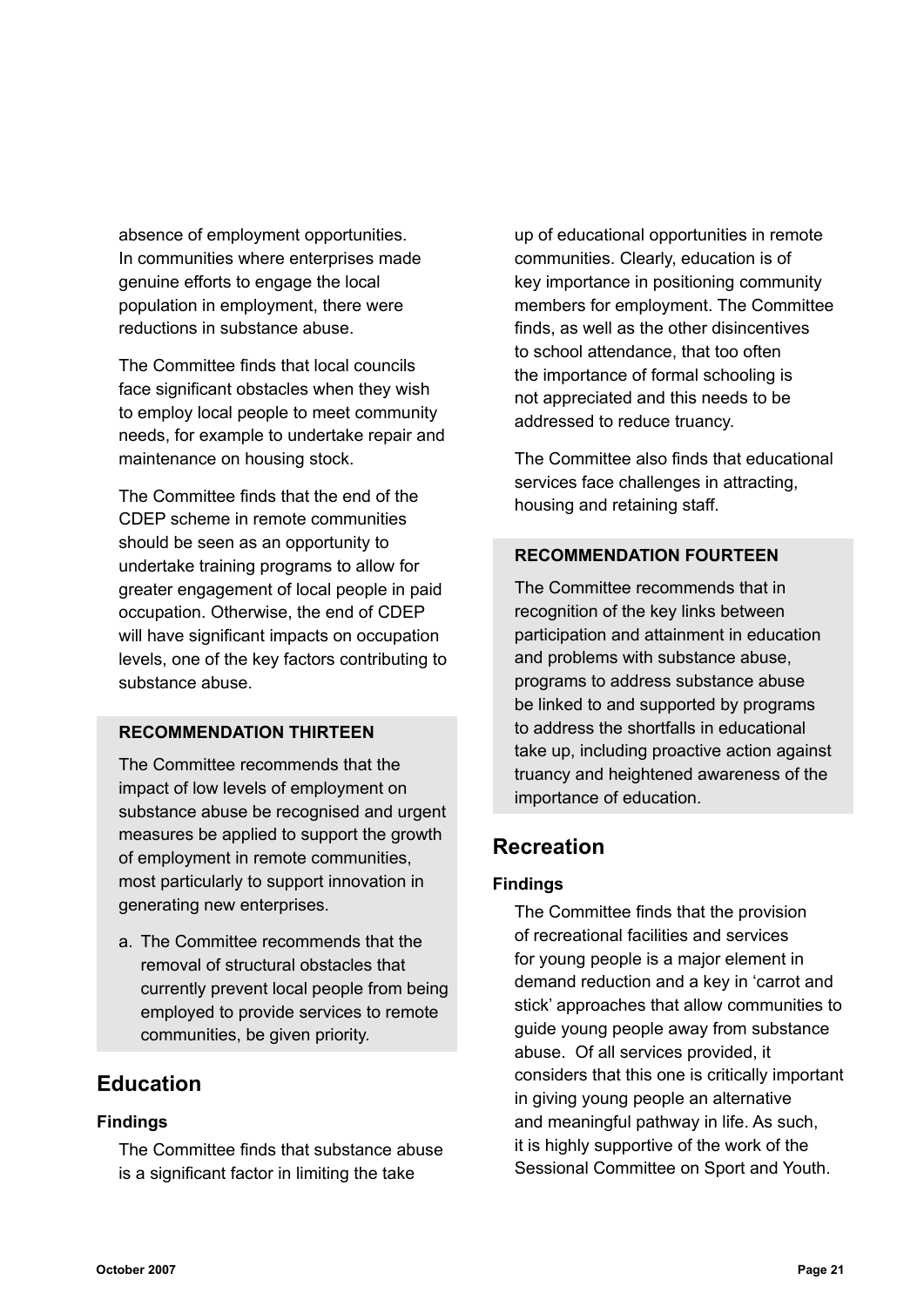The Committee also finds that recreational facilities are not accorded due significance in funding priorities by government which is indicated by the shortfall of facilities and funding of sport and recreation officers. Rather, they appear to have the status of non-essential services and to suffer, even more than other services, from short-term funding cycles. Hart's Range provided one of a number of examples where communities are involved, in a holistic way, in recreational pursuits, with clearly positive results for all members of the community.

#### **RECOMMENDATION FIFTEEN**

The Committee recommends recreation facilities in remote communities be recognised as a key factor in demand reduction and the building of meaningful life paths.

a. The Committee recommends that this recognition translates to the provision of sufficient, consistent funding to acknowledge the importance of sport and recreation to the social health of remote communities and ultimately the Northern Territory.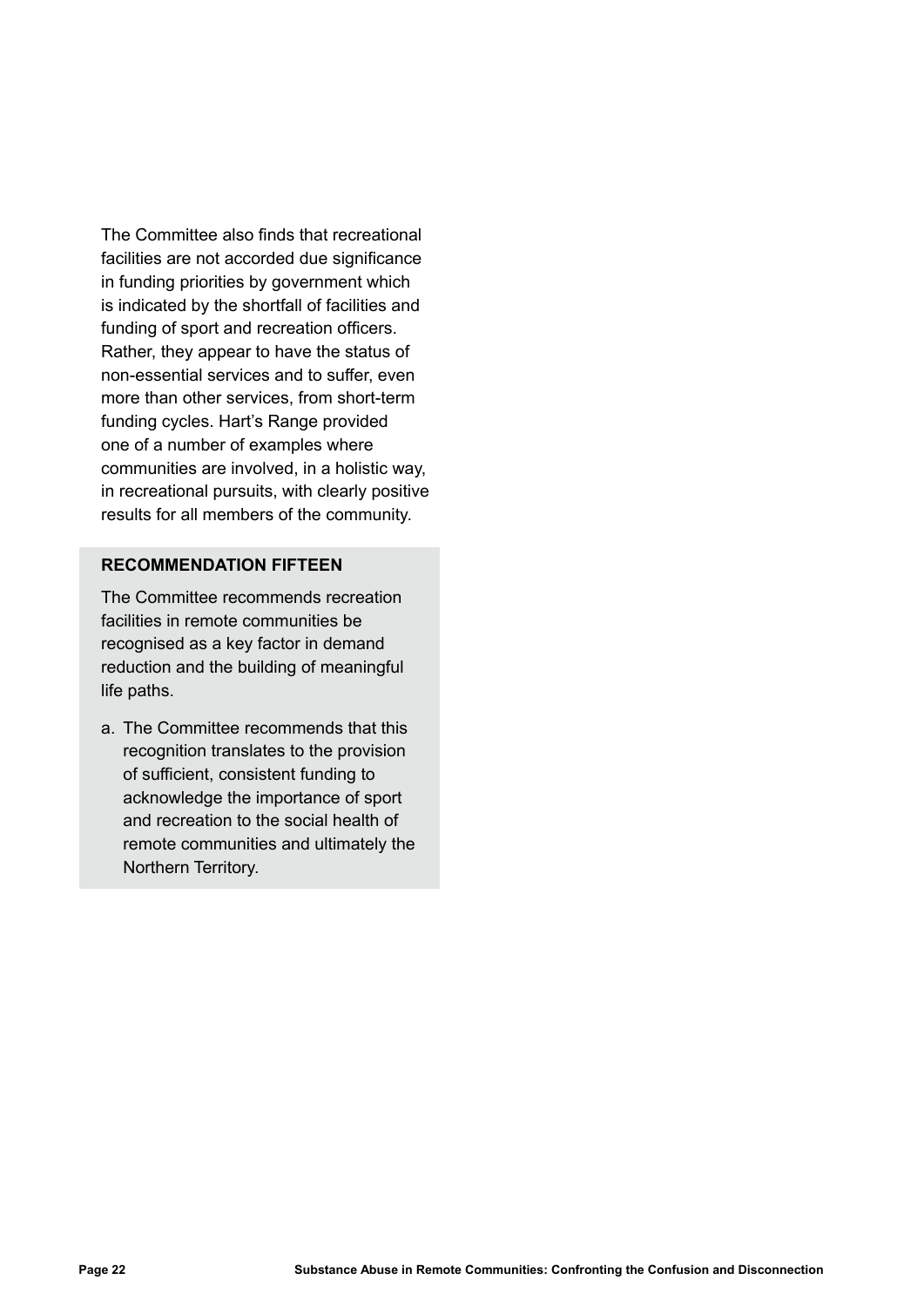# Chapter 1 - The Inquiry

## **INTRODUCTION**

This Report is based on an inquiry by the Select Committee on Substance Abuse in the Community undertaken since the Committee's reestablishment by the 10th Assembly in 2005. The initial focus of the Inquiry was to compare Central Australian remote communities on the 'western side of the Stuart Highway' to those of 'the eastern Plenty'.1 There are considerable differences between the two regions and the eastern communities are noticeably much less troubled by substance abuse than their western counterparts. This led to some key questions. What characteristics lead to some remote communities being able to manage substance abuse effectively? Why are others less able? If distinct characteristics can be identified, can they be applied elsewhere and be informative in the policy response to substance abuse in remote communities? With this in mind, the Committee extended the Inquiry to communities in the Top End to see if there were broader principles that could be applied across the Territory.

During the Inquiry, the Committee found that there are indeed identifiable factors that make a community resilient or vulnerable in relation to substance abuse. The way individual communities have been established, either as mission stations or settlements associated with the pastoral industry, is significant. Their subsequent pattern of daily life (based on either 'rations' or work), provided a strong indicator as to how they would fare in later years in terms of substance abuse. Those with a history of employment in the pastoral industry are considerably better off. There are other factors too. Communities involved in the

pastoral industry are more able to practice their culture, whereas on the western side, 'it was more about large settlements moving all different kinds of people into areas that didn't belong to them in the first place', as a result, 'a lot of dysfunction'.2 The approach taken by missions resulted in an 'undermining of traditional authority' and this had led to further ill effects in these communities after missions were closed.3

This legacy shows that substance abuse in remote communities stems from structural factors. Current conditions can for the most part be understood in terms of a distinction between employment or idleness, empowerment or disempowerment. It also shows something the Committee has come to regard as important, that there is a positive as well as a negative side to the story. There are strong communities, well able to deter widespread substance abuse, based on a strong history of work and traditional cultural practices. Importantly, there are also other communities, originally formed as mission stations, where committed people and good programs are reducing substance abuse and enhancing resilience. While the historical legacy is important, it does not prevent the possibility of positive change on substance abuse, even from poor initial conditions.

The Committee considers that deliberate action can lead to significantly lower levels of substance abuse. This Report is by no means a bad luck story alone. It shows that there are both assets and gaps in the larger picture on substance abuse in Territory remote communities. For both assets and

<sup>1.</sup> Ms Anderson, MLA, *Transcript of Evidence*, 21 March 2006, p.48.

<sup>2.</sup> Mr Tilmouth, *Transcript of Evidence*, 22 March 2006, p.81.

<sup>3.</sup> Mr McFarland, *Transcript of Evidence*, 5 April 2006, p.148.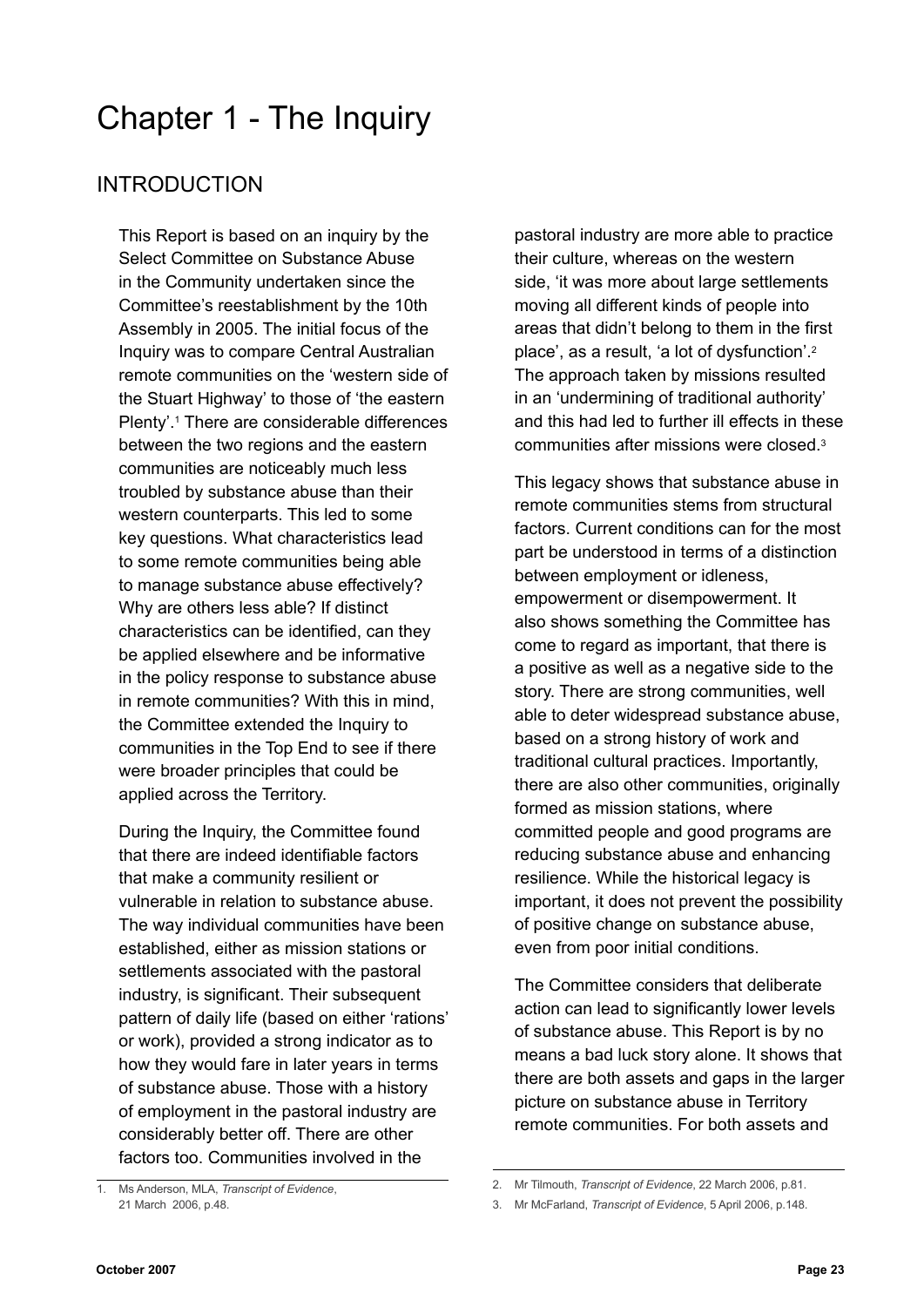gaps, three principles emerge as important and these are as follows:

- 1. that the three key lines of response to substance abuse of supply reduction. demand reduction and rehabilitation must be coordinated;
- 2. that consultation and engagement with communities occur; and
- 3. that a holistic picture of community services and requirements is critical for effective solutions on substance abuse in remote communities.

These emerge clearly from witness testimony presented to the Committee over the course of its inquiry. Where they are put into practice, their importance is affirmed and where they are not, things go badly.

These principles are entirely consistent with those described in the current *National Drug Strategy Integrated Framework* and the *National Aboriginal and Torres Strait Islander Peoples Complementary Action Plan*.4 The Committee's findings, based on local information, show that policies put forward in these documents are indeed applicable in the Territory and that principles consistent with them are already being applied in best practice communitybased programs. Government's response

to substance abuse in remote communities needs to be brought into closer conformity with this best practice approach. A beginning has been made and its wider adoption must now be a matter for urgent attention.

# **BACKGROUND** of the Inquiry

This Report follows a number of others in the Northern Territory and other jurisdictions on substance abuse. In 2004, the Select Committee released a Report on petrol sniffing in the Territory. This was preceded by an Interim Report on alcohol, cannabis and volatile substance abuse in the Territory in 2003.<sup>5</sup> These followed a series of reports on alcohol and other drugs by the Committee and its predecessors. The 2007 *Little Children Are Sacred* report on child sexual abuse in the Territory's remote communities also emphasises the importance of alcohol to the subject of its inquiry and makes specific recommendations for its management in the Territory.<sup>6</sup>

Federal parliamentary committees have inquired into substance abuse in Australia in general (2002) and petrol sniffing in

<sup>4.</sup> Ministerial Council on Drug Strategy, *National Aboriginal and Torres Strait Islander Peoples Complementary Action Plan 2003–2006*, 2006, Australian Government Department of Health and Ageing for the National Drug Strategy, 19/08/07, http://www. nationaldrugstrategy.gov.au/internet/drugstrategy/publishing. nsf/Content/545C92F95DF8C76ACA257162000DA780/\$File/ indigenous-action.pdf; Ministerial Council on Drug Strategy, *The National Drug Strategy: Australia's integrated framework 2004– 2009,* 2004, Commonwealth of Australia, 19/08/07. http://www. nationaldrugstrategy.gov.au/internet/drugstrategy/publishing. nsf/Content/978CCA3285B6CA42CA25717D000297A4/\$File/ framework0409.pdf.

<sup>5.</sup> Select Committee on Substance Abuse in the Community, *Petrol Sniffing in Remote Northern Territory Communities,* 2004, Legislative Assembly of the Northern Territory; *Interim Report of the Committee Inquiry To Date - Issues of Alcohol Abuse, Cannabis Use and Inhalant Abuse,* 2003.

<sup>6.</sup> Wilde, R. and Anderson, P., *Ampe Akelyernemane Meme Mekarle*—*Little Children are Sacred*, 2007, Northern Territory Government, 20/09/07, http://www.nt.gov.au/dcm/inquirysaac/pdf/ bipacsa\_final\_report.pdf.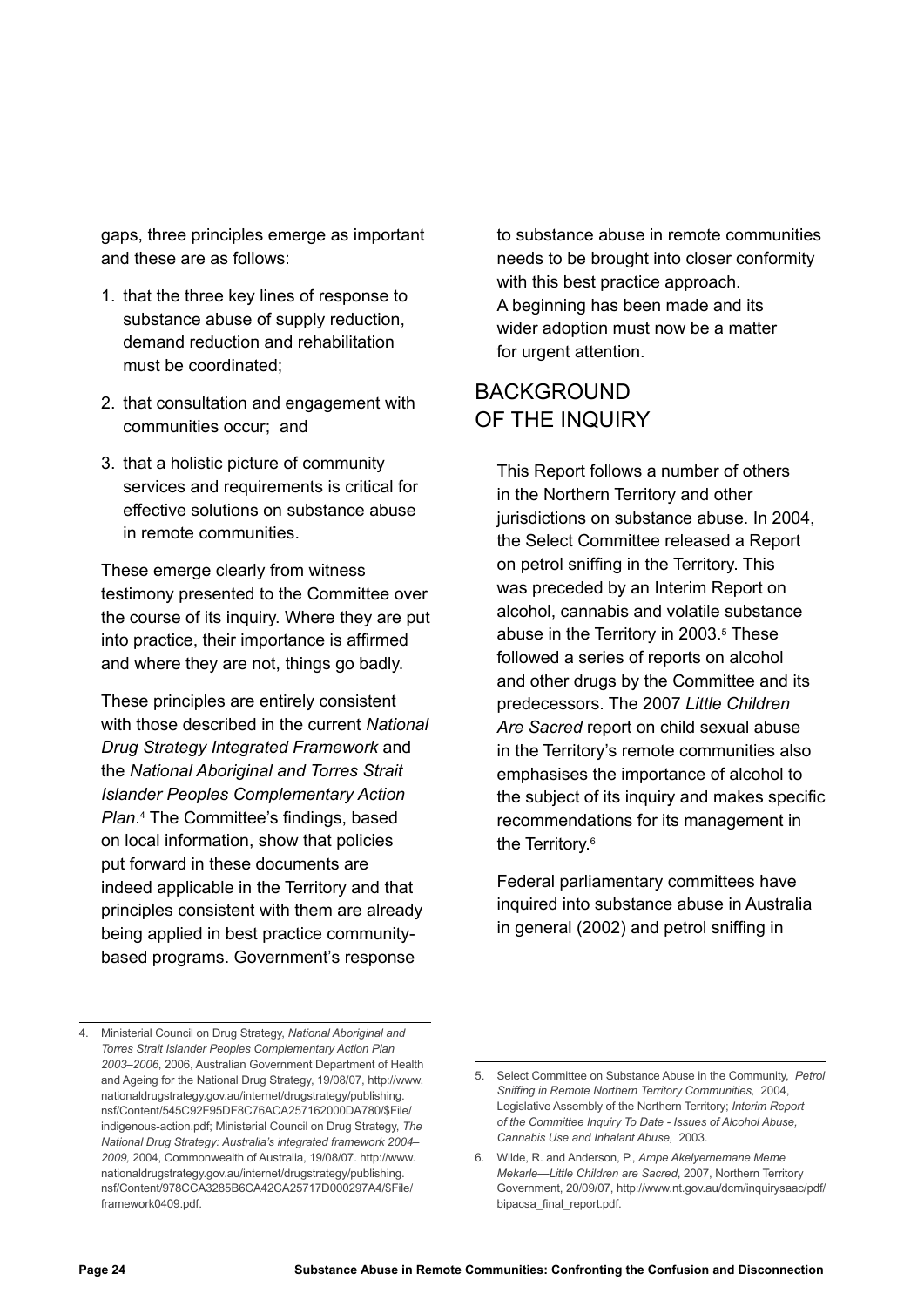remote communities in particular (2006).7 State parliamentary committees have also produced substantial reports on alcohol (2006), volatile substances (2003) and other drugs.<sup>8</sup> Coroner's reports have added to information and debate on substance abuse in the Indigenous population.9

A number of documents have emerged from other sources. Australia is active in policy and research on substance abuse. Key research documents for the Territory are the *Northern Territory Alcohol Indicators* (2006), the recent Territory *Household survey on alcohol consumption and related attitudes* (2006) and the National Drug Strategy *Household survey state and territory supplement* (2005).10 This last document gives a comparison of drug use for all Australian jurisdictions and shows dramatically higher levels of risky drinking

- 7. The Senate Community Affairs References Committee, *Beyond petrol sniffing: renewing hope for Indigenous communities,* 2006, Commonwealth of Australia; House of Representatives Standing Committee on Family and Community Affairs, 22/06/07, http://www.aph.gov.au/Senate/committee/clac\_ctte/petrol\_sniffing/ report/report.pdf, *Road to recovery: Report on the inquiry into substance abuse in Australian communities,*.2003, The Parliament of the Commonwealth of Australia, 17/08/06, http://www.aph.gov. au/house/committee/fca/subabuse/report/fullreport.pdf
- 8. Drugs and Crime Prevention Committee, *Inquiry Into Strategies to Reduce Harmful Alcohol Consumption - Final Report volume 1*, 2006, Parliament of Victoria, 31/08/06, http://www.parliament. vic.gov.au/dcpc/Reports/DCPC-Report\_Alcohol\_Vol1\_2006- 03.pdf; Drugs and Crime Prevention Committee, *Inquiry into the Inhalation of Volatile Substances - Final Report*, 2002, Parliament of Victoria, 31/08/06. http://www.parliament.vic.gov.au/dcpc Reports%20in%20PDF/VSA%20Report\_www.pdf
- 9. Mosey, A., *Contribution to Inquest into the Death of Kunmanara Ken -- Finding of the State Coroner*, 2003, State Coroner of South Australia, 19/03/07. http://www.courts.sa.gov.au/courts/ coroner/findings/findings\_2002/kunmanara\_ken.finding.htm
- 10. Office of Alcohol Policy and Coordination, *Northern Territory Alcohol Indicators*, 2006, Northern Territory Treasury, 13/09/06, http://www.nt.gov.au/ntt/licensing/oapc/NT\_Alcohol\_ Indicators\_July06.htm; Crundall, I., 2006, NT Department of Justice, 26/08/07, http://www.nt.gov.au/justice/licensing/liquor/ AlcoholReport.pdf; Australian Institute of Health and Welfare (AIHW), 2004 *National Drug Strategy Household Survey: State and territory supplement,* 2005, Canberra, 15/03/06, tp://www. aihw.gov.au/publications/phe/ndshs04sts/ndsh04sts.pdf.

and cannabis use for the Territory.11 The most significant policy document in the Territory in recent years has been the *Alcohol Framework* (2004), designed to guide all policy on alcohol across government.12

Key documents to emerge in national forums have been produced under the National Drug Strategy. The *Integrated Framework* peak policy document states the principles of the response to drugs under the Strategy, in particular the harm minimisation model of integrating supply reduction, demand reduction and rehabilitation and its expression in policy.13 The *National Aboriginal and Torres Strait Islander Peoples Complementary Action Plan* sets out these principles in the context of substance abuse by Indigenous people and describes an approach in which Indigenous people are involved in solutions to substance abuse, stated as a series of key objectives.<sup>14</sup> Research review documents such as *The Prevention of Substance Use*, produced under the Drug Strategy, evaluates a

- 12. Renouf, G. and Townsend, J., *Alcohol Framework Final Report*, 2004, Northern Territory Government, 12/11/05, http://www. nt.gov.au/ntt/licensing/alcohol\_framework/AlcoholFrameWorkInR eportFinal1.pdf
- 13. Ministerial Council on Drug Strategy, *The National Drug Strategy: Australia's integrated framework 2004–2009*, 2004, Commonwealth of Australia, 19/08/07, http://www. nationaldrugstrategy.gov.au/internet/drugstrategy/publishing. nsf/Content/978CCA3285B6CA42CA25717D000297A4/\$File/ framework0409.pdf
- 14. Ministerial Council on Drug Strategy, *National Aboriginal and Torres Strait Islander Peoples Complementary Action Plan 2003-2006*, 2006, Australian Government Department of Health and Ageing for the National Drug Strategy, 19/08/07, http://www. nationaldrugstrategy.gov.au/internet/drugstrategy/publishing. nsf/Content/545C92F95DF8C76ACA257162000DA780/\$File/ indigenous-action.pdf

<sup>11.</sup> See AIHW, 2004 *National Drug Strategy Household Survey: State and territory supplement,* 2005, Canberra, pp.5, 6 & 7, 15/03/06, http://www.aihw.gov.au/publications/phe/ndshs04sts/ ndsh04sts.pdf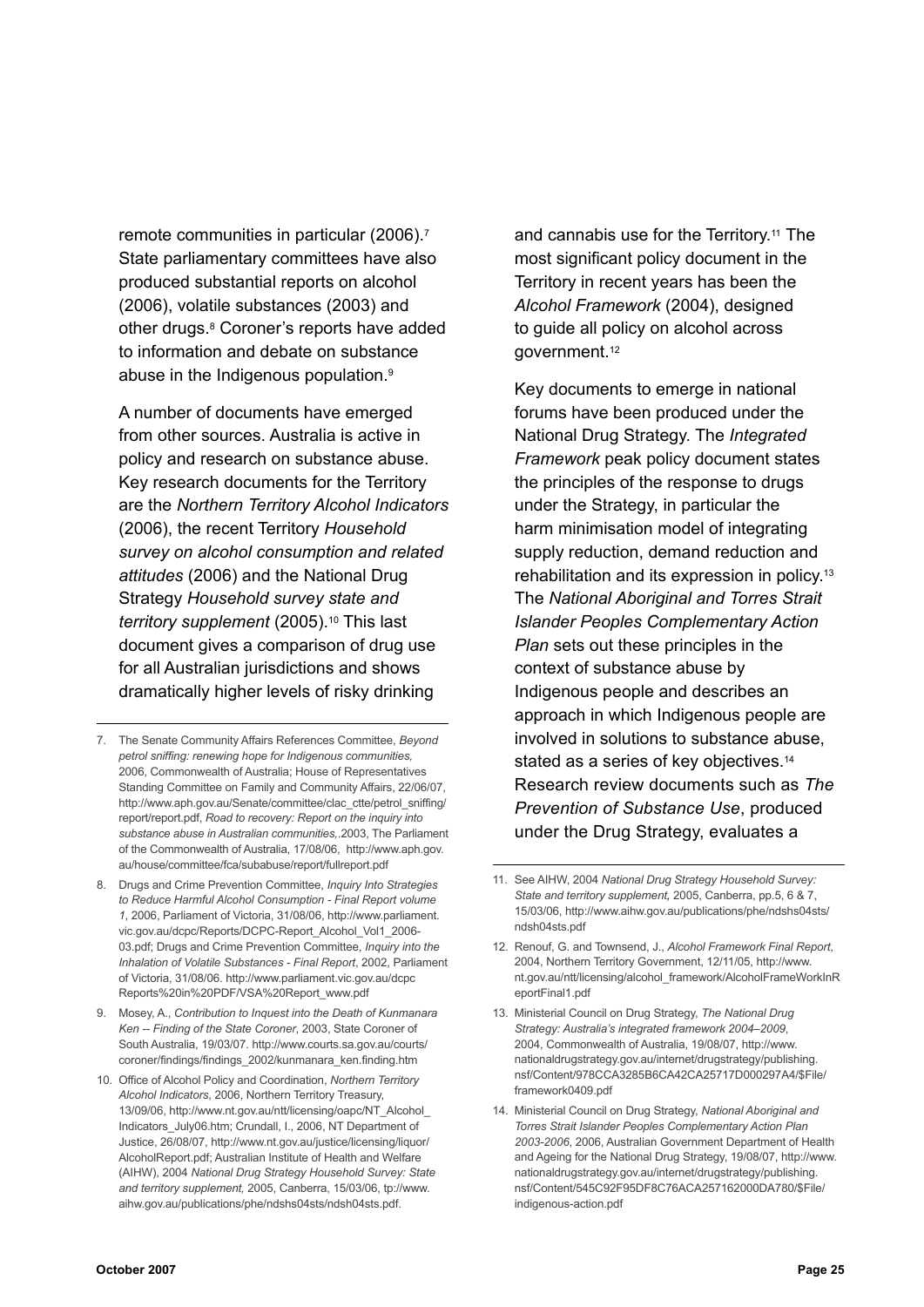range of contemporary approaches to combating drug use, providing a guide to action and policy.15

Possibly one of the more significant publications was that of an earlier Northern Territory parliamentary committee, the Sessional Committee on Use and Abuse of Alcohol in the Community. That Committee was established in light of growing concern over alcohol consumption levels and harms in the Northern Territory in the late 1980s. In 1991 it presented its report to the Legislative Assembly entitled *Measures for Reducing Alcohol Use and Abuse in the Northern Territory* which led to the establishment of the Territory Government's Living With Alcohol (LWA) program. This was evaluated as leading to 'significant reductions in alcohol related harm' and, in the four year period studied, 'the net saving to the people of the Northern Territory as a consequence of LWA was \$124.3 million'.16

# Conduct of the Inquiry

## **Hearings**

The Inquiry began with hearings in Central Australian remote communities and with associated service organisations. Remote communities visited were Papunya, Hart's Range and Engawala. The organisations which met with the Committee included Tangentyere Council and the Larapinta Learning Centre, Drug and Alcohol

Services Association (DASA), the Mt Theo program and Wallace Rockhole. The Committee then extended its investigation into the Top End of the Northern Territory with hearings at: Angurugu and Alyangula on Groote Eylandt, including witnesses from Umbakumba and Bickerton Island; Yirrkala and Nhulunbuy on the Gove Peninsula; and Wadeye. This second series of hearings allowed the investigation to take into account regional differences and develop more generalised findings and recommendations that could be applied across the Territory.

At Engawala and Hart's Range, on 'the eastern Plenty', the Committee was able to see a good level of community management of substance abuse, where there had been a history of consistent employment and where, at the same time, societal structures had been preserved within a linguistically and culturally homogenous population. At Papunya, on the west of the Stuart Highway, the Committee was able to hear about the challenges faced, in relation to substance abuse, by communities with relatively little in the way of employment, historically or currently. Papunya is also a community where a wide range of Indigenous people had been gathered together to live on land away from their country.

In conversations with DASA, the Committee was able to hear about the approaches taken, and challenges involved, in conducting interventions in the substance abuse area, particularly about what measures work and shortfalls in resources and overall coordination that can make this work more difficult.

<sup>15.</sup> Loxley, W. et al., *The Prevention of Substance Use, Risk and Harm in Australia: a review of the evidence*, 2004, The National Drug Research Institute and the Centre for Adolescent Health, 01/09/06, http://www.health.gov.au/internet/wcms/publishing. nsf/Content/health-pubhlth-publicat-document-mono\_preventioncnt.htm/\$FILE/mono\_prevention.pdf

<sup>16.</sup> Chikritzhs, T. et al., *The public health, safety and economic benefits of the Northern Territory's Living With Alcohol Program 1992/93 to 1995/96*, 1999, Monograph No. 2. National Drug Research Institute, Curtin University of Technology, Perth. p.xxii.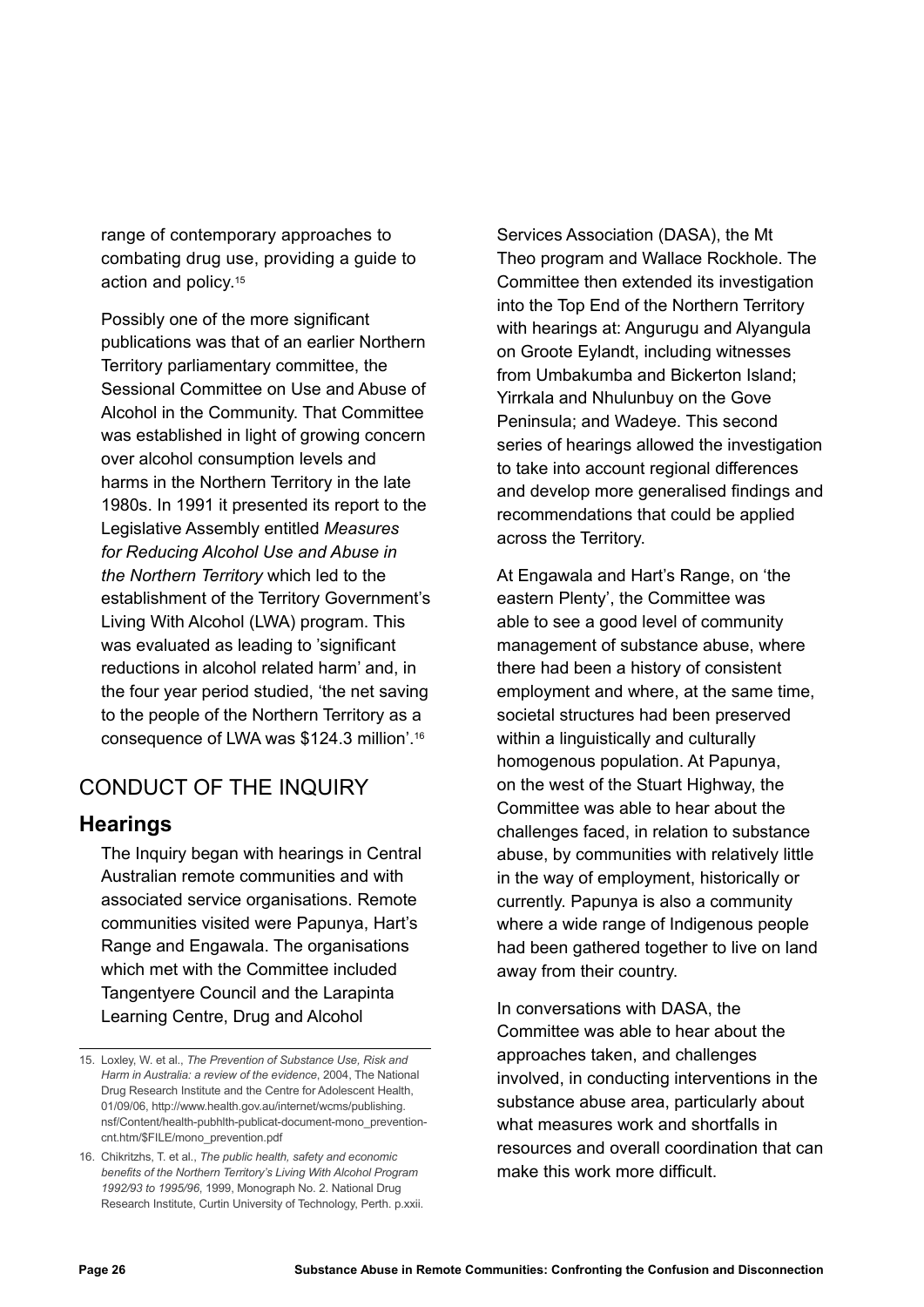In speaking with representatives of the Mt Theo program, Barry Abbott's program at Wallace Rockhole and to Tangentyere Council and the Larapinta Learning Centre, the Committee heard about grassroots programs that have had a good record of successful interventions. It also heard about the kinds of challenges they continue to face in responding to contemporary conditions and in their dealings with government.

For all of these Central Australian sites and programs, the main emphasis has been prevention and rehabilitation for alcohol and petrol. More recently they have had an emerging role in responding to rising levels of cannabis use. In the Top End of the Territory, the focus was different. While there continued to be concern about petrol misuse, levels of use were lower than in Central Australia. The main concerns were alcohol and cannabis and, in some areas, kava.

The focus of hearings on Groote Eylandt and the Gove Peninsula were on their new alcohol plans. An Alcohol Management Plan had been implemented on Groote Eylandt and another was being developed for the Gove Peninsula. The Groote Eylandt Plan was the subject of very positive comments from a wide range of witnesses, including local police, licensed premises and the major local employer - the Groote Eylandt Mining Corporation (GEMCO). While there continued to be challenges with cannabis and petrol, the successful Alcohol Management Plan, by report, had made inroads on all substance

abuse issues. Even so, there were policy and resource shortfalls for these.

On the Gove Peninsula, stakeholders in an Alcohol Management Plan looked to the Groote Eylandt Plan as an example of what could be done to address the relatively unregulated access to alcohol. As for a number of Northern Territory communities, alcohol use was clearly a major burden on the population there, resulting in high levels of injury and ill health and a loss of public amenity.

At Wadeye, a nominated dry area under the NT Liquor Act, the focus changed to the effects of widespread and longterm cannabis use in the community. There, the history of the settlement had seen a number of different Indigenous peoples placed in one area together. The combination of this, with widespread cannabis use and an absence of employment, has resulted in a difficult situation. This includes notoriously high levels of gang violence, particularly where cannabis supply was interrupted and agitation of users resulted.

From this brief overview, a number of common issues emerge as significant. Amongst all, the common denominator is the combination of three substances: alcohol, petrol and cannabis. While individually their use accounts for different proportions of substance abuse in different locations, together they account for the vast majority of harms, with substantial impacts on every aspect of community life. The relationship between them is strengthened by witness testimony that where supply is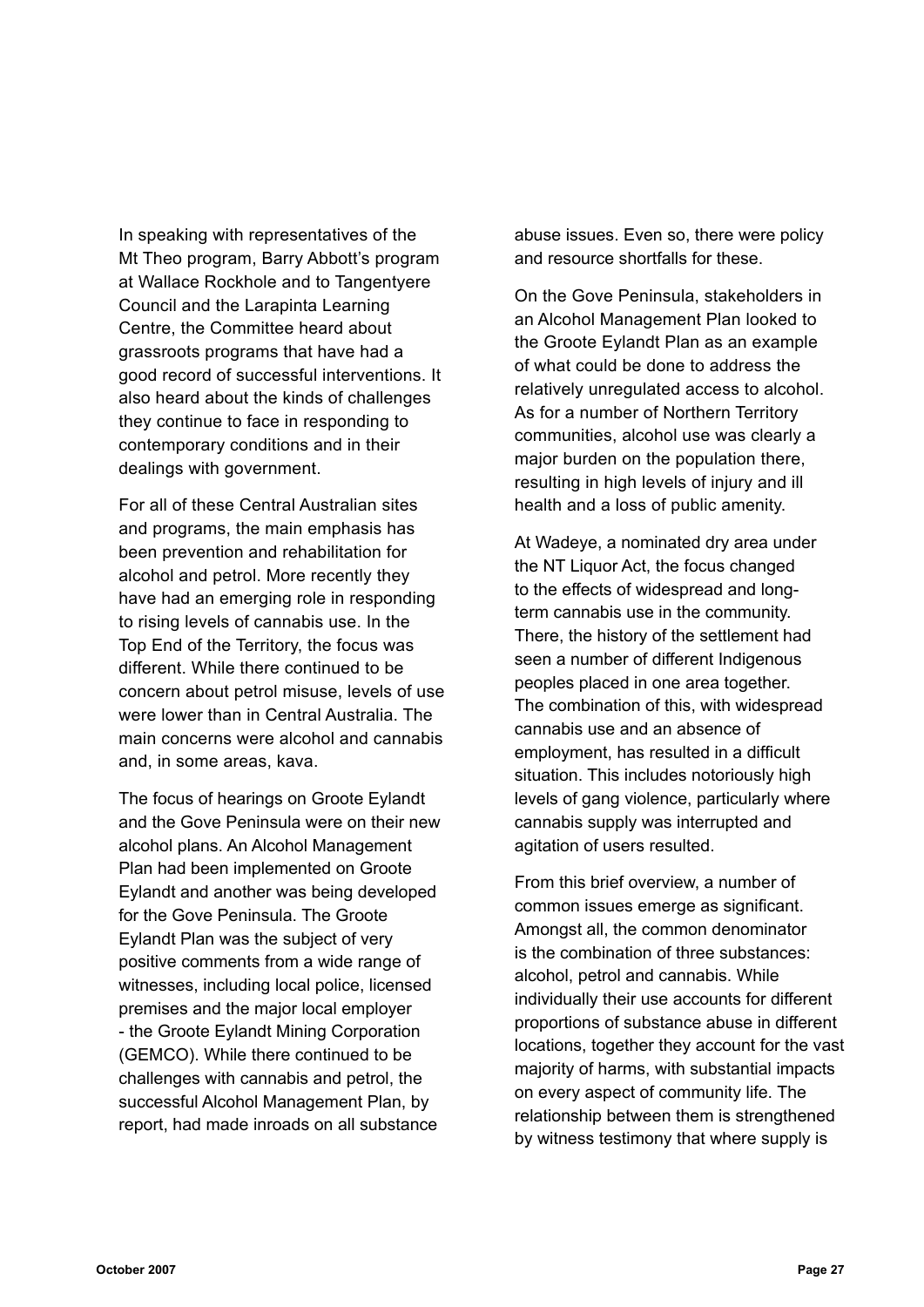successfully reduced on one, users often expand their use of the others.<sup>17</sup>

Other significant issues are social factors such as employment, education, health and housing. Co-location is also an issue, that is how people are grouped in a community, whether or not on traditional lands, or where different groups are placed together in one area. This is one of several important social determinants of vulnerability to substance abuse, a number of which are considered in more detail in the body of the report.

## **Official briefings**

The Committee had a number of official briefings during the Inquiry.18 In the first, Dr Ian Crundall of the Office of Alcohol Policy Coordination and Ms Elizabeth Morris, of Racing, Gaming and Licensing, briefed the Committee on features of the *Northern Territory Alcohol Indicators*. In particular, they spoke about:

- the high levels of alcohol consumption in the Territory shown by the *Alcohol Indicators*;
- the high levels of harm from drink driving compared with other jurisdictions; and
- features and underlying factors in indices such as numbers of clients in treatment for alcohol dependency.

The witnesses also answered questions from the Committee about the work of the Office of Alcohol Policy Coordination and the timely production of the Alcohol Indicators.

The Committee held a videoconference hearing with Mr Blair McFarland and Mr Tristan Ray of Central Australian Youth Link-Up Service (CAYLUS), a group auspiced by Tangentyere Council. The approaches to reducing substance abuse in Central Australian remote communities were discussed and best practice approaches that had achieved results in communities were identified. The work of CAYLUS is considered at length in a case study in Chapter 3.

The Committee spoke to Professor Jon Altman of the Australian National University about alternative models and opportunities for employment of Indigenous people. Witness statements to the Committee had highlighted the relationship between employment and substance abuse. Professor Altman agreed that 'intergenerational inactivity' was likely to be associated with substance abuse and suggested that exploration of alternative pathways to employment was needed to counter this.19 He proposed a 'multi-sectorial' or 'hybrid' model for Indigenous employment, blending a range of employment activities from the cash, customary and state-subsidised sectors to generate meaningful employment.20

Dr Alan Clough, in his appearance before the Committee, initially spoke about his experience with programs to reduce

<sup>17.</sup> See Clough, A.R. 'Associations between tobacco and cannabis use in remote indigenous populations in Northern Australia.' Addiction 100.3 (2005): 346-53, and Clough, A.R , et al. 'Emerging patterns of cannabis and other substance use in aboriginal communities in Arnhem Land, Northern Territory: a study of two communities.' *Drug and Alcohol Review 23* (2004), pp.381-90.

<sup>18.</sup> Refer to the complete list of hearings, meetings and briefings at Appendix A.

<sup>19.</sup> Prof. Altman, *Transcript of Evidence*, 23 March 2007, p.346.

<sup>20.</sup> Prof. Altman, *Transcript of Evidence*, 23 March 2007, p.353.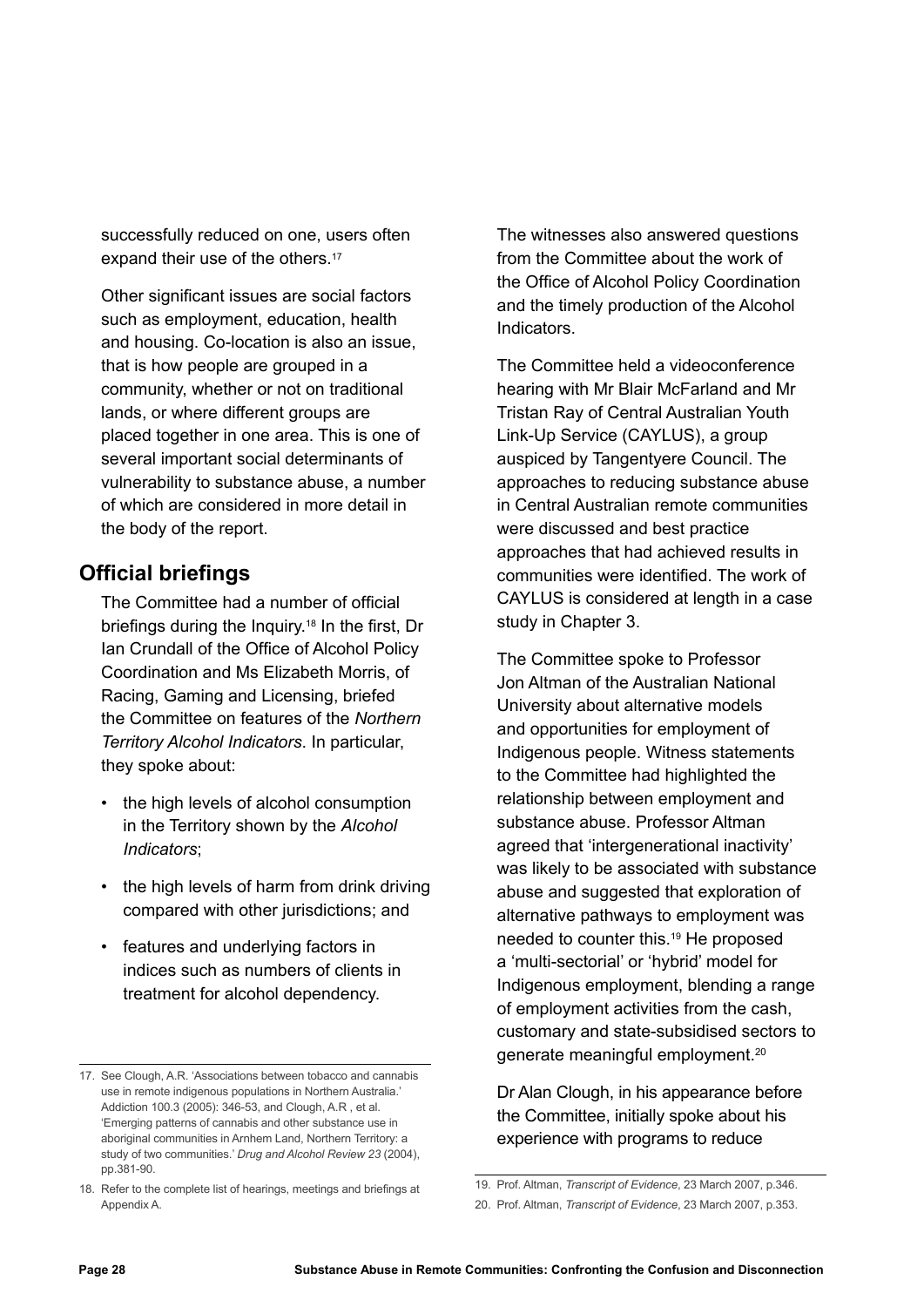substance abuse in Arnhem Land during his time as a Town Clerk in the 1990s and later in his role researching substance abuse in remote communities. He described patterns and levels of substance abuse in Arnhem Land, particularly in relation to patterns of cross-use between the main substances: alcohol, petrol, cannabis and tobacco. The high cost of cannabis purchase to remote communities as a whole was noted. The importance of controlling the 'supply of psychoactive substances' overall was important as was the success of the NT Police Remote Drug Strategy in achieving reductions in cannabis supply.

Dr Clough spoke at length about the role of alcohol in remote communities and suggested that 'flexible arrangements' available under the Liquor Act were an important avenue for remote communities to control alcohol use. He emphasised the need for an attitudinal shift away from 'alcohol as a right' to 'alcohol as a privilege'.21 In his view, it would be beneficial if this were to be supported with greater efforts at public education.<sup>22</sup> This briefing is further discussed in the section on alcohol in Chapter 2.

Dr Ian Crundall again appeared before the Committee, this time on behalf of the Department of Justice. The Office of Alcohol Policy, newly created at the time of Dr Crundall's first briefing, had been closed down not much more than a year later. In this briefing, Dr Crundall reported on the results of a Household Survey on attitudes to alcohol in the Northern

Territory.23 Again, rates of drinking and drinking harms were high compared with other Australian jurisdictions. Dr Crundall emphasised the need for a greater public education campaign to effect cultural change on alcohol, together with higher levels of coordination on alcohol policy across government.<sup>24</sup> This briefing is also discussed in Chapter 2.

The last briefing was by Sergeant Scott Mitchell of the Northern Territory Police Drug and Alcohol Policy Unit, and his commanding officer, Commander Jeanette Kerr.

Sergeant Mitchell briefed the Committee on Northern Territory data from Drug Use Monitoring in Australia. DUMA surveys apprehended persons in police cells. Survey results showed:

- high rates of alcohol use amongst people arrested in the Territory compared with other Australian jurisdictions; and
- strong associations between alcohol and the bulk of crimes committed in the Territory.25

Targeting alcohol, which Sergeant Mitchell said was the Territory's 'most problematic drug' by far, was a logical way to reduce crime overall, given the close correlation between alcohol use and crime.<sup>26</sup> This point was also made by Dr Crundall in

<sup>21.</sup> Dr Clough, *Transcript of Evidence*, 3 May 2007, p.377.

<sup>22.</sup> Dr Clough, *Transcript of Evidence*, 3 May 2007, p.378.

<sup>23.</sup> Crundall, I.. "Northern Territory alcohol consumption and related attitudes 2006 household survey", 2006, Dept. of Justice, 26/08/07, http://www.nt.gov.au/justice/licensing/liquor/ AlcoholReport.pdf

<sup>24.</sup> Dr Crundall, *Transcript of Evidence*, 26 July 2007, pp.404, 402.

<sup>25.</sup> Sgt Mitchell, *Transcript of Evidence*, 26 July 2007, p.416.

<sup>26.</sup> Sgt Mitchell, *Transcript of Evidence*, 26 July 2007, p.412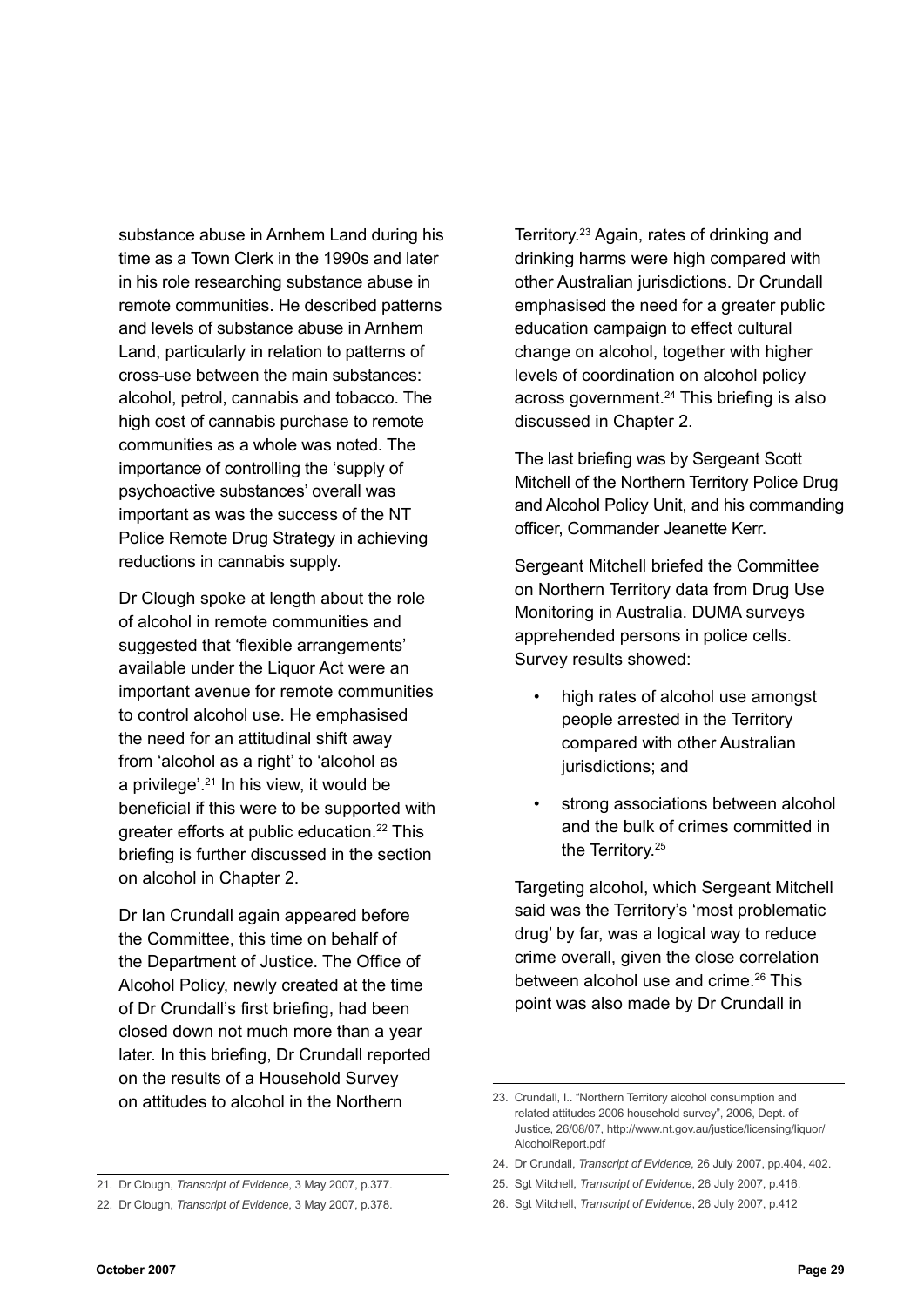his second briefing to the Committee.<sup>27</sup> Sergeant Mitchell's briefing is discussed in further detail in Chapter 2.

<sup>27.</sup> Dr Crundall, *Transcript of Evidence*, 26 July 2007, pp.401, 407.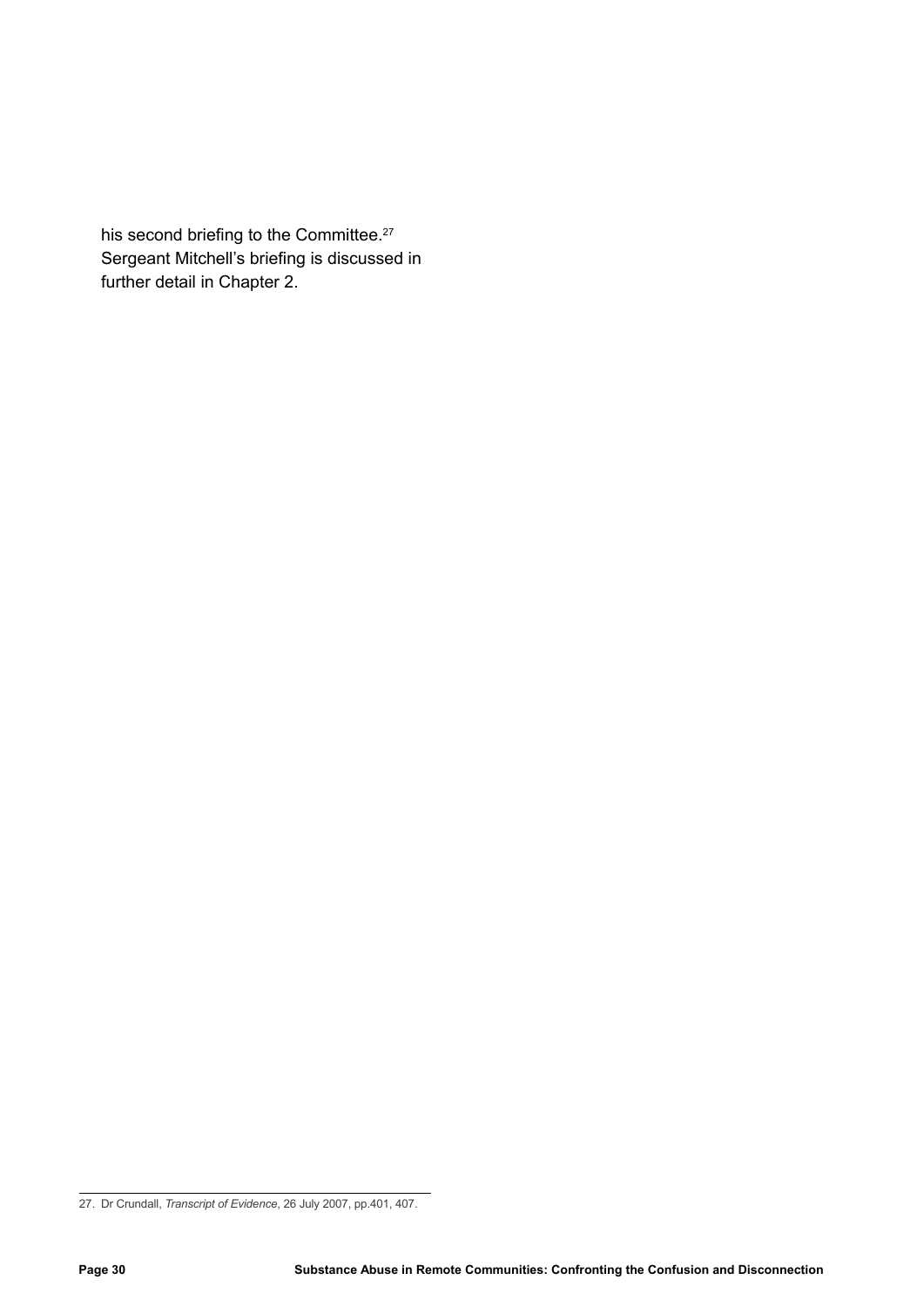# Chapter 2 - Three Key Substances

# **INTRODUCTION**

This chapter gives an account of trends, availability, consequences and concerns for each of the three key substances of abuse: alcohol, cannabis and petrol that affect Territory remote communities. Although here they are discussed separately, research material on real-life use makes it plain that they are often used in combination. $1$  Together they play a key role in drug substitution, where a reduction in the availability of one substance leads to increased use of another.<sup>2</sup> Communities have different profiles of substance abuse, as prevalence and availability, but chronic, cross-linked patterns of use are an established feature in many communities.

These patterns of substance abuse take a great toll on remote communities. It reduces their capacity to protect and develop the people who live there. It also reduces their ability to maintain the functions and services that would otherwise sustain the community and create a better standard of living. Each addition to a community's burden of disease reduces the capacity of individuals to contribute to the common good. The loss of potential future community leaders is one instance of this, but even on a day-today basis, high levels of substance abuse represent a substantial drain on community energies that could otherwise be drawn upon to face other challenges.<sup>3</sup>

# Alcohol

## **Trends**

#### **Northern Territory**

The Northern Territory has the highest rates of risky consumption of alcohol of any jurisdiction in Australia.<sup>4</sup> The Committee was briefed by representatives of the Office of Alcohol Policy and Coordination on trends in alcohol use in the Territory, particularly on those evident in the *Northern Territory Alcohol Indicators*. These show trends in:

- alcohol consumption and harms, including amounts of alcohol consumed;
- rates of short and long-term risky drinking behaviours;
- road accidents where alcohol is a factor; and
- numbers of clients being seen in rehabilitation facilities.5

Dr Crundall, Director of the Office, told the Committee that *per capita* consumption of alcohol in the Territory had been 'steadily on the rise since the start of the Century'.6 Some regions of the Territory had experienced more dramatic rises than the Territory average.7 Road accidents are an indicator of the high rates of harm associated with alcohol in the Territory: 'if you compare it to anywhere else it is

<sup>1.</sup> Dr Clough, *Transcript of Evidence*, 3 May 2007, p.393.

<sup>2.</sup> Clough, Alan R, et al. "Emerging patterns of cannabis and other substance use in aboriginal communities in Arnhem Land, Northern Territory: a study of two communities." *Drug and Alcohol Review* 23 (2004), pp.383, 386, and see Figure 1.

<sup>3.</sup> Mr Phelps, *Transcript of Evidence*, 29 May 2006, p.254.

<sup>4.</sup> See Australian Institute of Health & Welfare, *2004 National Drug Strategy Household Survey: State and Territory Supplement*, 2005, Canberra, pp.5, 6, 15/03/06, http://www.aihw.gov.au/ publications/phe/ndshs04sts/ndsh04sts.pdf

<sup>5.</sup> Office of Alcohol Policy and Coordination, *Northern Territory Alcohol Indicators*, 2006, Northern Territory Treasury, 13/09/06, http://www.nt.gov.au/ntt/licensing/oapc/NT\_Alcohol\_Indicators July06.htm

<sup>6.</sup> Dr Crundall, *Transcript of Evidence*, 19 October 2006, p.353.

<sup>7.</sup> Dr Crundall, *Transcript of Evidence,* 19 October 2006, p.353.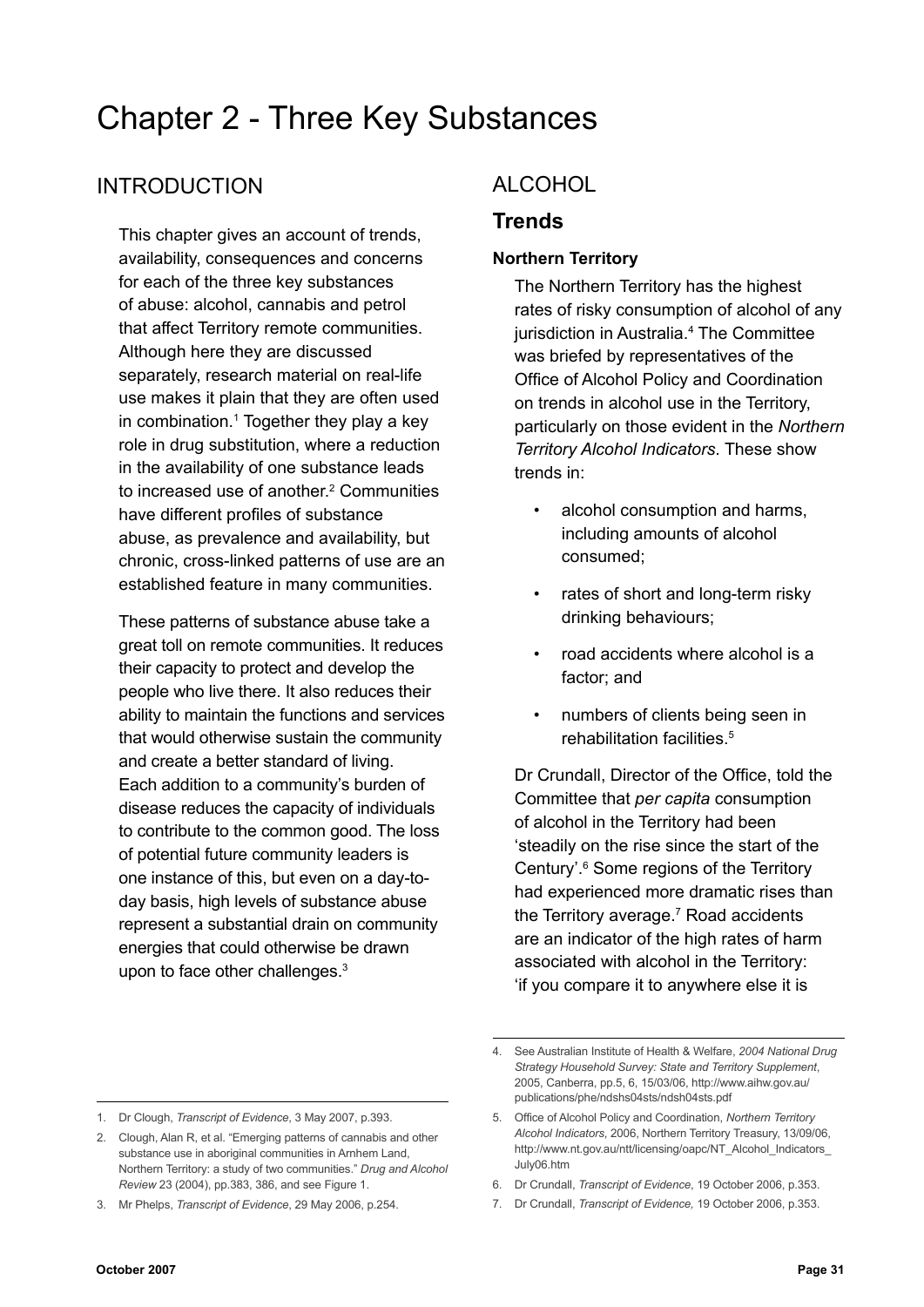double the figures'.<sup>8</sup> Upward trends in alcohol use were not attributed to the end of the *Living With Alcohol* program, but rather to the end of dedicated funding for efforts to change attitudes to alcohol.<sup>9</sup>

Dr Crundall emphasised the need for a renewed focus on cultural change if alcohol harms were to be reduced in the Territory. It was this that had 'gone missing' from responses to alcohol since the end of *Living With Alcohol*. 10 A better response was not 'just about hammering licensed premises', because a high proportion of liquor consumed in the Territory is purchased from take away outlets.11 What was needed was a 'strategic' approach, beyond single interventions, toward achieving broader cultural change.12 This objective needed follow-through if it were to succeed: 'it is a constant. It is not one or two programs here or there, you just keep it in peoples' faces'.13 Ultimately, it is 'about stopping people wanting to drink':

You can go so far as getting them to pull up a bit, but there is that last bit of getting them to decide for themselves that they are not going to drink, or 'I am only going to drink a little bit'.14

This description was corroborated by Dr Crundall at a later briefing on a recent *Household Survey* on alcohol in the

Territory.15 This showed that 'the average Territorian is drinking nearly two thirds higher than what is recommended on a weekly basis and nearly 40 percent higher on a day that they actually do drink'.16 Seventy percent more Territorians were drinking in ways which exposed them to short-term risk than in other Australian jurisdictions and 66% more for long-term risk.17

Four out of ten people reported that they got into trouble because of drinking.18 At the same time, Dr Crundall considered it problematic that nearly half agreed that it was only when driving that care was needed on the amount of alcohol consumed. Other types of alcohol harm did not come to mind.19

Distinct characteristics of alcohol consumption in the Territory were that a very high proportion of alcohol (85.5%) was purchased from takeaway outlets and 'only 10% was bought at a licensed premise where you actually stand there or sit down and drink it'.20 This was 'different from other parts of the country'.<sup>21</sup> Consequently, 'there have got to be different strategies put in place' to suit local patterns of use.<sup>22</sup>

In his briefing to the Committee, Sergeant Scott Mitchell of the Northern Territory Police Drug and Alcohol Policy Unit

20. Dr Crundall, Transcript of Evidence, 26 July 2007, p.416.

12. Dr Crundall, *Transcript of Evidence*, 19 October 2006, p.356.

<sup>15.</sup> Crundall, I., Northern Territory alcohol consumption and related attitudes 2006 household survey, Department of Justice, 2006. 26/08/07, http://www.nt.gov.au/justice/licensing/liquor/ AlcoholReport.pdf

<sup>16.</sup> Dr Crundall, Transcript of Evidence, 26 July 2006, p.410.

<sup>17.</sup> Dr Crundall, Transcript of Evidence, 26 July 2007, pp.411-12, 412.

<sup>18.</sup> Dr Crundall, Transcript of Evidence, 26 July 2007, p.412.

<sup>19.</sup> Dr Crundall, Transcript of Evidence, 26 July 2007, p.412.

<sup>21.</sup> Dr Crundall, Transcript of Evidence, 26 July 2007, p.416.

<sup>22.</sup> Dr Crundall, *Transcript of Evidence*, 26 July 2007, p.416.

<sup>8.</sup> Dr Crundall, *Transcript of Evidence*, 19 October 2006, pp. 356-57.

<sup>9.</sup> Dr Crundall, *Transcript of Evidence*, 19 October 2006, pp.355-56.

<sup>10.</sup> Dr Crundall, *Transcript of Evidence*, 19 October 2006, pp.355-56.

<sup>11.</sup> Dr Crundall, *Transcript of Evidence*, 19 October 2006, pp.354-55.

<sup>13.</sup> Dr Crundall, *Transcript of Evidence*, 19 October 2006, p.356.

<sup>14.</sup> Dr Crundall, *Transcript of Evidence*, 19 October 2006, p.355.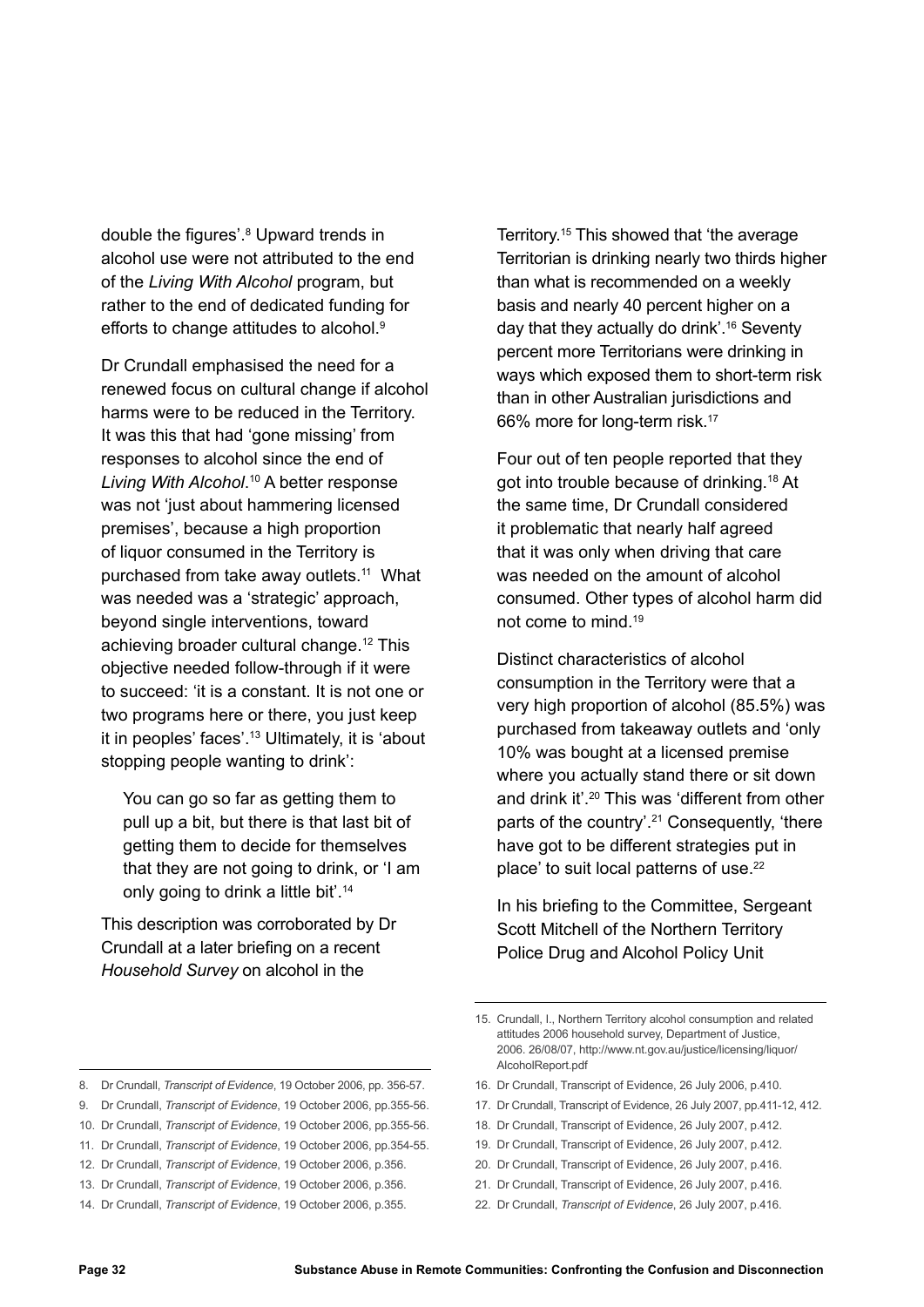presented data consistent with this picture: 'It is quite clear … over the last ten years, that despite our problems with illicit drugs that alcohol is our single most predominately problematic drug'.23 Sergeant Mitchell highlighted the significance of high rates of alcohol consumption for crime, suggesting that on average '80% of all police work in the Northern Territory is alcohol related'.24 In some regions of the Territory, the rate has consistently been as high as 95 - 99%.25

There are strong correlations between alcohol and violence related offences, such as domestic violence and breaches of domestic violence orders.26 Also, across all areas of offending, 'when you look at people who are taken in to custody, you look at injury, you look at death and all of this stuff, there is a very clear correlation [with] alcohol'.<sup>27</sup> Commander Jeannette Kerr and Sergeant Mitchell agreed that alcohol plays a key role in crimes associated with 'drugs … violence, traffic and road safety'.28 Addressing widespread problems with alcohol would have a major influence in reducing crime, a point also made by Dr Crundall.<sup>29</sup>

#### **Remote communities**

Alcohol has a unique place in substance abuse in Territory remote communities. It is the most widely available substance

of abuse and it has brought high levels of harm to Indigenous communities.

As for other substances of abuse, communities' attempts to manage alcohol combine measures for control balanced against the need to retain amenity and community assent. This is an attempt to achieve a balance between necessary restriction and individual rights. The socalled 'prevention paradox' holds that while problematic substance users are usually a minority in a population, measures to reduce harms must be addressed to the whole population if they are to succeed.<sup>30</sup> A need for negotiation must inevitably result.

Dr Clough, in his briefing to the Committee, made a number of specific observations on alcohol in remote communities. He balanced this with a wider perspective on substance abuse and emphasised the importance of controlling 'the supply of psychoactive substances' in general.31 He noted strong correlations between the use of one substance and of others. Cannabis users are more likely to be drinkers and to have sniffed petrol.<sup>32</sup> Dr Clough also noted the preponderance of binge drinking in remote communities. This occurs where drinkers from dry communities travel to places where liquor is more easily accessed.33

- 26. Sgt Mitchell, *Transcript of Evidence*, 26 July 2007, p.438.
- 27. Sgt Mitchell, *Transcript of Evidence*, 26 July 2007, p.444.
- 28. Sgt Mitchell, *Transcript of Evidence*, 26 July 2007, p.450.
- 31. Dr Clough, *Transcript of Evidence*, 3 May 2007, p.391.
- 32. Dr Clough, *Transcript of Evidence*, 3 May 2007, p.393.
- 33. Dr Clough, *Transcript of Evidence*, 3 May 2007, p.392.

<sup>23.</sup> Sgt Mitchell, *Transcript of Evidence*, 26 July 2007, p.434.

<sup>24.</sup> Sgt Mitchell, *Transcript of Evidence*, 26 July 2007, p.434.

<sup>25.</sup> Sgt Mitchell, *Transcript of Evidence*, 26 July 2007, p.434.

<sup>29.</sup> Sgt Mitchell, *Transcript of Evidence*, 26 July 2007, p.450; Dr Crundall, *Transcript of Evidence*, 26 July 2007, pp.426-27.

<sup>30.</sup> Loxley, W. et al., *The Prevention of Substance Use, Risk and Harm in Australia: a review of the evidence*, 2004, The National Drug Research Institute and the Centre for Adolescent Health. p.6, 01/09/06, http://www.health.gov.au/internet/wcms/publishing. nsf/Content/health-pubhlth-publicat-document-mono\_preventioncnt.htm/\$FILE/mono\_prevention.pdf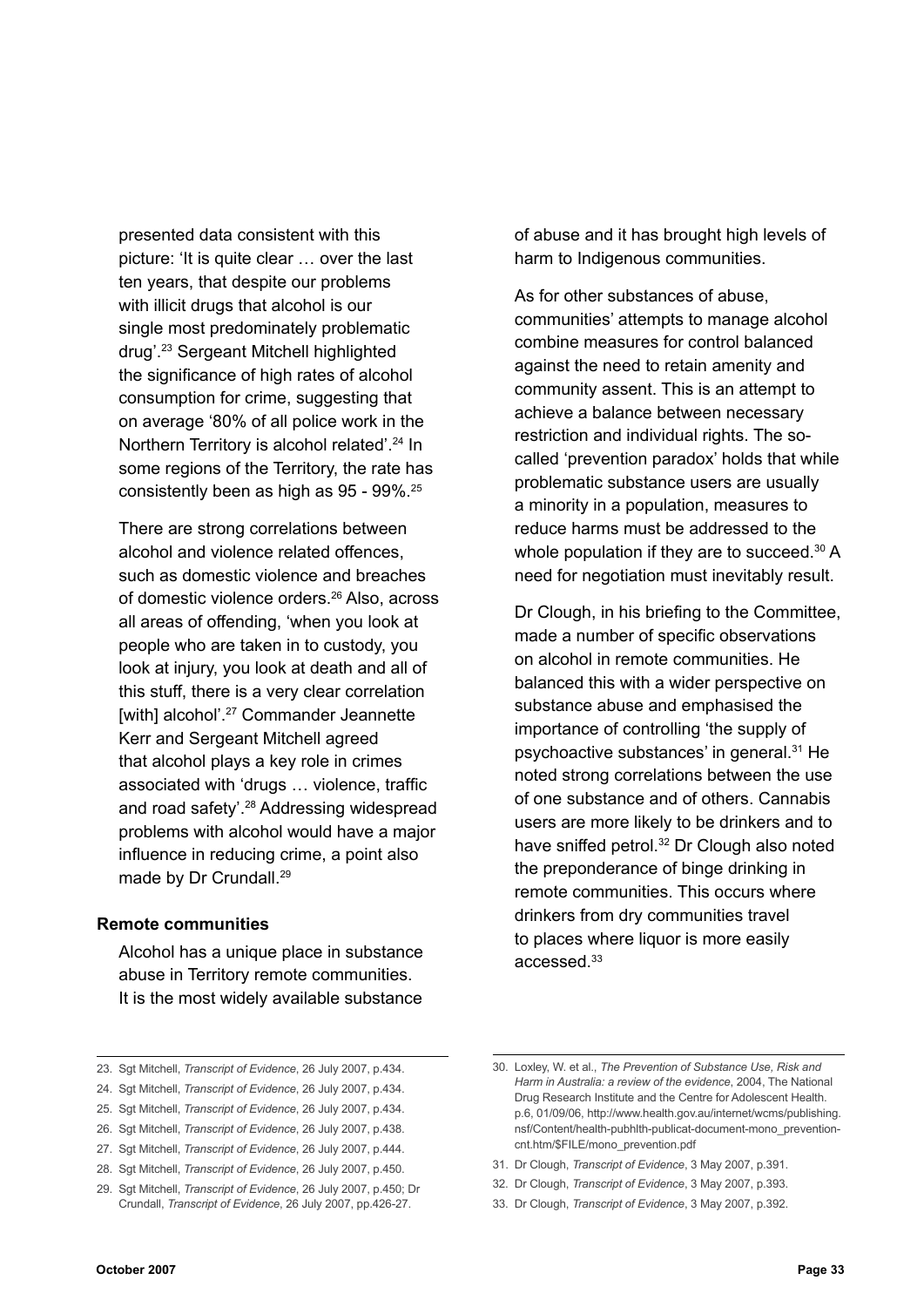Dr Clough gave a positive assessment of the 'flexibility' available to communities under 'restricted area' provisions of the Liquor Act.<sup>34</sup> The potential of these provisions was closely associated, in his view, with a transition from seeing 'drinking as a right' to seeing it 'as a privilege', a key change in attitudes that allowed communities to make strategic choices.35 Dr Clough suggested that greater effort is needed with education if further benefits are to be achieved.36

#### **Alcohol Management Plans**

A new feature of alcohol policy in the Territory is the progressive introduction of regional Alcohol Management Plans. These are negotiated agreements within communities involving all stakeholders, which are then ratified by the Licensing Commission. It has long been possible under the Liquor Act for remote communities to nominate to be considered 'dry communities'. Alcohol Management Plans are an alternative to the two extremes of unfettered access or prohibition. They allow for more finely tuned settings, with an emphasis on achieving rules on drinking that reflect local conditions negotiated within the community.

By allowing remote communities to own, drive, and tailor conditions on alcohol management an acceptable balance between freedom and constraint can be struck. One example is that arrangements on Groote Eylandt forbid the consumption of alcohol in many public places to

reduce the incidence of harm but leave some public places available for drinking, allowing the community a measure of freedom and amenity.

This style of arrangement is a way to achieve better levels of flexibility and durability than with previous styles of regulation. 'Dry area' arrangements are criticised for producing unintended consequences, including increasing drinking in settings where there is greater potential for harm such as with the 'bush club' drinking described by some witnesses.<sup>37</sup> There is a greater likelihood of intervention to prevent acute harms when drinking is done on licensed premises.<sup>38</sup> Experience also shows that harsher restrictions create markets for contraband liquor and face greater difficulties in achieving compliance.<sup>39</sup>

Alcohol Management Plans offer an alternative to these outcomes. Successful arrangements seen by the Committee are characterised by longer periods of negotiation and consultation between stakeholders. This extensive consultative process is particularly important for negotiations between Indigenous and non-Indigenous players: cultural differences bring special challenges. Alcohol Management Plans are considered at greater length in a case study on the Plan at Groote Eylandt in Chapter 4 of this Report.

<sup>34.</sup> Dr Clough, *Transcript of Evidence*, 3 May 2007, p.396.

<sup>35.</sup> Dr Clough, *Transcript of Evidence*, 3 May 2007, p.395.

<sup>36.</sup> Dr Clough, *Transcript of Evidence*, 3 May 2007, p.396.

<sup>37.</sup> Ms Clarke, *Transcript of Evidence*, 29 May 2006, p.183.

<sup>38.</sup> Ms Clarke, *Transcript of Evidence*, 29 May 2006, p.183.

<sup>39.</sup> See Sgt McMaster, *Transcript of Evidence*, 29 May 2006, p.212.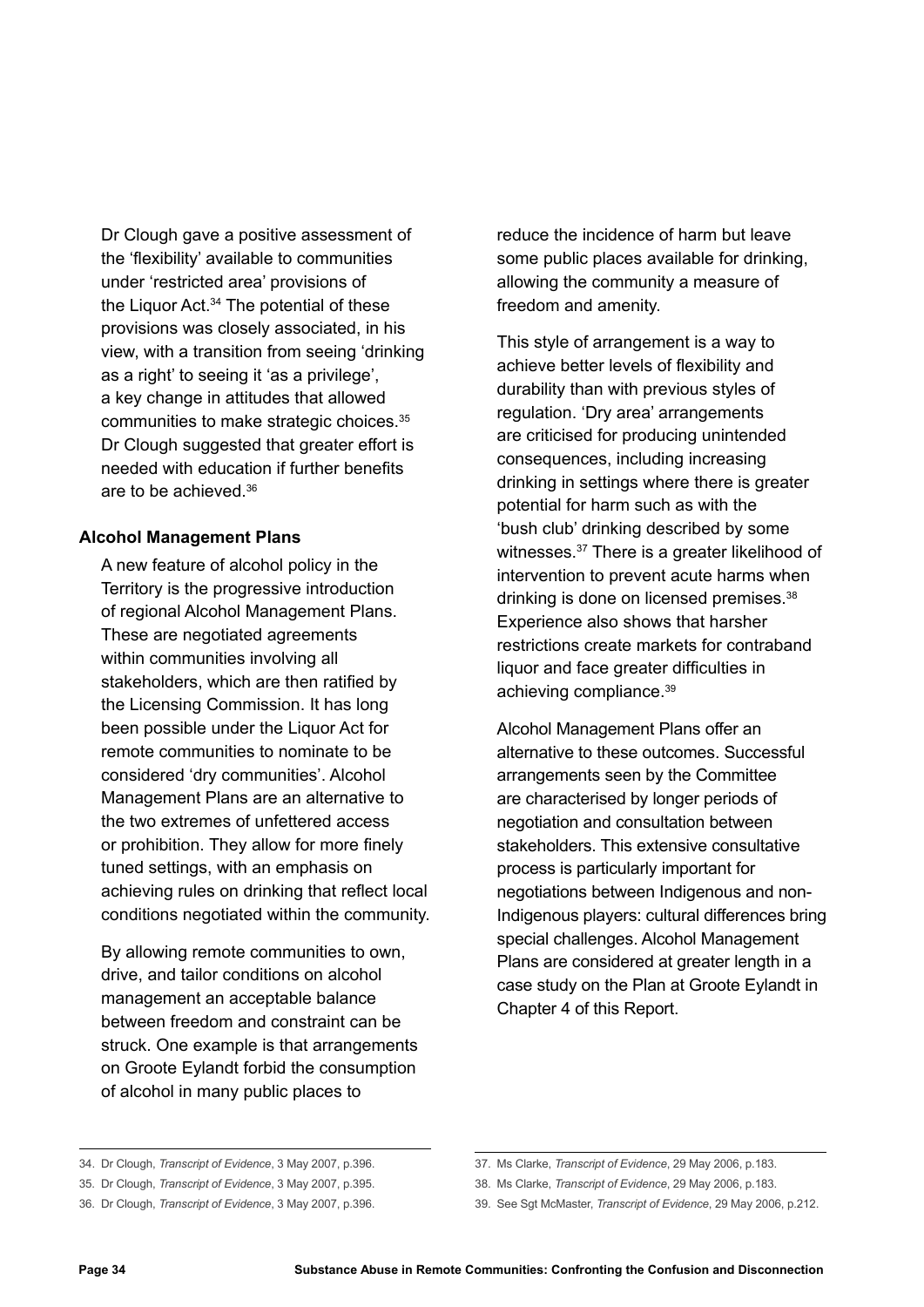## **Availability & prevalence**

According to witnesses, alcohol continues to account for a greater proportion of harms than other substances:

In over the four years that I've been here I've seen an increase each year and where that increase is mainly is still with alcohol, … petrol [is] nothing compared to the devastation that alcohol causes, physically, socially, psychologically …40

While statistics on prevalence and harms are scarce for remote communities, the *Northern Territory Alcohol Indicators* and other sources such as the *National Household Survey on Drugs*, corroborate this upward trend.41 They show that the Territory as a whole has the highest rates of high-risk drinking for both chronic and acute harms.42 The *Alcohol Indicators* show that consumption in some regional areas in the Territory is even higher than the high aggregate rates reflected in the *Alcohol Indicators*, sometimes considerably so.<sup>43</sup> Evidence presented to the Committee by witnesses supports the view that alcohol harm in remote communities is consistent with these high rates, at least, and is in fact likely to be above the high average levels of the Territory overall.

40. Ms Broadbent, *Transcript of Evidence*, 22 March 2006, p.114.

41. See AIHW, 2004 *National Drug Strategy Household Survey: State and Territory Supplement*, 2005, Canberra, pp.5, 6, 15/03/06, http://www.aihw.gov.au/publications/phe/ndshs04sts/ ndsh04sts.pdf; Office of Alcohol Policy and Coordination, *Northern Territory Alcohol Indicators*, 2006, Northern Territory Treasury, 13/09/06. http://www.nt.gov.au/ntt/licensing/oapc/NT\_ Alcohol\_Indicators\_July06.htm

42. Office of Alcohol Policy and Coordination. *Northern Territory Alcohol Indicators*, 2006, Northern Territory Treasury, 13/09/06. http://www.nt.gov.au/ntt/licensing/oapc/NT\_Alcohol\_Indicators\_ July06.htm

43. Office of Alcohol Policy and Coordination, *Northern Territory Alcohol Indicators* 2006,13/09/06. http://www.nt.gov.au/ntt/ licensing/oapc/NT\_Alcohol\_Indicators\_July06.htm.

#### **Consequences**

The results of high rates of consumption and risky patterns of alcohol consumption are demonstrated in several ways. Historically, alcohol use in remote communities has been associated with high levels of violence. One witness told the Committee:

I go back to the days when there were gunfights at the Okay Corral. … There were guns going off in the street every night of the week. There were spears. There was fighting. There were murders. There were rapes. There were stabbings … You name it, we had it. The highest incarceration in the Northern Territory.44

This, reported for the Umbakumba community, is consistent with experiences reported at Wadeye when a licensed club operated there.45 A disturbing further dimension of heavy alcohol use lies in its effects on the next generation. Witness testimony consistently noted a connection between parental drinking and the vulnerability of children to petrol sniffing.<sup>46</sup>

The ultimate effect of alcohol through both injury and health outcomes is to rob Indigenous communities of the human resources vital to their viability and potential prosperity. This denies communities the contributions that residents could make if people were able to participate fully in community life. Communities can ill afford to lose this, as detailed in Chapter 5.

<sup>44.</sup> Mr Hansen, *Transcript of Evidence*, 29 May 2006, p. 228.

<sup>45.</sup> Ms S. Kintharri, *Transcript of Evidence*, 31 May 2006, pp.318-19.

<sup>46.</sup> Ms Sheedy, *Transcript of Evidence*, 22 March 2006, p.103; Mr Amagula, *Transcript of Evidence*, 29 May 2006, p.185.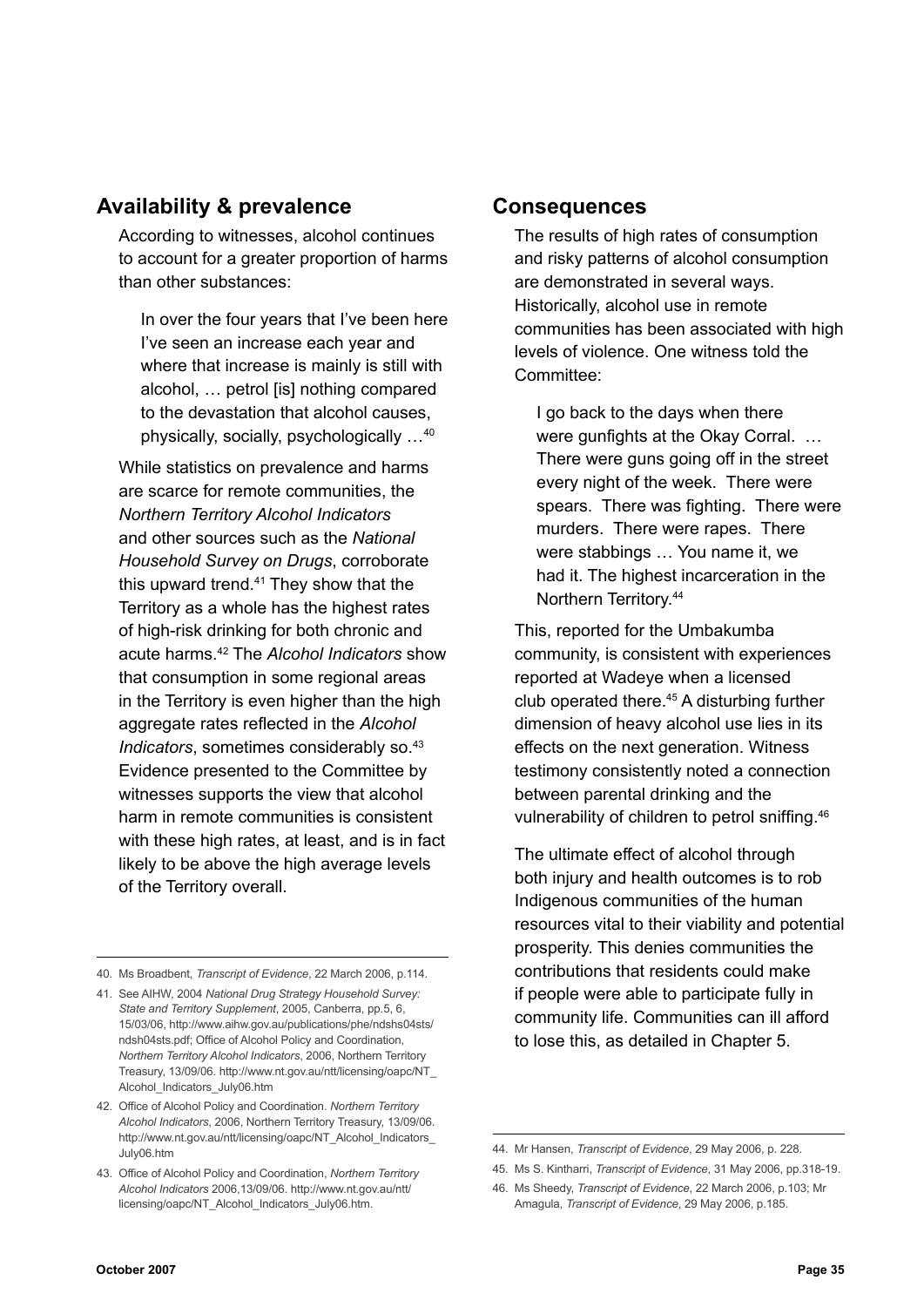## **Concerns**

Alcohol is the most pervasive substance of abuse in remote communities, and causes greatest harm. This is shown in testimony from service representatives and by expert witnesses in Committee briefings.<sup>47</sup> However the pervasive culture of drinking in the Territory works against a widespread admission of drinking harms, standing in the way of open expression of concern. In stronger communities immediate action is taken when there is concern:

They might get the occasional person who comes in with one cask or something like that, but that person gets locked up straight away. The whole community then has a meeting straight away to make that person 'shame' …48

Factors that contribute to strengthening a community and raising awareness include education, effective regulation and policing and constructive approaches to the restriction of alcohol. Together, these create an environment that clarifies concerns and enables them to be expressed with a sense that they can have an effect. All of these things can be supported with the kind of public education campaign indicated by Dr Crundall in his briefing to the Committee.<sup>49</sup>

The likely outcome would be an increase of concern about alcohol, as community members become both more aware of the consequences of alcohol use, and feel more able to express their concerns due to a more general change in awareness on alcohol harms.

### **CANNABIS**

#### **Trends**

Research shows that cannabis use in Territory remote communities has experienced a steep upward trend since the 1980s:

A survey in the mid-1980s did not detect cannabis use in the NT's 'Top End' communities but by the late 1990s … 31% of males and 8% of females (aged over 15 years) were using cannabis in eastern Arnhem Land.50

This trend continued upwards, with high rates of growth after the late 1990s:

By 1999, cannabis use increased to 55% of males and 13% of females in the same region. In one locality, between 1999 and 2000, the proportion of males using cannabis doubled (21 - 39%) and cannabis use emerged among women for the first time, with up to 20% of them using it.

Further evidence in 2001 - 2002 suggested much higher rates of use, with 62 - 76% of males and 9 - 35% of females aged 13 - 34 using cannabis regularly.51

This has resulted in very high rates of use:

The proportion of Indigenous males currently using cannabis in this study, i.e. 67% (60 – 73%) is almost double that in the general NT population in

<sup>47.</sup> See *n*.44, *n*.40

<sup>48.</sup> Ms Anderson, MLA, *Transcript of Evidence*, 20 March 2006, pp. 22, 23.

<sup>49.</sup> Dr Crundall, *Transcript of Evidence*, 19 October 2006, pp.355-56.

<sup>50.</sup> Clough, Alan R , et al. "Emerging patterns of cannabis and other substance use in aboriginal communities in Arnhem Land, Northern Territory: a study of two communities." *Drug and Alcohol Review* 23 (2004), p.381.

<sup>51.</sup> Clough, Alan R , et al. "Emerging patterns of cannabis and other substance use in aboriginal communities in Arnhem Land, Northern Territory: a study of two communities." *Drug and Alcohol Review* 23 (2004), p.381.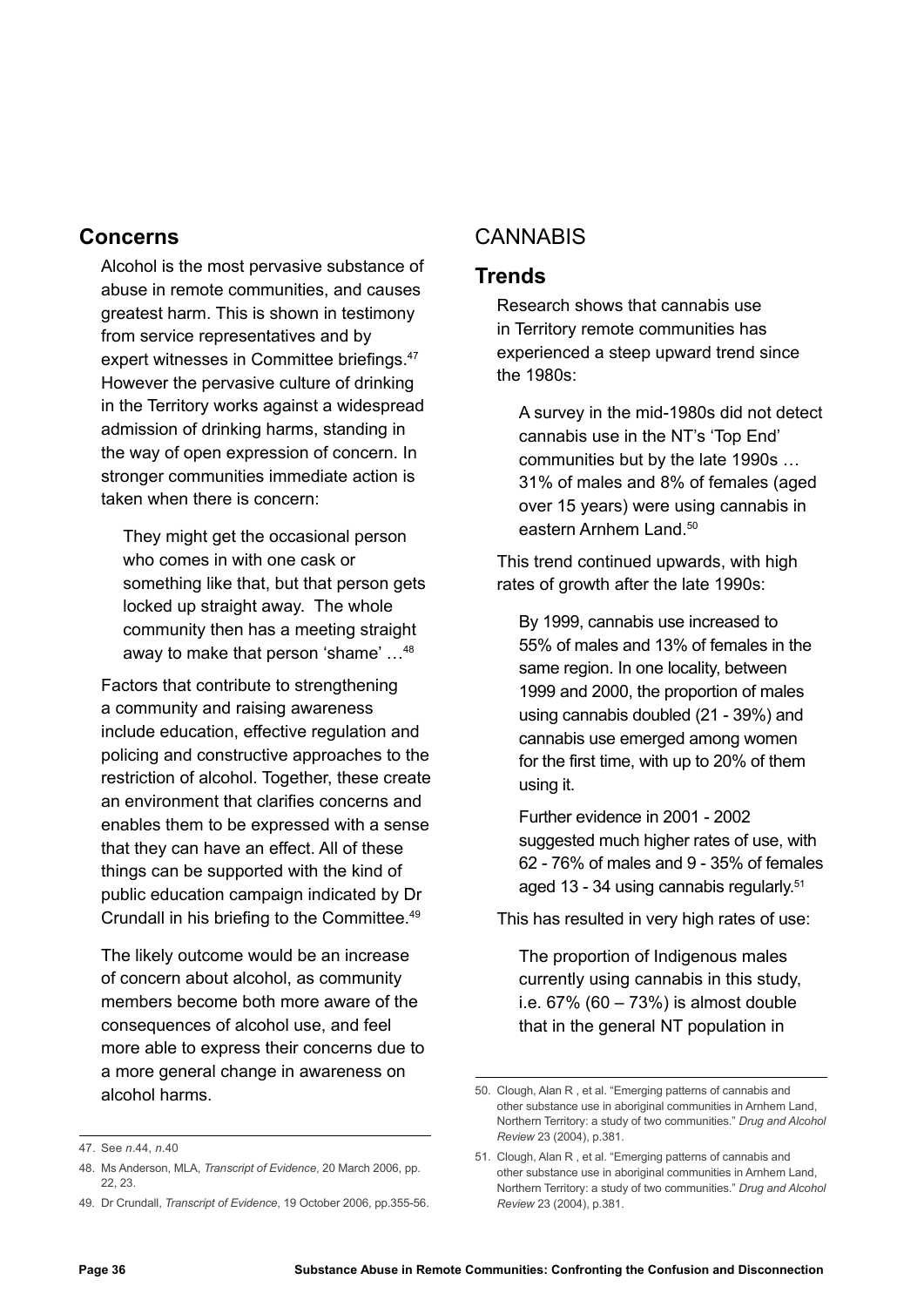similar age groups who have used cannabis in the past year. The NT rate, in turn, is already ca. 1.7 times higher than in males of similar age in other Australian jurisdictions.52

These high rates for particular remote communities in the Territory occur against a background of high rates of use for the Territory overall. The *National Drug Strategy Household Survey* shows rates of 'recent use' for cannabis in the Territory as 50% higher than the next highest jurisdiction.<sup>53</sup>

## **Availability & prevalence**

Consistent with these high rates of use, cannabis is pervasive in many remote communities. Witnesses from Mt Theo and Yuendumu described cannabis as widely used and 'extremely available'.<sup>54</sup> Health workers at Wadeye also described high rates of use to the Committee: local health surveys suggested that '80 - 90%' of adult males were cannabis users.55 Other sources at Wadeye also estimated cannabis consumption as high, considering it a 'big problem' for the community.56

At Alyangula, witnesses indicated that reductions in the availability of petrol had led users to substitute cannabis for petrol, confirming a trend that is of concern to the Committee.<sup>57</sup> The substitution of

53. Australian Institute of Health and Welfare. *2004 National Drug Strategy Household Survey: State and territory supplement*, 2005, 28/08/06, http://www.aihw.gov.au/publications/phe/ ndshs04sts/ndsh04sts.pdf, p.7.

57. Ms Fry, *Transcript of Evidence*, 29 May 2006, p.213;

cannabis for petrol, that is from a cheaper substance to a more expensive one, reduces the dramatic harms produced by petrol sniffing, but leads to a financial burden in the community, particularly for families.58 At Mt Theo, the Committee heard that further analysis and evaluation on the case histories of clients was needed to quantify this trend. This, together with other shortfalls in data on cannabis use, such as those noted at Wadeye, underscores the need for a greater research effort to produce a better picture of cannabis use in remote communities.59

In terms of the trafficking and supply of cannabis, evidence from a range of locations produces a consistent picture. Witnesses from Northern Territory Police at Groote Eylandt and Papunya, and Makura Wunthay (Alcohol Awareness) at Wadeye, described the various routes used to bring cannabis into communities, by road, air and sea, depending on seasonal conditions.<sup>60</sup> Local authorities faced with the challenge of intercepting shipments were often at a disadvantage, given the variety and combination of routes open to traffickers at different times of the day or night.<sup>61</sup> Police also suggested that traffickers caught in possession of cannabis often did not receive sufficient penalty to deter further attempts. $62$  On a more positive note, police and community members both attested to the effectiveness of drug sniffer dogs checking luggage and airfreight to

- 61. Const. De Vos, *Transcript of Evidence*, 20 March 2006, p.17.
- 62. Sgt McMaster, *Transcript of Evidence*, 29 May 2006, p.199.

<sup>52.</sup> Clough, Alan R , et al. "Emerging patterns of cannabis and other substance use in aboriginal communities in Arnhem Land, Northern Territory: a study of two communities." *Drug and Alcohol Review* 23 (2004), p.388.

<sup>54.</sup> Ms Low, *Transcript of Evidence*, 22 March 2006, p.125.

<sup>55.</sup> Dr Rebgetz, *Transcript of Evidence*, 31 May 2006, p.308.

<sup>56.</sup> Ms Berida, *Transcript of Evidence*, 31 May 2006, p.295; Ms Rebgetz, *Transcript of Evidence*, 31 May 2006, p.314.

<sup>58.</sup> Ms Fry, *Transcript of Evidence*, 29 May 2006, p.213.

<sup>59.</sup> Ms Low, *Transcript of Evidence*, 22 March 2006, p.125.

<sup>60.</sup> Sgt McMaster, *Transcript of Evidence*, 29 May 2006, pp.198-99; Const. de Vos, *Transcript of Evidence*, 20 March 2006, p.17; Ms Berida, *Transcript of Evidence*, 31 May 2006, p.295.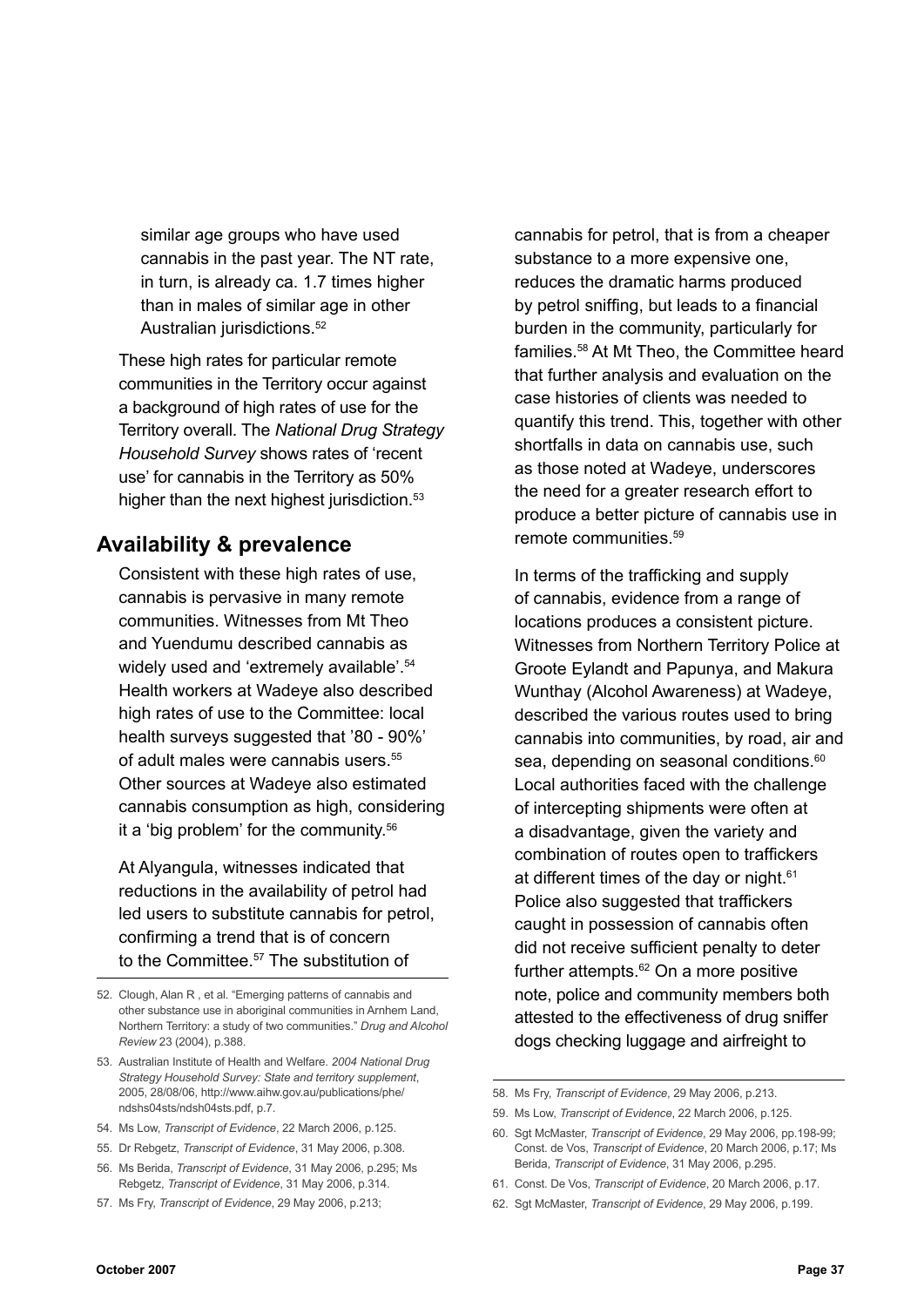communities and to the Remote Area Drug Desk as an effective source of intelligence.<sup>63</sup>

Police testimony added to the emerging picture of the prevalence and costs of cannabis use. Consistent with other evidence given to the Committee, Alyangula police indicated that while the number of cannabis users was unknown, cannabis use was itself 'ingrained'.64 There was a consistent flow of cannabis into the community and consequently a significant diversion of financial resources away from legitimate areas of expenditure, into the hands of cannabis suppliers. This amounted to aggregate sums in the order of 'hundreds of thousands of dollars', an estimate consistent with available research.65 An indicator of the degree to which cannabis had become embedded in community life were meetings organised in response to successful police intercepts of cannabis shipments which had rendered cannabis scarce.<sup>66</sup> In response, some community members, even some elders, had advocated a loosening of legal restrictions, reflecting pressure brought to bear by cannabis users.<sup>67</sup>

Prevalence and expenditure are just part of a range of trends for cannabis, indicating the scale of the problem. Others indicators are more positive. Representatives of the Groote Eylandt Mining Company

- 64. Sgt McMaster, *Transcript of Evidence*, 29 May 2006, p.198.
- 65. Sgt McMaster, *Transcript of Evidence*, 29 May 2006, p.199; Clough, Alan R , et al. 'Emerging patterns of cannabis and other substance use in aboriginal communities in Arnhem Land, Northern Territory: a study of two communities.' *Drug and Alcohol Review* 23 (2004), pp.11, 27.
- 66. Sgt McMaster, *Transcript of Evidence*, 29 May 2006, p.199.
- 67. Sgt McMaster, *Transcript of Evidence*, 29 May 2006, p.199.

(GEMCO), for example, spoke about the company's stance on drug and alcohol use by employees. The Committee was told that mandatory drug and alcohol testing for candidates for company positions and present employees had improved employee performance, with absenteeism markedly reduced.68

Importantly, the Committee were told that candidates who failed the drug test regime were not simply cast aside, but were given further opportunities, through programs associated with Groote Eylandt and Bickerton Island Enterprises (GIBIE), to resolve problems with substance abuse and apply again for positions with GEMCO.69 From this, approximately 80% of previously failed candidates were now in the employ of the company, with Indigenous employees returning consistently negative results under the company's random drug testing program.70 This contrasts with previous results, where the overwhelming proportion of local Indigenous people applying for work with GEMCO were testing positive for cannabis:

We went from an 11 out of 12 failure rate of applications to an 11 out of 12 pass rate just by letting people know what our clear expectations are. There was no rocket science in that; it was just a matter of letting people know: 'If you want a job, don't smoke dope' and people have stopped.' So I think there has been a cultural change here.<sup>71</sup>

71. Mr Peters, *Transcript of Evidence,* 29 May 2006, p.203.

<sup>63.</sup> Sgt McMaster, *Transcript of Evidence*, 29 May 2006, p.200; Ms Berida, *Transcript of Evidence*, 31 May 2006, pp.295-96.

<sup>68.</sup> Mr Peters, *Transcript of Evidence*, 29 May 2006 p.203; Mr Bushell, *Transcript of Evidence*, 29 May 2006, p.207.

<sup>69.</sup> Mr Bushell, *Transcript of Evidence*, 29 May 2006, p.207; Mr Peters, *Transcript of Evidence*, 29 May 2006, p.207.

<sup>70.</sup> Mr Bushell, *Transcript of Evidence*, 29 May 2006, p.208; Mr Peters, *Transcript of Evidence*, 29 May 2006, p.208.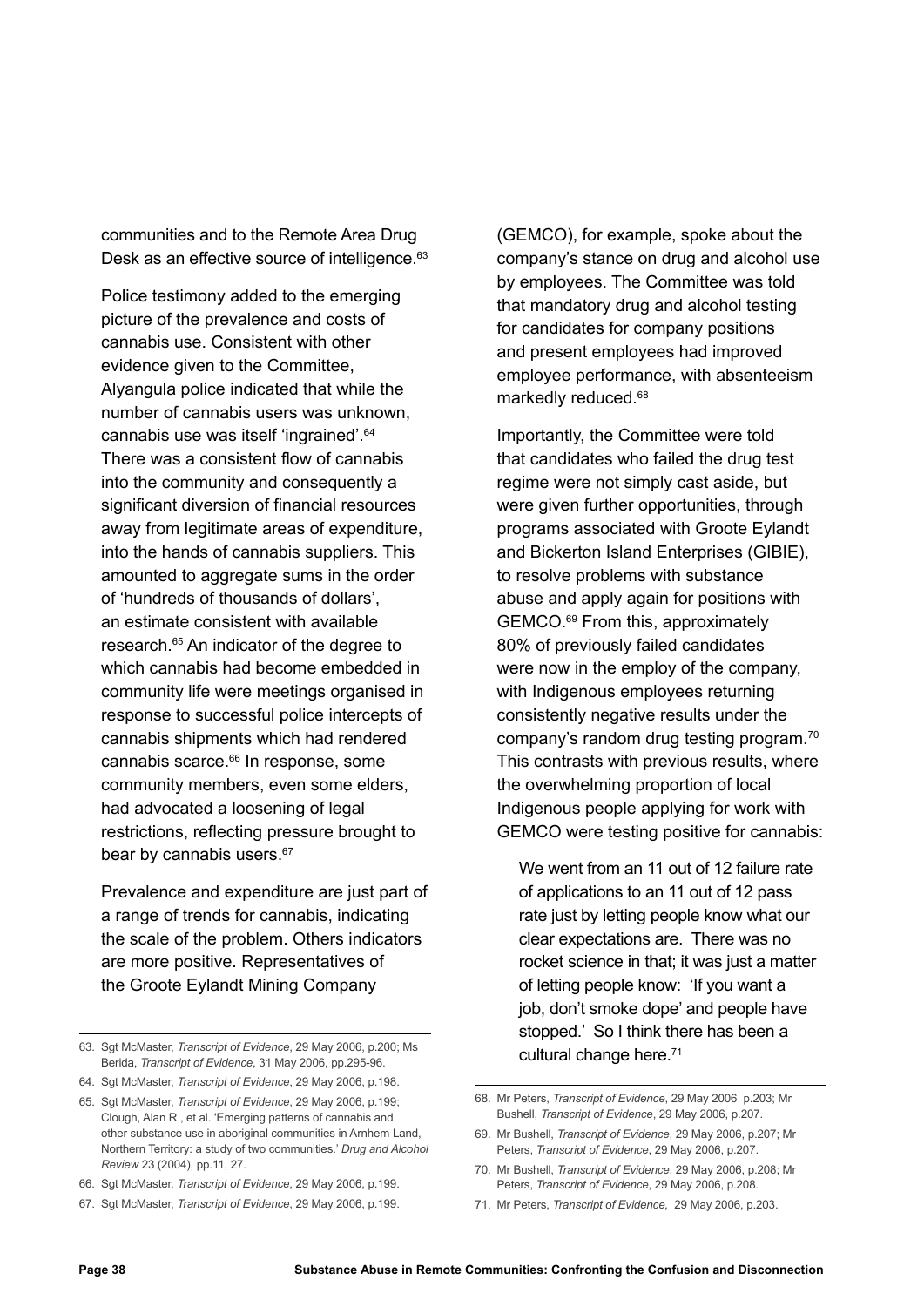This testimony in hearings underscores the key factors that have a positive influence on substance abuse. These are: access to employment, particularly where employers are good corporate citizens; clearly stated and enforced social norms around drug use; the importance of incentives and sanctions in relation to substance abuse; access to rehabilitation facilities; and being given a 'second chance'.

#### **Consequences**

Witnesses describe two main consequences of cannabis use, psychosocial and financial, and both entail significant levels of harm. The expense of habitual cannabis use clearly affects other people around the user, particularly families. At Wadeye, witnesses told the Committee that cannabis users 'wait' for welfare payments to come to other family members.<sup>72</sup>

This is particularly so for older women who, as grandmothers, are frequently obliged to resist these approaches so they can buy food for their grandchildren because the parents' money has gone toward purchases of cannabis:

I buy food for my grandchildren. I got seven grandchildren; all boys, no girls. I have got a 29 year old son living in my house, and just my grandchildren, because my daughter and her partner moved out to her mother-in-law. He smokes ganja, and he has got four kids, so I take the other three. I look after them and they look after the little one. $73$ 

72. Ms S. Kintharri, *Transcript of Evidence*, 31 May 2006, p.317; Ms U. Kintharri, *Transcript of Evidence*, 31 May 2006, p.320.

73. Ms. U. Kintharri, *Transcript of Evidence*, 31 May 2006, p.320.

This is a consistent thread of testimony from women in remote communities.<sup>74</sup> Cannabis users request money for cannabis then respond violently if this is not forthcoming: 'they get angry when mums and grandmas say 'No' … and then they do … property damage, go and smash up the clinic car or the school car or the store'.75 This extends to youth in families, 'younger males' who are 'likely to stand over their parents, particularly the women, to get money for gania ... and that impacts on younger children'.76 The result is that 'the families do not have enough tucker'.77 It is the youngest children who are most at risk: 'babies [who] have come into the babies' room and they are failing to thrive, but it is beyond that; they are actually starving'.78 At Wadeye, healthcare providers considered that this was a 'significant problem' affecting 10-15% of babies in the community. Affects that are on the surface 'financial' have important consequences for the health of vulnerable community members.79

Psychosocial effects of cannabis fall into two main categories: violence and mental illness. For violence, the relationship with cannabis use is indirect. A number of witnesses at Wadeye suggested that violence breaks out when habitual users face a *disruption* to supply. This includes violence at an interpersonal level:

The women or girls who get bashed up by young men, even when they have not had ganja for two days, stress comes

<sup>74.</sup> Ms Berida, *Transcript of Evidence*, 31 May 2006, p.296.

<sup>75.</sup> Ms Fry, *Transcript of Evidence*, 29 May 2006, p. 214.

<sup>76.</sup> Mr Dwyer, *Transcript of Evidence*, 31 May 2006, p.309.

<sup>77.</sup> Dr Rebgetz, *Transcript of Evidence*, 31 May 2006, p.309.

<sup>78.</sup> Mr Dwyer, *Transcript of Evidence*, 31 May 2006, p.309.

<sup>79.</sup> Dr Rebgetz, *Transcript of Evidence*, 31 May 2006, p.309.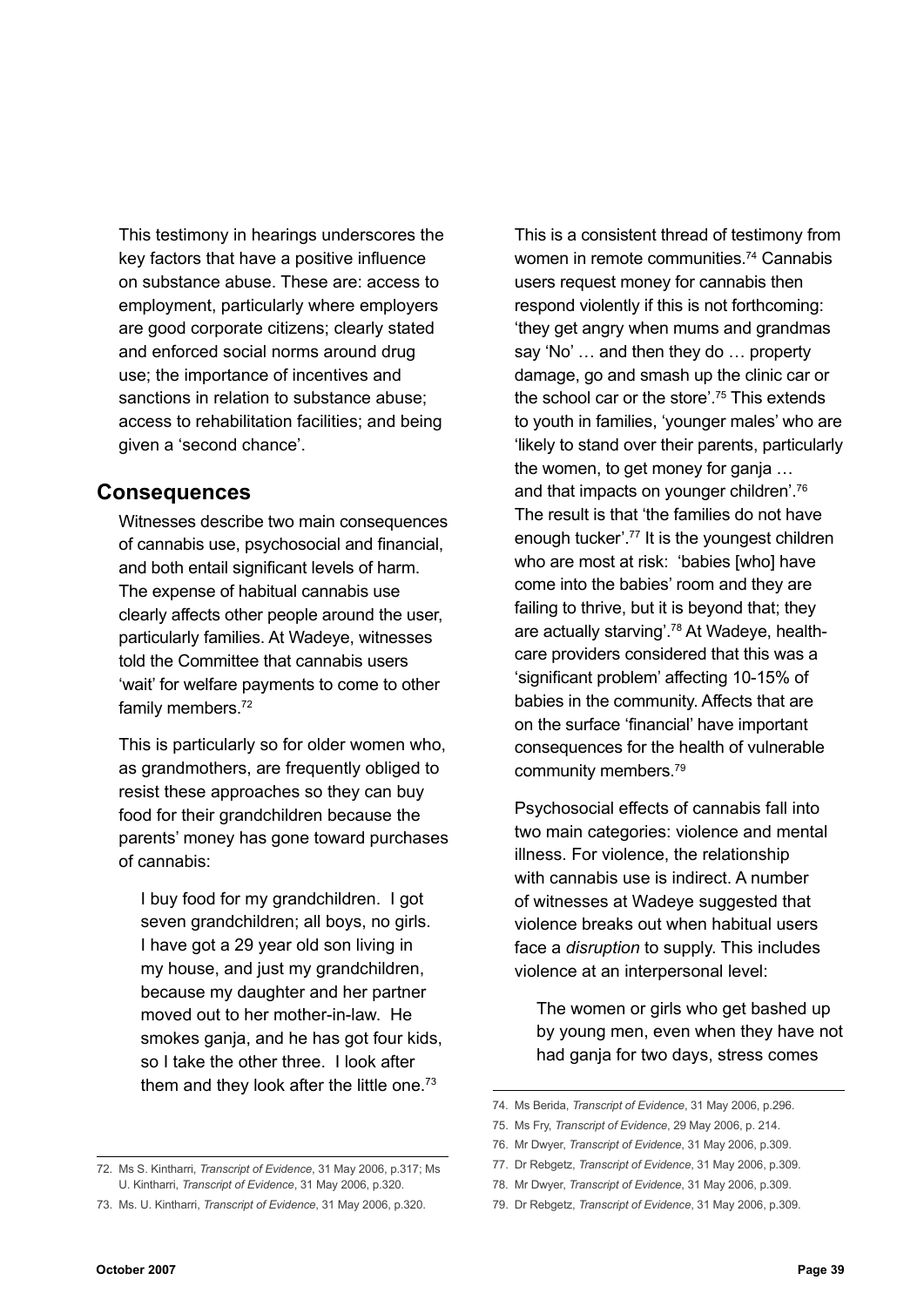in when the person is stressing at him, even when there is no ganja.<sup>80</sup>

And in a broader, social sense:

It does seem that when there is a lot of cannabis in town, things tend to be reasonably quiet … it is when the supply gets disrupted that the riots and disturbances begin.<sup>81</sup>

For the impact of cannabis use on mental health, health care providers face complex questions as to what is caused by substance abuse and what can be thought of as 'straight mental illness'.82 The key question is: 'how much cannabis is impacting on mental health in the community' when 'most males over 30 use cannabis quite regularly'?83

Direct observation suggests that there is an association between the two:

I know there are certain groups that are heavily into the ganja, and we see acute mental problems. People with a past history of psychiatric illness who are in to the ganja are far more likely to go psychotic, and we see that on a regular basis.84

Under the circumstances, questions arise on the suitability of response to mental health crises attributed to cannabis use: 'people are flown in to town, and within 48 hours they are sent back. There is a core group of mental health patients and their relapse tends to be related to ganja use'.<sup>85</sup>

#### **Concerns**

The known consequences of cannabis use in communities should result in high levels of concern. However, there is often a gap between levels of concern and risk. One instance has already been noted where community elders openly supported cannabis use.<sup>86</sup> This is not uniformly the case. In some communities, greater levels of concern on cannabis are due to perceived associations with suicide.

Witnesses from the Mt Theo program told how a particular instance of youth suicide, associated with cannabis and alcohol, had changed community attitudes including amongst the youth.<sup>87</sup> As a result, Mt Theo has moved to develop new programs specifically for cannabis and other similar programs may need to follow suit.<sup>88</sup>

Overall, there is a tendency to downplay risks from cannabis, for two reasons. First, there is a lack of awareness of emerging research on cannabis harms. This has seen significant change in research findings on cannabis over the last ten years, but news of this has not spread sufficiently to reach all parties.89 Second, high levels of concern about petrol sniffing are clearly involved. In comparison, witnesses see cannabis as a relatively benign drug. This was evident at Groote Eylandt, where a witness concerned about petrol harms advanced such a view.90

<sup>80.</sup> Mr Cumaiyi, *Transcript of Evidence*, 31 May 2006, p.311.

<sup>81.</sup> Mr Dwyer, *Transcript of Evidence*, 31 May 2006, pp.308, 309.

<sup>82.</sup> Mr Dwyer, *Transcript of Evidence*, 31 May 2006, p.308.

<sup>83.</sup> Mr Dwyer, *Transcript of Evidence*, 31 May 2006, p.308.

<sup>84.</sup> Dr Rebgetz, *Transcript of Evidence*, 31 May 2006, p.308.

<sup>85.</sup> Dr Rebgetz, *Transcript of Evidence*, 31 May 2006, p.308.

<sup>86.</sup> Sgt McMaster, *Transcript of Evidence*, 29 May 2006, p.199.

<sup>87.</sup> Ms Low, *Transcript of Evidence*, 22 March 2006, p.120.

<sup>88.</sup> Ms Low, *Transcript of Evidence*, 22 March 2006, p.120

<sup>89.</sup> See Cohen, J., Interview with Dr Andrew Campbell. 2005a. *Four Corners*, ABC Television, 02/03/05, http://www.abc.net. au/4corners/content/2005/s1314465.htm, 13/03/06, and David M Fergusson, John Horwood, and Elizabeth M. Ridder. "Tests of Causal Linkages between Cannabis Use and Psychotic Symptoms", *Addiction* 100.3 (2005): 354-66.

<sup>90.</sup> Mr Phelps, *Transcript of Evidence*, 29 May 2006, p.247.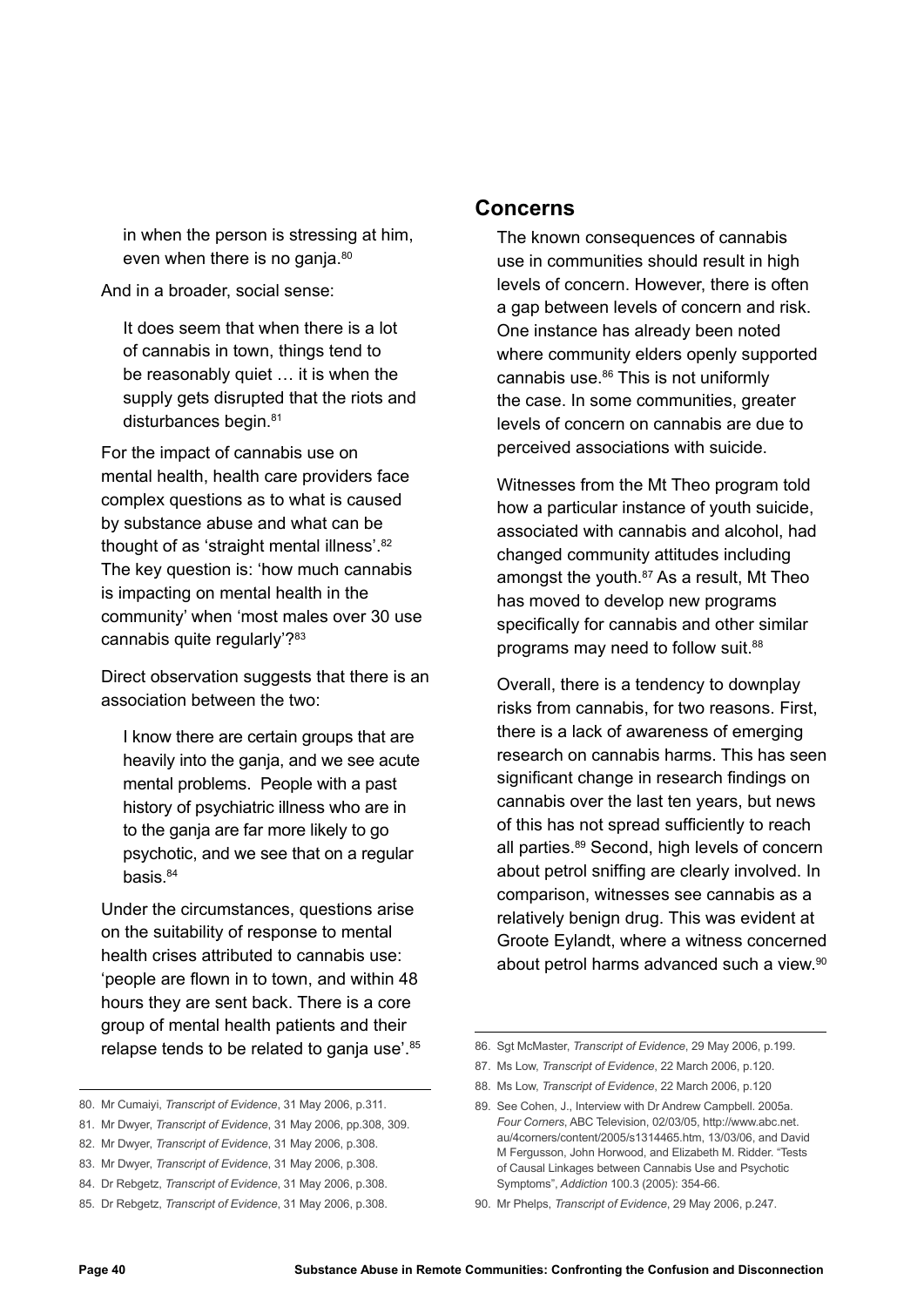For a community, concerns over petrol can reach sufficiently high levels to reduce the community's ability to consider other harms. When forced to choose petrol and alcohol take precedence.<sup>91</sup> A further contributor is that it can be difficult to perceive a connection between cannabis use and mental health problems when disturbances occur in the *absence* of cannabis.92 This all contributes to a perception, on the part of some involved in reducing petrol harms, that substance substitution from petrol to cannabis is an acceptable trade-off, and that the challenge of moving these users away from cannabis may be left for future consideration.<sup>93</sup> However, this view will be less sustainable if research establishes a causal link from cannabis to mental illness, which appears to be indicated by current research.<sup>94</sup>

Currently, the main emphasis of government response to cannabis use lies in efforts to achieve supply reduction. It is questionable as to whether this, alone, can be an effective approach. A balanced regime of demand and supply reduction, and rehabilitation, is likely to be a more effective way to reduce the substantial current user base.

## **PETROL**

## **Trends**

The most important trend in relation to petrol sniffing is the advent of Opal nonsniffable fuel and its increasing availability

93. Mr Phelps, *Transcript of Evidence*, 29 May 2006, pp.247, 248.

across Territory remote communities, in place of conventional fuel. Opal was first introduced in communities around Alice Springs. Availability of sniffable fuel continued in the town itself which led to sniffers congregating there and consequent criticism of the rollout strategy. In turn, this led to the conclusion that more comprehensive coverage was needed to avoid this effect.95

At the time of the Committee hearings in the Top End, a number of communities were anticipating the advent of Opal, with high hopes that it would reduce petrol harms. Alongside this optimism were concerns raised by other witnesses, typically those associated with the management of Alcohol and Other Drugs, that Opal would bring risks as well as opportunities. In the absence of other measures, petrol users would move to other drugs, cannabis in particular, or physically move to places where sniffable petrol was available.<sup>96</sup> The consensus view was that the introduction of Opal created a brief window of opportunity, of a few weeks, where gains could be made if rehabilitation programs were activated at the same time.97 Without timely intervention, the net gains of Opal introduction could be significantly compromised.

The other major challenge arising from Opal is the emergence of a black market in sniffable fuel. Witness testimony shows that this is likely to affect communities differently. At Groote Eylandt there was optimism that

<sup>91.</sup> Mr Phelps, *Transcript of Evidence*, 29 May 2006, pp.254,.247-48.

<sup>92.</sup> Mr Dwyer, *Transcript of Evidence*, 31 May 2006, pp.308-09; Mr Cumaiyi, *Transcript of Evidence*, 31 May 2006, p.311.

<sup>94.</sup> van Os, J., et al. " Cannabis Use and Psychosis: A Longitudinal Population-Based Study," *American Journal of Epidemiology* 156.4 (2002): 319-27.

<sup>95.</sup> Mr Abbott, *Transcript of Evidence*, 22 March 2006, p.146

<sup>96.</sup> Ms Low, *Transcript of Evidence*, 22 March 2006, p.135.

<sup>97.</sup> See for example Mr Thomas, *Transcript of Evidence*, 29 May 2006, p.190.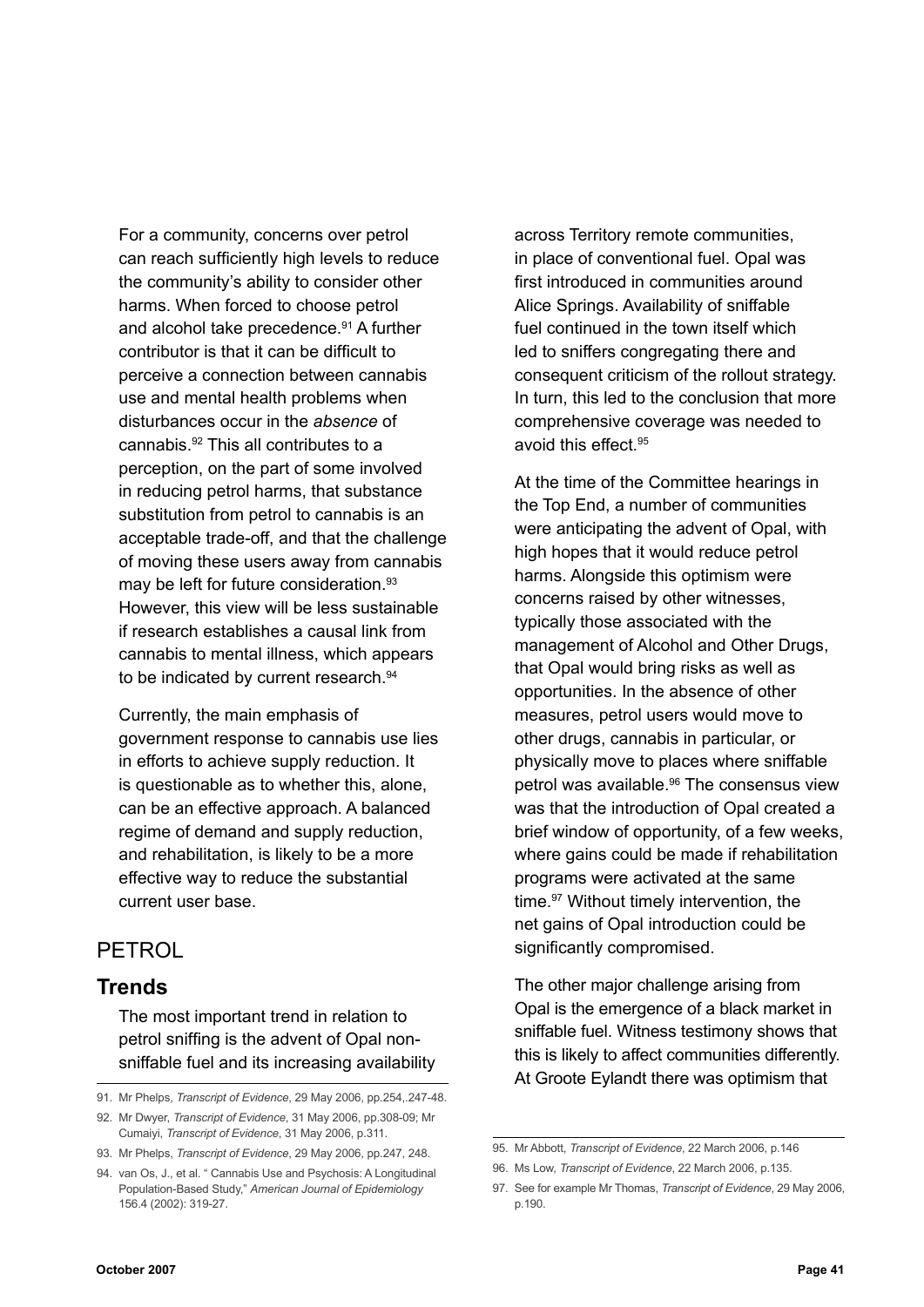the community was able to protect itself against a trade in fuel, chiefly due to the natural barriers of water and distance.<sup>98</sup>

Certainly, inland communities such as Papunya face greater challenges in this regard.99 However, according to witnesses, the removal of sniffable fuel from communities has a positive effect despite the development of a black-market. They emphasise that where Opal predominates, sniffable fuel must be purchased, and that this is a significant difference:

... when there is petrol in every car, anyone can be a sniffer in five minutes if they have a bit of hose this long, but once ... it became black market, you needed cash to buy petrol the same way you need cash to buy grog. So particularly little kids couldn't get their hands on it whereas before, it was very easy and you would see little kids sniffing because they'd see big kids doing it.100

It is notable that at Groote Eylandt there was some resistance amongst the non-Indigenous population to using Opal in outboard motors and other engines. These needed to be addressed before the community as a whole was prepared to accept it.<sup>101</sup> This pattern is repeated with alcohol and cannabis also. Moves to limit the availability of a particular drug inherently involve trade-offs. To effect change, communities must strike a balance between the positive results they hope for against the sacrifices needed to achieve them.

## **Availability & prevalence**

A number of witnesses spoke of the prevalence of petrol sniffing. Some Central Australian communities have a history of high intensity petrol misuse. One witness from Tangentyere Youth Services described past scenarios in which the Larapinta Valley community had been 'absolutely devastated' by petrol sniffing.<sup>102</sup> However, this contrasted with a much better present situation. The community had reduced prevalence to the extent that petrol sniffing had become the exception rather than the rule, with the community well able to deal with the isolated instances when it reappeared.<sup>103</sup>

For other communities, notably Papunya, where the Committee held hearings not long after the introduction of Opal, there was a more difficult set of problems. At the time, Opal rollout had brought some improvement on petrol sniffing, but positive effects were limited because conventional fuel was still available, meaning petrol sniffing continued to exert a profoundly negative influence on the community.104 The community's ability to conduct everyday business was significantly compromised by the activities of petrol sniffers. In contrast with some other communities it appeared unable to respond to particular episodes of petrol sniffing.

At Wadeye, the Committee heard that there are low rates of petrol sniffing, particularly in contrast to past episodes where use had been high.105 However, this is compensated for by very high levels of cannabis use

99. Const. De Vos, *Transcript of Evidence*, 20 March 2006, p.17. 100. Mr McFarland, *Transcript of Evidence*, 5 April 2006, pp. 149, 156.

104. Mr McDonald, *Transcript of Evidence*, 20 March 2006, p.13, and Mr McHugh, *Transcript of Evidence*, 20 March 2006, p.15.

<sup>98.</sup> Mr Phelps, *Transcript of Evidence*, 29 May 2006, p.247; Sgt McMaster, *Transcript of Evidence*, 29 May 2006, p.198.

<sup>101.</sup> Sgt McMaster, *Transcript of Evidence*, 29 May 2006, p.198.

<sup>102.</sup> Mr Lowson, *Transcript of Evidence*, 22 March 2006, p.76.

<sup>103.</sup> Ms Sheedy, *Transcript of Evidence*, 22 March 2006, p. 94.

<sup>105.</sup> Dr Rebgetz, *Transcript of Evidence*, 31 May 2006, p.308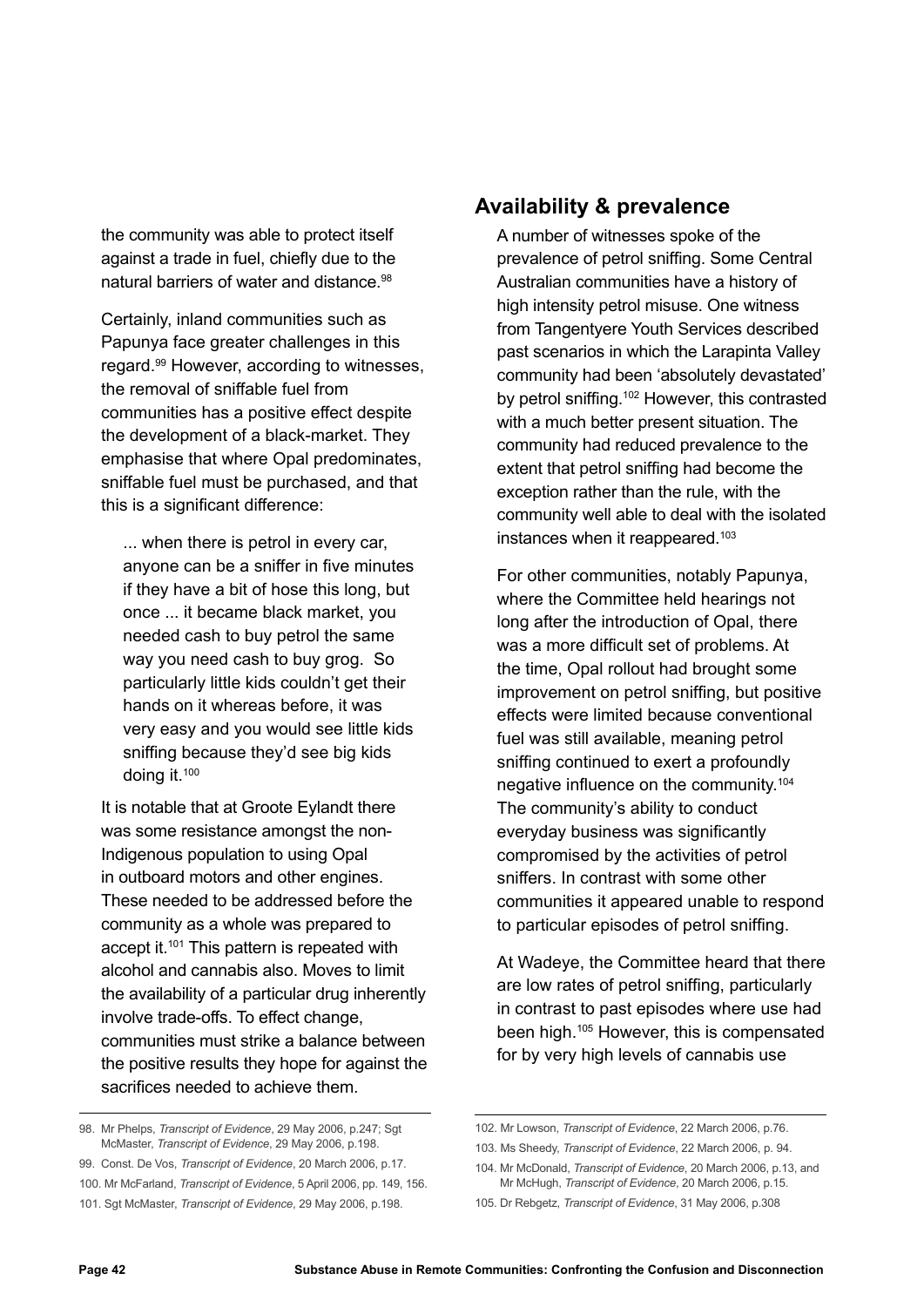which generates other problems.<sup>106</sup> Witnesses suggested a relationship between former petrol and present day cannabis use: that people who had formerly sniffed petrol had taken up either cannabis or alcohol in its place.<sup>107</sup>

On Groote Eylandt where the community was anticipating the introduction of Opal, petrol sniffer numbers were quoted at 22 for Angurugu.108 A much higher number, up to 74, including 'core' and occasional users, was quoted from a wider survey of the island in September 2005, with reports that prevalence had increased over the following Christmas and had continued to increase in the subsequent year.109 At least some of this was attributed to a decrease in cannabis supply.110

This underscores the strong interrelationship between the three key substances of abuse and the need for a coordinated response that addresses all three together.

#### **Consequences**

The Committee's inquiries were conducted in a transitional period, during which there was a phased rollout of Opal to Central Australian remote communities. Many communities in that part of the Territory now have Opal fuel alone, while others, such as the Groote Eylandt communities in the Top End, at that time still awaited its

introduction, due to local constraints.111 The descriptions of the consequences of petrol sniffing related here largely apply to times preceding the introduction of Opal.

Petrol sniffing is highly disruptive in terms of both individual and community well-being. For individuals, there is a dramatic potential for negative health consequences over time, most particularly of brain damage, but also of other serious ill effects.<sup>112</sup> This is of special concern because petrol has been the drug of choice of young people.

As already noted, before Opal petrol sniffing attracted younger people in communities because sniffable petrol was highly available, at no cost, by siphoning fuel from cars  $113$  making it a particularly worrying form of drug use.<sup>114</sup> Other negative health effects stem from petrol sniffers failing to eat over long periods, resulting in a rapid deterioration in physical condition.115Asphyxiation while in the act of sniffing is another key hazard.<sup>116</sup>

There are similarly dramatic effects on social cohesion. Petrol sniffers become pariahs in their community, associating amongst themselves and removed from normal daily life.<sup>117</sup> They are active at night: 'our nights become their days'.<sup>118</sup> Where

- 113. Const. De Vos, *Transcript of Evidence*, 20 March, p.18.
- 114. Mr McFarland, *Transcript of Evidence*, 5 April 2006, p.149.
- 115. Ms Low, *Transcript of Evidence*, 22 March 2006, p.119; Ms Broadbent, *Transcript of Evidence*, 22 March 2006, p.113.
- 116. Ms Clarke, *Transcript of Evidence*, 29 May 2006, p.193.
- 117. Ms Clarke, *Transcript of Evidence*, 29 May 2006, p.182.

<sup>106.</sup> Dr Rebgetz, Mr Dwyer, *Transcript of Evidence*, 31 May 2006, p.308

<sup>107.</sup> Makura Wunthay staff, *Transcript of Evidence*, 31 May 2006, p.305.

<sup>108.</sup> Ms Clarke, *Transcript of Evidence*, 29 May 2006, p.182.

<sup>109.</sup> Mr Phelps, *Transcript of Evidence*, 29 May 2006, p.247.

<sup>110.</sup> Mr Phelps, *Transcript of Evidence*, 29 May 2006, p.248.

<sup>111.</sup> Mr Arnott, *Transcript of Evidence*, 29 May 2006, p.179.

<sup>112.</sup> Ms Clarke, *Transcript of Evidence*, 29 May 2006, pp.182, 184.

<sup>118.</sup> Ms Anderson, MLA, *Transcript of Evidence*, 20 March 2006, p.25; Ms Clarke, *Transcript of Evidence*, 29 May 2006, p.182.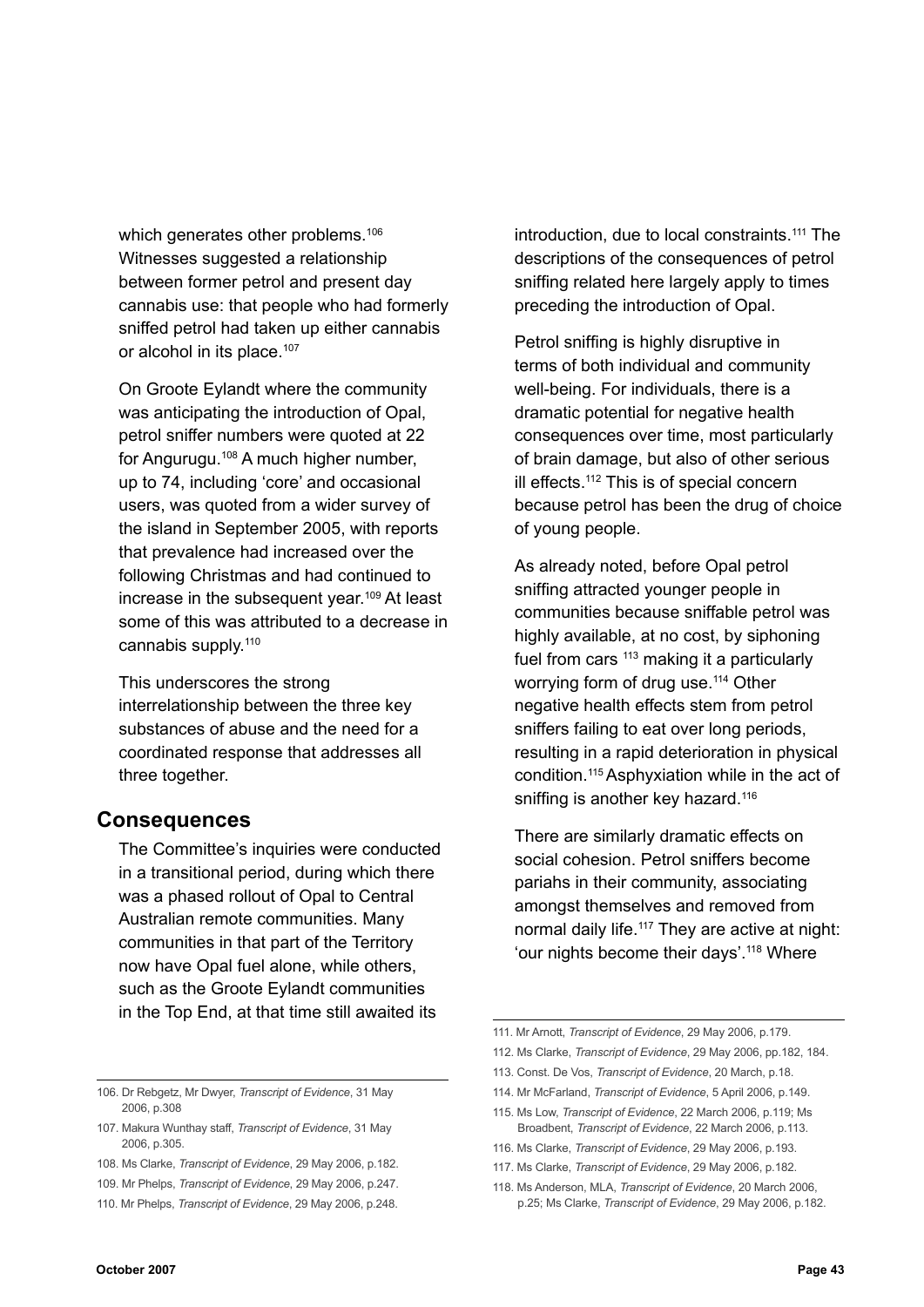communities are dominated by petrol sniffing, there is a negative effect on lines of authority. One witness described earlier conditions in which sniffers 'ruled a camp':

Those young blokes and young women running through that camp ruled what was going on in that camp and it ruled old people's lives to grandmothers to mothers to aunties to uncles, to everything.<sup>119</sup>

Petrol sniffing also places a huge burden on communities' material well-being. At Papunya, the Committee was told that petrol sniffers had recently broken into the community-owned store 'seven times in a 10 day period', severely reducing the financial benefits that would have flowed from the store back into the community.<sup>120</sup> These break-ins result in vandalism as well as theft, increasing the negative effects on the community:

When the sniffers break in [first] they steal the products and then they wreck the shop. But last time they broke in, they came and opened the compressors, the fridges and freezers. That was an \$8000 exercise just to fix the compressors from the damage that was caused there … it happened on a Saturday night, so by the time I get here on the Monday morning, I then had to throw out probably around \$6,000 worth of food. So that one incident cost the community in real terms, \$14,000.<sup>121</sup>

There is a range of flow-on effects. Younger children are attracted by the example of

older youth and adult petrol sniffers,122 and are initiated by them into both burglary and petrol sniffing:

… it's the sniffers who … teach the little kids to break into the shops, because only the little kids can get in some of the gaps and steal the stuff … the next step is that these bigger kids are going to be teaching these young kids how to sniff and that terrifies me, because little kids are quite easily lead, we all know that. It's exciting for a little kid to be out with the big kids at night. $123$ 

These younger sniffers are of particular concern. They are vulnerable both to the adverse health effects of petrol sniffing and to the influence of others who may wish to guide them toward it. Frequently, according to witnesses, they are primed to be receptive to petrol sniffing by both the neglect and the direct example of parents who are alcohol dependent.

Witnesses attest to a direct connection between the two, again underscoring links between abuse of one substance and that of another.<sup>124</sup>

Petrol sniffing has dramatic effects on the behaviour of young petrol sniffers and presents acute challenges for those attempting to work with them:

Depending on the scenario, their mood swings, behaviour, headache, vomiting, etcetera, and what condition they are in, the workers have to calm and settle them down. Often they are erratic, will move fast, and keep moving. Over the

<sup>119.</sup> Mr Lowsen, *Transcript of Evidence*, 22 March 2006, p. 76.

<sup>120.</sup> Mr Parkinson, *Transcript of Evidence*, 20 March 2006, p.17.

<sup>121.</sup> Mr Parkinson, *Transcript of Evidence*, 20 March 2006, p.17.

<sup>122.</sup> Ms Brown, *Transcript of Evidence*, 20 March 2006, p.25.

<sup>123.</sup> Mr Parkinson, *Transcript of Evidence*, 20 March 2006, p. 27.

<sup>124.</sup> Mr Butcher, *Transcript of Evidence*, 20 March 2006, p.14.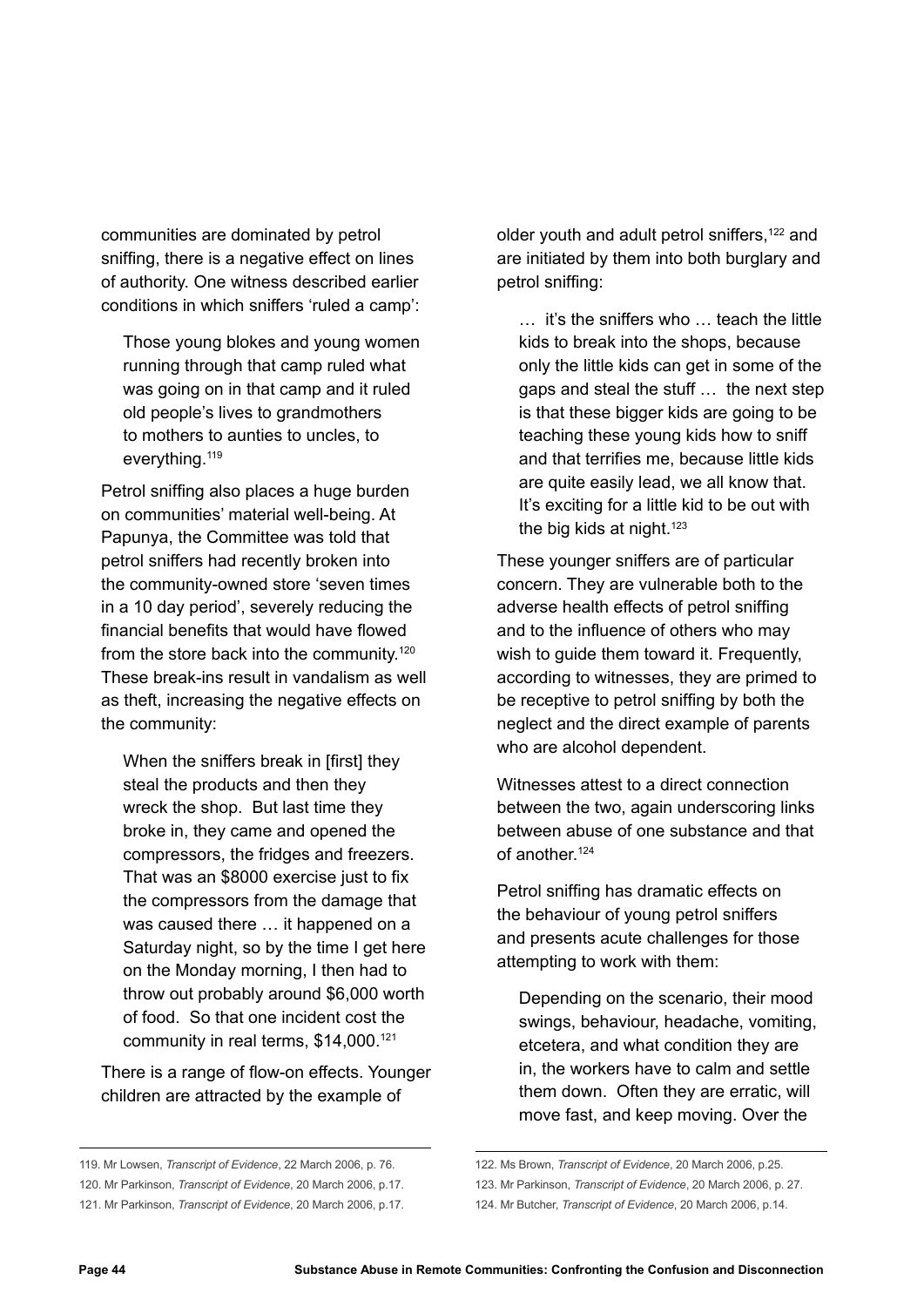five years we have worked from them coming in and staying only five to 10 minutes to 30 or 45 minutes, or an hour. The concentration to get these young people to stay with you is difficult. The workers have to keep talking and calming and it is very draining.<sup>125</sup>

There are also huge difficulties for the families of petrol sniffers:

The families are getting tired. They say the kids have no ears and will not listen … Parents will sometimes be fearful because of the psychotic and, agitated behaviour. Yes, they do carry knives, machetes and different things …so you can understand that some parents have fear of their kids and give in to them. There is noise, banging, waking up the household and in a given house there could be five or six petrol sniffers in one room. They will walk in the house and sniff  $126$ 

In short, petrol sniffing has a negative impact on every element of community life, by:

- increasing violence and other crime;
- contributing to poor health outcomes;
- reducing access to material well-being and education; and
- corroding establish lines of authority within the community.

Where petrol sniffing is not contained, petrol sniffers are:

… up all hours roaming the streets and creating havoc, breaking into the shop,

breaking into the police station, causing trouble at home, kids can't go to sleep so kids then are obviously too tired to go to school the following day. So … it is just like a big rolling stone, all these problems just effect on everybody on the community.<sup>127</sup>

## **Concerns**

Of the three main substances of abuse, petrol sniffing has attracted the highest level of concern. This reflects the vulnerability of young people to the practice, the severity of physical effects and the pervasive social disorder that comes when it is allowed to continue.

According to witnesses to the Inquiry, this is not only due to petrol being 'a poison', to the 'certain brain damage' that it causes, or the young age of the people who are usually most at risk, although any of these would be enough.128

Witnesses suggest that the extreme 'disengagement of kids from the community' prompts community concern.129 Beyond its harms to individuals, petrol sniffing is seen as a corrosive influence on social fabric, that 'takes up so much head space of people in the community' that it reduces its ability to attend to other matters, thus compounding its effects on the community as a whole.<sup>130</sup>

<sup>125.</sup> Ms Clarke, *Transcript of Evidence*, 29 May 2006, p.182. 126. Ms Clarke, *Transcript of Evidence*, 29 May 2006, p.182

<sup>127.</sup> Mr Parkinson, *Transcript of Evidence*, 20 March 2006, p.18. 128. Ms Clarke, *Transcript of Evidence*, 29 May 2006, p.195. 129. Mr Phelps, *Transcript of Evidence*, 29 May 2006, p.260. 130. Mr Phelps, *Transcript of Evidence*, 29 May 2006, p.266.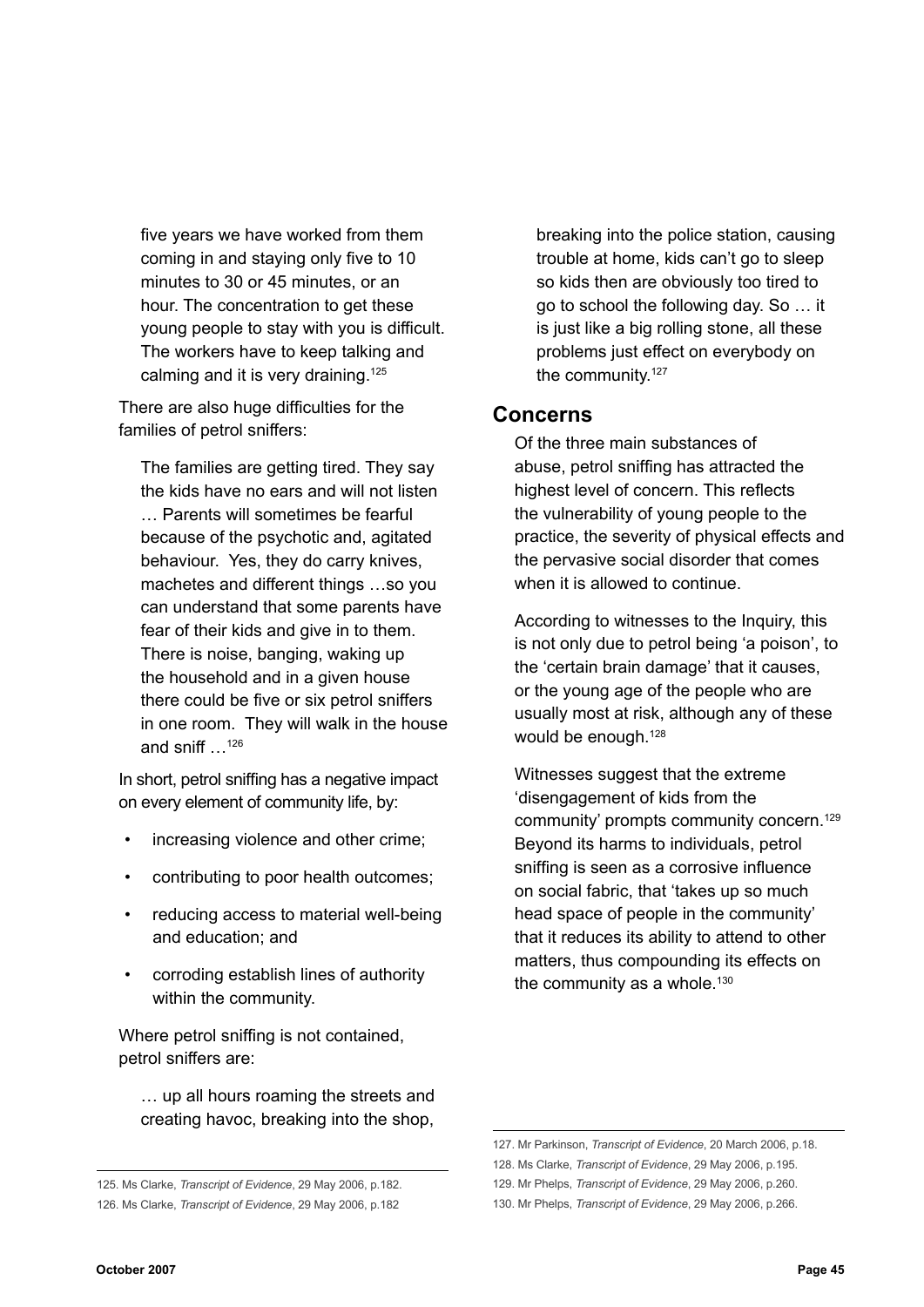# **CONCLUSION**

The evidence taken by the Committee represents a snap shot of the three main substances of abuse in Territory remote communities in 2006. It is clear that availability of petrol has been reduced by the advent of Opal non-sniffable fuel, with the prospect of further progress as Opal coverage expands. However, the increasing scarcity of conventional fuel also creates demand for illegal sources of supply. For alcohol, availability is clearly still very high, and again a reliance on supply reduction has created opportunities for trafficking in contraband alcohol, often by the same parties involved in the shipment of petrol. For cannabis, a number of communities also reported very high levels of availability, which forms another item of value in the black-market economy.

There are dramatic consequences arising from the use of these substances. At the time of the Committee hearings, petrol was strongly associated with high levels of social disruption. Where prevalence was high, young people were socially disengaged and resorted to various forms of property crime and assault. There were also severe health consequences. Alcohol abuse was pervasive and engrained in many remote communities and rural centres, where it was responsible for poor health outcomes and high levels of violence and public disorder. For cannabis, there are a number of ill effects. There are the direct effects on individual users, such as an increased risk of mental illness and barriers to employment. There are also dramatic economic consequences from diversion of resources to cannabis use, affecting families and communities and leading to a reduced

capacity to purchase food. That this results in insufficient food being available for babies and children underscores it as a particular cause for concern.

Gauging levels of concern for each of the key substances is a complex task. The concern a community is able to bring to a problem is influenced by its assessment of its own ability to take constructive steps. It is also influenced by the presence of other areas of concern and by perceptions of their relative urgency. For petrol, high levels of concern stem from its debilitating effect on health and its negative influence on social structures and social order. But for alcohol, and most especially for cannabis, there are lower levels of concern than is warranted.

A perception that communities are powerless to address the problem may be the issue in both cases. Although an association with youth suicide has alerted some communities to risks from cannabis, other communities, or parts of communities, continue to view cannabis with complacency. However, evidence presented in hearings suggests that the long-term, pervasive use of cannabis represents a high financial cost to communities and is likely to produce a significantly higher incidence of mental illness over time.

Each of the three main substances of abuse has their own profile of availability, consequences of use and level of concern they cause in remote communities. Where they overlap and interrelate is critically important. Historically, it seems that the most significant substance abused in remote communities has been, and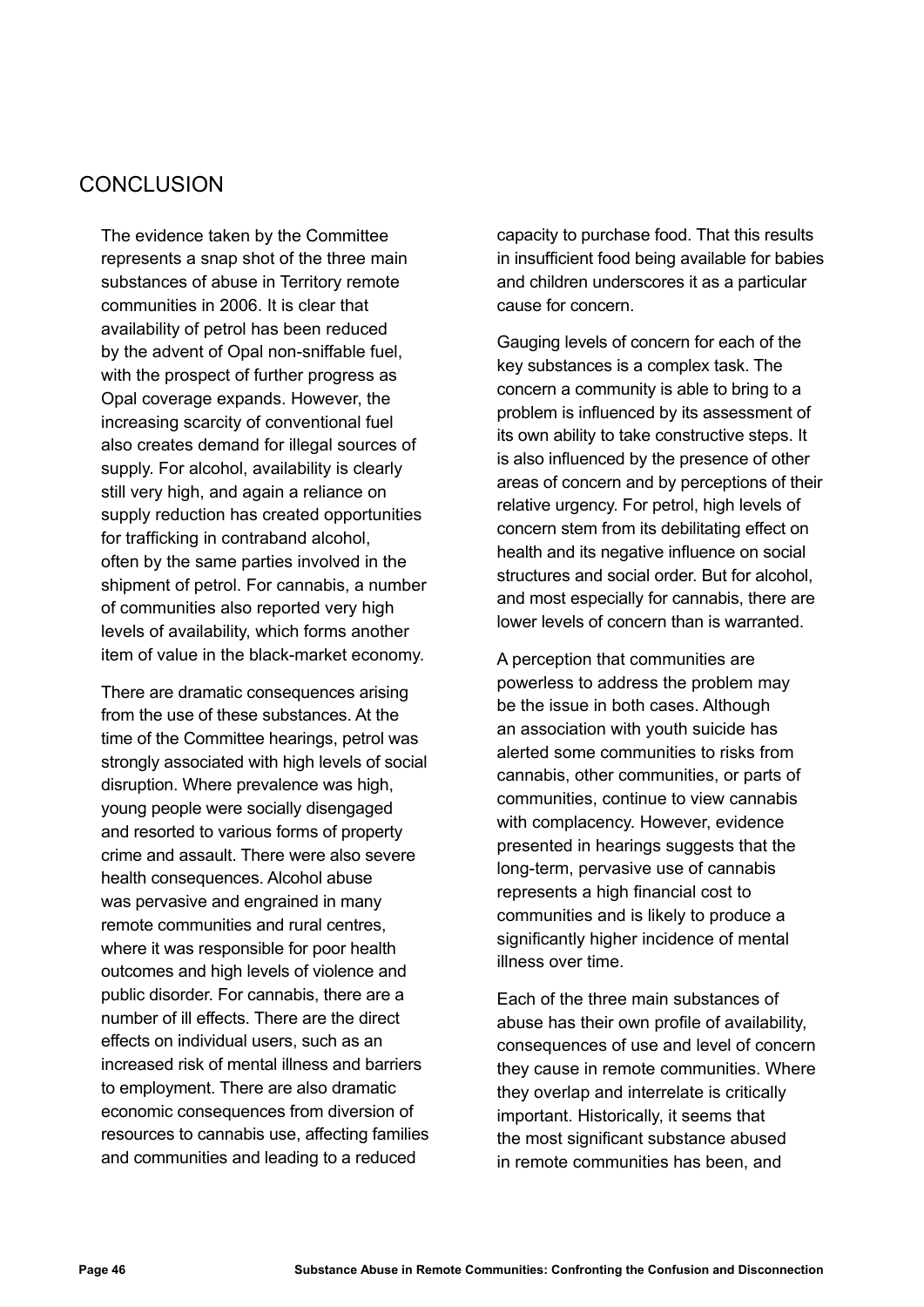remains, alcohol. Petrol sniffing and cannabis use can be seen as elaborations on this. This close association is reflected in the 'balloon effect' evident in this context. A restriction in one produces a rise in use of the others.<sup>131</sup> Other forms of linkage are suggested where heavy parental drinking primes young people for drug use.132 Chronic, ongoing patterns of intoxication are clearly harmful, for health, family well-being, social order and culture, to say nothing of their negative effects on employment. This makes it critically important to respond to substance abuse in remote communities within a broader, holistic approach. Single substance interventions, or an undue reliance on supply reduction without suitable levels of responses in other areas, are clearly incapable of creating appreciable change. That has been the *status quo*, the effects of which are reflected in this Report.

<sup>131.</sup> Buxton, J., *The Political Economy of Narcotics*, Fernwood Publishers, Nova Scotia, 2006, p.182.

<sup>132.</sup> Mr Amagula, *Transcript of Evidence*, 29 May 2006, p.196.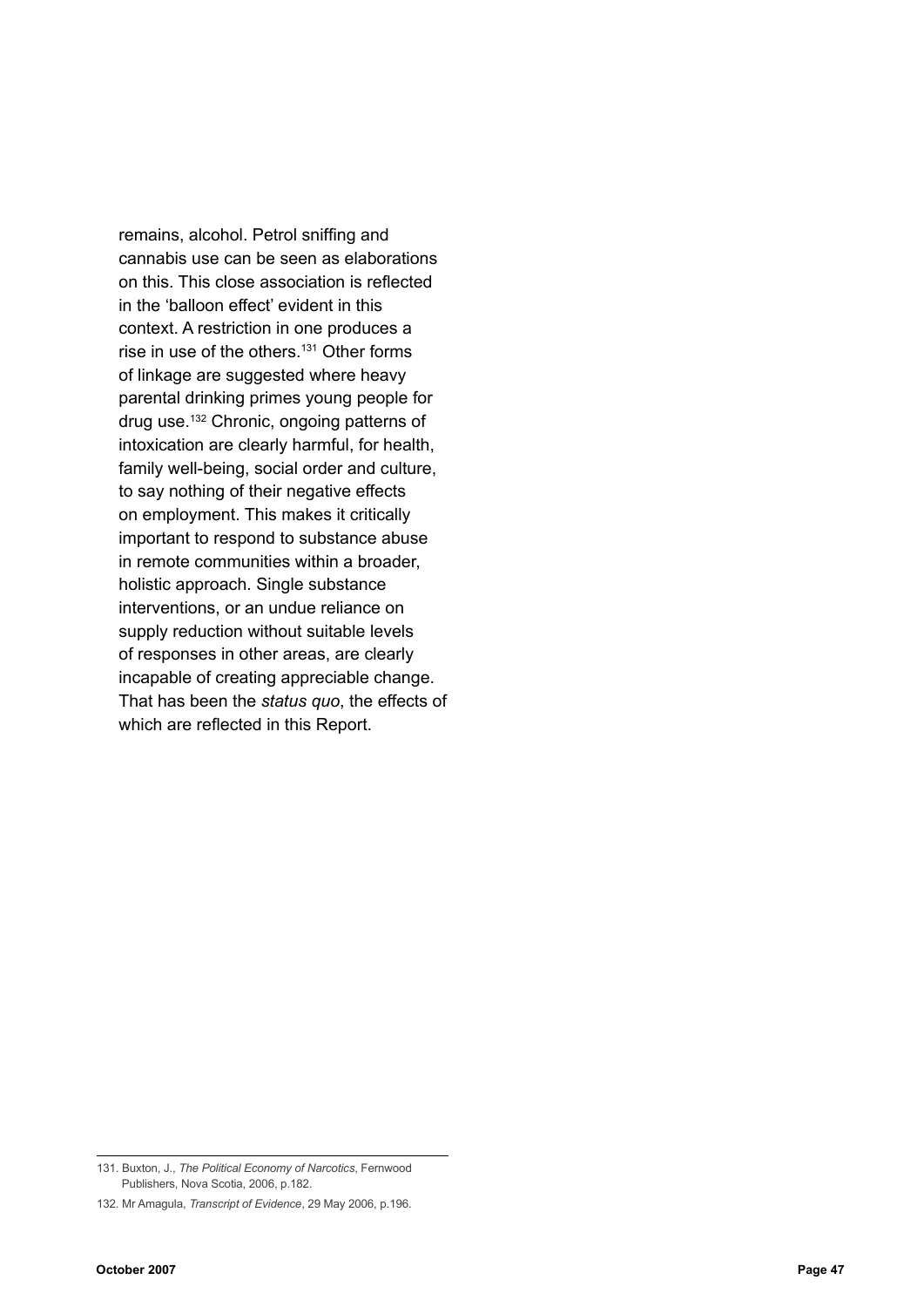# **INTRODUCTION**

The previous chapter described the present status of each of the three main drugs of dependence used in Territory remote communities today. In describing the trends, prevalence, harms and concerns that arise in relation to each of these, that chapter matched particular elements of the Committee's Terms of Reference. The present chapter answers other elements of the Terms of Reference that require the Committee to report on the state of services responding to substance abuse. This is outlined in a series of case studies.

The diversity of these services is underscored by the fact that the last considered is, strictly speaking, not a service at all. It is, rather, a set of community-based arrangements formalised as an Alcohol Management Plan at Groote Eylandt. While this may appear to be different from other examples considered here, its design is entirely consistent with the common elements the Committee has found to be critical to success. Across all case studies, there is a strong sense of consistency. Where certain things are in place in communities, there are reliably positive outcomes. Conversely, where they are absent, there are consistently poor results. Together, these examples deliver robust indications on what works or does not and what services and interventions are needed by remote communities.

A key common factor among successful substance abuse services is that they are community-initiated and led. In a few cases, communities suffering widespread substance abuse have been brought back from the brink of social collapse

because the community itself has decided to do things differently.<sup>1</sup> This success is highlighted by the fact that many wellknown services have a history, at least in the early days of their existence, of attracting little in the way of government support. Overall, there are indications that the relationship between grassroots programs and government falls short of ideal. Community-based initiatives face difficulties in achieving stability for program funding and in accessing key government services on behalf of their clients. Both of these represent important obstacles to the capacity of services to produce their best possible effect.

The case studies presented here frequently point to wider issues, such as health, employment and education. These are considered at greater length in Chapter 5.

<sup>1.</sup> Ms Sheedy, *Transcript of Evidence*, 22 March 2006 pp.88-89; Mr McFarland, *Transcript of Evidence*, 5 April 2006, pp.144-45.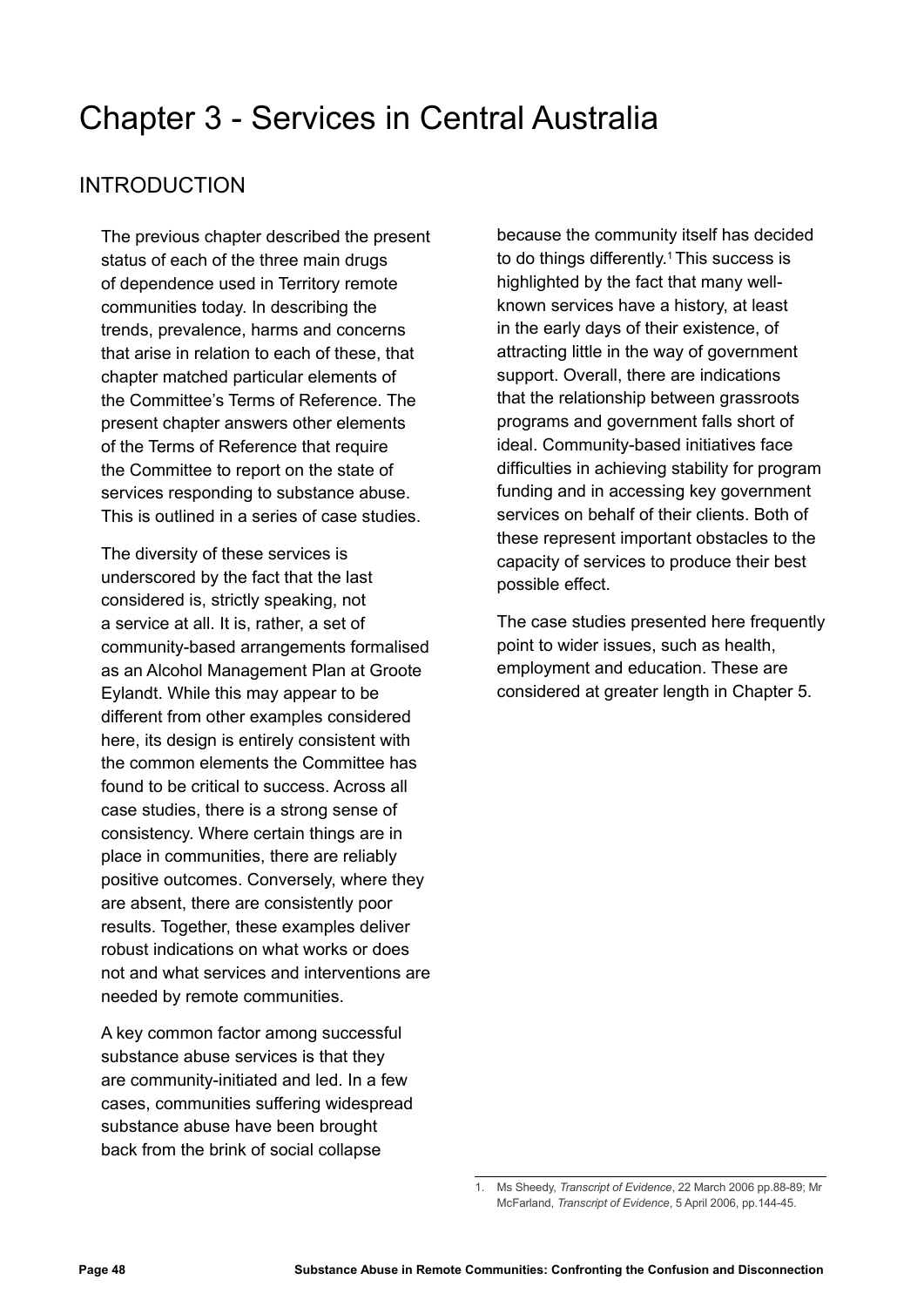## Wallace Rockhole

#### **Introduction**

Mr Barry Abbott is the founder and leader of a grassroots rehabilitation program that has been operating in Central Australia for five decades. As in a number of similar programs (such as Mt Theo), Mr Abbott is a community member who began looking after young people with substance abuse problems out of his own private concern for the problem, using his own private resources.

Over its 48 year period of operation, Mr Abbott has dealt with 'over 500' clients with substance abuse problems, often in relation to volatile substance abuse.<sup>2</sup> The program is distinctive in its inclusiveness. First, it does not restrict itself to clients who abuse a certain class of substances but takes clients across the board: 'drugs, grog, paint, spray you name it I deal with the whole lot of them'.3 Second, Mr Abbott's program accepts clients from a wide range of locations, so that represented among its ranks are:

Kids from everywhere, we've got from Kintore, Mount Leibig, Papunya, Haasts Bluff, Harts Range and north road here it's only about 30-40 kilometres out I've got a couple from there. I've got three from Alice Springs and one from Docker River, one from Amata and two from Ernabella … And Hermannsburg yes.4

Clients come from a range of language and kinship groups. Some comparable programs only accept clients from a particular language group, for example in the case of the Mt Theo program, Warlpiri.<sup>5</sup> Third, Mr Abbott's program displays

inclusiveness in terms of the age of clients. Despite a youth focus, clients range from '6 to 40' years old.<sup>6</sup> This is significant because adult users often play a pivotal role in initiating children into petrol sniffing and orchestrating the gangs associated with it.<sup>7</sup> With this in mind, the choice to treat older clients is a sound strategic intervention.

## **Program description**

The program consists of a combination of life-skills and on-the-job training conducted away from its clients' home communities. The program base moves around between locations, in this case from Ilpurla:

… to Wallace give them a bit of a change for a couple of weeks there and then I'll go anywhere down Henbury Station down the creek whatever take them out for the weekend something different.8

The program's mobility contributes to its effectiveness; under these conditions 'kids are likely to pull through a lot better and quicker'.9 Life-skills training occurs naturally in the context of the domestic arrangements in camp:

… some of the community kids we had they didn't know how to light a fire. They didn't even know how to cook. I don't cook no more they make damper and they make stew and they cook steak and everything for us now, they take it in turns.<sup>10</sup>

8. Mr Abbott, *Transcript of Evidence*, 22 March 2006, p.133.

<sup>2.</sup> Mr Abbott, *Transcript of Evidence*, 22 March 2006, pp.134.

<sup>3.</sup> Mr Abbott, *Transcript of Evidence*, 22 March 2006, pp.132.

<sup>4.</sup> Mr Abbott, *Transcript of Evidence*, 22 March 2006, pp.132, 133

<sup>5.</sup> Ms Low, *Transcript of Evidence*, 22 March 2006, p.120.

<sup>6.</sup> Mr Abbott, *Transcript of Evidence*, 22 March 2006, p.143.

<sup>7.</sup> Ms Anderson, MLA & Ms Broadbent, *Transcript of Evidence*, 22 March 2006, p.116; Mr MacDonald, *Transcript of Evidence*, 20 March 2006, p.15.

<sup>9.</sup> Mr Abbott, *Transcript of Evidence*, 22 March 2006, p.133.

<sup>10.</sup> Mr Abbott, *Transcript of Evidence*, 22 March 2006, p.141.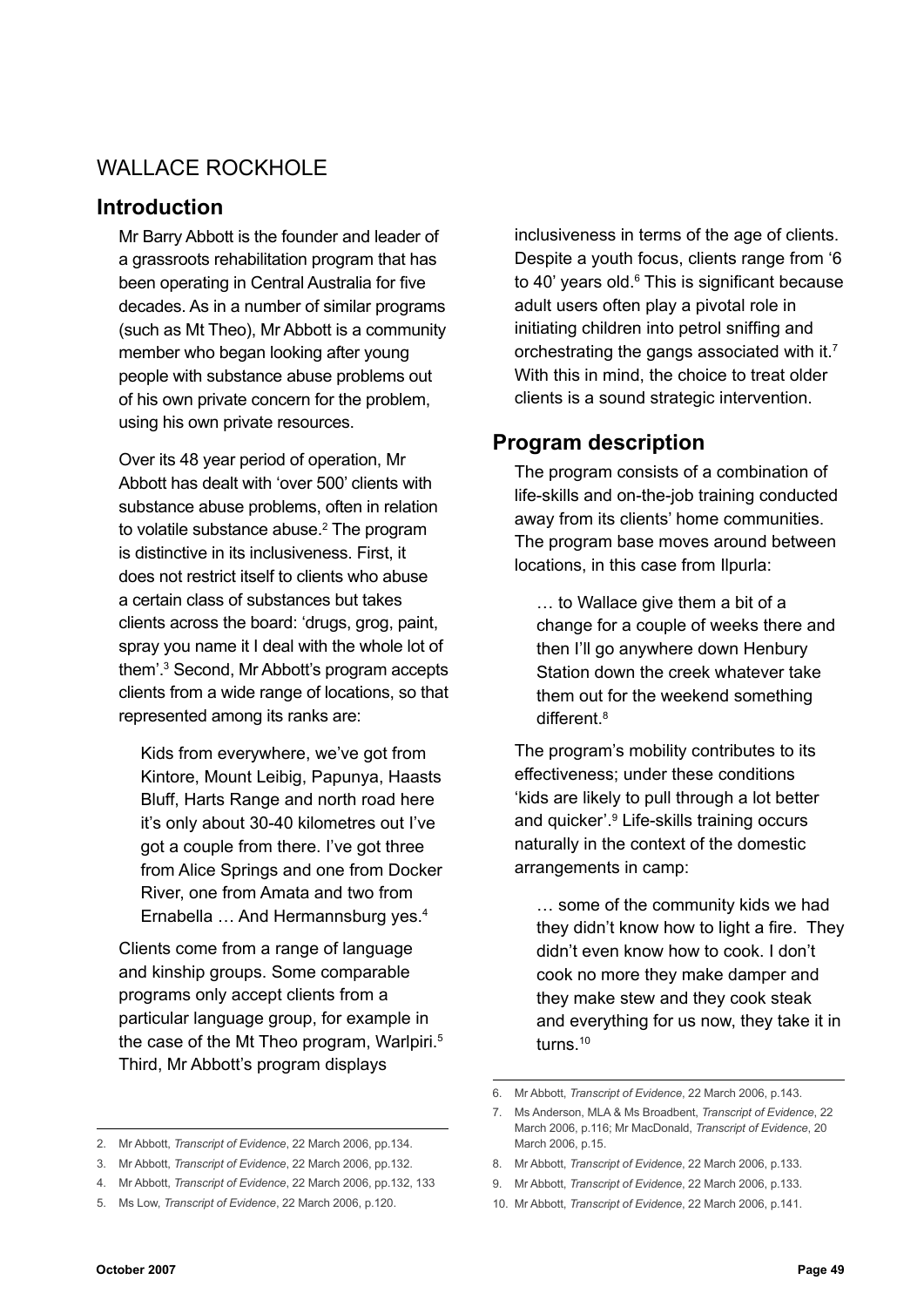Further skills are acquired through an informal style of on-the-job training based on work available on local cattle stations: 'if anybody else asks me to go and do something I take the boys with me':<sup>11</sup>

I do everything, anything and everything … Motor mechanic only self taught, pulling bulls just learnt on the station, putting up fences, tanks or whatever do those station hand jobs and they [i.e., program clients] do that.<sup>12</sup>

Mr Abbott gave an example of how learning-on-the-job works in practice:

Pulling bores and that and I'll just show them and this one here goes up there and you do it and I'll check after just make sure everything is done properly and I just sit there with one of those electric winch I'll pull it up and they take it off make sure they do the job to  $learn<sup>13</sup>$ 

This is consistent with the program's ethic of personal responsibility that is also evident in petrol being kept on site for practical requirements:

… I have still got petrol and everything on my place … I make sure they work through it - make sure I've got the stuff there. So they can see what I'm doing and what I use it for and 44 drum of mine never been touched … and I'm proud for the work of the boys that of I've got.14

This approach reintegrates clients back into the 'real-world' by involving them in

- 12. Mr Abbott, *Transcript of Evidence*, 22 March 2006, p.133.
- 13. Mr Abbott, *Transcript of Evidence*, 22 March 2006, p.135.
- 14. Mr Abbott, *Transcript of Evidence*, 22 March 2006, p.132.

domestic and work tasks. Mr Abbott reports enduring positive effects on clients:

A lot of my kids … use to run away from school and didn't want to listen to nobody [but] now we've got four at Yulara and they're doing well [so that now] the teachers ring me up and they ask me if I've got anymore to come in.15

Indeed, there are instances where it has made the difference between life and death.16 The positive contribution of the program has also been recognised within the local criminal justice system, which has given the program recognition.<sup>17</sup> In one instance, a client was able to clear his police record after a period free from offending: 'they just scrubbed them all out'.18 This paints a picture of a rehabilitation program that takes clients from drug abuse and delinquency through to clearing their criminal record, no mean feat in an environment where many programs have difficulty in getting positive effects to 'stick' 19

#### **Risks & challenges**

However, there remain significant risks and challenges for the program. Mr Abbott reported that at the time the program was 'still having a problem with funding', although Northern Territory Government funding was due, at the time, to almost double.<sup>20</sup> There were also promising signs for new funding

18. Mr Abbott, *Transcript of Evidence*, 22 March 2006, p.141.

<sup>11.</sup> Mr Abbott, *Transcript of Evidence*, 22 March 2006, p.141.

<sup>15.</sup> Mr Abbott, *Transcript of Evidence*, 22 March 2006, p.132

<sup>16.</sup> Mr Abbott, *Transcript of Evidence*, 22 March 2006, pp.132-33.

<sup>17.</sup> Mr Abbott, *Transcript of Evidence*, 22 March 2006, p.141.

<sup>19.</sup> Ms Broadbent, *Transcript of Evidence*, 22 March 2006, p.108.

<sup>20.</sup> Mr Abbott, *Transcript of Evidence*, 22 March 2006, pp.132, 140.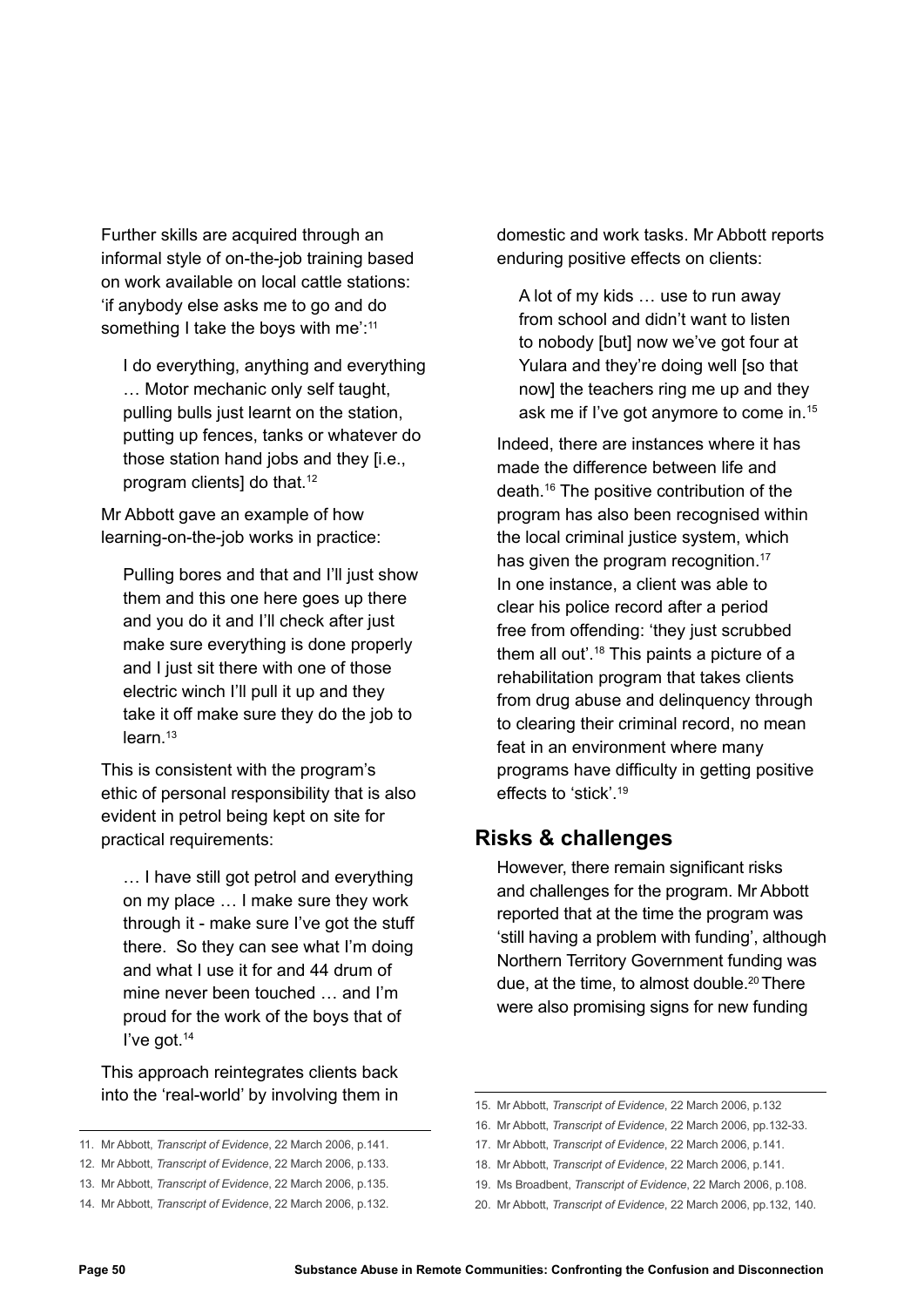from the federal government.<sup>21</sup> Mr Abbott had been obliged to use his private vehicle for the program <sup>22</sup> But with new funding, a further (second-hand) car was purchased for the program, making travel significantly easier.23 More substantial resource needs stem from the need to expand the number of program workers. The program has to date relied on Mr Abbott's commitment and, more recently, on the involvement of members of his own family.<sup>24</sup> Mr Abbott reported strong demand for the program's services:

I've got five coming and I've already got nine there's only two of us working wait until we get proper accommodation and kitchen and things like that.<sup>25</sup>

Consequently, the program is 'looking for about seven workers, that's why we're going on we need extra money', however: 'we get knocked on the head all the time'.26

The complexity of funding arrangements and difficulties in accessing funding has a direct effect on conditions for clients of the program. The aspiration is to win a higher level of funding:

Just to improve like living conditions for them - because this whole kitchen we've got a pile of ashes about this high because we've been cooking for so long. We haven't got a kitchen, we haven't got a proper room for them everybody got swags outside …27

The Federal government grants anticipated at the time of the hearing were to fund a 'kitchen and proper accommodation for Iclients] over three years'.<sup>28</sup> But the character of the funding environment still exerts a negative effect. The program is obliged to negotiate several layers of government, resulting in a high degree of complexity and uncertainty.29

Other risks should also arouse concern. Mr Abbott was asked about how family permission is granted in relation to taking prospective clients into the program. While his answer showed that there was an established convention involving FACS and the families concerned that allowed these matters to be taken in hand.<sup>30</sup> the Committee was concerned that there could be a lack of clarity over the program's responsibility for clients in the event of an accident or mishap, either in terms of white or black law.31

# **Conclusion**

As noted, Mr Abbott's program exhibits many of the characteristics of grass roots, community-based programs of its kind. An important positive aspect is the program's ability to engage with its client communities. A negative aspect lies in mismatches between the program and government, particularly when it comes to the program seeking further funding. This appears to be a long-term, persistent

<sup>21.</sup> Mr Abbott, *Transcript of Evidence*, 22 March 2006, pp.132, 140.

<sup>22.</sup> Mr Abbott, *Transcript of Evidence*, 22 March 2006, p.135.

<sup>23.</sup> Mr Abbott, *Transcript of Evidence*, 22 March 2006, p.135.

<sup>24.</sup> Mr Abbott, *Transcript of Evidence*, 22 March 2006, pp.133, 138.

<sup>25.</sup> Mr Abbott, *Transcript of Evidence*, 22 March 2006, p.140.

<sup>26.</sup> Mr Abbott, *Transcript of Evidence*, 22 March 2006, p.140.

<sup>27.</sup> Mr Abbott, *Transcript of Evidence*, 22 March 2006, p.132.

<sup>28.</sup> Mr Abbott, *Transcript of Evidence*, 22 March 2006, p.140.

<sup>29.</sup> Mr Abbott, *Transcript of Evidence*, 22 March 2006, p.140.

<sup>30.</sup> Mr Abbott, *Transcript of Evidence*, 22 March 2006, p.136.

<sup>31.</sup> Ms Anderson, MLA, *Transcript of Evidence*, 20 March 2006, p.25; Mr Knight, MLA, *Transcript of Evidence*, 22 March 2006, p.124; Ms Low, *Transcript of Evidence*, 22 March 2006, p.124.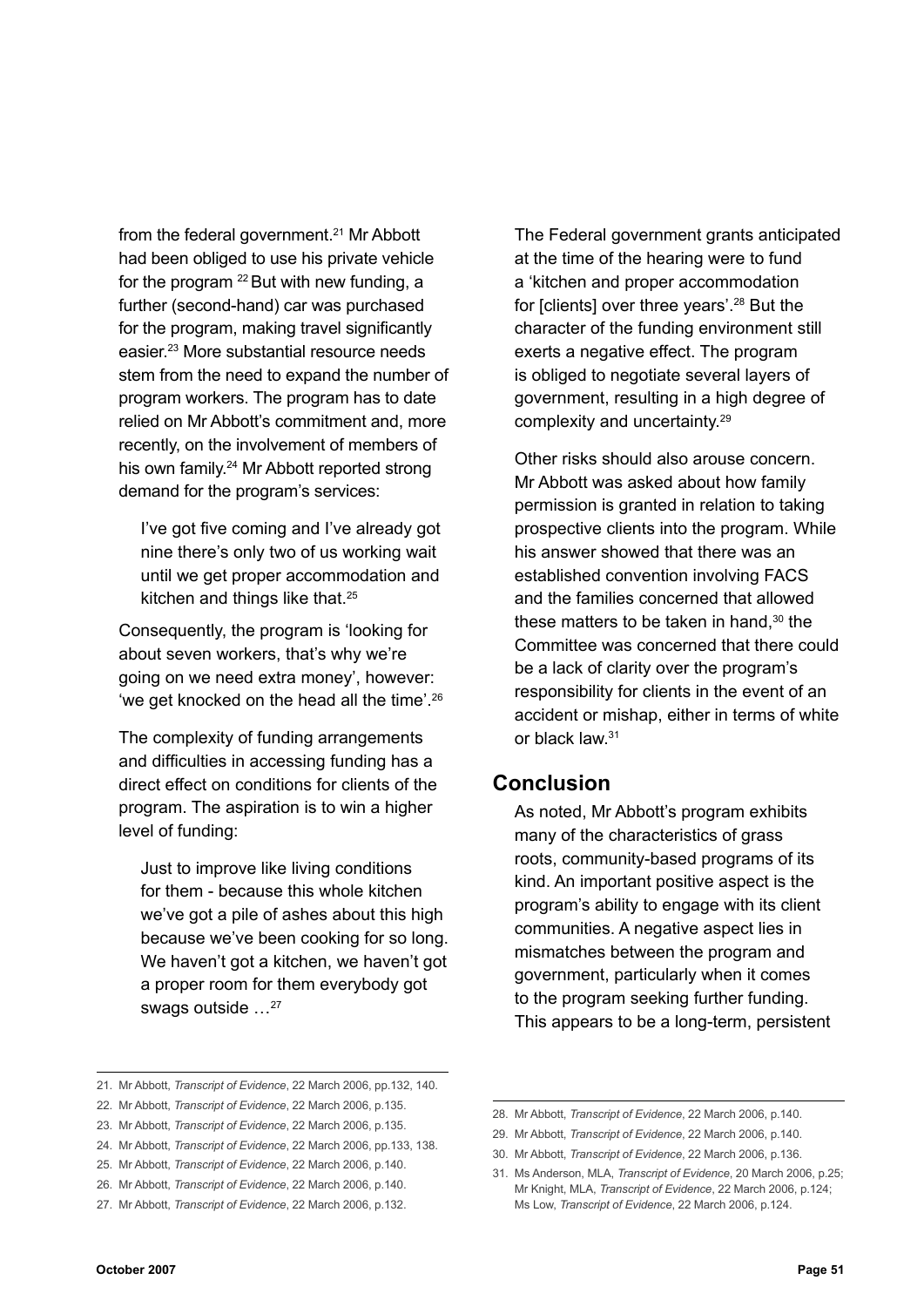problem for grassroots substance abuse programs in remote communities.

When asked what positive things could be done in this regard, Mr Abbott suggested that ownership and governance of these programs should remain with communities, and that government's most constructive role was to provide the resources necessary for programs to operate. At the time of the hearings there continued to be a significant level of unmet demand for rehabilitation provided by grassroots programs. There was also a notable willingness on the part of community people to come forward and provide the impetus, and their personal time and commitment, to create other grassroots programs. Resource constraints are a major limitation in this regard. Resolving them would be a constructive step toward meeting demand for client places.

# The Mt Theo program

## **Introduction**

The Mt Theo substance abuse program is the best known of the community-based substance abuse programs described in this Report. The program was originally designed to respond to high rates of petrol sniffing at Yuendumu where, a decade ago, there were upwards of 70 people involved in petrol sniffing.32 At that time, the local headmaster reportedly observed that 'there were more kids sniffing in the school ground at night than there were going to school during the day'.<sup>33</sup>

Responding to this, the Mt Theo program has been a community initiative from the start. In response, the

Community decided enough was enough and had a community meeting and decided what they could do and between themselves they decided that it was a good idea to remove those ring leaders from the community and take them out to an outstation  $34$ 

From the time of that decision, three essential things happened. First, the Mt Theo outstation was offered as a venue for the program.35 Second, a community member, Peggy Brown, offered to be a program anchorperson at the outstation.<sup>36</sup> Third, a 'kind of a cultural shift' occurred, so that

Peggy Brown and her family could look after anybody's children, that was the big shift and there's never been any cause for pay back or otherwise [because] it was agreed at the time that if she was prepared to do that then families would not blame her for problems.37

The program comes under the auspices of the Tangentyere Council at Alice Springs and continues to operate as a communitybased, grassroots program.

## **Program description**

The Mt Theo program exhibits a number of distinctive features that are integral to its effectiveness. One is the program's role in providing an immediate response to

<sup>32.</sup> Ms Low, *Transcript of Evidence*, 22 March 2006, p.119.

<sup>33.</sup> Ms Low, *Transcript of Evidence*, 22 March 2006, pp.119-20.

<sup>34.</sup> Ms Low, *Transcript of Evidence*, 22 March 2006, p.119.

<sup>35.</sup> Ms Low, *Transcript of Evidence*, 22 March 2006, p.119.

<sup>36.</sup> Ms Low, *Transcript of Evidence*, 22 March 2006, p.119.

<sup>37.</sup> Ms Low, *Transcript of Evidence*, 22 March 2006, p.124.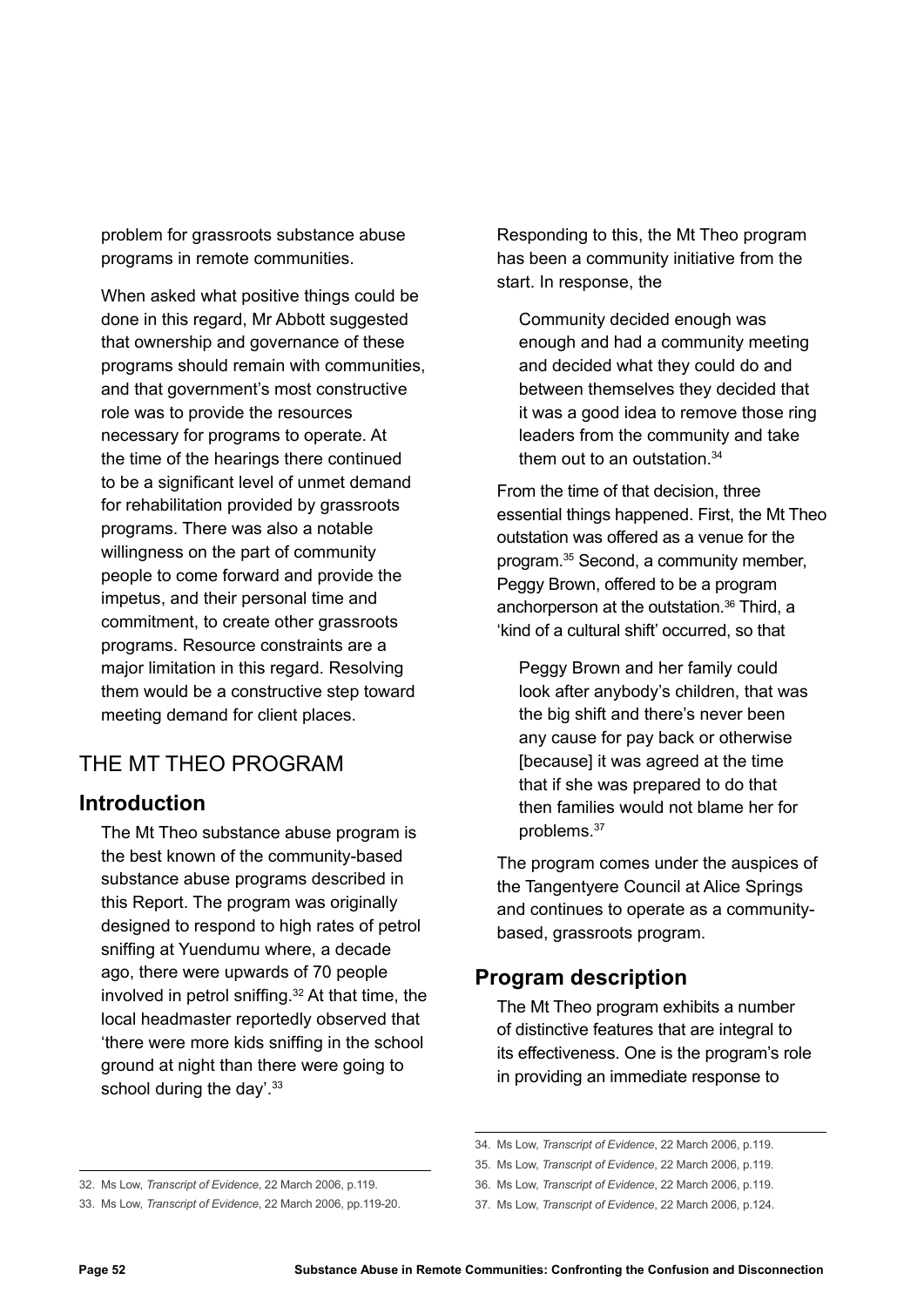instances of petrol abuse. This was part of the program design from the beginning, 'that taking the young people to Mount Theo was an immediate consequence of sniffing'.<sup>38</sup>

The significance of this is two-fold. First, because petrol sniffing is not tolerated within the community, social norms protecting against petrol sniffing are strengthened and supported, and petrol sniffers are no longer present in the community as an influence on others. Second, this ability to make an immediate response is part of a system of rewards and penalties that brings a sense of immediate consequences:

… its very difficult for young people to think about the fact their [brains] turn to mush in a few years time but if you immediately take them away from family and friends its an immediate consequence so that's a penalty.39

This principle is extended through a pattern of 'carrot and stick' measures designed to guide youth away from petrol misuse. These integrate two elements; one where youth are engaged through activities and one where petrol sniffers are removed to the outstation facility where those activities are not accessible. In practice: 'the two things started at once':

Mount Theo outstation opened at the same time as [Yakajiri, a non-Aboriginal youth worker] started up youth activities … and he often refers to it as the carrot and stick approach, the carrot was youth activities that people loved, disco and

football and all those sorts of things and the stick was going to Mount Theo and it still works today. We have the young people ringing us from Mount Theo saying 'What's on tonight' when we say 'Disco' they go 'Ohhh', they are very upset because they're missing all the fun things.40

This patterned response motivates youth in favour of positive activities and deters them from substance abuse. Through this, social norms are strengthened, protecting against further substance abuse.

An enhancement of the program is that it arranges for program graduates to become part of a youth leadership and mentoring program, known as Jaru Pitjidi ('Strong Voices'), for which the short form is 'Jari'. Under these arrangements, these former clients provide support to current clients. The Committee was told that there has

… developed a very strong mentoring relationship between the older ones who've already come through this and the young ones and that just happened naturally, we didn't even call it anything for a long time, it was just support, but now its very, very clear and at least once a week the senior youth worker takes a big mob of kids out of town and a lot of those are Jari workers and those Jari workers decide who they think is at risk, who they want to take with them and they'll sit down and talk about those issues one on one out of the community where they're safe.<sup>41</sup>

<sup>38.</sup> Ms Low, *Transcript of Evidence*, 22 March 2006, p.120.

<sup>39.</sup> Ms Low, *Transcript of Evidence*, 22 March 2006, p.120.

<sup>40.</sup> Ms Low, *Transcript of Evidence*, 22 March 2006, pp.119, 120.

<sup>41.</sup> Ms Low, *Transcript of Evidence*, 22 March 2006, pp.120, 121.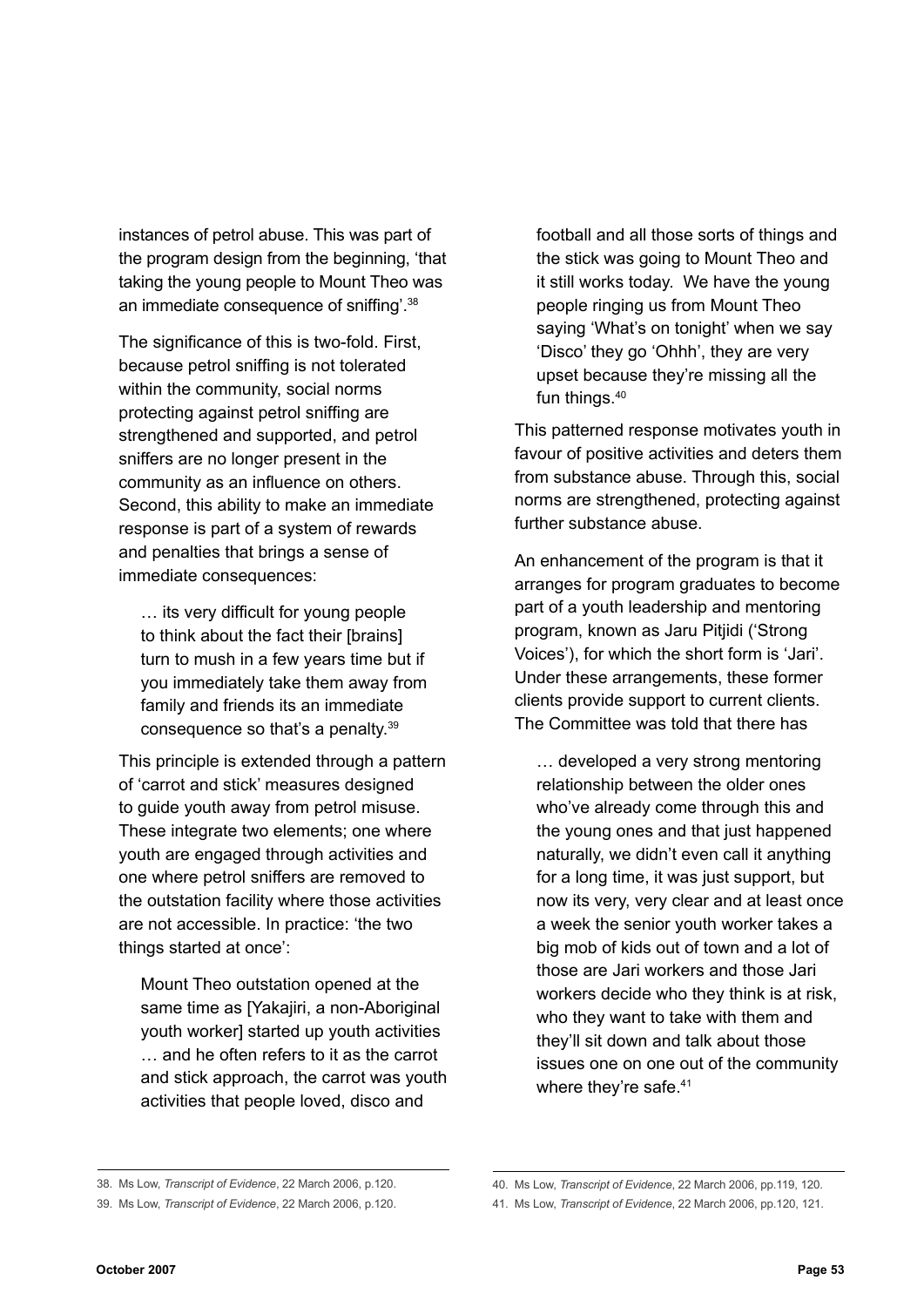Under this part of the program, 'former clients … are becoming strong youth leaders'

… because they have a real contribution into the well-being of the community and they take that very, very seriously. All our youth activities are run by these Jari members, we don't run a youth activity if one of them is not there so if disco's not open or something the younger ones will go and humbug them not the non aboriginal staff, it's very much their responsibility.42

In this, we again see the central elements of the Mt Theo program - providing an environment where youth live with the consequences of their actions and where concepts of personal responsibility are promoted. This discourages destructive behaviour and lifts self-esteem. Although the program has been designed as a response to petrol sniffing, this pattern of access, together with provision of leadership and avenues to more responsibility within the community, is also considered effective against cannabis use.43

Overall, the program has produced a number of benefits. In broad-brush terms, these can be summarised under two concepts. The first emphasises the importance of removal. Removing substance abusers from the community, away from their drug of choice, gives a measure of respite. This is important in view of the heavy burden imposed on communities by substance abuse, particularly petrol abuse:

[the program] … was an opportunity for the young people to be removed from sniffing, that was the first thing so they couldn't actually, their body have a little bit of time to have a break from sniffing. It was also respite for their families in Yuendumu who were at their wits end knowing what to do with them. But above all it was a chance for them to be careful culturally, it was a chance for them to go back to hunting, to listen to story and really feel proud of their country and their culture and Peggy used to say it then and we still say it now when we take young people out that Mount Theo will make them strong on the inside and on the outside. Because most of them weren't eating cause they sniff they don't eat and after a few days you can see the changes in them, its quite extraordinary and its still the same today.44

Without the negative influence of petrol abuse other avenues are opened, so that cultural work can be done, further enhancing the effect of the program and the resilience of its clients. The foundation stone of the effectiveness of the Mt Theo program is that there were 'real repercussions for people if they came back to Yuendumu and started sniffing':

…, they were in a troop carrier within minutes and back out to Mount Theo … if young people come in to spend time with family and then start sniffing again, a quick response back out to the outstation would be a clear message.45

<sup>42.</sup> Ms Low, *Transcript of Evidence*, 22 March 2006, p.120.

<sup>43.</sup> Ms Low, *Transcript of Evidence*, 22 March 2006, pp.120-122.

<sup>44.</sup> Ms Low, *Transcript of Evidence*, 22 March 2006, p.119.

<sup>45.</sup> Ms Low, *Transcript of Evidence*, 22 March 2006, p.94.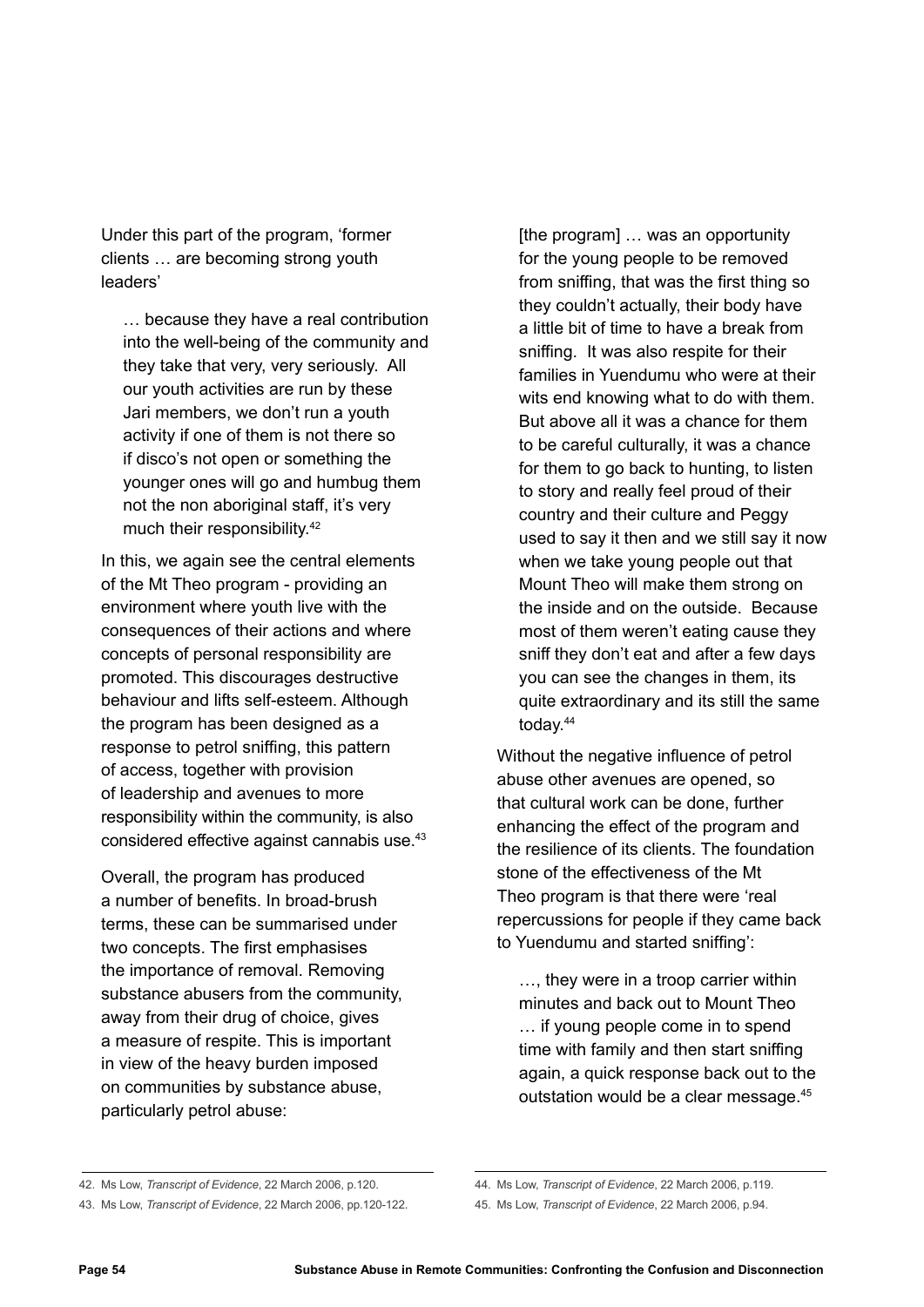## **Risks & challenges**

These basic principles, of prompt action, expressing and supporting social norms, are consistent with best practice in other programs considered in this Report. This, and the program's reputation, give a sense that it is both robust and effective. However, the program also faces some challenges.

One of these affects the program's ability to case manage individual clients through all steps required to bring them to full recovery. This hinges on staffing levels in other organisations. Chief among these is the Northern Territory Government department of Family and Childrens Services (FACS).

It should be possible for Mt Theo to refer clients to FACS, seamlessly, on a regular basis. In the event, staff shortages and high workloads in FACS mean that places are not always available. By report, staff positions in FACS often remain open 'because they're chronically under staffed'.46 The agency finds it 'hard to retain staff because everyone is expected to work 60 hours a week and most people can't'.47

As a result, there are difficulties attracting candidates to positions, for front-line social and youth worker positions, and for 'generic' (that is, administrative) positions.<sup>48</sup> For the people the agency is able to retain, 'everybody is just totally stretched'.49 The effect is to reduce capacity for follow-up when clients exit the program:

If they've been referred by an agency we … we contact them and most cases we deliver them back to that agency. The only time that's problematic is in fact with FACS because they work 9 - 5 or 8 - 4 or something … they know they're coming back but there's then no resources for those young people or enough case workers to look after them.<sup>50</sup>

This threatens the degree to which the positive effects of the program can be sustained. In the absence of support, there is a danger these individuals will resume substance abuse, and ultimately return to this or another program, reducing their capacity to accept new clients.

This is a particular concern for the movement of clients from remote communities into Alice Springs. Here, insufficient follow-up puts clients exiting the program at particular risk. In a recent case, a female client died after finishing the program and travelling to Alice Springs. Witnesses suggested that:

There is nothing in Alice Springs that is even remotely close to what we provide in Yuendumu, a small community. Those sorts of activities and that ongoing connection with Youth Workers and other mentors that can keep an eye on where you are and what you're doing. Like we would have known if she's in Yuendumu if she was out  $51$ 

This is not an isolated incident:

… for us we feel like we're throwing them back into the fire. They come from

<sup>46.</sup> Mr Hassell, *Transcript of Evidence*, 22 March 2006, p.94.

<sup>47.</sup> Mr Hassell, *Transcript of Evidence*, 22 March 2006, p.94.

<sup>48.</sup> Mr Hassell, *Transcript of Evidenc*e, 22 March 2006, p.94.

<sup>49.</sup> Mr Hassell, *Transcript of Evidence*, 22 March 2006, p.94.

<sup>50.</sup> Ms Low, *Transcript of Evidence*, 22 March 2006, p.130.

<sup>51.</sup> Ms Low, *Transcript of Evidence*, 22 March 2006, p.129.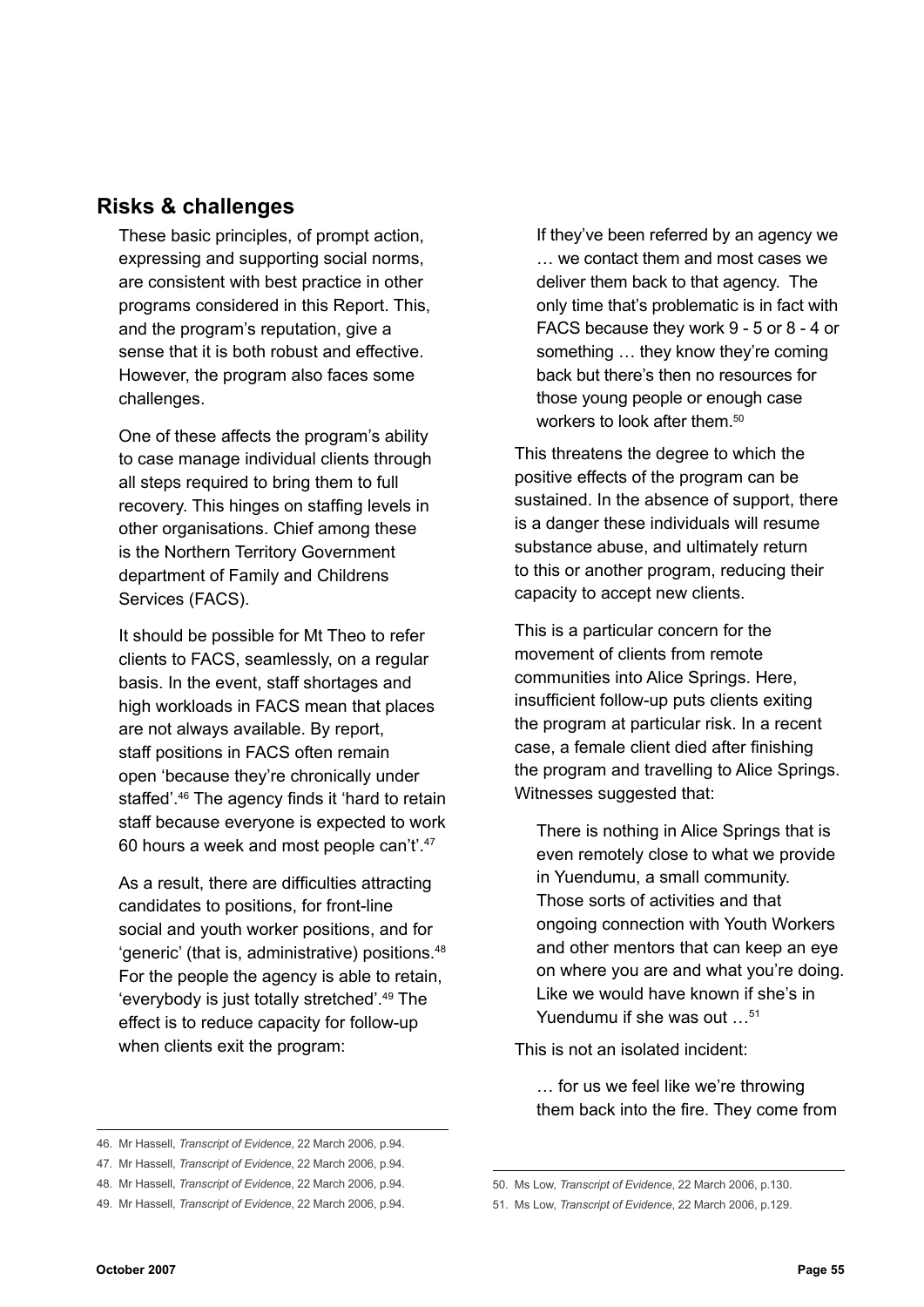Mount Theo really feeling quite strong and they come back to Alice Springs and what are they going to do?<sup>52</sup>

The central problem hinges on difficulties in recruiting to FACS positions, resulting in big gaps in coverage and lost opportunities:

… they're agencies and the people who work with them are wonderful, absolutely wonderful. But there's only one or two of them and they've got a whole city to find these kids in. But … I'm told that there are no sort of full on youth programs … youth activities that can keep going to keep these engaged after they come back.<sup>53</sup>

The ill effects from this situation are dramatic and they clearly present a considerable challenge to the continued operation and morale of community-based programs. These programs need effective 'lateral' relationships with organisations. If these were present, they would together form a comprehensive support network that covered a whole cycle of treatment, from substance abuse, to rehabilitation, through to program graduates facing the challenges in the wider world.

Under present conditions, however:

… when you get someone from Alice Springs, they get really strong out there and we drive them back in here and we think 'What now' you know.54

This represents a substantial waste of resources. Through this:

• opportunities to support clients are sacrificed;

- there is a negative impact on the community's morale and ability to support the program; and
- government expenditures on FACS and program funding are less effective than they could be.

More funding, including funding to close off gaps in support for people at risk, would result in lower rates of relapse and lesser costs in human and health terms. This is indeed a major challenge, not just for the Mt Theo program but other programs in Central Australia and the Top End.

A further challenge for the program results from the emergence of cannabis as a significant drug of abuse as a substitute for petrol. This is particularly true as clients grow older and access the cash economy. Mt Theo and similar programs have been tailored to combat petrol and new programs, research information and training may be needed to respond to problems with this other drug. The alternative is to assume that a program for one will address the other, which must pose some risks. Given the high prevalence of cannabis use across many remote communities, this is a question likely to emerge for a number of other similar programs in the Territory.

## **Conclusion**

The Mt Theo program embodies similar key characteristics to that of Barry Abbott's. It is community initiated and led, culturally appropriate and accessible to its community. Differences are the

<sup>52.</sup> Ms Low, *Transcript of Evidence*, 22 March 2006, p.129.

<sup>53.</sup> Ms Low, *Transcript of Evidence*, 22 March 2006, p.129.

<sup>54.</sup> Ms Low, *Transcript of Evidence*, 22 March 2006, p.129.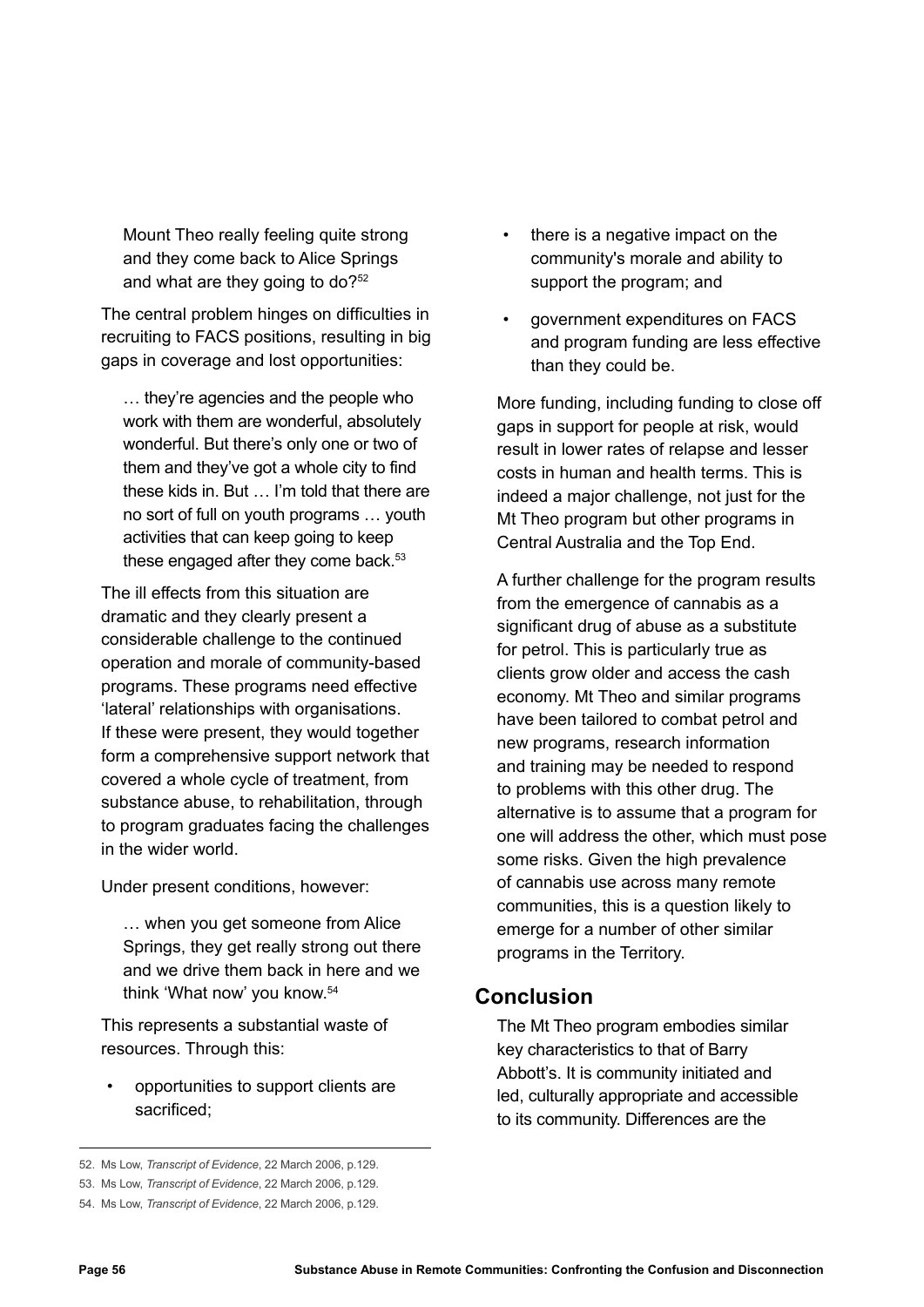specific cultural and linguistic focus of the Mt Theo program, centering on Warlpiri people, compared with the diverse cultural background of Barry Abbott's clients. However, there are common tensions that exist for both programs in their relationship to government. For Barry Abbott, this takes the form of challenges on funding. For Mt Theo, the program clearly needs to call upon FACS and similar agencies, but it cannot rely on a positive response. Inadequate staffing in these agencies is a critical weakness in current arrangements. These relationships may be further tested as new challenges arise, such as the need to address cannabis use following sharp reductions in the availability of sniffable fuel.

# The Larapinta (Yarrenyty Arltere) Learning Centre

## **Introduction**

The Larapinta Learning Centre is an educational program that caters exclusively for the Larapinta Town Camp community. As an innovative way to deliver education to Aboriginal people, this program is also referred to in Chapter 5 of this Report. However, it is considered in this chapter because the initial spur for the program were widespread problems with substance abuse and low levels of educational participation by Aboriginal youth. To respond to this, the program adopts a holistic approach, illustrated in the cross-disciplinary make-up of its staff, which includes a coordinator, 'an art program person', 'support worker /

security', 'a nutrition worker', 'eight young people on CDEP', 'a drug and alcohol case worker' and 'a teacher's aide and tutor'.<sup>55</sup> Together, this is described as a 'a holistic patching together of programs from different government departments'. designed to achieve better outcomes for both education and substance abuse in the local community.<sup>56</sup>

The effectiveness of the Larapinta Learning Centre model stems from its ability to maintain its community's sense of ownership in the program. Through this, it is able to engage its client population, to attract support from the community and to forge appropriate responses to local problems.

# **Program description**

As noted, Larapinta began as a response to conditions in which there was 'chronic petrol sniffing and … no employment':<sup>57</sup>

…all the kids were out of school, kids were involved in crime, kids were being incarcerated, parents had lost control and it was really a very violent and difficult lifestyle for everybody. There were children as young as four years old being taken away by FACS because the kids were sniffing.<sup>58</sup>

Unfortunately, these conditions are far from unique. It is the response that is noteworthy. As for the other programs considered here, there is a central emphasis on community ownership:

<sup>55.</sup> Ms Sheedy, *Transcript of Evidence*, 22 March 2006, p.91.

<sup>56.</sup> Ms Sheedy, *Transcript of Evidence*, 22 March 2006, p.91.

<sup>57.</sup> Ms Sheedy, *Transcript of Evidence*, 22 March 2006, p.88.

<sup>58.</sup> Ms Sheedy, *Transcript of Evidence*, 22 March 2006, p.88.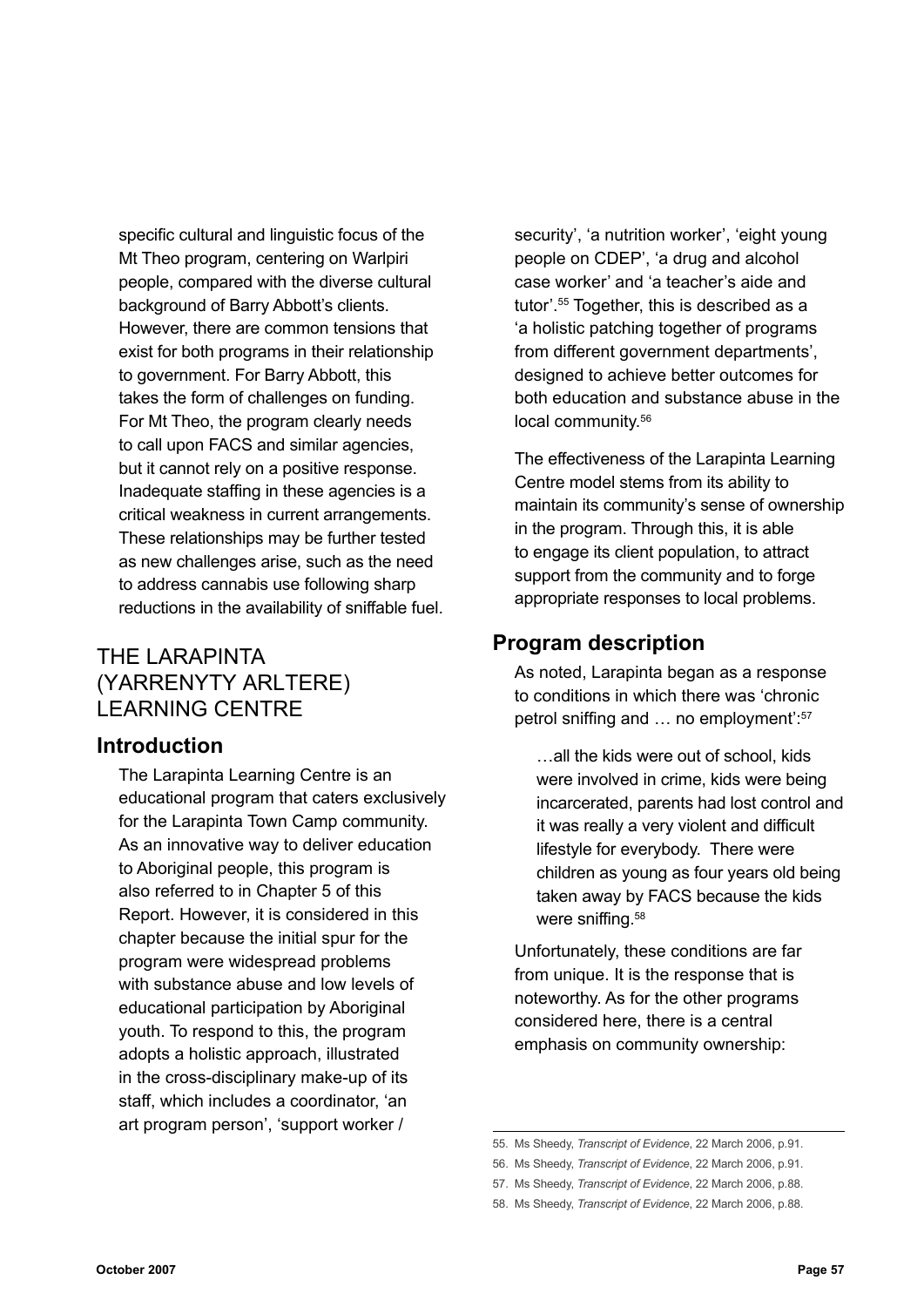That's been one of the pivots of the success of the program since that time: maintaining that discussion with that grassroots community so they had ownership for their own problems and had a voice to put into place solutions that they'd identified. They wanted their kids back in school; they didn't want them at home all the time. They didn't want them getting into trouble with the police. They also wanted their quality of life to be improved, but couldn't get a handle on getting it any better because they were held to ransom by so much violence.<sup>59</sup>

When the community owned the problem, it became possible to move toward a solution:

… the first thing that happened, to my knowledge, was that all the organisations in Alice Springs got together and said: 'This uncoordinated response is not working and we can't really do it better. This is all we can offer' and it wasn't working.<sup>60</sup>

The creation of the Learning Centre, from this point, involved negotiation with a Territory government agency, the Department of Employment, Education and Training:

… amazingly, in a very creative and unique model, they worked out a program at Gillen Primary School so that a teacher from there was auspiced to the Learning Centre and the community dedicated that community building [that] wasn't being fully utilised [could be] a learning centre where a school could happen, adults could partake in activities.<sup>61</sup>

As is characteristic of such services, funding comes from a number of different sources. Another Territory agency, the Department of Health and Community Services, provided at the time of hearings an amount of \$100,000 per year and this was supplemented with various sources of federal government money to bring the operating budget to  $$240,000$  per year in total.<sup>62</sup>

A central part of the early development of the Learning Centre was a process of engagement with community to identify elements of unmet demand:

Young people identified a number of needs that they felt were unmet as well and they were being excluded from, they were around recreation needs, schooling needs, basic access to education, health, justice, all sorts of financial associated things. So through that process a school did come on board, the Learning Centre was established.<sup>63</sup>

Early developments saw the Centre going through a process of change. The program was sufficiently flexible to respond to local needs as they emerged:

It started as a manual Learning Centre, then it became a family resource centre because it was obvious that it needed significant linking in with other areas to do with justice, health and legal matters and all those other service areas that people needed because of all the different problems that had stacked up and were unmet.<sup>64</sup>

<sup>59.</sup> Ms Sheedy, *Transcript of Evidence*, 22 March 2006, p.88.

<sup>60.</sup> Ms Sheedy, *Transcript of Evidence*, 22 March 2006, p.88.

<sup>61.</sup> Ms Sheedy, *Transcript of Evidence*, 22 March 2006, p.88.

<sup>62.</sup> Ms Sheedy, *Transcript of Evidence*, 22 March 2006, p.92.

<sup>63.</sup> Ms Sheedy, *Transcript of Evidence*, 22 March 2006, p.88.

<sup>64.</sup> Ms Sheedy, *Transcript of Evidence*, 22 March 2006, p.88.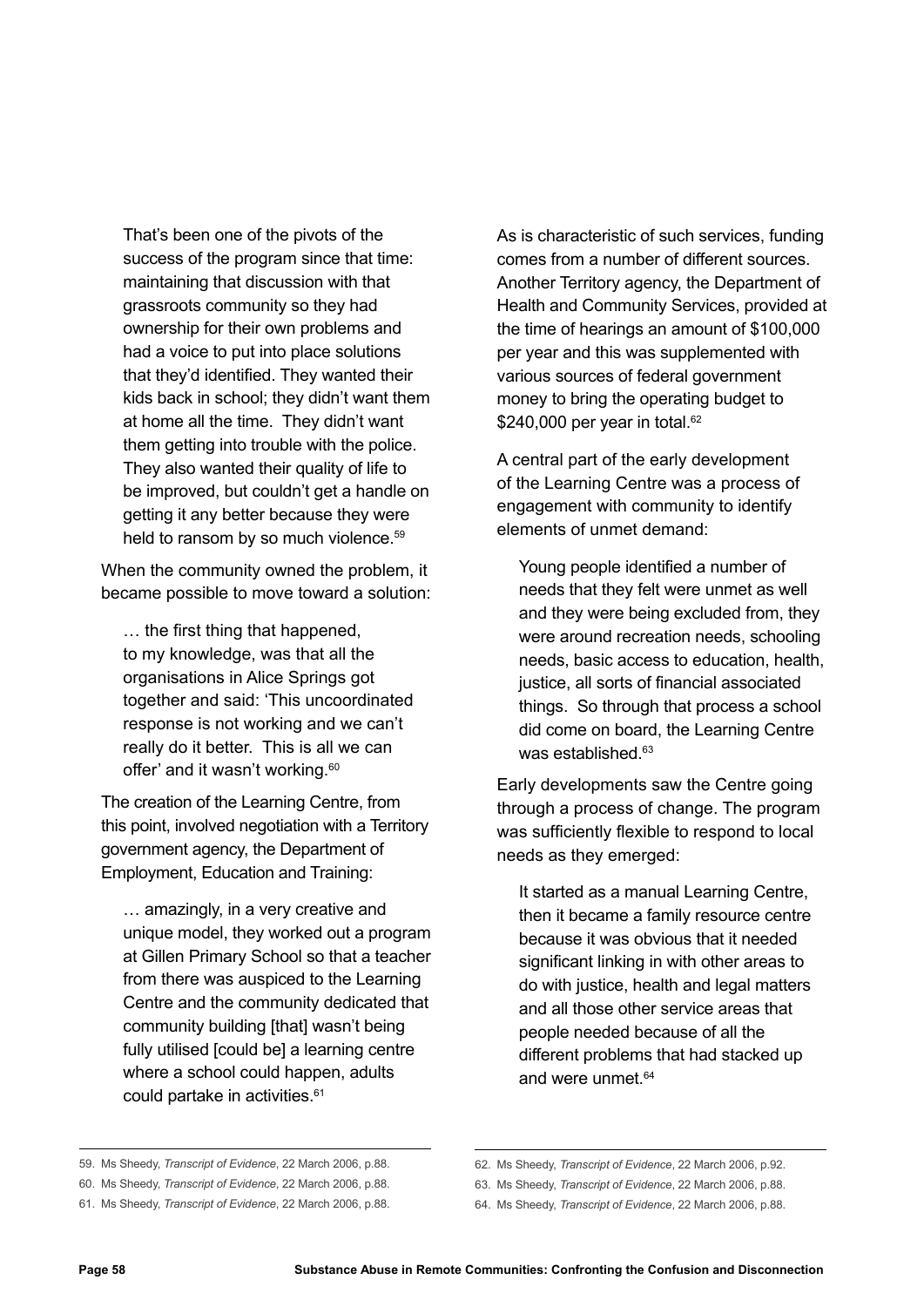Consultative processes were not only employed at the start of the program. Rather, they continue as a central part of the way the program retains the involvement of the community and ensures its relevance:

So through coming to the Learning Centre and having regular meetings … the young people and the adults in that family … strategise what they want to happen. They work out strategies to deal with sniffing, they identify people who they think need extra care, who it's not working for, what else we can do. They identify other agencies that they want to come in who may be work already or don't work already. They work on Learning Centre planning and governance for the Learning Centre and through that process of governance, we believe we've really strengthened that community and decreased petrol sniffing. We haven't totally eradicated it, and sometimes it goes up and then sometimes it goes down.<sup>65</sup>

This is a pragmatic approach to setting program goals. The program is not considered to be at risk when there are new incidents of petrol sniffing. Rather, the program maintains its focus on keeping participants engaged so that these behaviours can be contained and resolved.

There are three aspects to how this works in practice. First, there is a flexible response to individuals with substance abuse problems, based on the view that people have different reasons for engaging in substance abuse:

… for all people who develop problems with drugs and alcohol, not just indigenous people ... it's known that there's a multiple range of reasons … loss of family, significant family carers, some people identity and connection, like knowing who you are connected to and how important you are and where you are going in your life …

As a result of this understanding, there is a commitment to taking the time necessary to deal with underlying issues:

… so its time consuming … but people do need to sit down listen to the people who are having that difficulty at that particular time and really nut out what it is, because it is not going to be the same picture for this person as this person and that's why … the Learning Centre … has a possibility for success because there is time spent in listening to people and asking … the questions and listening to community members talk about other family.<sup>66</sup>

Second, the Learning Centre and its community exercise discretion on who can stay within its boundaries to good effect. There is:

… a strict sort of code now of who come in and out of their community and when young people come in that they don't want there, then they can go back and work out what family members to talk to, to come and get those kids or what other agencies can come and take those kids away.<sup>67</sup>

<sup>66.</sup> Ms Baker, *Transcript of Evidence*, 22 March 2006, p.102.

<sup>67.</sup> Ms Sheedy, *Transcript of Evidence*, 22 March 2006, p.89.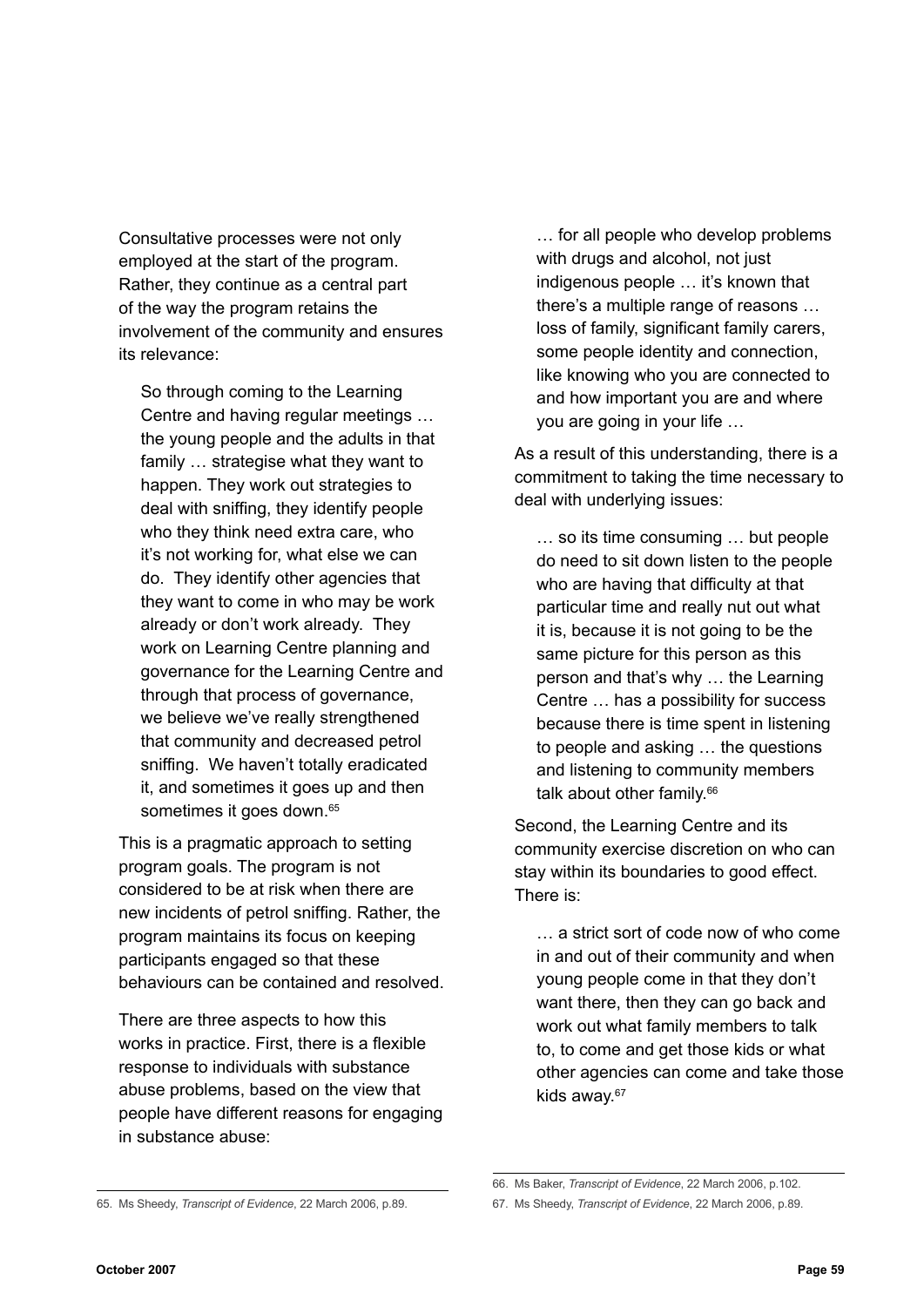Again, this involves a flexible, graduated response. Where the initial response does not work,

… they can put trespass orders on those young people, which is a last resort but works very well in terms of then police will be involved to really get the message home or do FACS reports.68

Where day-to-day challenges arise, such as the advent of a new petrol sniffer in the community, the program liaises with other services, such as CAYLUS, FACS, the Mt Theo program and Return to Country to resolve the matter.69 Again, this underscores the importance of there being other services, properly staffed, which can act as points of referral. The overall aim is to create, maintain and support social norms that discourage harmful behaviour. At the Learning Centre, this was described as 'something that started and grown and grown and grown', that is:

… people having strength to put down boundaries. Ultimately, that's what we're trying to mentor and strengthen and continue, and people are doing that. They're having more respect for houses, putting down rules about who can be there and who can't …70

A third dimension of the program echoes arrangements at Mt Theo and other places, in which program graduates are brought in to support young people currently in rehabilitation: to 'create leadership with the young people who have been involved in sniffing and aren't involved any more'.<sup>71</sup>

- 69. Ms Sheedy, *Transcript of Evidence,* 22 March 2006, p.90.
- 70. Ms Sheedy, *Transcript of Evidence*, 22 March 2006, p.90.

This is particularly important due to the loss of family members within the community. For some, this results in a 'lack of significant other people because of whole generations being missing', 'so many … young people are orphans'.72

Aboriginal communities cannot always count on having sufficient numbers of elders and senior family members, traditionally the centre of authority in communities. For that reason, encouraging young people to take up positions of responsibility in the community is important, both for clients, who are then mentored by people with relevant experience, and for program graduates who, in accepting greater responsibility, gain confidence. To the same end, there are efforts to engage 'other stronger family members who are there … [such as] aunties and uncles who haven't got those sort of [substance abuse] issues'.73

From this description, it can be seen that the Larapinta Learning Centre works to protect community members against substance abuse in a number of ways. People who have substance abuse problems are able to engage with the Learning Centre to address underlying causes. There is a capacity to control the presence and movement of people with substance abuse problems in the best interests of the community. There are also ways in which the Centre works to support social and family environments.

It is also clear that the real strength of the Centre and the model that informs it is an emphasis on engaging stakeholders and

<sup>68.</sup> Ms Sheedy, *Transcript of Evidence*, 22 March 2006, p.89.

<sup>71.</sup> Ms Sheedy, *Transcript of Evidence*, 22 March 2006, p.91.

<sup>72.</sup> Ms Sheedy, *Transcript of Evidence*, 22 March 2006, p.91.

<sup>73.</sup> Ms Sheedy, *Transcript of Evidence*, 22 March 2006, p.91.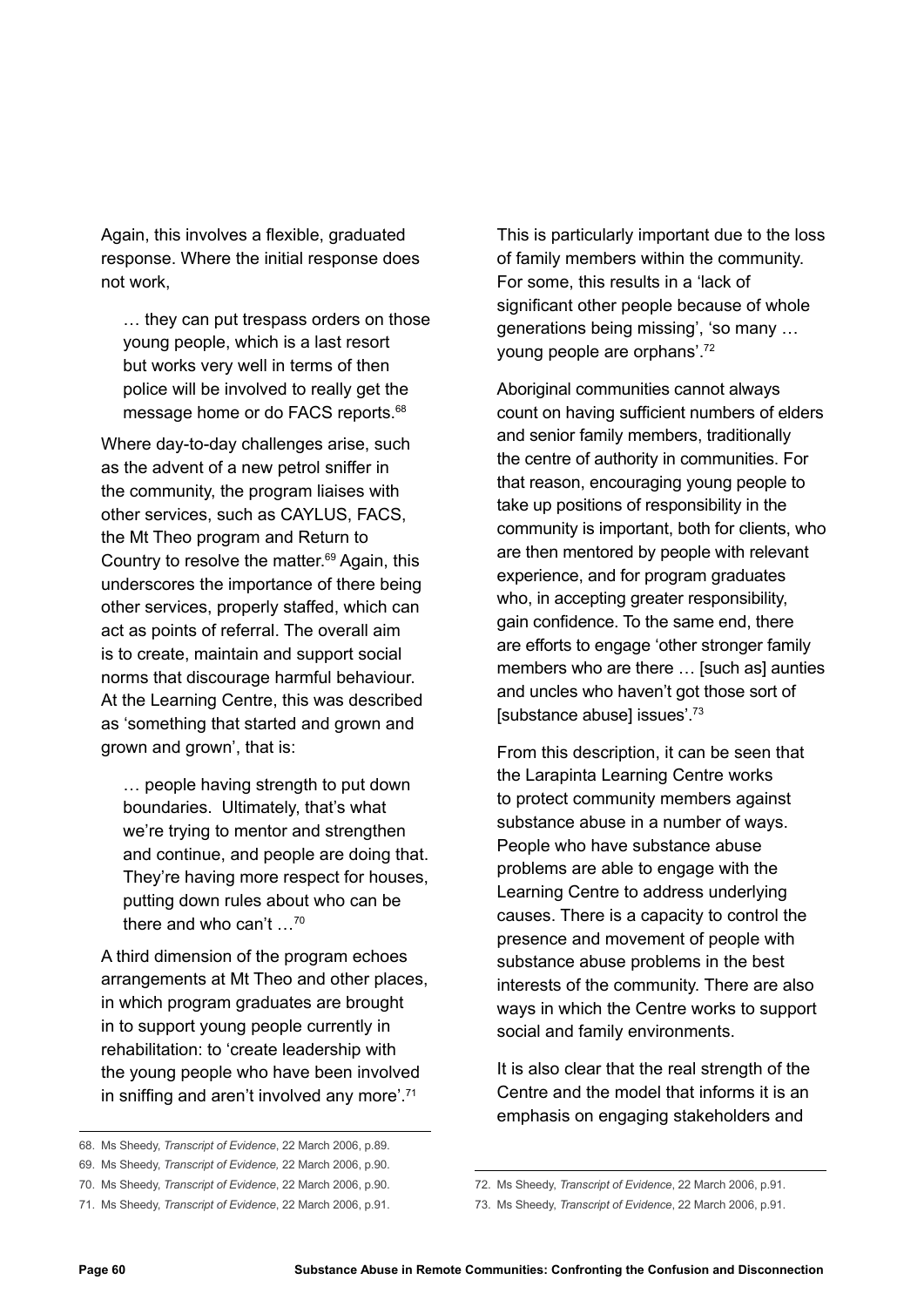fostering communication with them. This is integral to the Learning Centre's capacity to deliver education and to attract client groups to that service. This is important because remote communities often face challenges in this respect. A means to do this, and an important strength, has been the Learning Centre's ability to engage client groups across a wide range from within the community. It does this in terms of age, aiming to effect 'change for everybody ... right up through the generations' 74 and second, in terms of drug of choice: 'we are dealing with petrol, spray and glue and alcohol [within a] poly-drug situation with young people'.<sup>75</sup>

The Centre's comprehensive approach is integral to this. Changes amongst young people, the original target of the project, show that it has been effective. While it is true that there are 'young people who are always  $\ldots$  in and out of sniffing',  $76$  there are positive results that outweigh this:

when we started … the whole school … had a sniffing history, we've now got 10 young people who haven't [ever] been involved in sniffing.

[There is] a new generation of young people that are going to the school now that have never been involved in sniffing.<sup>77</sup>

## **Risks & challenges**

Despite these successes, there continue to be uncertainties as to whether the program can maintain its momentum, mainly

because of issues of funding. The program relies heavily on CDEP to meet human resource requirements:

… with the legislation on substance abuse that was recently brought down, where people have to look after sniffers. take petrol off sniffers, that sort of stuff, a lot of those people won't be on fulltime wages; they will actually on CDEP. Really, there is no empowerment or incentive for them to work on CDEP … for people on CDEP to be working with sniffers just because they're on CDEP, sometimes that incentive is not there.<sup>78</sup>

The issue of funding employment overall once CDEP has finished is one that will affect the capacity of grass roots organisations across the board and this is discussed in Chapter 5.

As well, at the time of the hearings, funding for the program's Coordinator position was in doubt. As found in many cases, it had been funded on:

… a pilot program type of funding situation with Commonwealth FACS, Stronger Families and Community Strategies, for the last four years. So they gave us two years then they gave us another two years then they said: 'Definitely no more,' and that's brought us up to the current date.<sup>79</sup>

There are significant risks to the program from losing this funding as 'it is a critical role to link in all the different agencies that come to Larapinta'.<sup>80</sup> It is all the more

<sup>74.</sup> Ms Sheedy, *Transcript of Evidence*, 22 March 2006, p.90.

<sup>75.</sup> Ms Sheedy, *Transcript of Evidence*, 22 March 2006, p.90.

<sup>76.</sup> Ms Sheedy, *Transcript of Evidence*, 22 March 2006, p.94.

<sup>77.</sup> Ms Sheedy, *Transcript of Evidence,* 22 March 2006, p.89.

<sup>78.</sup> Mr W. Tilmouth, *Transcript of Evidence*, 22 March 2006, p.86.

<sup>79.</sup> Ms Sheedy, *Transcript of Evidence*, 22 March 2006, p.92.

<sup>80.</sup> Ms Sheedy, *Transcript of Evidence*, 22 March 2006, p.97.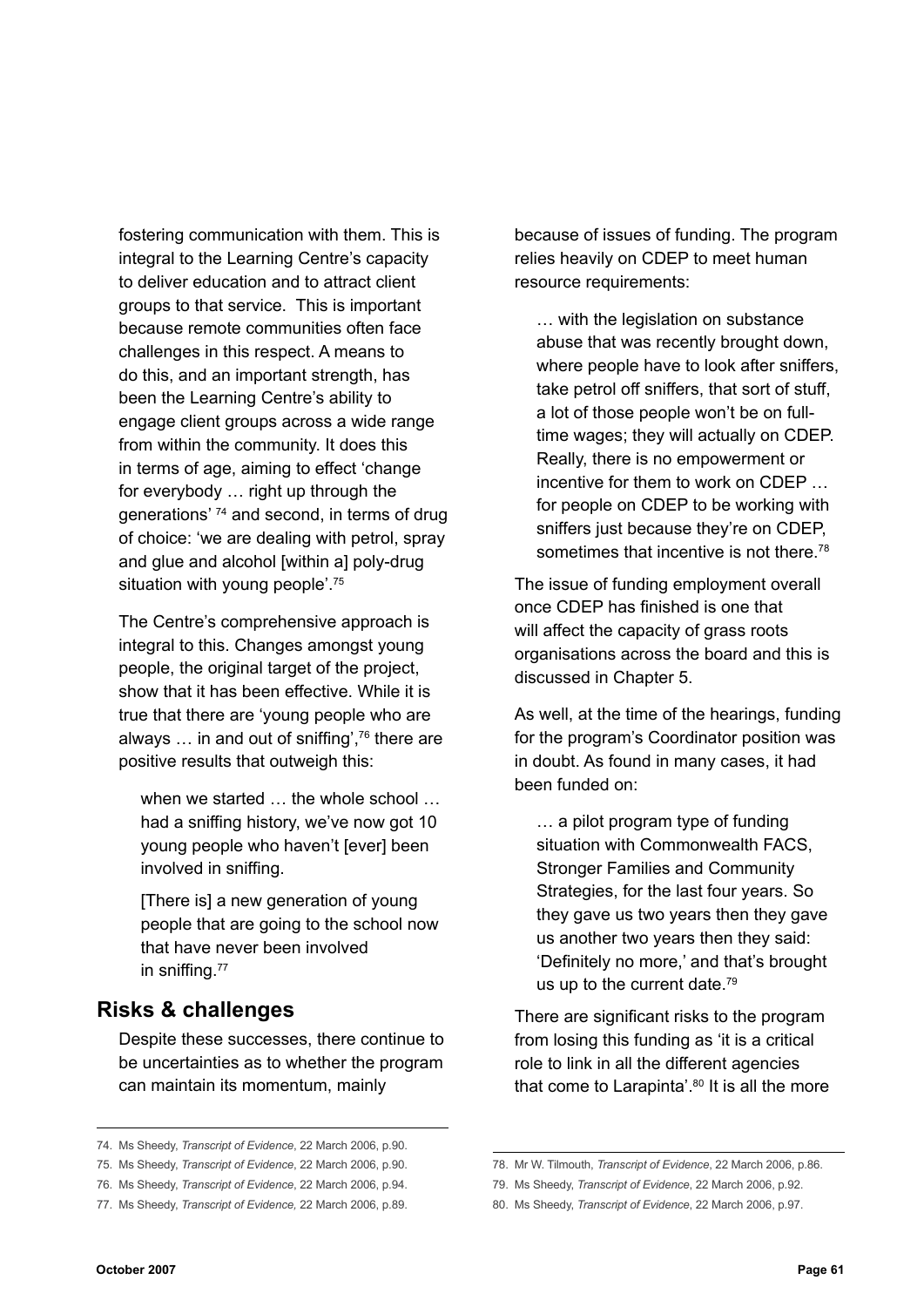important because there is already not enough coordinating capacity in the Alice Springs area and this leads to 'enormous frustration and inability to know how to deliver services into very marginalised groups in Alice Springs'.81

Underscoring the importance of the position, the Coordinator suggested that under these conditions it has

... taken quite a lot of time to teach people: 'Well, this is how: you come here, you do this and that', to build relationships of trust and that they have to be long term and they have to have these ingredients so we now have a lot of support from different agencies.<sup>82</sup>

Interruptions in funding would not only interrupt the program, but sacrifice momentum built up over a number of years: 'without maintaining that role … it will all disintegrate and end up a big problem again back where we were five years ago'.<sup>83</sup>

A loss of funding for key positions is also likely to affect the program's capacity to continue to attract the combination of funding, from a range of agencies, which allows the Learning Centre to run its programs. This raises prospects of the program falling to an even lower state of funding:

…without the coordinating role, it will be very difficult to sustain the level of commitment that we've got to the centre, especially through the other programs like the Department of Education, and they're very supportive of our program.84

- 82. Ms Sheedy, *Transcript of Evidence*, 22 March 2006, p.92.
- 83. Ms Sheedy, *Transcript of Evidence*, 22 March 2006, p.92.

Programs of this type are subject to a boom and bust cycle, due to the way their funding is delivered. The need to apply to a range of separate bodies, with little apparent coordination between them, for funding means that the program is obliged to be in a state of constant alert, with services levels rising and falling according to the funding cycles. At the top of the funding cycle, things have a positive appearance:

We have put in submissions to other people that we can apply for but whether or not - and linked with that, we've had a Drug and Alcohol Case Worker that's made a huge difference which came through another program from NIDS, which is National Illicit Drugs Strategy. So you can really start working one-on-one and really focusing on individuals …85

But at the lower phase of the funding cycle it is difficult to see just what can be sustained and this creates obstacles to strategic planning.

#### **Conclusion**

As for the other programs considered in this Report, the Larapinta Learning Centre confirms the central importance of fully engaging the community, of an emphasis on appropriate and effective modes of communication, and, most importantly, ensuring that the community retains a strong sense of ownership of the program. These are central to making services effective in remote communities.

The message is both simple and profoundly challenging to government. In speaking to the Committee, Mr Tilmouth argued 81. Ms Sheedy, *Transcript of Evidence*, 22 March 2006, p.97.

<sup>84.</sup> Ms Sheedy, *Transcript of Evidence*, 22 March 2006, p.92. 85. Ms Sheedy, *Transcript of Evidence*, 22 March 2006, p.92.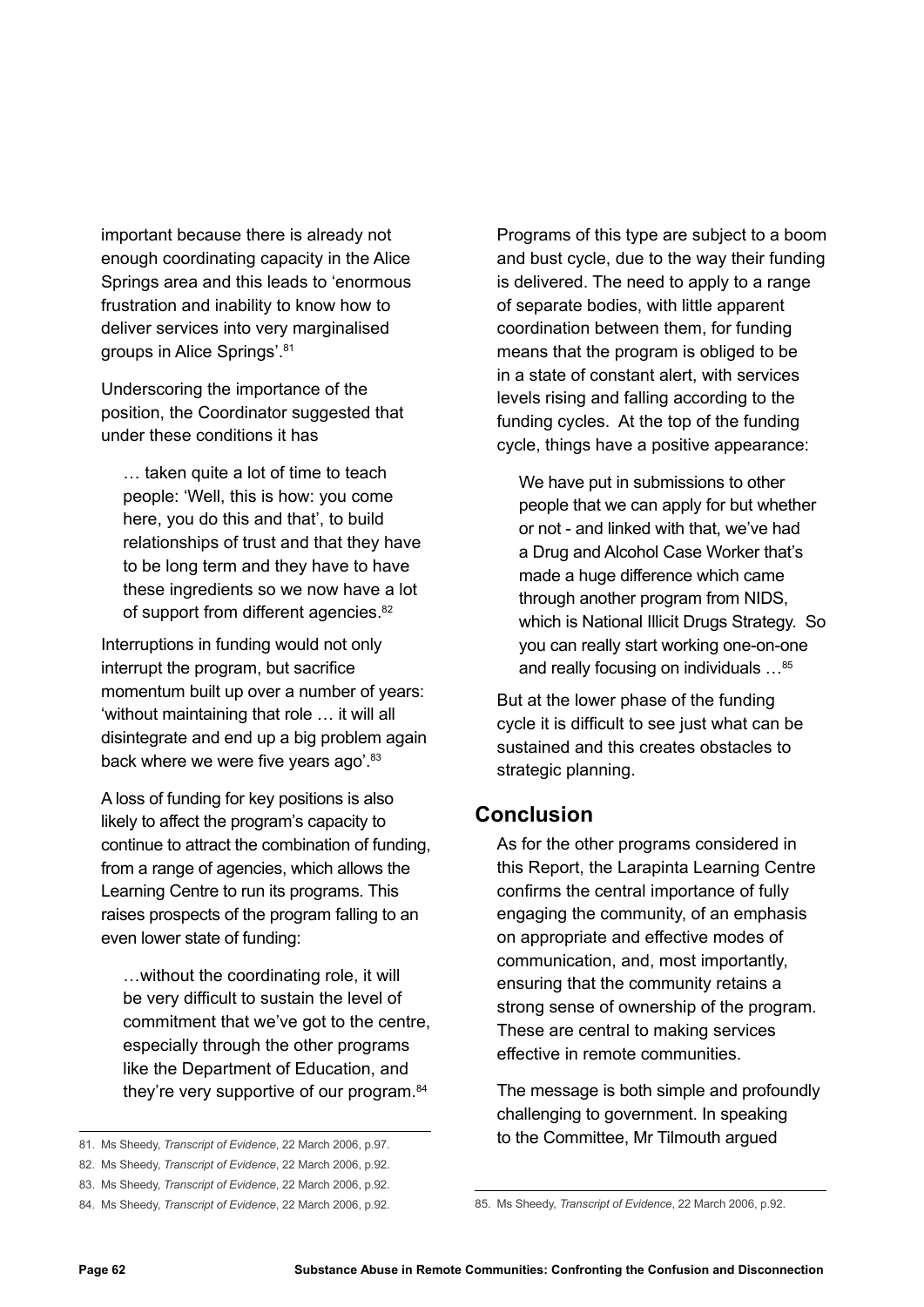that '[Indigenous] people's solution has to be owned and controlled by the people themselves'.<sup>86</sup> Where government avoids engagement, Aboriginal people are less likely to use a service, or contribute to it. This is because they have no stake in it and because services designed without the participation of Aboriginal people are less able to reflect appropriate cultural practices.

Overall, there are questions about coordination and consistency of funding. There are also questions on whether present funding practices represent good value for money. Higher levels of funding, which can sufficiently cover all the different elements of an integrated program, could result in higher level of program effectiveness. This in turn would lead to a better capacity to retain clients within the program.

In summary, two issues are identified as critical. First, there is a need for changes in the way funding is allocated to give more certainty of continuity, while maintaining accountability. Second, programs need to be allowed to become stronger and more independent as they are moved out of a boom-and-bust funding cycle onto a more even footing.

# **DASA** (Drug and Alcohol Services Association)

## **Introduction**

DASA is different to many of the services considered here in that it is based in an urban setting in Alice Springs. It is not a grassroots organisation and is

not a rehabilitation program as such. Nevertheless, DASA shares many of the predicaments and concerns raised by other services considered in this chapter.

## **Program description**

DASA accept clients from across a spectrum of substance abuse: 'whatever their drug of choice is we'll come in and we'll try and help'.<sup>87</sup> However, it chiefly responds to alcohol problems which continue to be 'still the biggest problem', causing 'the most devastation', in the Alice Springs and regional area.<sup>88</sup>

DASA's highest-profile service to this population is its sobering up shelter. This high volume facility accepts between eight and nine thousand clients each year, including repeat clients.<sup>89</sup> The shelter is a 26-bed facility that opens 'from 2 o'clock on Mondays until 12 o'clock on Saturday nights'.90 This leaves some times during the week when, because of financial and staffing constraints, it can't be opened.<sup>91</sup> It is described as a 'a safe place for people to be while they … sleep off their intoxication', regardless of whether that intoxication is the result of alcohol (most commonly) or other substances.<sup>92</sup> It is an alternative to intoxicated people being held in police custody:

Where else would they go, and then you've got the deaths in custody and its not a good place whereas, you know,

87. Mr Finlay, *Transcript of Evidence*, March 22 2006, p.115.

- 89. Ms Broadbent, *Transcript of Evidence*, March 22 2006, p.114.
- 90. Ms Broadbent, *Transcript of Evidence*, March 22 2006, p.111.
- 91. Ms Broadbent, *Transcript of Evidence*, March 22 2006, p.111.
- 92. Ms Broadbent, *Transcript of Evidence*, March 22 2006, p.111.

<sup>86.</sup> Mr W. Tilmouth, *Transcript of Evidence*, 22 March 2006, p.100.

<sup>88.</sup> Ms Broadbent, *Transcript of Evidence*, March 22 2006, p.113.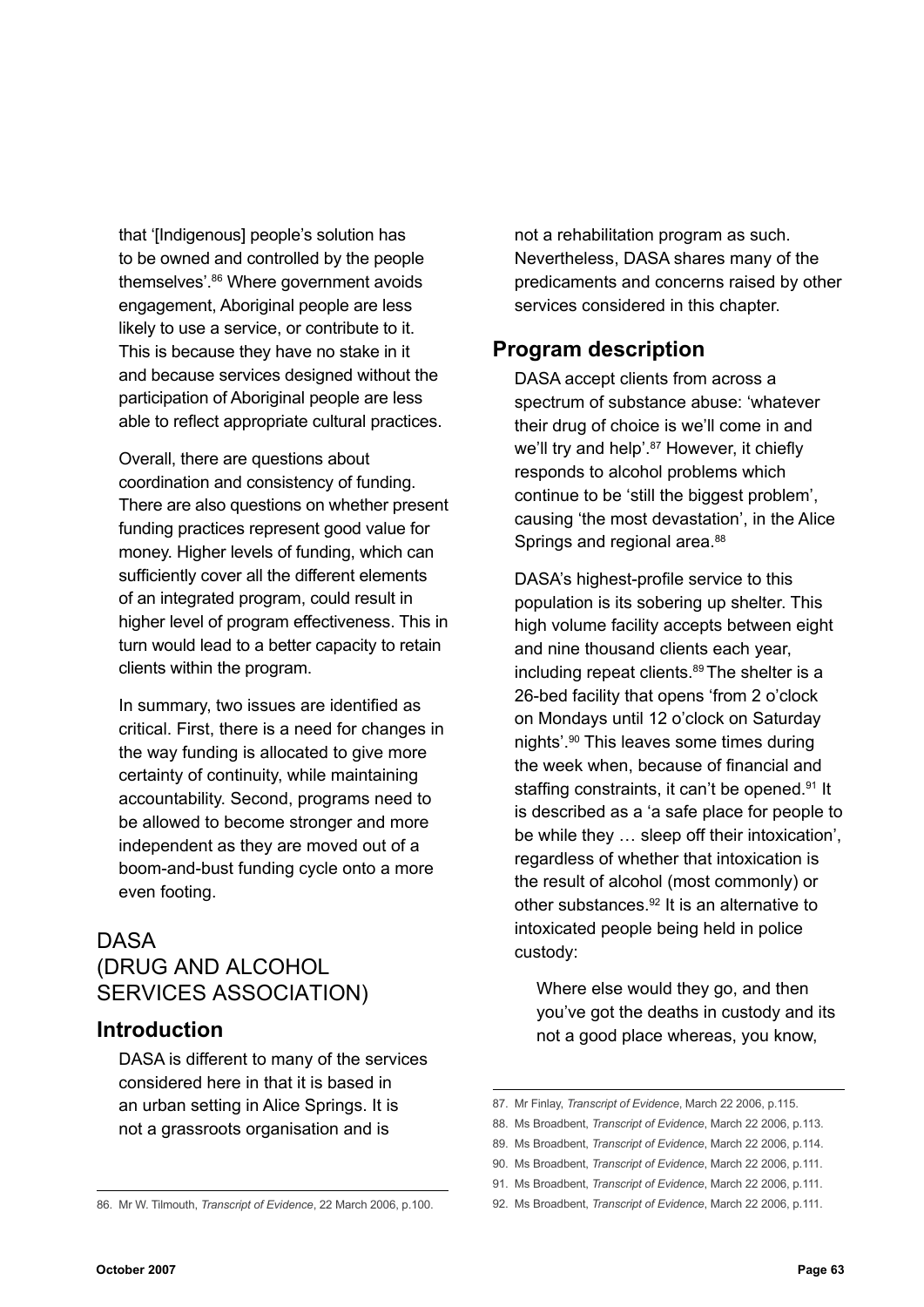like we had staff that worked in sobering shelter for 14 years and they know people and its become more than just a holding place for people its actually become a place where they can, you know even in a short period of time that they can get some support and help and advice.<sup>93</sup>

This is the most obvious strength of the service, that

… instead of them going into the lock up cell they can come into the sobering up shelter where they'll get a feed, showered a good night sleep and looked after.<sup>94</sup>

There are significant benefits from the shelter as a short-term intervention. Other factors have emerged to develop these benefits into something greater:

… we had staff that worked in sobering shelter for 14 years and they know people and its become more than just a holding place for people its actually become a place where they can, you know even in a short period of time that they can get some support and help and advice. 95

From this point of contact, the shelter's role in reducing short-term, acute harms can lead to effects that are more enduring. One key element in this is a 10 day detox program that clients of the sobering up shelter can nominate to join. Shelter workers are in a position to suggest this. although take-up necessarily depends on the client.<sup>96</sup> In addition, DASA offers a volatile substances program, which was

at the time of hearings due to expand significantly, and drink-driving counselling. There is an outreach service with a staff of two that is intended to support clients leaving the detox program helping, 'hopefully', to 're-engage them back into the community'.97

In overview, DASA offers two streams of services. On one hand, there is the shelter, the central element of DASA service provision, which reduces short-term harms:

the sobering up shelter [is] one of the most important … services in Alice because it provides that safe place for people … the sobering up shelter has saved so many people's lives.<sup>98</sup>

Other services link from the shelter. Among these are programs that at time of hearings were planned for a new facility at Aranda House, to include:

the VSA rehabilitation program, the adult detox … a 10-day program … for alcohol and other drugs which include cannabis and heroin, amphetamines and some prescribed drugs [which] includes individual counselling [and] community counselling.99

While there can be tension between short and long term perspectives, the basic services which are incorporated in the sobering up shelter are important and effective. The other services offered by DASA seek to build on this foundation to achieve longer term goals.

- 94. Mr Finlay, *Transcript of Evidence*, March 22 2006, p.111.
- 95. Ms Broadbent, *Transcript of Evidence*, March 22 2006, p.114.

<sup>93.</sup> Ms Broadbent, *Transcript of Evidence*, March 22 2006, p.114.

<sup>96.</sup> Mr Finlay, *Transcript of Evidence*, March 22 2006, p.111.

<sup>97.</sup> Mr Finlay, *Transcript of Evidence*, March 22 2006, p.111.

<sup>98.</sup> Ms Broadbent, *Transcript of Evidence*, March 22 2006, p.114.

<sup>99.</sup> Ms Broadbent, *Transcript of Evidence*, March 22 2006, p.115.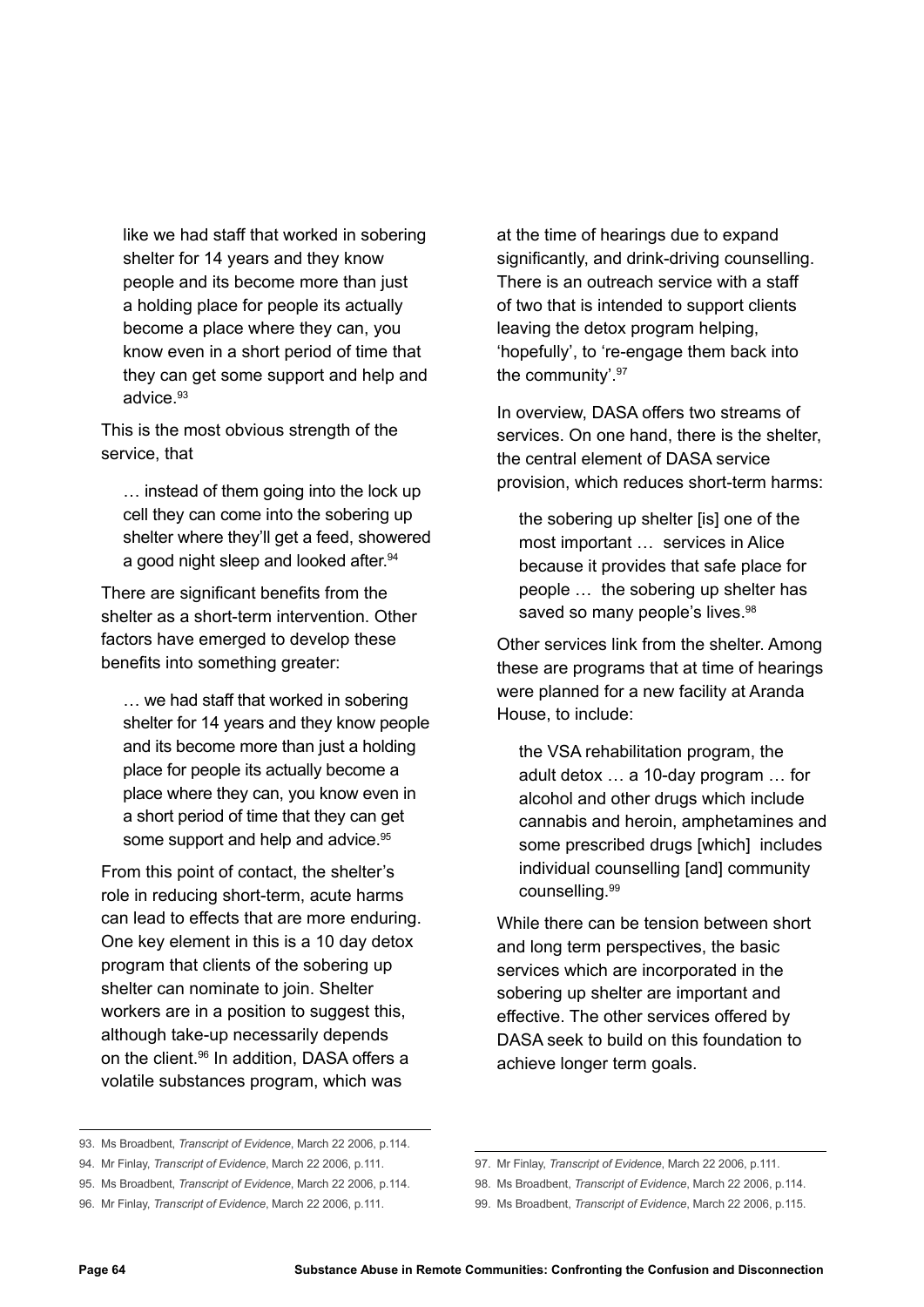## **Risks & challenges**

Although its urban setting distinguishes it from other services considered in this Report, many of the challenges faced by DASA are similar to those of its counterparts in remote areas.

At present, clients are released from the shelter or from the detox program back into the community, with a modest layer of follow-up and support. DASA's ability to dedicate just two workers to this function points to a lack of resources for this part of its work.100 Significantly, there are shortfalls when DASA seeks to work cooperatively with other organisations to fill these resource gaps:

… we've got problems as far as referral to CAAAPU, quite often you actually, people go through detox and they want to go to CAAAPU [but] they're full up they might have mandated clients from the courts so they take priority over any voluntary [clients].<sup>101</sup>

Similar problems are repeated in DASA's volatile substance program, where the criteria for entry to CAAAPU programs, combined with low resource levels, have led to a low turnover of clients through the DASA program because of the need to stay longer. Because of this, DASA is unable to offer a period of rehabilitation and support that is sufficient for some clients.102 Clients kept in the DASA program for longer periods leads to a lower numbers of places for new clients.103

DASA's resource base is insufficient to keep even its core service, the sobering up shelter, open 'around the clock all the time' due to shortages of funding and staff.104 If the shelter reduces harm when it is open, there must be more harm when it is not, and this is cause for concern.

# **Conclusion**

Such organisations can never give an unqualified assurance that their clients will not return to the practices that put them at risk in the first place.105 However, an increased capacity which matches demand better, supported by a more predictable funding stream, would give clients a better chance of sustained recovery. As for many of the services described in this Report, it can be argued that money is used less efficiently when funding an incomplete service. Even in the best scenarios there will be clients who fail to recover, but wellmanaged and properly funded interventions increase the chances of a better result. This is illustrated by the following description of DASA's present program, built on the dual role of the shelter and detox facility:

we work on it on several levels, first of all it's the withdrawals, so we look at the physical side of that … we've got trained counsellors—[and] we'll do an individual case plan to look at the triggers what will set them off … anything to minimise the return to what they were doing …106

<sup>100.</sup> Ms Broadbent, *Transcript of Evidence*, March 22 2006, p.117.

<sup>101.</sup> Ms Broadbent, *Transcript of Evidence*, March 22 2006, p.115.

<sup>102.</sup> Mr Finlay & Ms Broadbent, *Transcript of Evidence*, March 22 2006, p.115.

<sup>103.</sup> Ms Broadbent, *Transcript of Evidence*, March 22 2006, p.108.

<sup>104.</sup> Ms Broadbent, *Transcript of Evidence*, March 22 2006, p.111. 105. Mr Finlay, *Transcript of Evidence*, March 22 2006, p.110. 106. Mr Finlay, *Transcript of Evidence*, March 22 2006, p.110.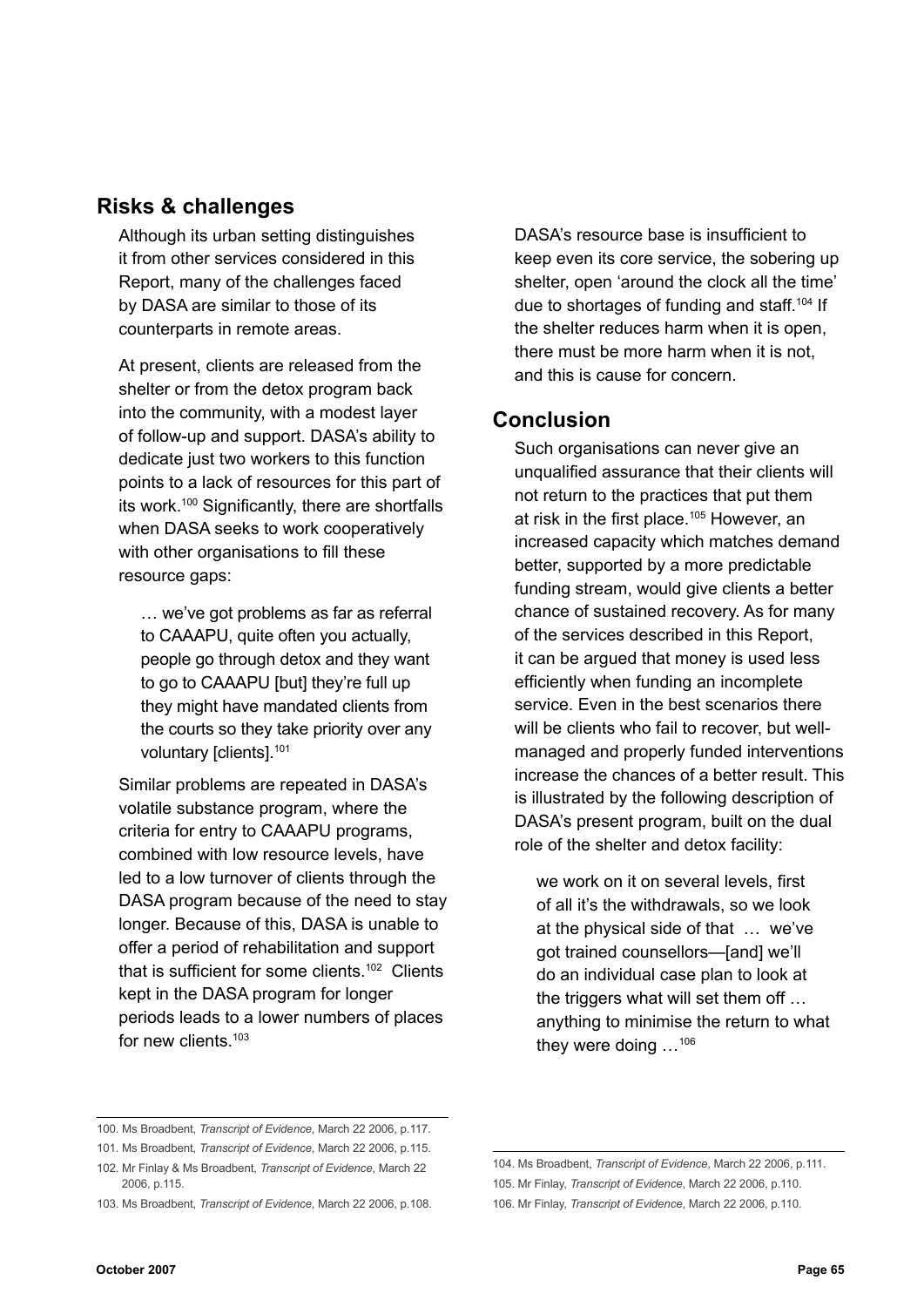In summary, DASA's work is clearly important but the service faces funding shortfalls and mismatches with other organisations. These undermine its capacity to improve and develop the effectiveness of its programs. If these obstacles were to be addressed, even greater benefits are possible.

# CAYLUS (Central Australia Youth Link Up Service)

# **Introduction**

Like DASA, CAYLUS is different to many of the services considered in this chapter. Its emphasis lies with policy and coordination rather than front-line delivery of services, although it does have one caseworker. It provides a second line of support to communities during outbreaks of substance abuse.<sup>107</sup> Essentially, CAYLUS is an umbrella organisation which picks up many of the liaison, coordinating, policy and funds application functions that can tax the capacity of smaller grassroots organisations. Its purpose is 'to improve that quality of life of young people in remote communities and … in Alice Springs, with a view towards reducing substance abuse, particularly petrol sniffing'.<sup>108</sup> To do so, it adopts an approach that balances supply reduction, through the promotion of Opal fuel, with demand reduction.109

In describing petrol sniffing, CAYLUS representatives used the metaphor of a 'factory' producing petrol sniffers.110 What this indicates is that those with first-hand experience are well able to identify the features that lead to it and the mechanisms that can be used to reduce it. This is evident in the following description of arrangements at Docker River.

# **Program description**

CAYLUS representatives spoke about programs at Docker River in their role as program facilitators. The program does not provide front-line services there, but supports the programs that do. Docker River was used to illustrate the key elements of effective substance abuse programs. This is a notable case because the story starts with volatile substance abuse on a scale as bad as any described in this Report:

Docker River was one of those communities that everyone had sort of given up on. It looked so entrenched there that it seemed like there was nothing anyone could go. There was no police station at Docker River and no plans for there to be one there. It was just … the whole culture of the place was all about petrol sniffing ...<sup>111</sup>

However, following a particular approach with a reasonable allocation of resources can bring about visible change in a relatively short space of time, in this case 18 months, through a

…combination of Opal and a youth program that's had a male and a female youth worker, two troopies so they can carry men and women separately to cut

<sup>107.</sup> Mr McFarland, *Transcript of Evidence*, 5 April 2006, p.150. 108. Mr McFarland, *Transcript of Evidence,* 5 April 2006, p.144. 109. Mr McFarland, *Transcript of Evidence*, 5 April 2006, p.144. 110. Mr McFarland, *Transcript of Evidence*, 5 April 2006, p.153. 111. Mr McFarland, *Transcript of Evidence*, 5 April 2006, p.144.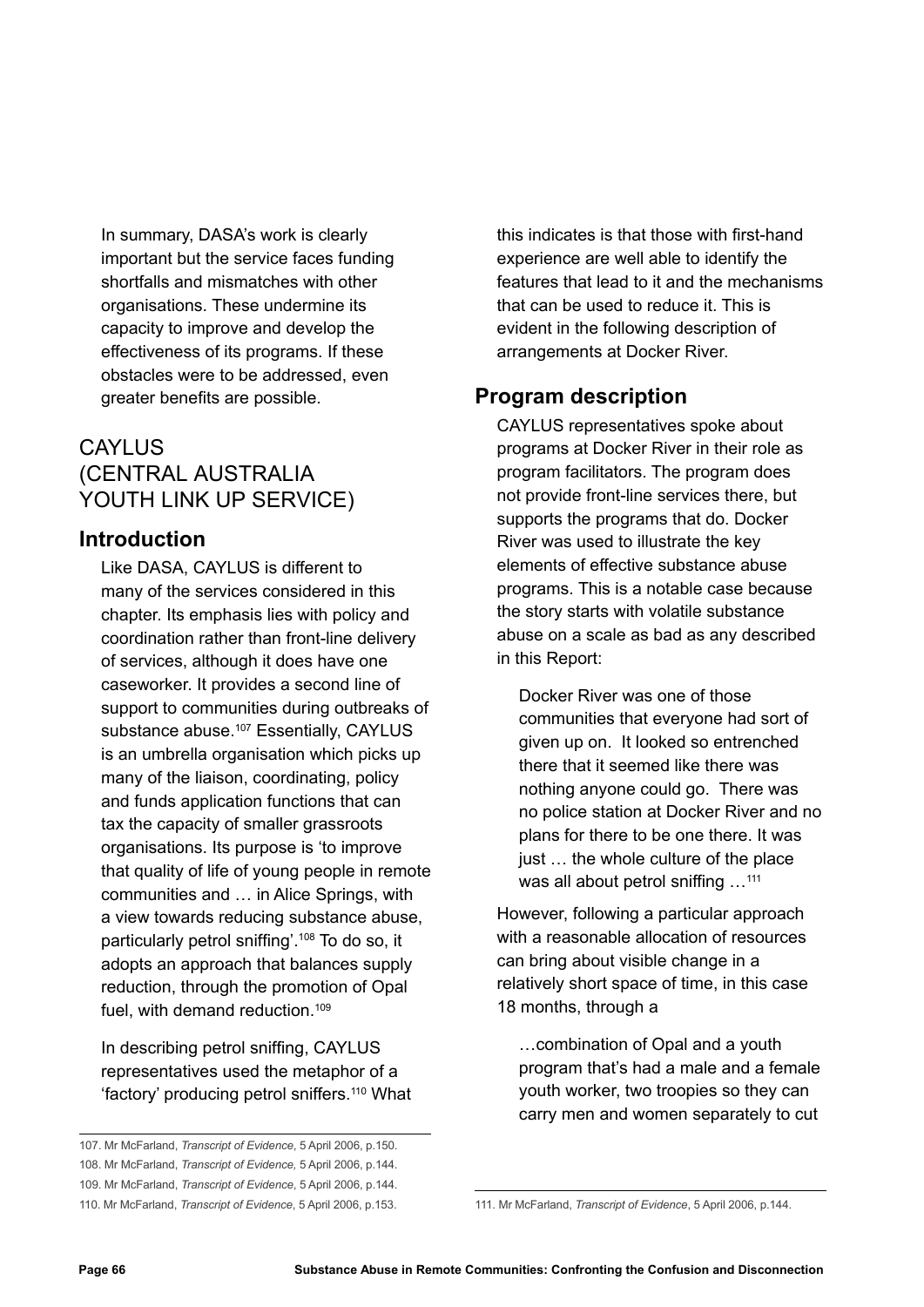down on family tensions, fighting and that sort of stuff, a really nice big solid recreation hall, which was built by the army in the 1990s and accommodation of the two youth workers, which has been supplied by the council.<sup>112</sup>

This is a robust, culturally appropriate, set of arrangements. At its core, it consists of 'a combination of accommodation, resources, male and female youth workers, and a recreation hall', which amounts to a 'killer combination for actually creating a really solid program that enhances local cultural input as well'.113 It is significant and symptomatic of the challenges often faced by remote communities that the two youth worker positions are each funded by different granting bodies and are filled by non-Indigenous people from outside of the community.<sup>114</sup>

It also shows that tensions within a community can make it difficult for programs offered by community members to be seen as impartial and capable of working with everyone in the community. This also makes it difficult to harness leadership in a community. Although 'there is a lot of strength in the community', 'without a focus, it is dissipated':

… because there are inter-family tensions, sometimes it is difficult for somebody who might be a leader but is a member of one family to be effective in other families.<sup>115</sup>

112. Mr McFarland, *Transcript of Evidence*, 5 April 2006, p.145.

However, under the Docker River program, there have been effective actions to address this:

… through those youth workers who aren't affiliated with any families have set up a team of self-identified young people who are interested in the rec program and want to see good things happening in the community and don't want to see it go back to the way it used to be, when it was a big sniffing place and it was really awful to be a young person …116

Through this process:

They have formed a youth committee so that the young people in the community very proudly call themselves part of the Youth Team and they wear golden Tshirts, and they are integral in both the rec hall and the operation of their youth program. They do the planning and they do the implementation of it. They run very appropriate programs …117

It is clear that governance and social norms must be considered when endeavouring to initiate change, It is also clear that no intervention will be sustainable without it being internalised by the community. The issue of leadership is important, prompting the question: 'did [leadership] have to be brought in or was there residual strength in the leadership within that community to start with?'<sup>118</sup>

The answer for Docker River was to bring in 'seeds' of leadership from outside with the engagement of the external youth workers who were able, once volatile

<sup>113.</sup> Mr McFarland, *Transcript of Evidence,* 5 April 2006, p.145.

<sup>114.</sup> Mr McFarland, *Transcript of Evidence*, 5 April 2006, p.147.

<sup>115.</sup> Mr McFarland, *Transcript of Evidence*, 5 April 2006, p.146.

<sup>116.</sup> Mr McFarland, *Transcript of Evidence*, 5 April 2006, p.146.

<sup>117.</sup> Mr McFarland, *Transcript of Evidence*, 5 April 2006, p.145.

<sup>118.</sup> Mr Mills, MLA, *Transcript of Evidence*, 5 April 2006, p.146.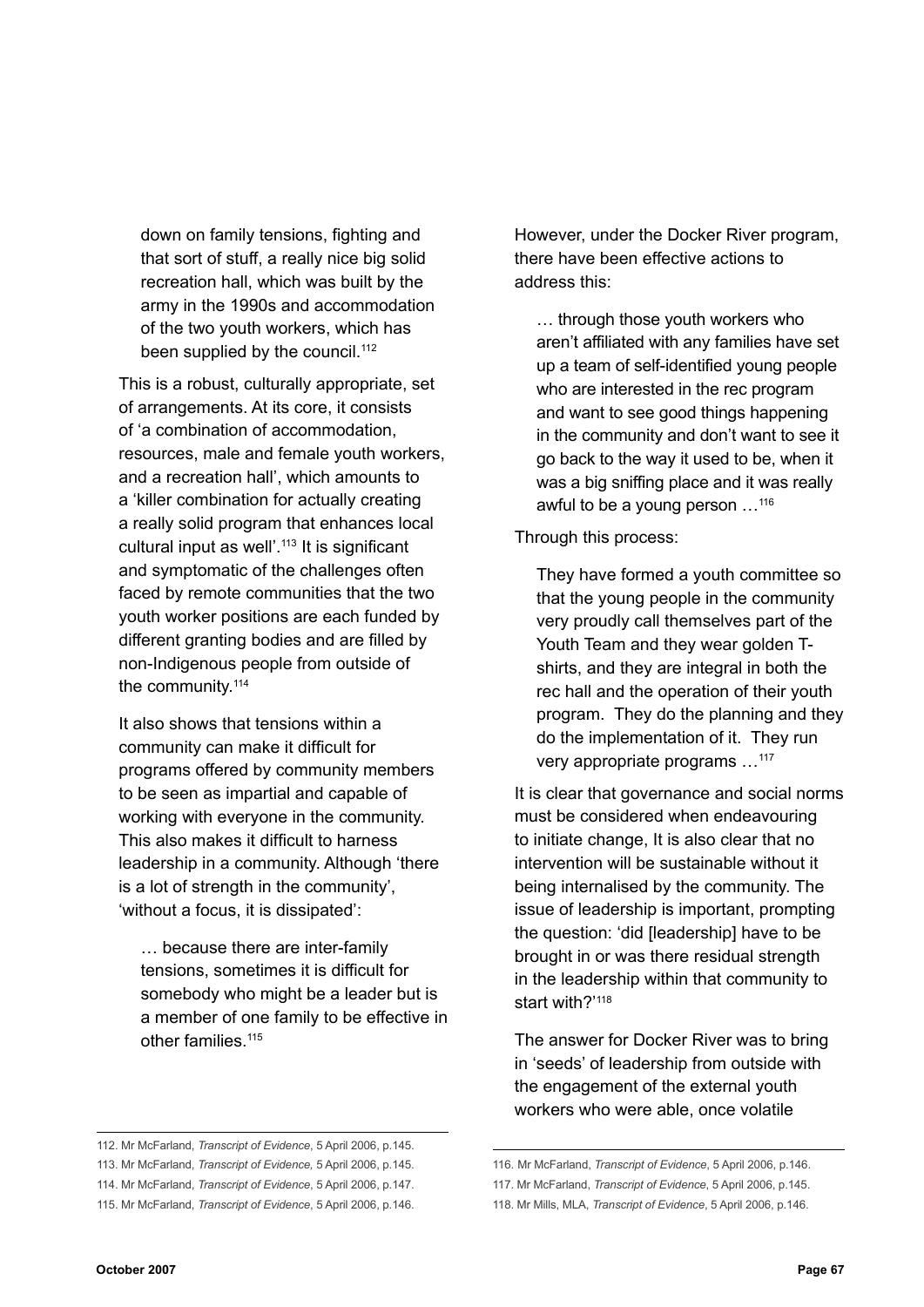substance abuse had been stabilised, to begin fostering leadership within the community. This is consistent with the view that 'there is … strength in the community, but it has to have a forum created in order for it to come out'.<sup>119</sup>

The biggest challenge is to overcome any divisions that exist within the community. Youth forums created under the program at Docker River are specifically designed to overcome this. The key element is to ensure that all groups in the community are represented:

I think they definitely are representative of the different clan groups … but they're coming together around another issue … working together to create that recreation program and youth program. So they have got a forum in which they can sit down all together and work on something [and] it is really important that somebody outside is there to create that potential.<sup>120</sup>

This is an important part of the overall approach, especially as Docker River is a community which was formed as a mission station with a number of different clan groups and, like those similar, has experienced particular problems with substance abuse.<sup>121</sup> When asked as to why such measures should not work in other communities with similar histories, such as Papunya, witnesses from CAYLUS suggested that similar results were possible if similar levels of resourcing were provided.

## **Risks & challenges**

A number of potential challenges were raised with CAYLUS representatives. From the Committee's point of view, there were concerns as to whether controlling the use of one drug, petrol, would simply lead to drug substitution, particularly of cannabis:

If you have a look at the petrol sniffing at Yuendumu and the Mt Theo program [it is] … wonderful … but you have got young people selling ganja, and it's just becoming the capital of ganja …122

Concern was also expressed for a similar potential with other volatile substances:

[are we] just moving the kids over to, say, glue and paint? What some of the teachers are saying now is that in some communities when petrol sniffing stops, they're now getting kids coming to school and grabbing those white-outs and taking the white-out and the school has to reorder white-out all the time.<sup>123</sup>

In response, witnesses agreed that drug substitution is a obvious threat, but outlined a range of responses to prevent it:

… there will be a migration to other drugs, but … you approach this in two ways: supply reduction and demand reduction. So you don't order more white-out, you … just lock up all the things that people are sniffing and that is the supply reduction side of things. If there are dealers, then you make sure that the community knows that they can secretly identify dealers and you get the police involved in chasing up on those

<sup>119.</sup> Mr McFarland, *Transcript of Evidence*, 5 April 2006, p.147.

<sup>120.</sup> Mr McFarland, *Transcript of Evidence*, 5 April 2006, p.147.

<sup>121.</sup> Ms Anderson, MLA, *Transcript of Evidence*, 5 April 2006, p.146.

<sup>122.</sup> Ms Anderson, MLA, *Transcript of Evidence*, 5 April 2006, p.155. 123. Ms Anderson, MLA, *Transcript of Evidence,* 5 April 2006, p.155.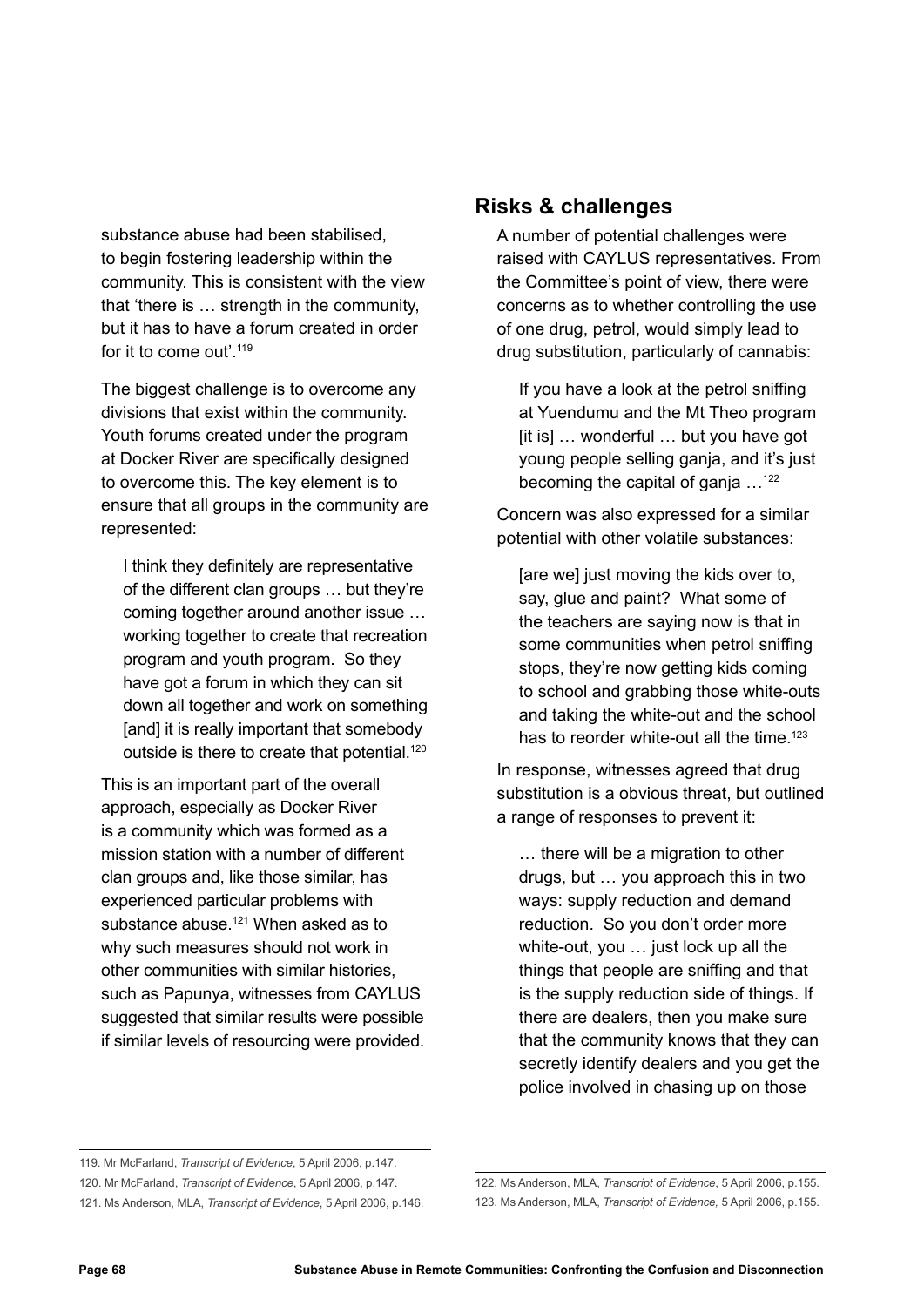dealers and busting them and getting them in gaol. $124$ 

A key assertion was that 'demand reduction … works on all drugs':

If you make it hard to get white-out and there is a really good recreation program where they are going shooting … and having lots of fun, they will go and do that.

While CAYLUS staff agreed that Opal was not the whole answer to petrol sniffing, they suggested that it would reduce numbers to such a significant degree so that those few, estimated at one in every five, who persist in sniffing petrol can then be put under intensive case management.<sup>125</sup>

CAYLUS representatives were relatively optimistic about future progress on petrol sniffing. In their view, 'taking the factory apart', that is intervening in all elements of the cycle leading to petrol sniffing, can be accomplished. Part of this optimism is based on differences between petrol and alcohol:

Petrol sniffing is not like grog. Grog is a much harder thing to deal with because there are acceptable levels of drinking and there is a whole industry trying to sell people grog, whereas with petrol sniffing, industry isn't trying to sell them petrol.<sup>126</sup>

CAYLUS representatives made positive comment on announcements of a \$10 million package from the Territory government to reduce harms from petrol sniffing. However, it was noted that much of it was already taken up by pre-existing costs and infrastructure. There was less

money for new face-to face interventions than first appeared.<sup>127</sup>

Witnesses also suggested that it was 'a pity that it took substance abuse money … for petrol sniffing to get FACS to the point where they can do their statutory obligations.128

Another problem which has already been noted is the number of FACS positions that, although funded, remained unfilled due to recruitment problems in remote areas.129 This reduces the ability of services to refer clients where necessary and represents an important gap in capacity to provide comprehensive case management for clients. As it is, clients tend to 'fall through the net'.<sup>130</sup>

## **Conclusion**

Two main messages come out of the evidence provided by CAYLUS. The first is that there are established ways to reduce harms from petrol sniffing. Witnesses showed that the elements needed to create positive change in a community are known and tested:

Petrol sniffing is fixable. It really is fixable. Look at Docker River. Petrol sniffing could become something like it is in Yuendumu now, where occasional experimental outbreaks are dealt with, as opposed to this chronic ongoing problem that has plagued the community for 50 years, 56 years. So we really think it is fixable  $\ldots$ <sup>131</sup>

<sup>124.</sup> Mr McFarland, *Transcript of Evidence*, 5 April 2006, p.155 125. Mr McFarland, *Transcript of Evidence*, 5 April 2006, p.156. 126. Mr McFarland, *Transcript of Evidence*, 5 April 2006, p.153.

<sup>127.</sup> Mr McFarland, *Transcript of Evidence*, 5 April 2006, p.152.

<sup>128.</sup> Mr McFarland, *Transcript of Evidence*, 5 April 2006, p.153.

<sup>129.</sup> Mr McFarland, *Transcript of Evidence*, 5 April 2006, p.153.

<sup>130.</sup> Mr McFarland, *Transcript of Evidence*, 5 April 2006, p.152.

<sup>131.</sup> Mr McFarland, *Transcript of Evidence*, 5 April 2006, p.154.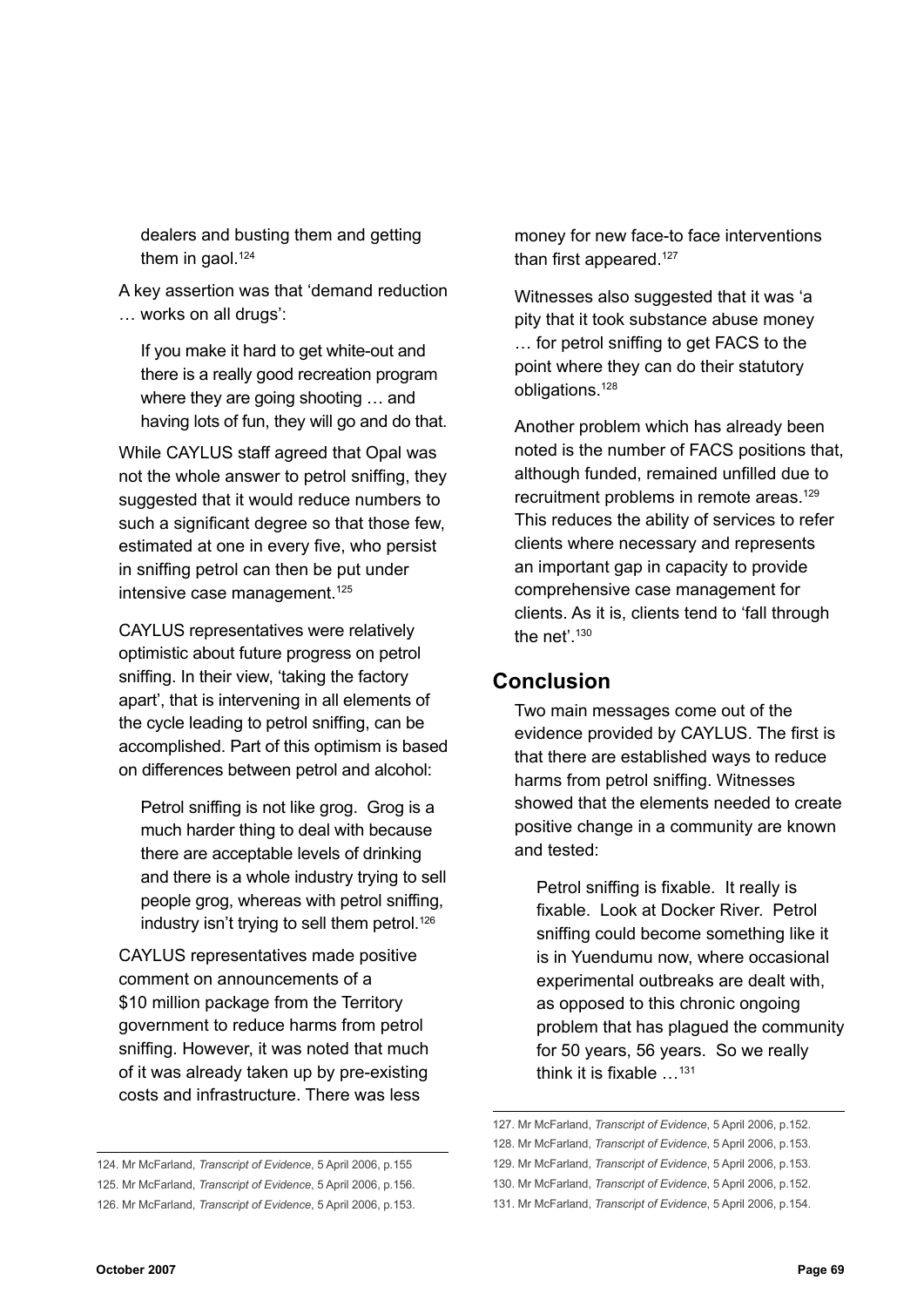However on the negative side, programs are vulnerable to changes in funding and policy arrangements:

… the continuity of staff in Docker River is one of the reasons why it is working there. Now that all could change. Twelve months from now, there might be a whole bunch of new staff and we are back to square one, and if a new community administrator prioritises aged care over youth work because he looks around and says: 'Look, there is not sniffing here. We don't need those youth workers, we need aged care workers. Look at these old people, then, bang! That program is gone and it won't take long before it is back the way it was before.<sup>132</sup>

This is consistent with other evidence taken by the Committee. There is a robust body of information on how to tackle these problems and, by extension, other problems with other substances. However, this relies on government changing its own processes to support the work being done.

# Conclusion - Central Australia

Consideration of Central Australian substance abuse services leads to a short list of positive and negative features that can inform future policy. Successful services accept that they must involve remote communities in programs if they are to be relevant and fully taken up.

This is one reason why many of the programs that have been sustained over time have been run by private persons within communities. In so doing, they have created a template for effective engagement.

These programs do not remove decisionmaking from the community. They, and others like them, are sensitive to local conditions and are able to adapt to local diversity and conditions. They also draw on a range of human resources, both from in and outside of communities, Aboriginal and non-Aboriginal, in order to achieve their objectives. In this way, they negotiate local complexities that could otherwise prevent programs from achieving their objectives.

Above all, these programs have a clear focus on the avenues available to them to influence their clients. In guiding people away from substance abuse, they draw on a range of motivating and containing experiences, including:

- time spent on Country, away from the semi-urban pressures of remote communities;
- a range of recreation activities and facilities; and
- sanctions if clients return to substance abuse.

Central to these programs is their capacity to provide a place of respite. They are also capable of immediate action when substance abuse flares up in a community.

These common elements of best practice emerge from consideration of these services. Equally important are the common negative elements

<sup>132.</sup> Mr McFarland, *Transcript of Evidence*, 5 April 2006, p.154.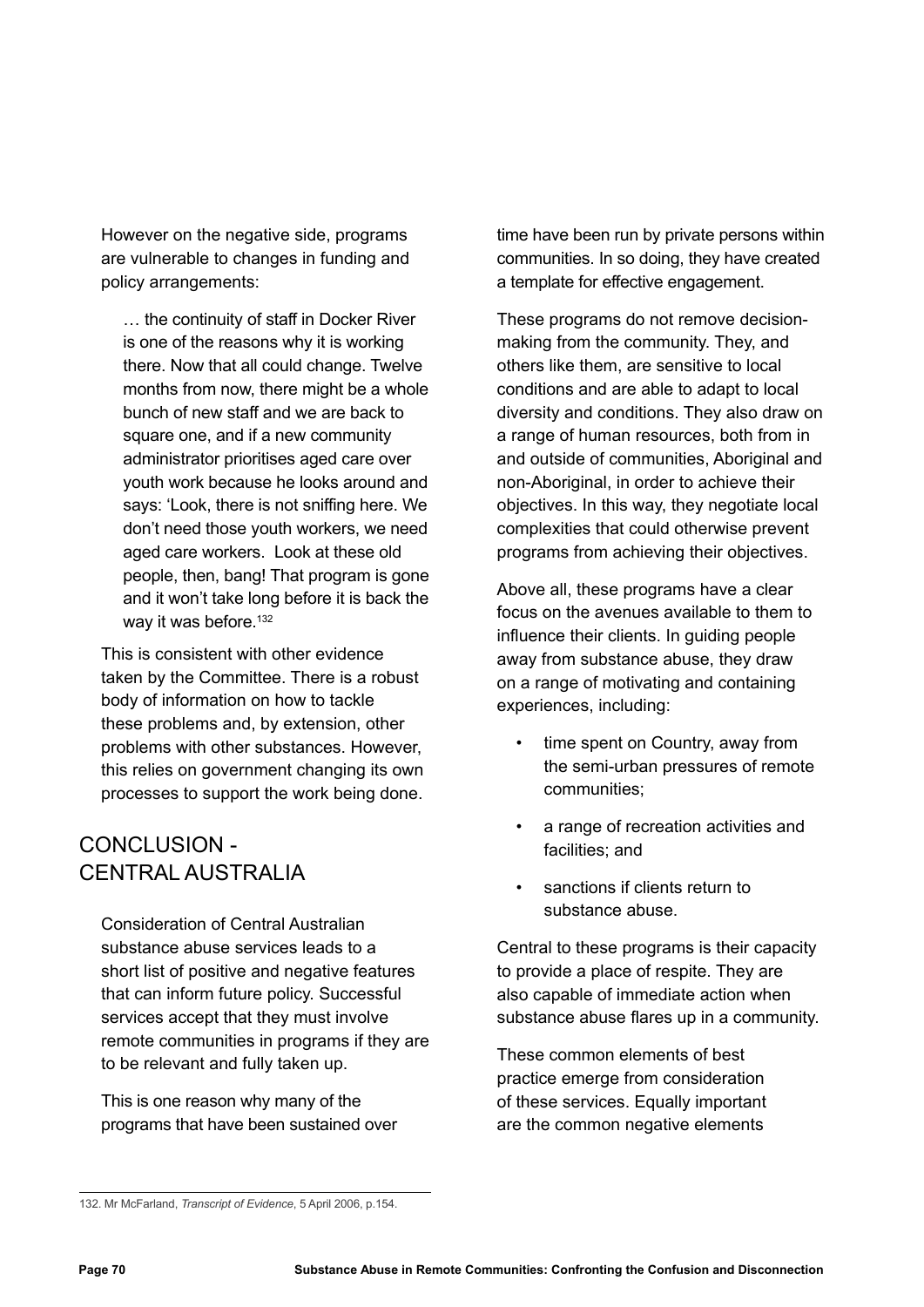of their experience. Government has acknowledged through their funding that these programs are effective but it has not yet formulated an appropriate way to relate to them. All of these programs are vulnerable to changes in funding and face negotiating a complex funding environment with different sources and differing requirements. This makes strategic planning difficult.

There are further anomalies that arise from this. Due to specific shortfalls, services that need to rely upon one another on a day-today basis, cannot. This too is less than fully addressed at Territory government level and it stands out as an area where more could be done. The inability of FACS to recruit to positions needs to be addressed. If this obstacle were addressed, this could enhance the effect of existing programs.

At a Territory-wide level, it is clear that there is an absence of a sufficiently cohesive, rationally conceived approach to these issues, which would support the best possible use of resources. Given the high levels of harm generated by substance abuse, this is a significant shortfall, which could be addressed by the deliberate action of government, in partnership with the other players in the area.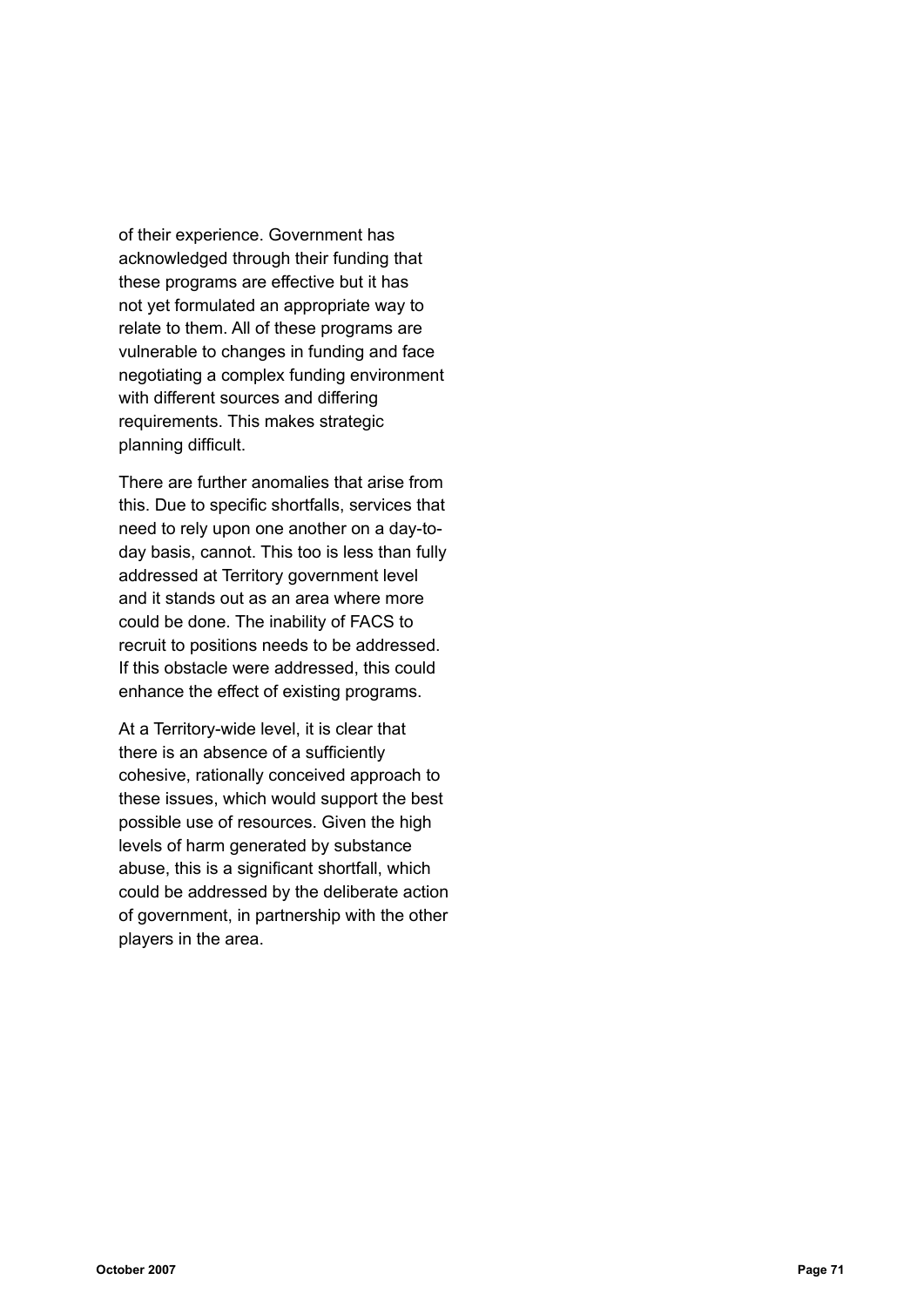# Chapter 4 - Services in the Top End

# **INTRODUCTION**

The Committee conducted a second series of hearings in the Top End later in 2006. Many of the key features from hearings in Central Australia were amplified by evidence heard in the Top End. In some cases there were similar features, in others, contrasts confirmed the importance of earlier findings. One of these centred on employment. The greater availability of paid work in some Top End communities provided confirmation of its importance. There are also common threads on best practice in response to substance abuse, particularly on the importance of ensuring that communities drive their own solutions. This is one of the strongest, most consistent features to emerge from the evidence overall.

There are three case studies presented in this part of the Report. One is a service similar to most of those considered in the previous chapter, and one is an Alcohol Management Plan. A third brief case study looks at a community plan process in an early stage of development. Even within the diversity of these cases, the importance of community ownership and engagement is again affirmed.

# The Angurugu Substance Misuse Unit

## **Introduction**

The core service of the Angurugu Substance Misuse Unit is its Pink Room. This is a facility where petrol sniffers can drop in, eat and be engaged by staff. Although perceived by others as 'a service for respite and for support and feeding',<sup>1</sup> the Substance Misuse Unit provides a number of other service functions that fan out from this base:

The interventions are either brief crisis, or the other work we do is education, one-to-one counselling, case management and follow-up support of clients. We have referrals from Northern Territory Corrections and Youth Development, from families and youth themselves, and a minimum from FACS.2

Beyond this, the Unit delivers various kinds of educational input to clients; engages clients in activities, including outdoor activities; and delivers education and activities to youth in surrounding schools and communities  $3$ 

The service covers the communities of Angurugu, Umbakumba and Bickerton Island. Although there is an obvious focus on petrol sniffing, the formal role of the Unit is to address all substance abuse

<sup>1.</sup> Ms Fry, *Transcript of Evidence*, 29 May 2006, p.210.

<sup>2.</sup> Ms Clarke, *Transcript of Evidence*, 29 May 2006, p.181.

<sup>3.</sup> Ms Clarke, *Transcript of Evidence*, 29 May 2006, pp.181-83.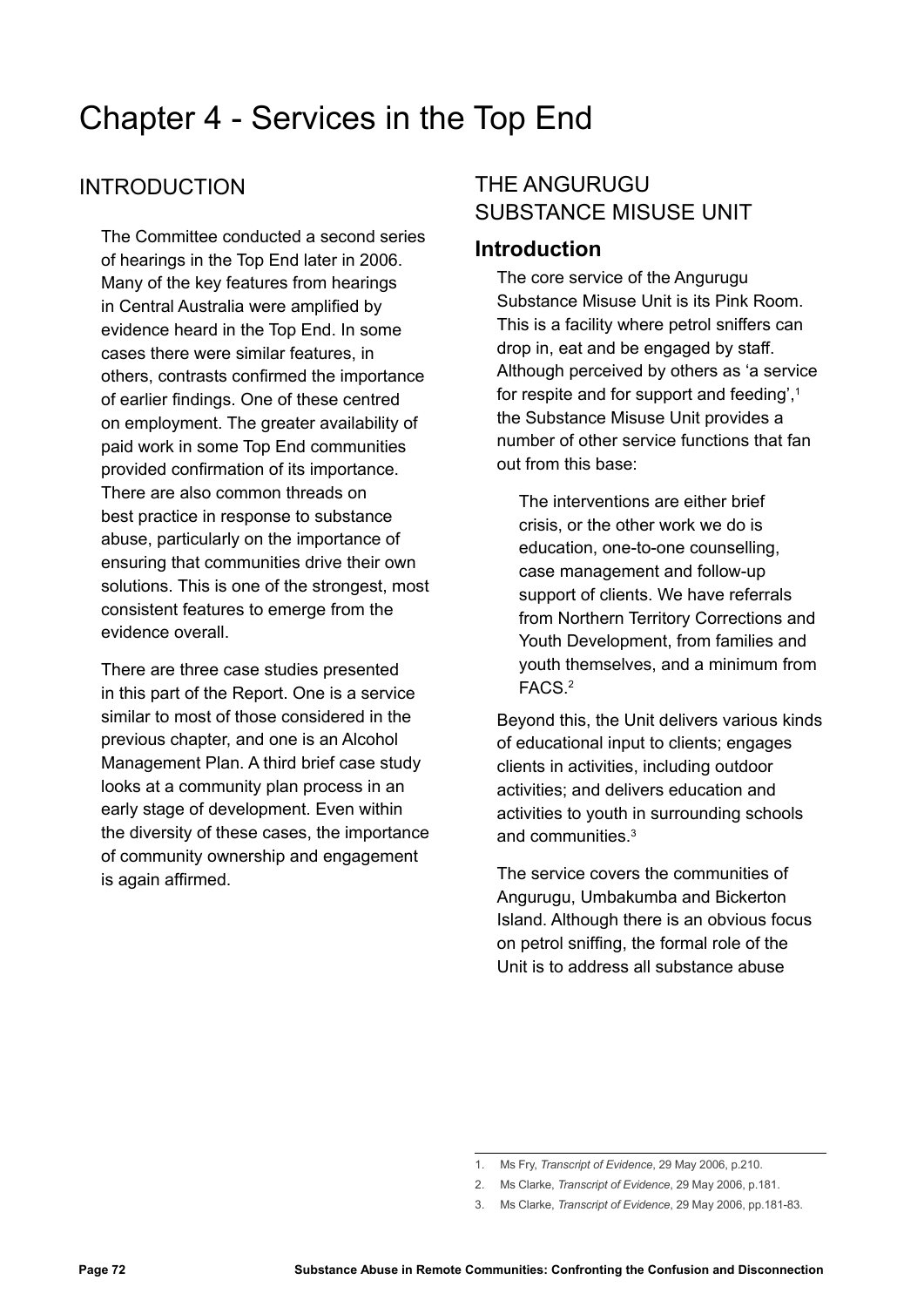problems.4 At the time of hearings it was estimated that in the three communities there were a total of 22 petrol sniffers. These were young people who were mostly, but not exclusively, male.<sup>5</sup> The Unit maintains day and night shifts to cater for the night time focus of petrol sniffers. Staffing for the Unit provides three positions for the day shift, including the Supervisor, and four positions to cover the night shift, which extends from 7:00pm to 3:00am, coinciding with the local police night shift.6

To deliver this range of services, the Unit calls upon a variety of funding streams, the mainstay of which is Commonwealth Health and Ageing OATSIS funding. At the time of hearings there was no Northern Territory government funding for the Unit.<sup>7</sup> As for so many community-based substance abuse services, most positions in the Unit have been created under the community development function of CDEP, with 'topup' (that is, pay additional to basic CDEP rates) sourced from the OATSIS funding stream.<sup>8</sup> The Unit maintains a night shift that was put in place under the former ATSIC Domestic Violence and Substance Abuse initiative.<sup>9</sup> All this again illustrates the complex funding arrangements that services of this type need to negotiate in order to stay in business.

## **Program description**

The Unit's focus is petrol sniffing. As the Unit's Supervisor observed, petrol sniffing brings particular behaviours into play that differ from those displayed by other drug users:

Petrol sniffing is like being under the influence of alcohol, as opposed to being stoned under ganja, therefore there are slightly different behaviours that come out in a person.<sup>10</sup>

The clients themselves have a certain age profile. In other communities, there may be adults who are petrol sniffers. Here, they are

Young adolescents going through their own puberty development. They have minimum life skills and are looking at their own independent living skills, therefore need guidance and mentoring. They have an element of shyness and shame because of that lack of self confidence and esteem.11

For these clients, English is a second language and this can have a further impact in reducing their options.12 More significant is the stigma attached to the practice of petrol sniffing itself. Community attitudes to this lead to petrol sniffers becoming outcasts within their own community:

They are a peer group amongst themselves so they are outcasts in regard to other peers. It is hard to get them to do sporting activities with other

- 7. Ms Clarke, *Transcript of Evidence*, 29 May 2006, p.181.
- 8. Ms Clarke, *Transcript of Evidence*, 29 May 2006, p.181.
- 9. Ms Clarke, *Transcript of Evidence*, 29 May 2006, p.183.
- 10. Ms Clarke, *Transcript of Evidence*, 29 May 2006, p.182.

<sup>4.</sup> Ms Clarke, *Transcript of Evidence*, 29 May 2006, p.183.

<sup>5.</sup> Ms Clarke, *Transcript of Evidence*, 29 May 2006, p.182.

<sup>6.</sup> Ms Clarke, *Transcript of Evidence*, 29 May 2006, p.181.

<sup>11.</sup> Ms Clarke, *Transcript of Evidence*, 29 May 2006, p.183.

<sup>12.</sup> Ms Clarke, *Transcript of Evidence*, 29 May 2006, p.183.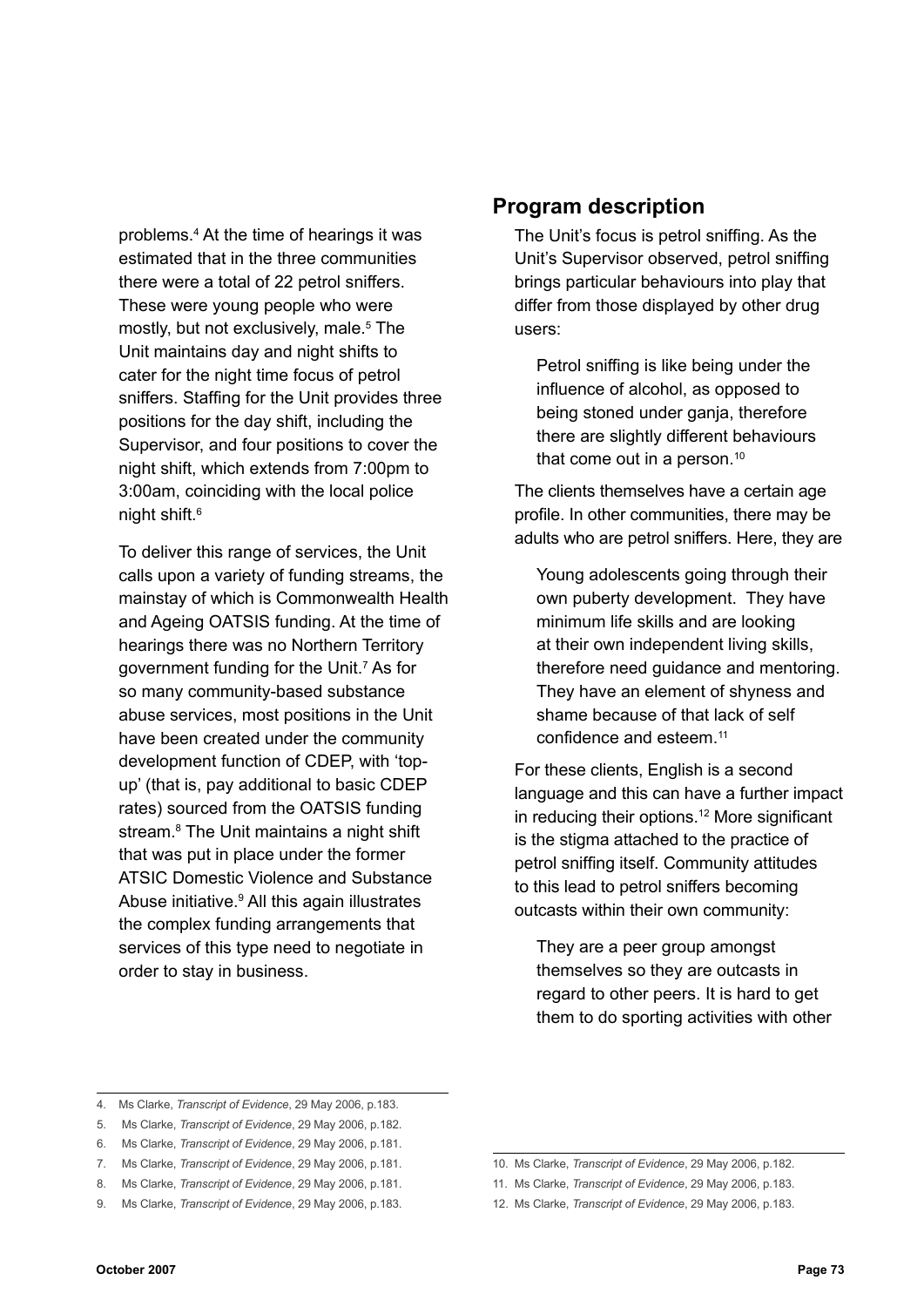people as they are outcasts and the others do not really want to hang with them.<sup>13</sup>

The problematic behaviours that arise from petrol sniffing make this worse:

They eat out households a lot and depending on their time frame when everybody else is asleep they are all awake and they will eat all the food on a given time.14

This is consistent with evidence given in other communities during the Inquiry. As already noted in Chapter 2, the accumulated effect is to place the families of people involved with petrol sniffing under stress, for good reason:

Parents will sometimes be fearful because of the psychotic and agitated behaviour. Yes, they do carry knives, machetes and different things, and the workers intervene to get them to take them out put them in the truck or whatever, so you can understand that some parents have fear of their kids and give in to them. There is noise, banging, waking up the household and in a given house there could be five or six petrol sniffers in one room.<sup>15</sup>

Other problems may also reduce the effectiveness of treatment. Family-based interventions face special challenges where communication between clients and their families has fallen down.16 As noted in other parts of this Report, further complicating factors can arise when there are high levels of alcohol use in parents. This can predispose young people to petrol sniffing, making the choice of appropriate response more difficult again.<sup>17</sup>

In dealing with this difficult client group the Substance Misuse Unit sits amongst a network of programs which refer clients to it:

Northern Territory Corrections and Youth Development, from families and youth themselves, and a minimum from FACS'

and to which it refers clients:

…'Angurugu Clinic in regard to the doctor check up, referrals to mental health and … clients who are psychotic or suicidal [who] have had to go to the Cowdy Ward.18

The Unit's Pink Room and the referral, educational and activity-oriented functions that branch out from this base are a response to these conditions. This is 'a place where young people feel comfortable to drop in'.19 At other times, 'the police drop them off under the new Volatile Substance Act'.<sup>20</sup> Because they are 'often ... erratic, will move fast, and keep moving',<sup>21</sup> getting clients to spend time at the Pink Room has entailed a sustained effort over years:

Over the five years we have worked from them coming in and staying only five to

<sup>13.</sup> Ms Clarke, *Transcript of Evidence,* 29 May 2006, pp.182-83.

<sup>14.</sup> Ms Clarke, *Transcript of Evidence*, 29 May 2006, p.183.

<sup>15.</sup> Ms Clarke, *Transcript of Evidence*, 29 May 2006, p.182.

<sup>16.</sup> Ms Clarke, *Transcript of Evidence*, 29 May 2006, p.182.

<sup>17.</sup> Mr Amagula, *Transcript of Evidence*, 29 May 2006, p.185.

<sup>18.</sup> Ms Clarke, *Transcript of Evidence*, 29 May 2006, pp.182.

<sup>19.</sup> Ms Clarke, *Transcript of Evidence*, 29 May 2006, p.182.

<sup>20.</sup> Ms Clarke, *Transcript of Evidence*, 29 May 2006, p.182.

<sup>21.</sup> Ms Clarke, *Transcript of Evidence*, 29 May 2006, p.182.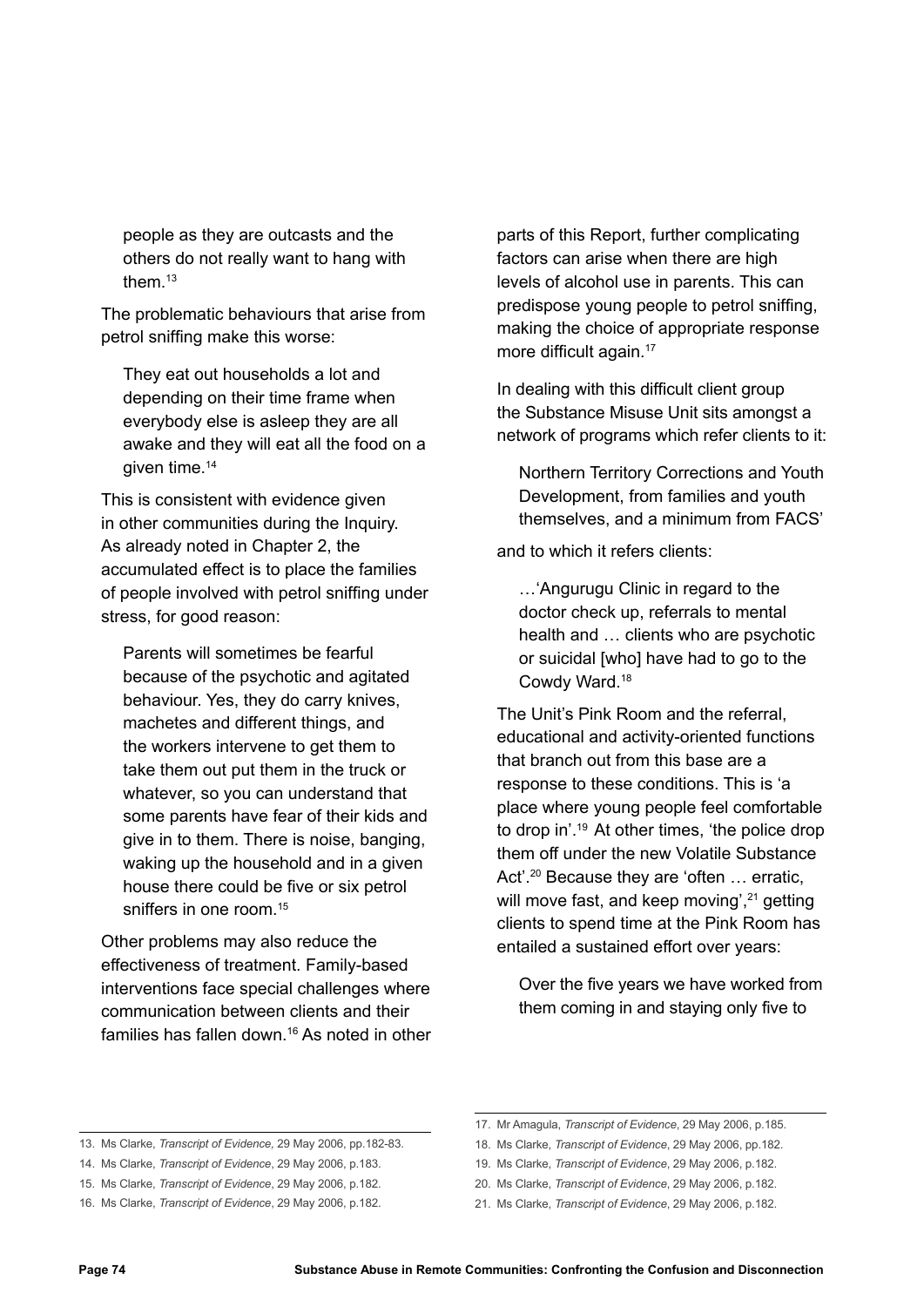10 minutes to 30 or 45 minutes, or an hour. The concentration to get these young people to stay with you is difficult.<sup>22</sup>

Part of the process, then, is relationship building. Another part is to do with clients gaining an increasing confidence in the facility. Through this, they also become resensitized to the demands of their own body:

… they have learnt to come to the Pink Room when they are hungry and that they are recognising their own body clock, hunger, etcetera, and that they know this is a place to come for help, to talk and to sit down. $23$ 

In working with clients, there is an emphasis on achieving sufficient flexibility to engage them. This presents quite some considerable challenges given the nature of their drug of choice:

Depending on the scenario, their mood swings, behaviour, headache, vomiting, etcetera, and what condition they are in, the workers have to calm and settle them down. Often they are erratic, will move fast, and keep moving. Over the five years we have worked from them coming in and staying only five to 10 minutes to 30 or 45 minutes, or an hour. The concentration to get these young people to stay with you is difficult. The workers have to keep talking and calming and it is very draining.<sup>24</sup>

Once clients are engaged, the Pink Room becomes a base from which to branch out:

The nature of the work is about working with the youth when they come in, so the workers have to drop things and grab the opportunity. Their motivation is there so pack up the troupie and get out straight away. Take them when they want to go bush hunting, just get them out. It is that thing of keeping them busy and occupied … 25

The challenges associated with this particular drug add further complexity to this kind of activity as well. During activities, program workers need to take special care in relation to a range of health risks that arise for clients with a history of petrol misuse, including maintaining hydration and nutrition.<sup>26</sup> While there are powerful, positive effects that come from taking clients outside the community for activities this is always possible. It is largely dependent on favourable weather conditions during the dry season.<sup>27</sup>

Workers in the Unit work in roles that can be difficult and dangerous, such as intervening in 'scenarios of self harm, anger, domestic violence and intoxication'.28 As a result, a key element of the Unit's practice is to make clear decisions about which front-line workers deal with particular clients, in a cultural way:

<sup>22.</sup> Ms Clarke, *Transcript of Evidence*, 29 May 2006, p.182.

<sup>23.</sup> Ms Clarke, *Transcript of Evidence*, 29 May 2006, p.183.

<sup>24.</sup> Ms Clarke, *Transcript of Evidence*, 29 May 2006, p.182.

<sup>25.</sup> Ms Clarke, *Transcript of Evidence*, 29 May 2006, p.183.

<sup>26.</sup> Ms Clarke, *Transcript of Evidence*, 29 May 2006, p.183.

<sup>27.</sup> Ms Clarke, *Transcript of Evidence*, 29 May 2006, p.183.

<sup>28.</sup> Ms Clarke, *Transcript of Evidence*, 29 May 2006, p.193.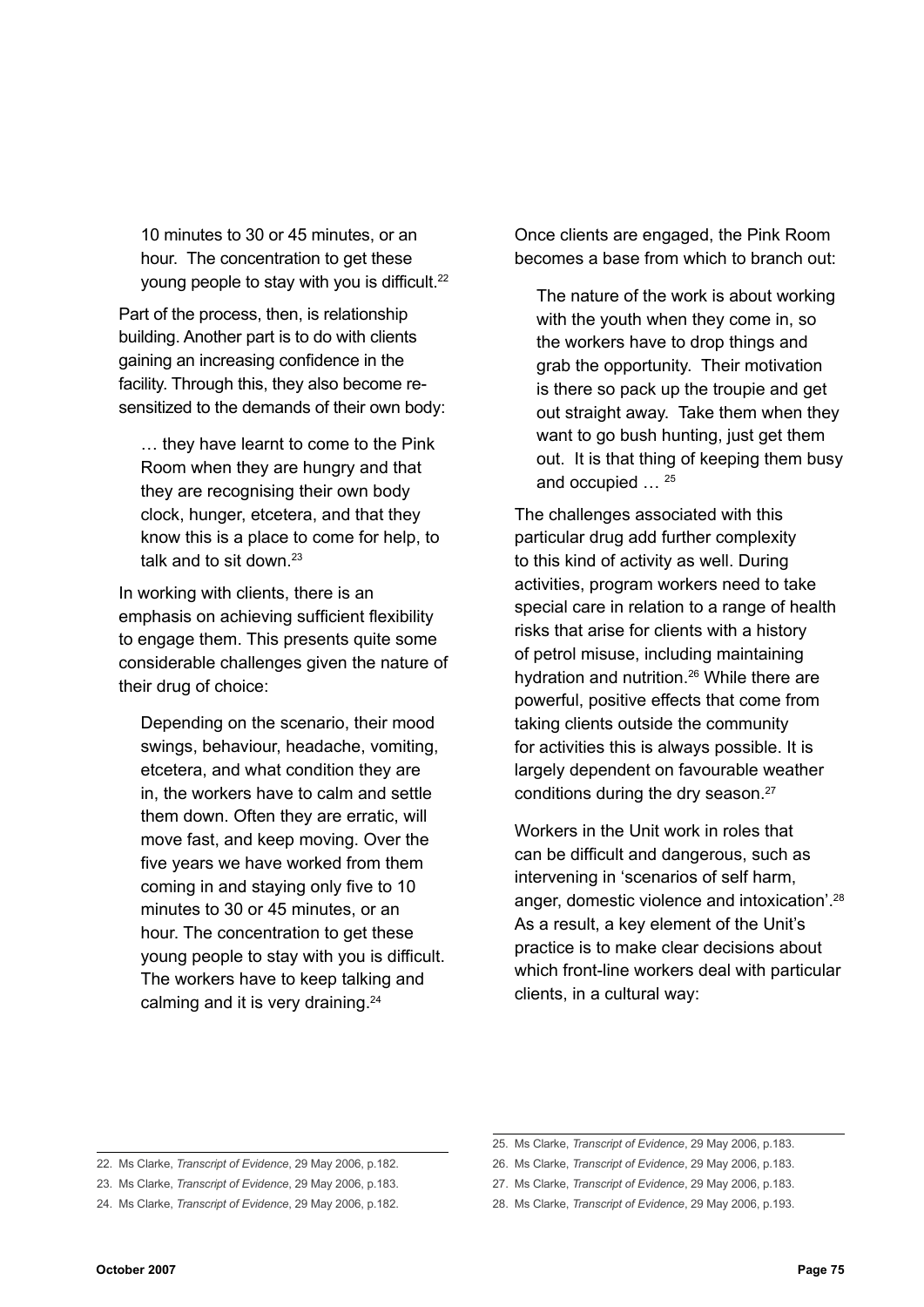… the workers represent the different clan groups, and the cultural appropriateness of the programs we do is through language …. we use what I refer to as an uncle/nephew discipline to decide which worker is matched with which client ...<sup>29</sup>

With workers properly matched to clients, workers are able to deal with the range of scenarios they encounter in their work:

… the workers are so valuable as they can sensitively ask those questions of the kids and parents without offending or blaming. Daniel and Jason go right in, and where a given client is walking down the street with a machete or going to ding something, they drive right up and stop them. They have the ability to bring them down, get the weapons off them, and take them to the police station because we always get them to own up to the consequences of their behaviour in those sorts of situations.30

This pattern of community representation in services is a common element in best practice that emerges from the Committee's Inquiry.31 It contrasts with other cases where there are mismatches that result in low levels of service take-up.

A key part of the Unit's role lies in education, including harm minimisation for petrol sniffing. Petrol sniffers can die by falling asleep and asphyxiating while

sniffing indoors.<sup>32</sup> The Unit discourages clients from sniffing petrol indoors, resulting in a lower level of risk in this sense  $33$  and this reduces effects on others members of the household as well  $34$ 

Educational interventions for clients include workshops in a combination of English and local language:

We put it up on an overhead projector and make sure it is very interactive. There is an education component and a nutritional component where they cook, cut and prepare food together.<sup>35</sup>

This also extends to local schools, such as Umbakumba, where the Unit delivers programs on 'prevention, drug awareness, personal development [and] anger management.'36 Workers themselves do training to support these education programs, and their own work for the Unit.37

## **Risks & challenges**

The key challenge facing the Substance Misuse Unit at the time of hearings were difficulties in providing sufficient staff coverage to keep the Pink Room open all hours while managing staff fatigue, particularly in view of the shift-work involved.38 This is in addition to other parts of the work that contribute to fatigue, given

36. Ms Clarke, *Transcript of Evidence*, 29 May 2006, p.182.

<sup>29.</sup> Ms Clarke, *Transcript of Evidence*, 29 May 2006, p.181.

<sup>30.</sup> Ms Clarke, *Transcript of Evidence*, 29 May 2006, p.186.

<sup>31.</sup> Ms Anderson, MLA, *Transcript of Evidence*, 20 March 2006, p.34.

<sup>32.</sup> See Mosey, A. 'Contribution to Inquest into the Death of Kunmanara Ken -- Finding of the State Coroner'. 2003. State Coroner of South Australia, 19/03/07, http://www.courts.sa.gov.au/courts/coroner/ findings/findings\_2002/kunmanara\_ken.finding.htm

<sup>33.</sup> Ms Clarke, *Transcript of Evidence*, 29 May 2006, p.182.

<sup>34.</sup> Ms Clarke, *Transcript of Evidence*, 29 May 2006, p.182.

<sup>35.</sup> Ms Clarke, *Transcript of Evidence*, 29 May 2006, p.183.

<sup>37.</sup> Ms Clarke, *Transcript of Evidence*, 29 May 2006, p.182.

<sup>38.</sup> Ms Clarke, *Transcript of Evidence*, 29 May 2006, p.183.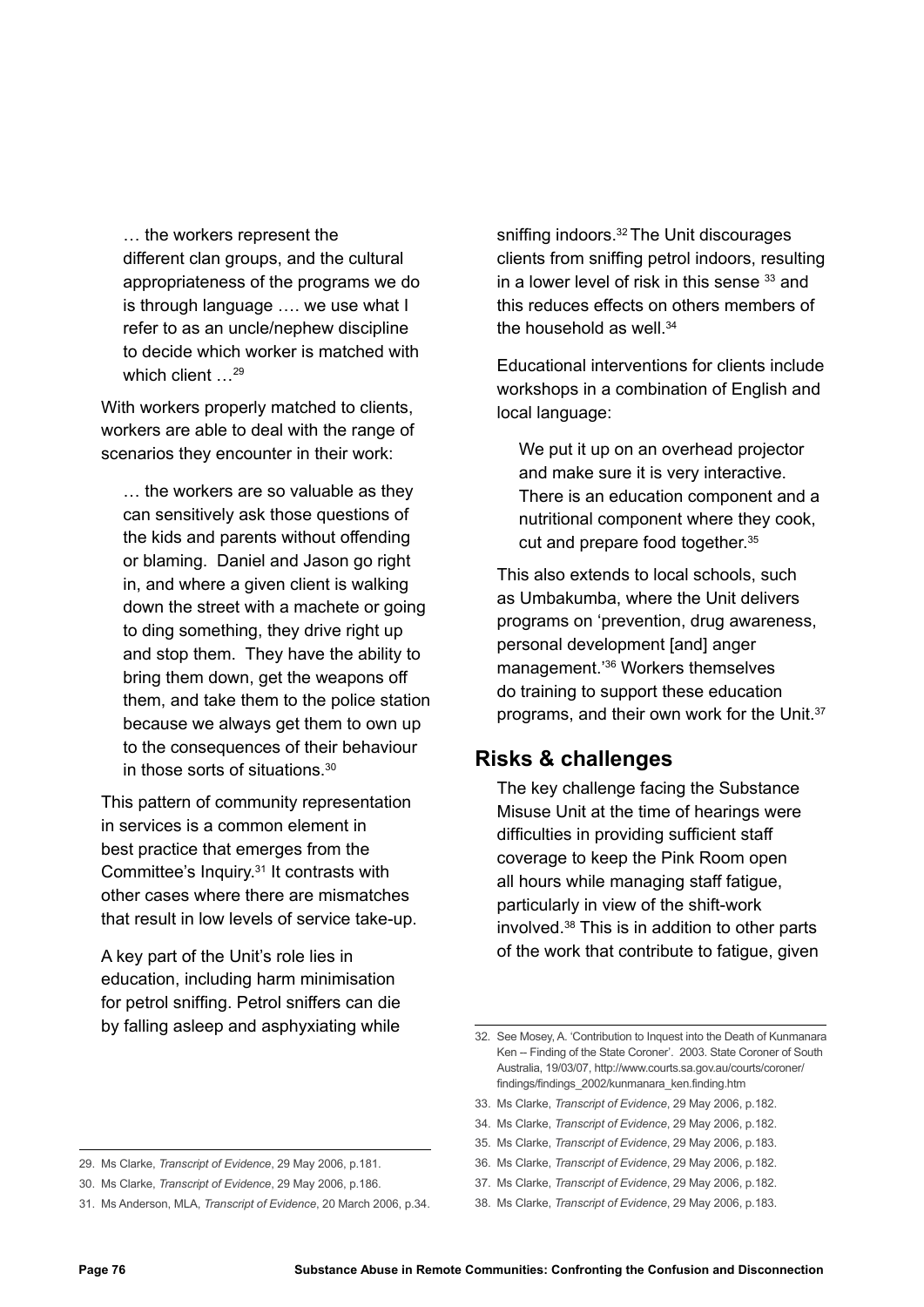the constant movement and short attention span of petrol sniffers. The Committee also heard that an important position within the Unit's structure that is responsible for inhouse provision of training of staff had not been occupied, at that stage, for more than a year.39

This combination of insufficient staff and fatigue has implications for the sustainability of the program. Due to funding shortfalls, vehicles are also in short supply,<sup>40</sup> and this is important because the Unit places significant reliance on vehicles as an integral part of activities with clients.<sup>41</sup>

With limitations on staffing, the Pink Room is not always available as a place of safety under Volatile Substance legislation.<sup>42</sup> This places police in a difficult position after petrol sniffers are taken into custody under the Act. If the Pink Room is not open, they must decide whether to return a sniffer to their family. This is less than ideal given the difficult family circumstances often associated with petrol sniffing:

… under the Act, we basically have an obligation if we are picking up someone that has been sniffing petrol to go and tip the petrol out, but it is then that it becomes a problem for police. The Pink Room, because of funding and staff, is rarely open in the hours that we are getting the petrol sniffers, like 2 or 3 o'clock in the morning ... it's not open.<sup>43</sup>

39. Ms Clarke, *Transcript of Evidence*, 29 May 2006, p.182.

As a result, police report that they are often:

… left with the option of either sending them to the health clinic, which we don't want to do because we will be waking up the poor nurses, so the police get left to care and we are not supposed to put juveniles in our watch house, which again ties up our resources of people to sit and look after them. So the after care is a real problem … 44

Further difficulties were evident when Police contemplated referral for treatment under the Act:

… we've referred, I think, two petrol sniffers under the Act to the Minister for ongoing care, but apparently the waiting list is just astronomical to get people on courses. So whilst it's a good piece of legislation, the support and care isn't there.45

This left the Committee with the sense that there were a number of obstacles in need of resolution if Volatile Substances legislation was to be effective.

## **Conclusion**

The Substance Misuse Unit is a service with a clear central purpose and a series of subsidiary functions that complement this focus. It displays elements that are consistent with best practice, found in similar organisations, which allow them to engage remote community populations effectively. The practice of employing workers representative of groups within the community in an 'uncle / nephew discipline' is one important example of this.

<sup>40.</sup> Ms Clarke, *Transcript of Evidence*, 29 May 2006, p.181.

<sup>41.</sup> Ms Clarke, *Transcript of Evidence*, 29 May 2006, p.183.

<sup>42.</sup> Sgt McMaster, *Transcript of Evidence*, 29 May 2006, pp.197-98.

<sup>43.</sup> Sgt McMaster, *Transcript of Evidence*, 29 May 2006, pp.198.

<sup>44.</sup> Sgt McMaster, *Transcript of Evidence*, 29 May 2006, pp.198.

<sup>45.</sup> Sgt McMaster, *Transcript of Evidence*, 29 May 2006, p.198.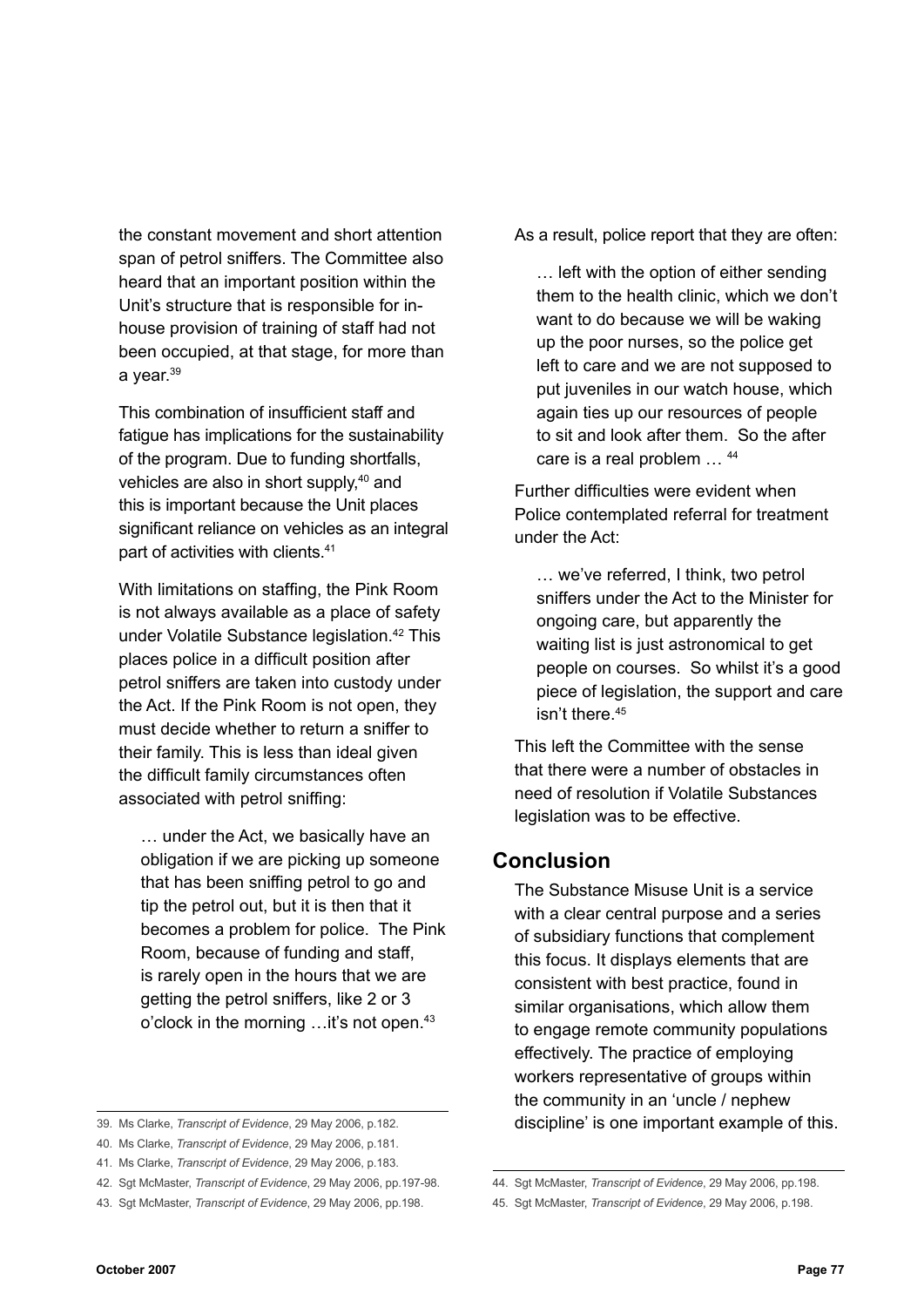With due consideration, elements such as these could be translated into a unified understanding of ways to deliver services to remote communities. Such a framework should remain sufficiently flexible to allow adaptation to a diverse range of local conditions due to cultural and historic variations.

On the negative side, it is clear that the Unit is subject to a series of pressures, the need for complex funding cocktails: insufficient staff and other resources such as vehicles; and the challenge of operating within an external environment that overall is lacking in sufficient levels of coordination. These negative features appear to be the rule rather than the exception amongst services of this type.

It is clear that this service is well managed. This, combined with resource shortfalls, highlights questions on the adequacy of funding. As for many organisations of a similar type, there is just enough, but not quite enough, to keep the program running. Under these conditions, it is difficult to establish a level of certainty and followthrough that could be the basis for the program's further development. There are always significant levels of unmet demand. This in turn produces flow-on effects for other services, such as police, who need to call on the Unit in order to discharge their own duties. These shortfalls are underscored by a reliance on CDEP to staff the program and uncertainties about this may bring new risks to the program if they are not actively addressed by federal and Territory governments.

# The Groote Eylandt Alcohol Management Plan

## **Introduction**

The Groote Eylandt Alcohol Management Plan (the Plan) is noteworthy as the first successful example of such a Plan in the Territory. A number of similar Plans are in various stages of completion and the successful and effective Plan at Groote is a significant encouragement to them.<sup>46</sup> It also provides important evidence about factors that enable, or disable, efforts to manage alcohol consumption in this way.

There are a handful of characteristics that contribute to the Plan's success. The first of these has been commitment to a principle of partnership in dealings between key players in the Plan, with a strong emphasis on taking time to listen and communicate through various stages of its development. There has also been an emphasis on building relationships. A number of witnesses spoke about this, underlining the contribution it had made to ensuring that the Plan was suited to local conditions, as well as its continuing relevance and enforceability. This is doubly significant because it entails extensive negotiation between Indigenous and non-Indigenous stakeholders.

A second important element is the Plan's flexibility. It allows for a range of responses, making prohibition (as, for example, 'dry area' arrangements) unnecessary.47 It was repeatedly emphasised by witnesses

<sup>46.</sup> Such as that in progress at Katherine at time of writing. See *Katherine Alcohol Management Plan*, Katherine Regional Harmony Group 20/09/07, http://www.nt.gov.au/justice/ policycoord/documents/oapc/07\_Draft\_Katherine\_AMP\_1\_ Mar07 public distribution.pdf

<sup>47.</sup> Sgt McMaster, *Transcript of Evidence*, 29 May 2006, p.195.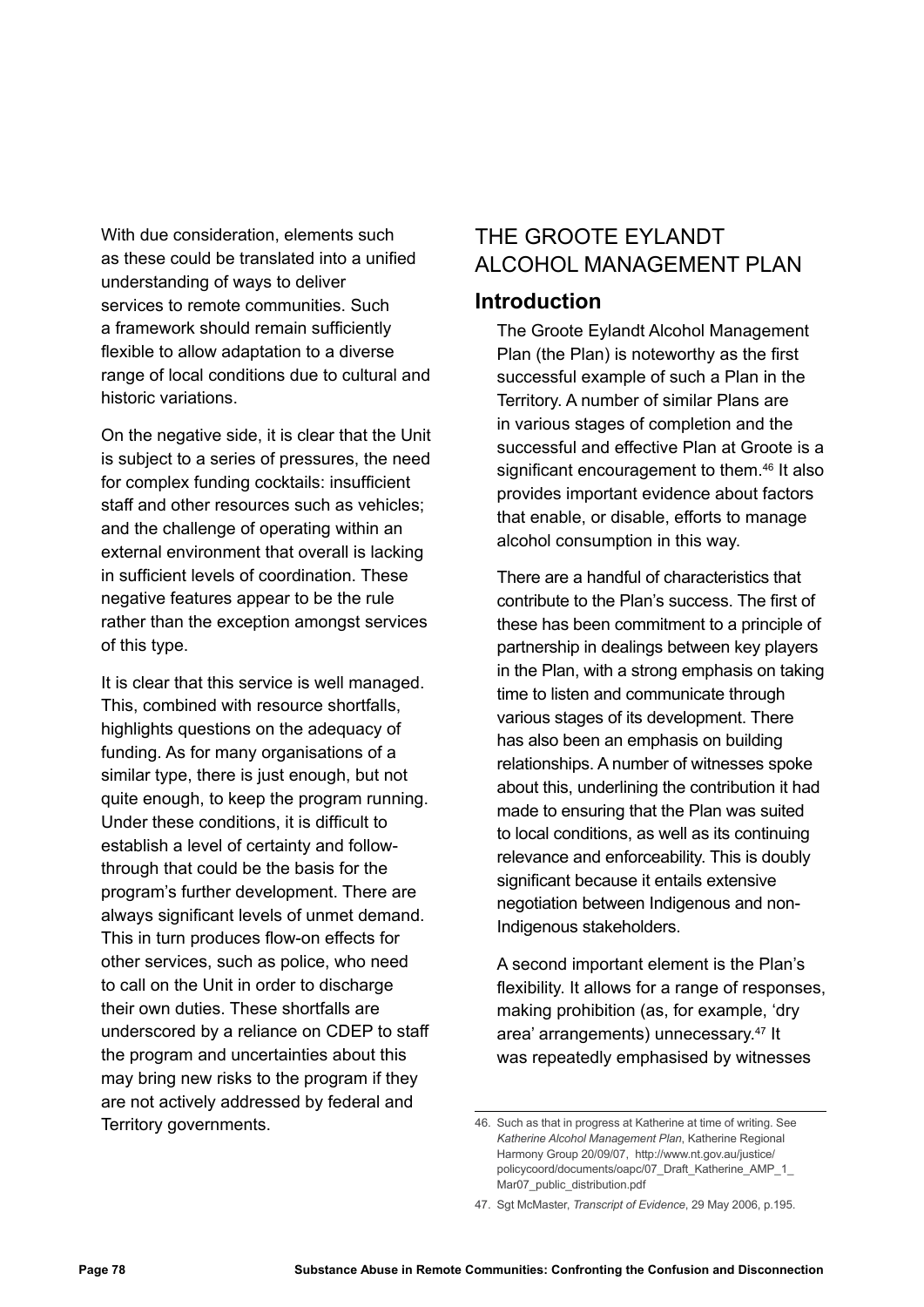that the Plan was 'a management tool' for alcohol, not for 'beating people up with it'.48 With the flexibility offered under the negotiated Plan process, other forms of 'one size fits all' are also avoided. Each of the three main communities governed by the Plan, Alyangula, Angurugu and Umbakumba, have significantly different arrangements, according to their preferences and conditions.

A third important aspect of the Plan centres on its history. From this it is clear that the Plan is merely a formalisation of arrangements that had already been put in place as a result of cooperation between key community players. The Plan brings an important layer of legal protection and clarification to these arrangements. This indicates something of the social assets that a community must bring to bear if it wishes to foster this type of arrangement. This could be a significant factor for other communities to consider in their efforts to replicate the results of the Groote Plan.

## **Program description**

#### **Permits and the Plan**

The focus of the Alcohol Plan is control of the 'purchase, possession and consumption' of takeaway liquor.49 It also includes restrictions on where liquor can be consumed in public places. Regulation of takeaway liquor is conducted by means of liquor permits which all residents of Groote Eylandt need to obtain if they

wish to purchase takeaway liquor. This is irrespective of whether they live in designated areas and work for GEMCO. Liquor permits are administered by local police but are granted, modified or rescinded on the authority of a local Permit Committee, comprising representatives of stakeholder groups across the community.50 As already indicated, arrangements vary across the three main communities governed by the Plan, but the general intention and effect is to lower the overall consumption of alcohol by enforcing a specified limit, for each individual, on takeaway purchases.

The significance of these arrangements is best explained with reference to local conditions. People who work for GEMCO, the local mining enterprise, are able to live in Alyangula and this qualifies them for membership of the two licensed clubs on Groote Eylandt. In the past, there has been 'leakage' of takeaway liquor from members to people who are not members. Indigenous GEMCO employees have been placed in a difficult situation, where they have felt obliged to supply alcohol to family members due to kinship ties. Also, non-Indigenous GEMCO employees were supplying liquor to non-employees, either in exchange for payment or on a non-financial basis. Alcohol obtained in these ways has contributed to unregulated alcohol consumption amongst Indigenous people, leading to high levels of harm, including crime.51 As the Committee heard, Groote Eylandt has a history of high levels of alcohol related crime:

<sup>48.</sup> Mr Bushell, *Transcript of Evidence*, 29 May 2006, p.204.

<sup>49.</sup> Groote Eylandt and Milyakburra Alcohol Management Plan Development Stakeholder Group, 'Groote Eylandt and Milyakburra Liquor Management Plan, Draft 11', 2005, Northern Territory Treasury, p.10;.Sgt McMaster, *Transcript of Evidence*, 29 May 2006, pp.192-93.

<sup>50.</sup> Sgt McMaster, *Transcript of Evidence*, 29 May 2006, pp.192-93.

<sup>51.</sup> Mr Wood, *Transcript of Evidence*, 29 May 2006, p.220.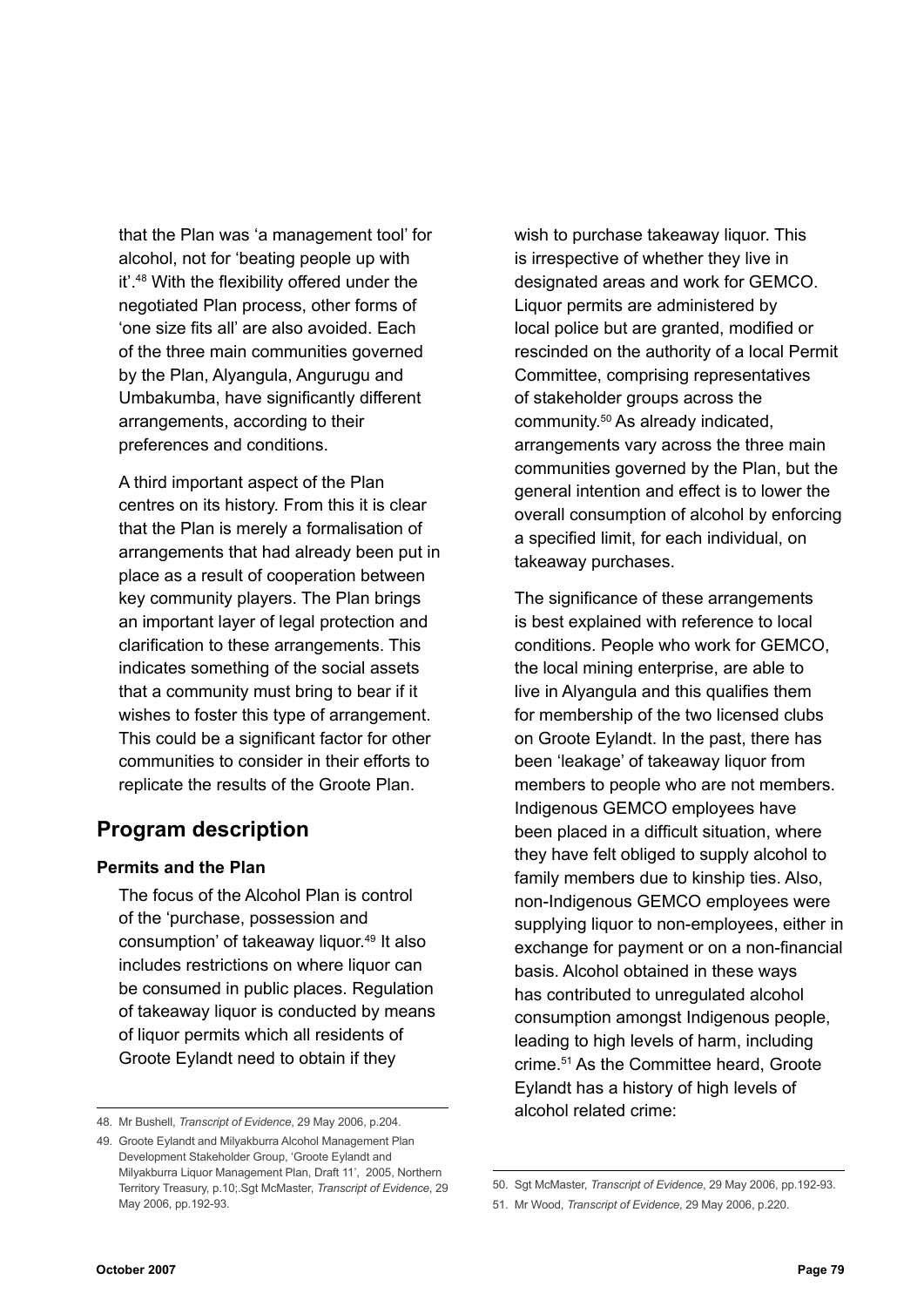There were guns going off in the street every night of the week. There were spears. There was fighting. There were murders. There were rapes. There were stabbings. There was everything, wasn't there? You name it, we had it. The highest incarceration in the Northern Territory.52

However, with the advent of the current process and Plan, there has been a significant decrease in both property and violent crime. An associated problem with previous arrangements was that Indigenous employees of GEMCO were themselves more vulnerable to overconsumption of alcohol, to the extent that it could interfere with and on occasion interrupt their employment. With the advent of the Plan, GEMCO has found that Indigenous employees are significantly less likely to experience adverse effects from the use of alcohol. $53$ 

The central mechanism used to achieve these gains under the Plan is the liquor permit. This governs the amount of alcohol available for purchase by individuals and conditions of its sale. There are a number of players involved in maintaining and governing this system. As stated, local police are central to the permit process. They receive applications for Liquor Permits, and issue them. The local Permit Committee makes recommendations on applicants' suitability for permits, particularly where there have been breaches of conditions in the past, or where other special conditions have been applied to a permit holder.

The Permit Committee is made up of representatives from the three local councils, the police, licensees and government representatives from various departments, including Health and Education. The work of the Police and Permit Committee in issuing and managing Liquor Permits is supported by the Liquor Licensing Commission, which approves permits and maintains a current list of permit holders, together with any specific information or conditions against their name.<sup>54</sup>

The community can also do other things under the Plan. Again, the emphasis is on flexibility. Community members are able to approach licensees, or other people associated with the Liquor Management Plan process, and apply for what are termed 'self-exclusion notices'. Under these, further conditions are placed upon permits either to counter the holders' vulnerability to alcohol, or to offset pressure brought to bear upon them by third parties.55 These 'conditional permits', which allow for some but not all of the entitlements of a full permit holder, are also possible under present arrangements.56 This can help protect individual permit holders from onerous kinship obligations in relation to the supply of alcohol.<sup>57</sup> Flexibility also allows the Plan to cater for nonresidents which is important as the region is developing various tourism initiatives.

Another strong point in the present arrangements is that the local Permit Committee has become a point of

<sup>54.</sup> Sgt McMaster, *Transcript of Evidence*, 29 May 2006, p.197.

<sup>55.</sup> Ms Slater, *Transcript of Evidence*, 29 May 2006, p.241.

<sup>56.</sup> Sgt McMaster, *Transcript of Evidence*, 29 May 2006, p.194.

<sup>57.</sup> Sgt McMaster, *Transcript of Evidence*, 29 May 2006, p.194.

<sup>52.</sup> Mr Hansen, *Transcript of Evidence*, 29 May 2006, p.228.

<sup>53.</sup> Mr Bushell, *Transcript of Evidence*, 29 May 2006, p.203.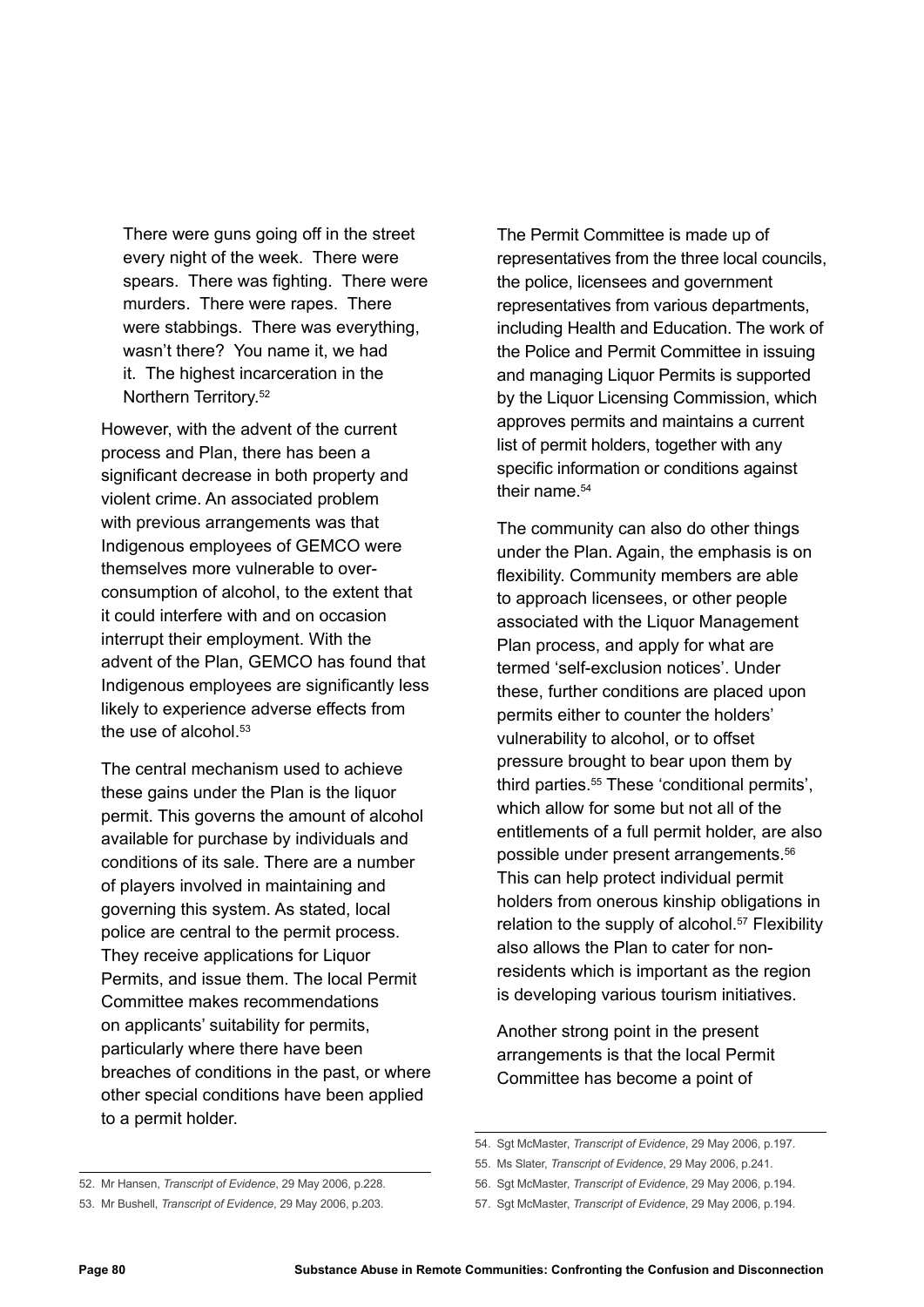reference for dealings with the Liquor Commission. Through it, a number of individual matters that require discussion and input from the Commission can be brought together so that Commission representatives can come to Groote Eylandt and process them with the Committee. Commission representatives would be less likely to travel for separate individual cases. Local police, the Licensing Commission and the two licensed clubs work together to enforce and maintain the permit system. The Licensing Commission processes requests from Police in relation to issuing, revoking or modifying permits, then circulates an updated permits list back to local Police and licensees.<sup>58</sup> One witness suggested that these arrangements, while important, were not the most important aspect of the Plan. It was considered more important that all stakeholder groups are represented on the Permit Committee, and that there is a genuine process of negotiation between them.59

#### **The Plan in practice**

The result of efforts surrounding the Plan process are that there is a cohort of people, Indigenous and non-Indigenous, local and non-local, who hold permits so that they are able to purchase, possess or consume takeaway liquor. Permits are valid for a twelve-month period, and are, in effect, a contract which obliges permit holders to behave within certain parameters, particularly in relation to the supply of alcohol to non-permit holders.<sup>60</sup> Where permit holders go beyond these parameters, the combined action of police, the Permit Committee and the Licensing Commission can revoke permits and this can be done immediately by police. Permits can be suspended and conditions attached to permits can be varied. This is done by the Commission, taking into account the recommendations of the Committee.<sup>61</sup> These functions are evident in a typical scenario described by Police:

Last weekend there was a big party and police were called, there was a few nonpermit holders drinking there, there was a domestic violence incident, some cautions were issued and everything settled down. Three hours later we attended the same place and it was worse.

The following Monday, individuals were identified and permits requested to be revoked to the Licensing Commission, who immediately act on our behalf. Once they are revoked, individuals still have a right of review. They can put their case forward to the Licensing Commission to have their permits reinstated.

Most of the ones that aren't an emergency will go to the Permit Committee and, even so, the ones we do in an emergency, we'll still take to the committee as back up to say: 'This is the incident we had. These are the individuals involved. This is what happened. We revoked their permits. Are you guys happy to continue that?' Most of the time, you get really good support.<sup>62</sup>

The focus on supply of alcohol to third parties, that is non-permit holders, is generally seen as protection for permit

<sup>58.</sup> Sgt McMaster, *Transcript of Evidence*, 29 May 2006, pp.196-97.

<sup>59.</sup> Mr Wood, *Transcript of Evidence*, 29 May 2006, p.222.

<sup>60.</sup> Sgt McMaster, *Transcript of Evidence*, 29 May 2006, pp.195, 196.

<sup>61.</sup> Sgt McMaster, *Transcript of Evidence*, 29 May 2006, p.196.

<sup>62.</sup> Sgt McMaster, *Transcript of Evidence,* 29 May 2006, p.196.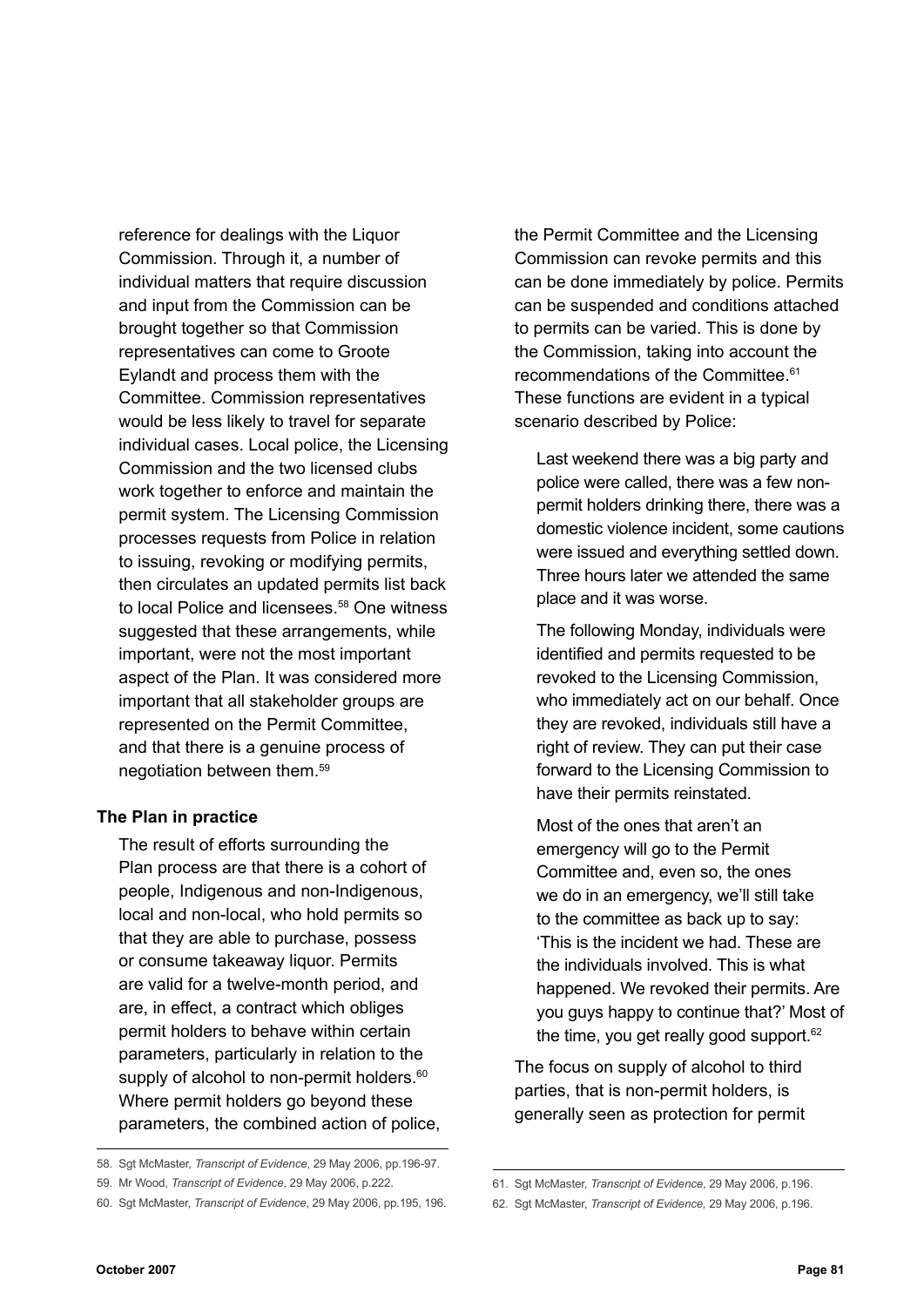holders from social pressure to supply noneligible persons.

We had a scenario here where a nonpermit holder was given permission to go to a permit holder's house and there was a disturbance and as a result that disturbance … the person in the house had their permit revoked. So it is passing on the responsibility to the person who is supplying alcohol to be responsible for their behaviour.63

Typically, before the permit system was introduced, Indigenous GEMCO employees faced pressure from members of their extended family to supply liquor, often with negative consequences for the person involved. This included effects on their employment and disruptions to their domestic affairs. Allocating responsibility to the permit holder and enforcing constraints where necessary is seen as an important way to counter these pressures and resultant harms.

A basic principle of the Plan is that all persons wishing to purchase takeaway liquor must have a permit, irrespective of their ethnic status or place of residence. Visitors to Groote Eylandt who wish to purchase takeaway liquor need to acquire a permit and, as for Groote Eylandt residents, they are, as permit holders, ultimately responsible for alcohol purchased under their permit:

… we try to explain to people is that if they are coming over on a regular basis, we can give them Country membership.

It might be Telstra contractors, they get Country membership. If people are coming over who aren't members, we tell them to apply for a permit before they come over or the other way is because you are a visitor, you can go to somebody's house and have a drink, but the member is the only one who is entitled to buy the alcohol, and they are also responsible for your behaviour.<sup>64</sup>

The mechanics of a visitor obtaining a permit are not complex, although they do require some level of forethought. With the importance of tourism in mind, Committee members took the view that any potential inconvenience to visitors could be reduced with clear public information about local requirements, displayed so that visitors are well aware of their obligations before they land on the island.<sup>65</sup>

There are a number of important benefits brought by the Plan to the communities it covers. A number of witnesses agreed that there had been a marked decrease in crime:

It really is working. The incidence of violence inside or outside the club, in the community, in town, Umbakumba, Angurugu, [is] nowhere near as much as what was happening before.<sup>66</sup>

The statistics are remarkable. The turnaround in just aggravated assault call out, so it gives everyone here some breathing space.<sup>67</sup>

… domestic violence … has gone from seriously high numbers to minimal.

<sup>64.</sup> Mr Wood, *Transcript of Evidence*, 29 May 2006, p.221.

<sup>65.</sup> Mrs Miller, MLA, *Transcript of Evidence*, 29 May 2006, p.244.

<sup>66.</sup> Ms Slater, *Transcript of Evidence*, 29 May 2006, p.240.

<sup>67.</sup> Mr Peters, *Transcript of Evidence*, 29 May 2006, p.240.

<sup>63.</sup> Mr Wood, *Transcript of Evidence*, 29 May 2006, p.221.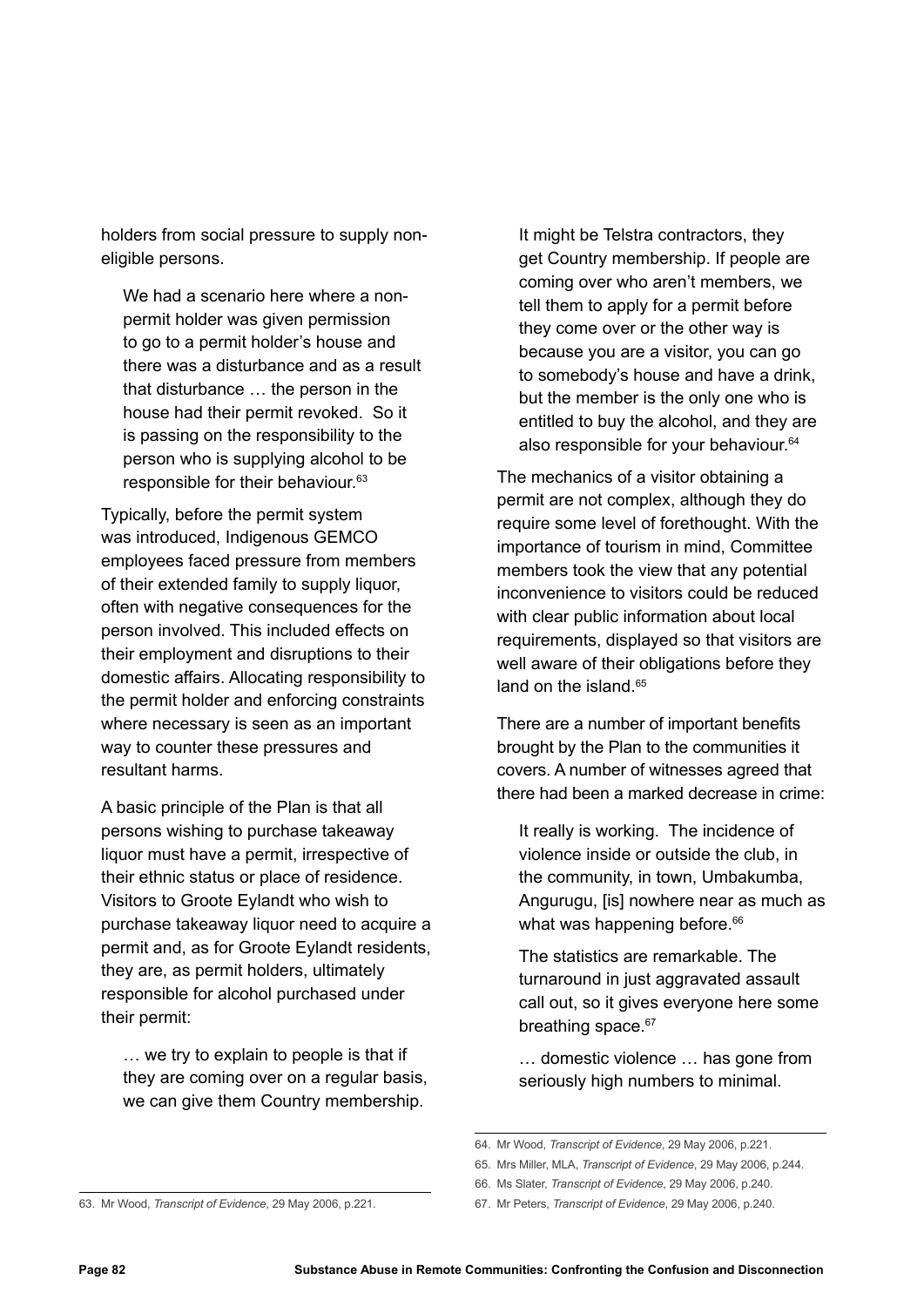There's a minimum of 50% reduction, I think. It's huge.<sup>68</sup>

Second, people are in a better condition for work:

… our guys are working, it's working. Our employees who alcohol has really impacted on, it was impacting on their lives, it impacted on their wives and kids and families, and it's stopped. They were actually coming to us asking us: 'Can you bar me? Can you reduce my take-away?'69

There is solid evidence of broader improvements as well:

I suppose financial year 2005, pre the Liquor Management Plan we were at a percentage of 7.1% absenteeism, specifically with indigenous employment. We are now running at 2.4% over the past year, so it has really had a marked improvement on our indigenous employment.

Our sustainability, specifically, I suppose it's fair to say previously we were housing Aboriginal people in here and they had, well, not just Aboriginal people; everyone, but it affected the Aboriginal people the most. They had open slather to alcohol and unfortunately they were getting into trouble either through their family or through their own desires, I suppose, and unfortunately we had to let some people go.

Now with the management policy, it is fair to say that we have been able to

stop some of this from happening and continual reoccurrence and it has really stabilised our work force. Now, we are actually at the maximum we have ever been. It's very stable and people's families are happy.70

Third, consistent with this last example, is mounting evidence of an associated change in attitudes toward alcohol:

Blokes who drink here have come up to us and one comment was from a bloke the other day; 'that grog rule' he reckons that we implemented or we own or we put in over the top of him and I thought I was in for a blue when this bloke approached me, but he was actually thanking us for putting it in. He said: 'I am actually sober for the first time in a long time'.<sup>71</sup>

Significantly, the basic strength of the consensus process around the Plan has also countered some of the unintended consequences that might have been anticipated. One was the possibility of a rise in property crime in order to access alcohol outside of the confines of the Plan:

… a remarkable statistic with this thing was the one area where I thought we would have an issue and that would be breaks, break and enter, but it hasn't happened. One of the guys who has done a lot of breaks here also approached me the other day, and I was in a bit of a quandary as to why this bloke hadn't done any more because his were all alcohol related. His answer to that was that he is sober so he doesn't

<sup>68.</sup> Mr Bushell, *Transcript of Evidence*, 29 May 2006, p.205.

<sup>69.</sup> Mr Peters, *Transcript of Evidence*, 29 May 2006, p.205.

<sup>70.</sup> Mr Bushell, *Transcript of Evidence*, 29 May 2006, p.203.

<sup>71.</sup> Mr Peters, *Transcript of Evidence*, 29 May 2006, p.204.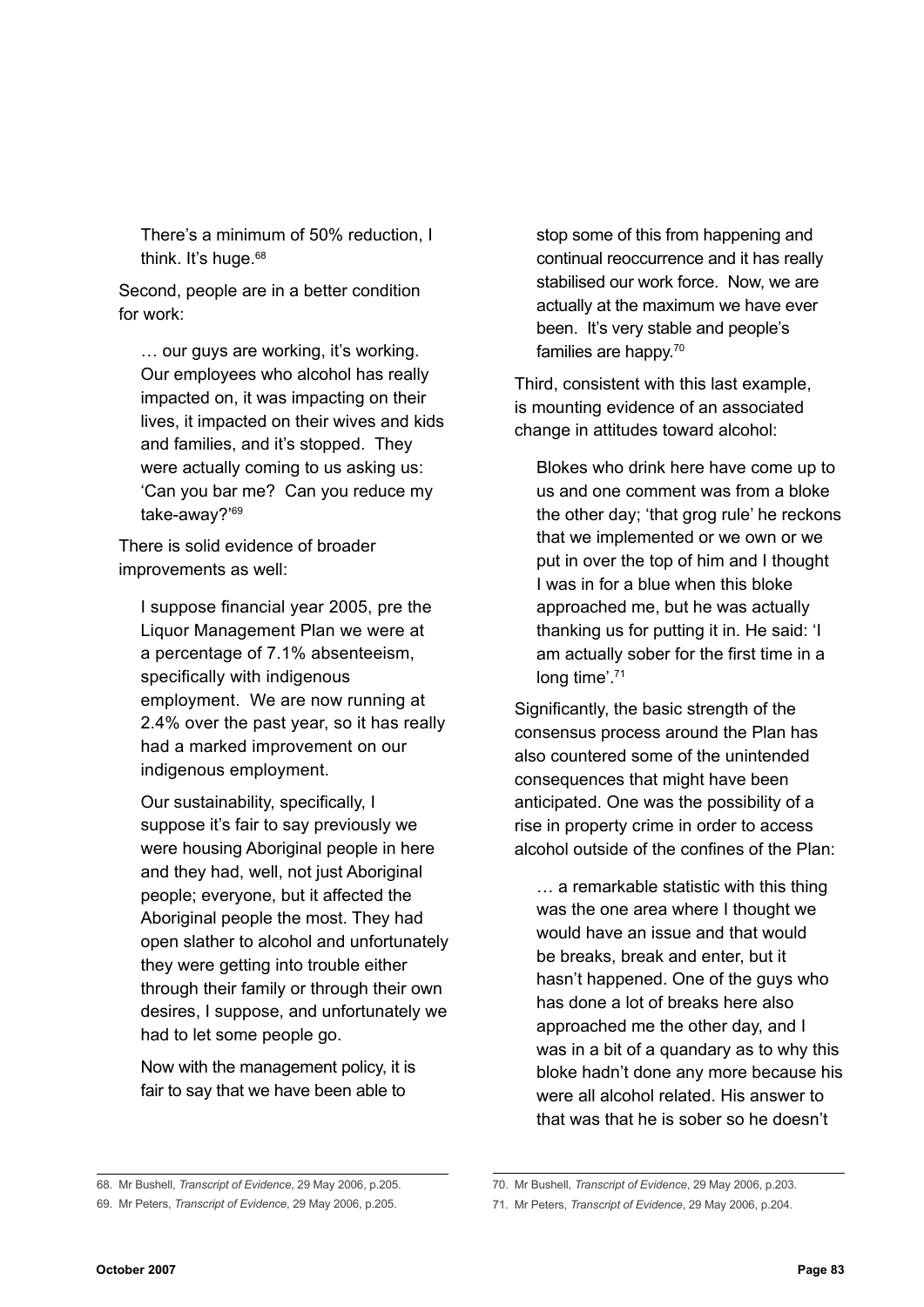need to, he doesn't want to because the only time he would do a break was after about five or six beers, looking for the next five or six …

But he is over that, and if he doesn't have the first five or six, he doesn't do the second, he doesn't want them. So he has actually got a bit of meaning to life, not just hunting grog. $72$ 

A more commonly anticipated result of an increase in restrictions would be movement of people out of the community to go to places where they could drink without constraint. In relation to the community's experience at Umbakumba, one witness reported that this scenario accounted for 'not one', 'because the community own the program. It's owned by Aboriginal people, run by Aboriginal people, no whitefella involved at all'.73

Finally, it is clear from evidence presented to the Committee that the Alcohol Management Plan did not in itself initiate changes, but rather formalised those that were already under way. The formal status it has brought to local arrangements is regarded as being an important benefit in its own right:

The Alcohol Management Plan has had absolute positive impacts on this community. It has assisted GEMCO in reaching its obligations with the Land Council in managing alcohol. It has given us some teeth and it has given us a bit of law to work on because what we were doing before was pushing the boundaries of the law, to say the least.

We were barring people, it was all voluntary, we were looking for ways of doing it, we were dismissing people for supply of alcohol and we weren't tested, but I tell you what, if we had been, we would have been pushing the boundaries, as I said, of being legal or complying.74

This is just one of a series of changes to 'social norms', the set of expectations applied by communities to determine what is acceptable behaviour. These are manifested in the attitudes of individuals to their own liquor consumption. The Plan reinforces this process by taking the actions of 'buttressing' agents out of areas ill-defined by law and providing a framework of rules to support them.

# **Risks & challenges**

## **Challenges in formulating the Plan**

The Plan trades certain freedoms for benefits from reduced alcohol harms. Because some freedoms are reduced, working to gain the wider assent necessary to institute such arrangements will always involve some challenges. Some people may be more or less willing to make this exchange.

Certainly, it had been plain that there were high levels of alcohol harm:

Years prior to my being here, when Aboriginal people had access to the club, there were a lot of problems. Walter probably knows this. The club used to run a couple of sessions, but there was a lot of alcohol abuse and there was a lot of fighting and I think there were a lot of serious assaults.

<sup>72.</sup> Mr Bushell, *Transcript of Evidence*, 29 May 2006, p.204.

<sup>73.</sup> Mr Hansen, *Transcript of Evidence*, 29 May 2006, p.225. 74. Mr Peters, *Transcript of Evidence*, 29 May 2006, p.203.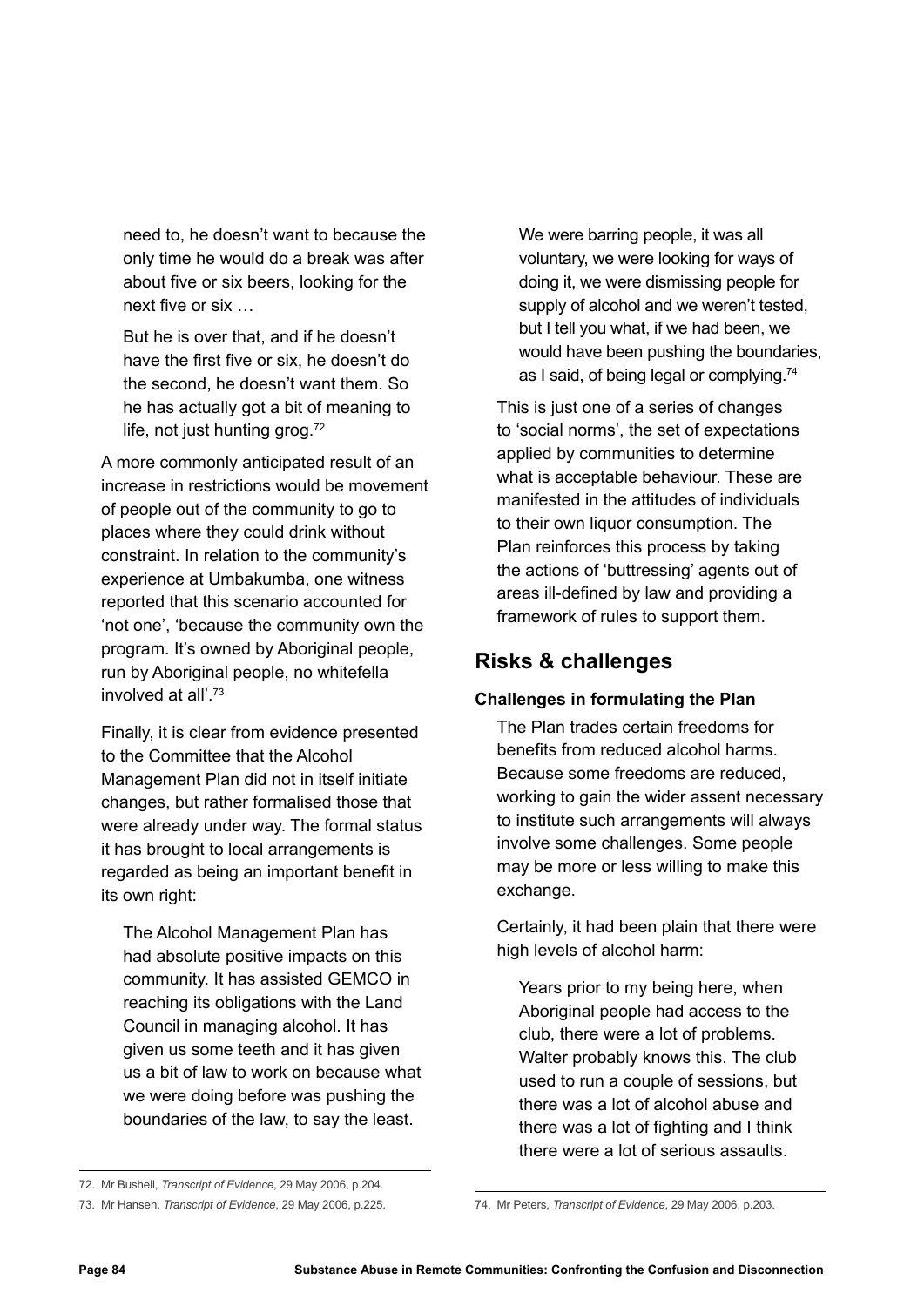What took place was that the council and the police and the Liquor Commission and the club, this club, got together and sat down and tried to work out what was best for the communities. So the decision was made and the constitution of the club was changed so that the only people who can become members of the club must live in Alyangula or you must work for GEMCO.75

Similarly, witnesses associated with the Umbakumba community recalled past times of 'unlimited beer' and high levels of alcohol related harm, until Indigenous women voiced strong sentiment against continuing on that basis.76

Nevertheless, when a formal Plan was proposed, there was significant resistance amongst drinkers from the non-Indigenous population:

Most Caucasian people thought it was insane and ridiculous. They didn't want a bar of it and half of them thought that they would put their hands up in the air and just go like: 'No, we don't have to do this', but as they have seen that the system is actually working, they have all just come around to the way of like: 'Fill your Liquor Permit, take it to the police station and its fine'. Yes, they did kick up a stink at the start, but it's all over now. There are only so many of us. It's all over now and everyone just accepts what has been put in to procedure and everyone just takes it on board.77

However, this resistance collapsed when 'they learnt nobody else was backing down'.78 Any such proposal needs a sufficient consensus to counter opposition. A distinctive feature of the Groote Eylandt Plan is that great pains have been taken to assemble this necessary coalition of interested parties. Key to this was an open, culturally appropriate approach that allowed Indigenous people to be a part of the process:

We got the community together and started putting programs in place, but giving Aboriginal people ownership of those programs, letting them make the decisions in their own time, not immediate decisions. Let them think about it, talk about it, let the groups get together and talk about it and we have come from nowhere to where we are today, and it can be done.79

Added to this is evidence of significant goodwill on the part of licensed clubs on Groote Eylandt and the major employer, GEMCO. The approach adopted by licensed clubs was positive:

The club took a very pro-active attitude when the draft management plan was brought about, and the committee made the decision that it was in our interest and also the community's interest to take a pro-active attitude to the Liquor Management Plan. We have been involved in the process from its inception and we have tried to put in our input on behalf of not only the club, but the community.<sup>80</sup>

<sup>75.</sup> Mr Wood, *Transcript of Evidence*, 29 May 2006, p.220.

<sup>76.</sup> Mr Hansen, *Transcript of Evidence*, 29 May 2006, pp.224-25.

<sup>77.</sup> Ms Slater, *Transcript of Evidence*, 29 May 2006, p.242.

<sup>78.</sup> Ms Slater, *Transcript of Evidence*, 29 May 2006, p.242.

<sup>79.</sup> Mr Hansen, *Transcript of Evidence*, 29 May 2006, p. 228.

<sup>80.</sup> Mr Wood, *Transcript of Evidence*, 29 May 2006, p.217.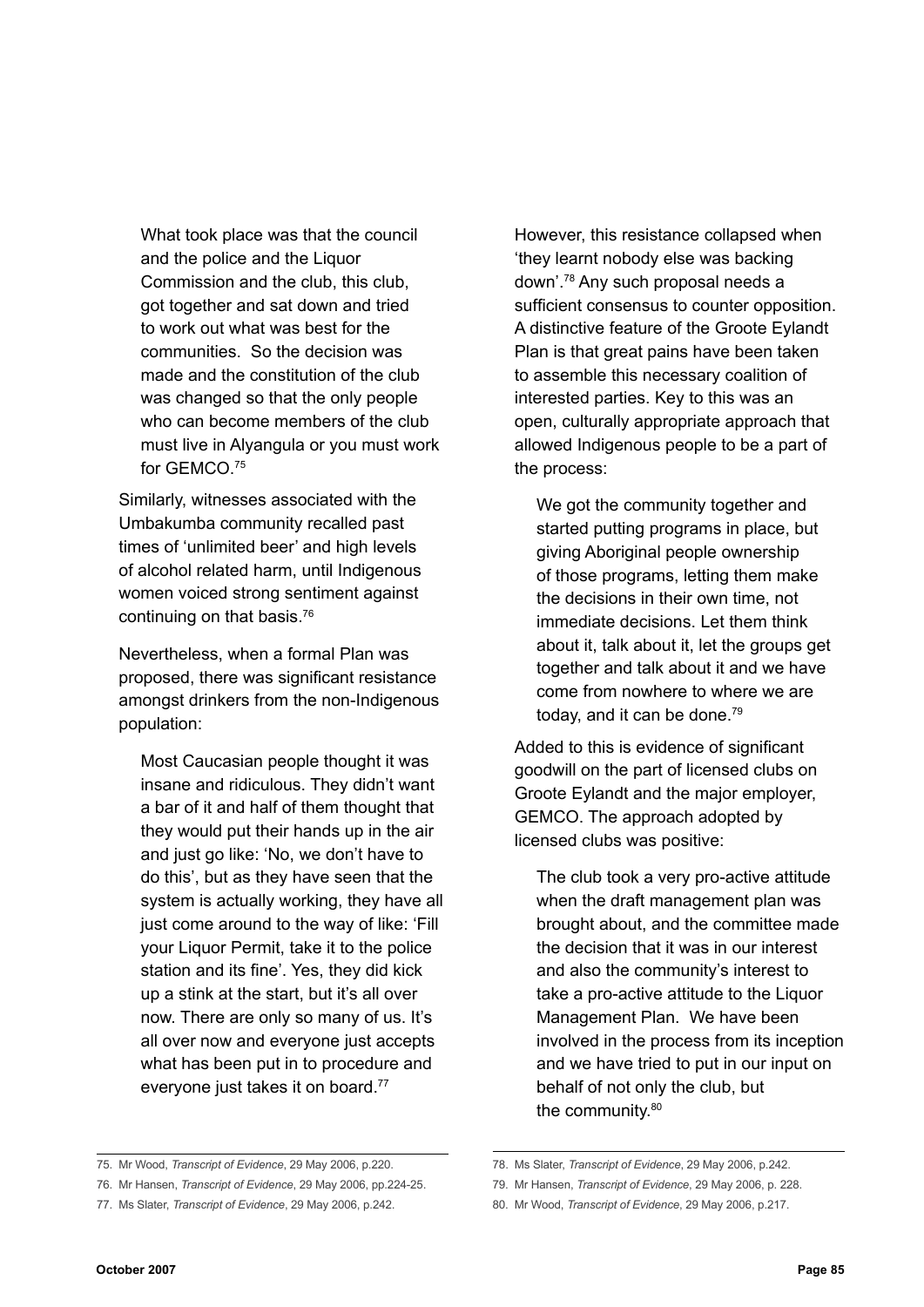Similar sentiments were expressed by GEMCO representatives. Each of these key stakeholders clearly took the view that consultation was the only way a sufficient consensus could be achieved:

We went through every scenario that could be written about Groote Eylandt. All of the what-ifs were covered and I think, in the end, what we came up with was - people actually got sick of actually coming to me to about it, which was a really good thing. We wore it out. We beat the drum so that every community group, Aboriginal group, whitefella group, it didn't matter, all got their two bob's worth. Some got 40 cents worth, but everyone had a go at what-ifs and 'what about me?' We covered them all.<sup>81</sup>

An indicator of how far this process went were those instances of consultation that took place in what would ordinarily be considered less than perfect conditions:

We did meet within clubs where people were not sober and that was interesting. Those meetings went; duration wise, about four times as long as anyone else's meetings, but it gave blokes a voice and it also gave people a clear understanding of what we were proposing and what the alternatives were  $82$ 

Underscoring this consensus was the awareness not only that something needed to be done, but that the alternative could be significantly less palatable:

Besides the carnage and the hurt, the alternatives in a place like Groote are a left-hand turn. If we want to keep hurting people with grog, people dry up in these places. We have an alternative and it is to go dry or manage it. It's simple.<sup>83</sup>

#### **Maintaining the Plan**

Restricting access to alcohol tends to result in some degree of unintended consequence. While witnesses told the Committee that movement of community members outside of the restricted area in order to drink is not a feature of current conditions, it is quite another story for another common reaction - the movement of contraband liquor into the community:

There is a lot of illicit grog coming on to the community in bottles and things like that … we have had people going on Health over to Nhulunbuy and they bring bottles back on the plane charters and they are the ones that cause the heartbreak.84

In responding to this, police face some challenges. In the first instance, there are some legal obstacles to what police consider workable parameters for searches:

… this is where we are finding problems: under the current legislation, police need reasonable grounds to suspect under the Act before we can search bags. We can't just go and search for no reason, I guess.<sup>85</sup>

However, this is not all one-sided. The level of assent the community gives to the Plan means that community members are willing to contribute toward enforcing its parameters. Interpretations of law by

<sup>81.</sup> Mr Bushell, *Transcript of Evidence*, 29 May 2006, p.204.

<sup>82.</sup> Mr Peters, *Transcript of Evidence*, 29 May 2006, p.206.

<sup>83.</sup> Mr Peters, *Transcript of Evidence*, 29 May 2006, p.206.

<sup>84.</sup> Mr Hansen, *Transcript of Evidence*, 29 May 2006, p.230.

<sup>85.</sup> Sgt McMaster, *Transcript of Evidence*, 29 May 2006, p.194.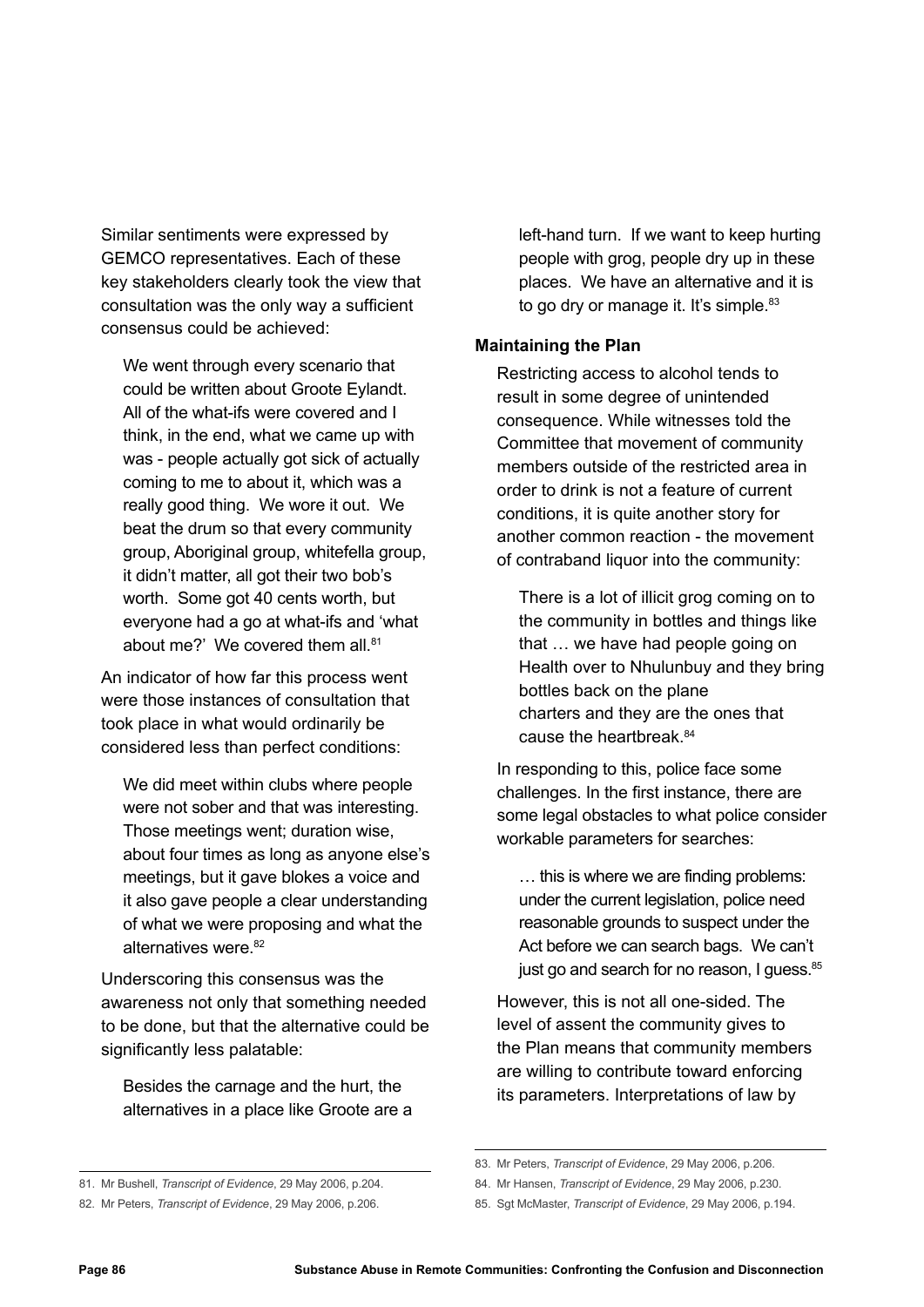Courts also appear to support a wider definition of what is acceptable in this regard, although perhaps not as reliably as police would wish:

We have had three interesting court cases at the last court where the searches that we conducted were challenged and we won two out of three. It is a low standard of proof. In other words, the court has indicated to us that they will accept an anonymous phone call. What happens is the anonymous phone calls often come from the family of the bloke. They know that trouble is coming. They won't give us their name for obvious reasons; they just ring up and say: 'There is going to be grog coming on such-and-such a plane'.<sup>86</sup>

Each move to contain such problems brings a counter-movement. When people are consistently caught bringing in contraband liquor, they resort to other means:

The other trend we are finding now is because some of these recidivous offenders are being caught bringing grog in, they are now using intimidation and forceful means to get family members to bring it in for them, like wives and children, which is unfortunate. So it is becoming a problem for us, and I see it as probably getting worse not better once this knowledge gets around. It is a relatively new thing and, as with all offending … people are going to find ways around it and I have identified this

as a major problem. People are going to start shipping stuff in on Perkins [i.e., commercial barge services] and other ways once we get the problem sorted out at the airport.<sup>87</sup>

At the same time, commercial carriers into Groote Eylandt have become more cooperative about working with police on contraband liquor. In this, a photo identification card could assist, since customers for air carriers often come from outside the target community:

Air North have picked their game up a bit and you have to have your permit, if you have alcohol, you have to show your permit to Air North in Darwin. That is the form a permit comes in at the moment. It has been suggested to the Licensing Commission that there is a machine like a driver's licence machine and it can be done, which is better than this …88

Other witnesses suggested that something in the nature of an on-the-spot fine could be effective in relation to these small volume imports of illicit liquor.<sup>89</sup> Overall, the matter of illicit liquor being brought into the community is unlikely ever to be completely resolved, and is, like the Plan itself, a matter for ongoing management. As for all matters governed by the Plan, a balance is sought between constraints and freedoms. Excessive levels of discretion on the part of police could, over time, reduce the Plan's viability, but so would continued movement of illicit liquor into the community, beyond a certain level.

.

<sup>87.</sup> Sgt McMaster, *Transcript of Evidence,* 29 May 2006, pp194-95

<sup>88.</sup> Sgt McMaster, *Transcript of Evidence*, 29 May 2006, p.197.

<sup>89.</sup> Mr Hansen, *Transcript of Evidence*, 29 May 2006, p.230.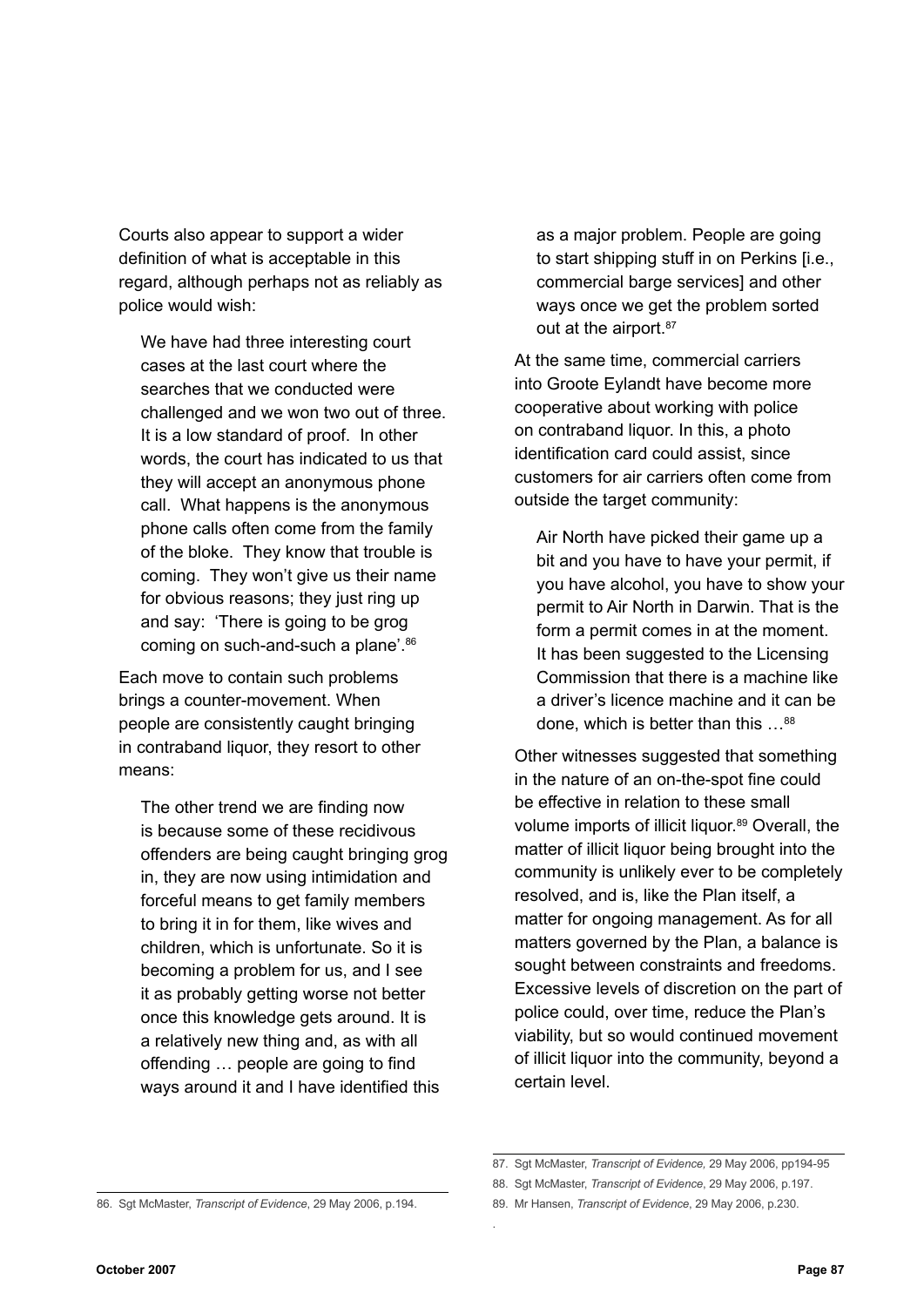## **Conclusion**

The Alcohol Management Plan is a notable instance of community-based alcohol management. As the first implementation of an Alcohol Management Plan under current regulatory arrangements, it is logical to consider the wider applicability of the model. Can this translate successfully to other communities, or does it rely on special conditions at Groote Eylandt that would be difficult to replicate elsewhere?<sup>90</sup>

There are, indeed, special conditions that have helped the Plan. First, separation from the mainland helps to control access to alcohol, reducing it even in the face of the attempts to bring alcohol in from other sources. This accounts for a fraction of the traffic that occurs at locations on the mainland. As one witness observed, 'it's an island and it's easy to police'.<sup>91</sup>

Adding to this effect is that the only two licensed premises on the island are clubs, responsible to management committees and, ultimately, to the community. This is a significant contrast to the purely commercial operations found at other locations.

It works a little bit different here than in Gove where, if you are not a member of the Arnhem Club, you can still go to Coles or Woolies or the hotel. Here, there are only two licensed outlets, both clubs.<sup>92</sup>

The resulting impact of this Plan is significant. Licensees from the two clubs were clear in telling the Committee that their policies were not dictated by commercial considerations alone. That allowed greater scope for 'enlightened

self-interest' by licensees, for whom involvement in the Plan was 'never a commercial decision':

It's never been a commercial decision for the club because the club is there for the members and the members are the community. We are trying to give a service and what we are also trying to do is we are also trying to support the community through sporting benefits and donations and those sorts of things. It was never a commercial decision, but I think everyone seems to think it was better for the whole of the community.<sup>93</sup>

As a result, the licensees have been able to participate in the Permit Committee, for example, and to offer self exclusion notices to patrons who have concerns about their own alcohol intake. Both these things could prove to be grounds for significant conflicts of interest in a purely commercial environment.94

Of course, there are business interests also involved. Without further action, if alcohol harms continued at the rate being experienced, an alternative outcome could have been a request from the community that it be made a dry community.95 From this perspective, the present management regime is a preferable outcome for the licensed clubs, as one licensee made clear when asked about this impact of the Plan on the club's 'bottom line':

Yes. The club is running profitably but, yes, but we didn't contemplate a

91. Sgt McMaster, *Transcript of Evidence*, 29 May 2006, p.198.

<sup>90.</sup> Mr Knight, MLA, *Transcript of Evidence*, 29 May 2006, p.243.

<sup>92.</sup> Mr Wood, *Transcript of Evidence*, 29 May 2006, p.221.

<sup>93.</sup> Mr Wood, *Transcript of Evidence*, 29 May 2006, p.220.

<sup>94.</sup> Ms Slater, *Transcript of Evidence*, 29 May 2006, p.253.

<sup>95.</sup> Mr Wood, *Transcript of Evidence*, 29 May 2006, p.218.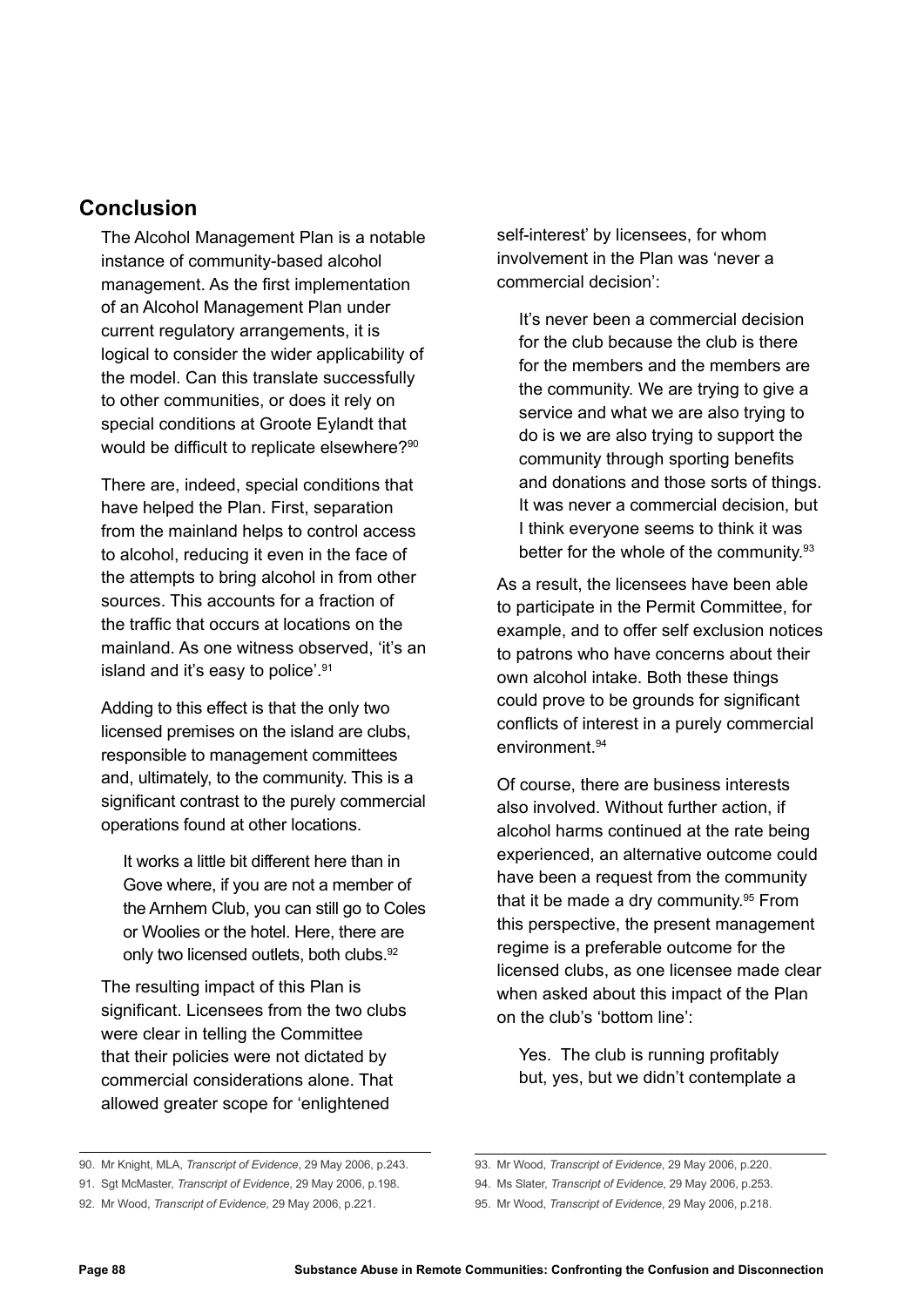commercial decision. We didn't see that. We just thought: 'Well, the market is the market' and our main concern, Mr Mills, was that the fact that if we didn't control it ourselves then other restriction would be brought in and then the rest of the community will suffer.

There was some talk at one stage that there would be no takeaway at all and we took the decision that it was best for us to become involved and be proactive and help and assist. Therefore we could control it and work toward what was best for the whole of the community.96

When questioned further about the Plan's effect on the club's bottom line, the licensee stated that commercial considerations were only one factor in the club's decisionmaking and did not necessarily take priority. Consequently, the club was able to contemplate some falls in retail sales for particular products:

… we realise that we have an obligation to work with the communities and the community as a whole, not just the Aboriginal community, but also Alyangula. I had a look at the figures before I came to the hearing today. One product here, which was the most popular product as far as takeaways were concerned, those figures have dropped by 48%. That is one product. So there is a 48% reduction in the sales of that product in the last 12 moths, so that is a 48% less of that brand that is not actually going out in the community now, and I believe that is probably to do with the restrictions.<sup>97</sup>

This willingness to subordinate commercial considerations for the common good of the community is distinctive. A different attitude could be anticipated from licensees of other types of liquor outlets. This might be appropriate to remote communities where there are licensed clubs rather than conventional liquor outlets. The situation promises to be different in rural towns, however, where more strictly commercial licensed premises prevail. The outcome of proposed Alcohol Management Plans elsewhere will provide some indication of the significance of these variables.

A third distinctive local characteristic at Groote Eylandt also relates to its separation from the mainland: the impact this has on the movement of people. Because the present Plan relies on keeping track of takeaway alcohol purchases by individuals and any other conditions on their permit, a smaller, discrete population assists in the practical, day-to-day administration of arrangements under the Plan.

This contrasts with conditions in other remote communities where there may be a steady flow of people visiting from other communities. At present, liquor permits on Groote Eylandt are paper-based and are without photographic identification. This makes the issuing of permits simpler, as it requires no specialist technology to apply photographic identification to permits. The island's separation from the mainland also reduces but does not eliminate the number of permits needed for non-community members. In another location, numbers could be far higher, with a consequent rise in the administrative burden associated

<sup>96.</sup> Mr Wood, *Transcript of Evidence*, 29 May 2006, p.218.

<sup>97.</sup> Mr Wood, *Transcript of Evidence*, 29 May 2006, p.218.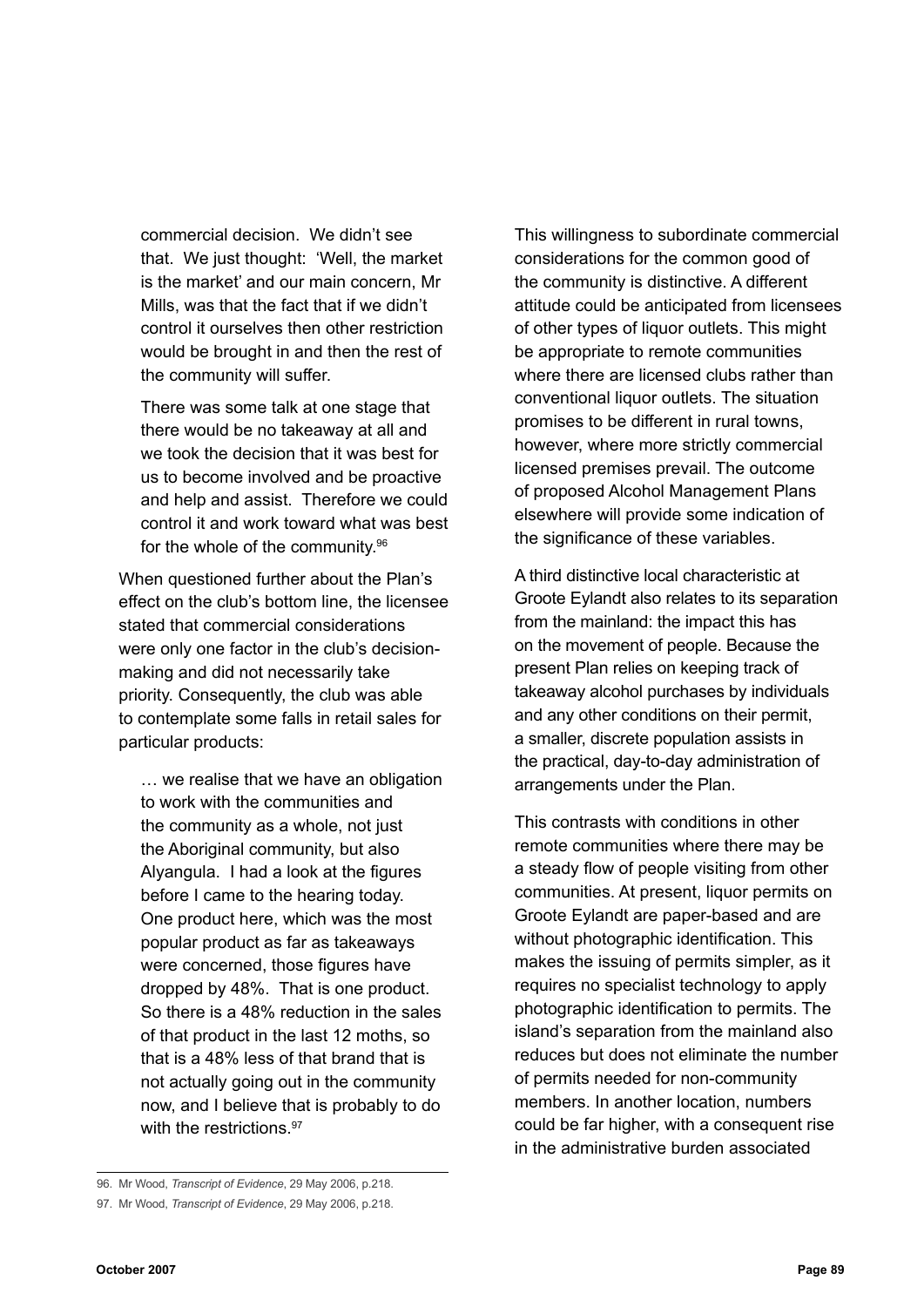with the Plan. A union list maintained by the Liquor Commission is a further support to keeping track of permit holders. But the small, relatively fixed, local population is acknowledged as a benefit in administering the Plan, notwithstanding rare occasions when further identification is required:

Each week, the Licensing Commission send us an update permit list. That permit list is sent down to the Golf Club and the ARC. If they are unsure, they will check the permit against the person and they also have to provide other ID. Yes, it is small enough that they know each other, but when they don't know, when it is someone unfamiliar, they will check against the permit and ask for an ID.98

The benefits of working with this smaller cohort of permit holders are clear. One licensee described the situation in this way:

we are in that environment where we do pretty much know everyone that we are dealing with because we are a tiny community. I know if someone is lying to me. I know if somebody has taken somebody else's card. They are pulled up on the spot and, pretty much, I confiscate their card and that is the end of it.99

As this shows, personal knowledge of permit holders translates into a ready ability to express and enforce the parameters of the permit system, and this is vitally important to the success of any communitybased attempt to modify behaviour on substance abuse.

A fourth important and distinctive factor in the success of the Groote Eylandt Plan is the presence of a large commercial enterprise, the local mining concern, GEMCO. This has a number of positive consequences. There are more resources in the community, both for individuals and for community bodies such as the local council, and most importantly, it provides so-called 'mainstream employment', which is not always available in Territory remote communities:

… we are a bit lucky here because we have got an industry and we have an industry that is going to be here for a long time.

Groote has about 2500 people all up, including the township here, of whom about 2000 are local Aboriginal people. There are about 700 mainstream jobs on Groote, perhaps 500 to 700 mainstream jobs.100

While there are questions as to whether local people can gain full access to this source of employment without lifting levels of educational achievement, at least the presence of such an enterprise provides some level of stimulus making the attempt at education, there is a potential pay-off for educational effort.101

In total, the presence of the mine makes an enormous difference to local conditions. It was observed that in relation to substance abuse, 'long-term chronic unemployment tends to be … a factor':

<sup>98.</sup> Sgt McMaster, *Transcript of Evidence*, 29 May 2006, p.197.

<sup>99.</sup> Ms Slater, *Transcript of Evidence*, 29 May 2006, p.239.

<sup>100.</sup> Mr Phelps, *Transcript of Evidence*, 29 May 2006, pp.250-251. 101. Mr Phelps, *Transcript of Evidence*, 29 May 2006, p.263.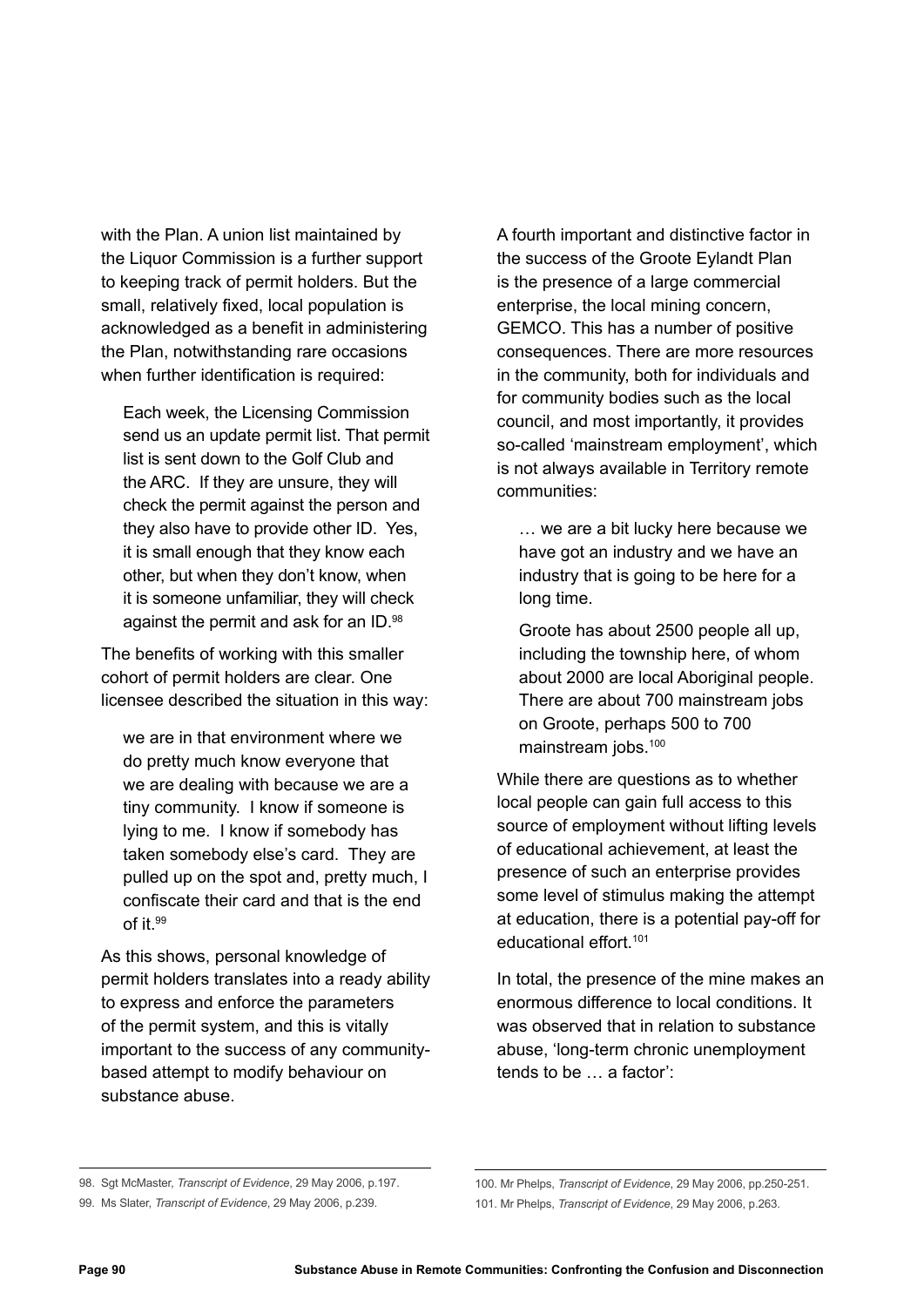… you are more likely to be involved in substance misuse if you are in that sort of situation. I would say chronic long-term lack of meaningful activity, I don't think meaningful activity necessarily needs to be mainstream employment, but for most of us in Australia, that meaningful activity is employment or raising kids as the key meaningful activities.<sup>102</sup>

This perception is entirely borne out by evidence heard by the Committee at other locations. Across the range of situations seen by the Committee, Groote Eylandt is a positive example of the importance of meaningful activity and employment. There are many other places where the absence of employment results in an overall deficit of meaningful activity. This leads to strong negative consequences for substance abuse.

A fifth local characteristic that contributes to the success of the Plan is social homogeneity. As one witness suggested of Groote Eylandt, 'it is not such a big mix':

The majority are Anindilyakwa people if you ask any of the traditional owners, so you haven't got mixes. There are a few, but there isn't a lot. The majority is local people and they respected the elders' wishes, hence here we are, I suppose.<sup>103</sup>

Some other communities viewed by the Committee told of huge challenges in forming working relationships between different ethnic, language and clan groups.104 Such divisions create a greater likelihood of violence but also make it difficult to identify sources of authority in a community. By contrast, the early arrangements at Groote Eylandt that were later formalised into the Alcohol Management Plan were first initiated by a request from the community council to local police. It is difficult to see how this could have had the same effect in a more divided community. This serves to emphasise the unique aspects of the Groote Eylandt Plan, and may indicate some policy challenges for Plans created under other conditions.

The Plan demonstrates many of the key enabling factors that allow remote communities to take effective action on substance abuse. Groote Eylandt has access to employment; it is relatively removed from informal alcohol supply and a flow of visitors from other communities; it has a comparatively low level of ethnic division; it hosts licensed clubs rather than conventional 'commercial' liquor retailers; and it has effective forms of local governance, with enough social cohesion to make these institutions work. There is also a notable willingness amongst the key players of council, police, clubs and the mine, to engage in constructive dialogue and to listen, in a genuine way, to local people. This is undoubtedly the linchpin of the whole arrangement. Underlying this is the fact that precursors to the Plan were all community driven moves to reduce access to alcohol.<sup>105</sup> The Plan has simply given these formal status. The actions of the women at Umbakumba are a case in point.106

<sup>102.</sup> Mr Phelps, *Transcript of Evidence*, 29 May 2006, p.250.

<sup>103.</sup> Mr Bushell, *Transcript of Evidence*, 29 May 2006, p.206.

<sup>104.</sup> Mr Knight, MLA and Ms Low, *Transcript of Evidence*, 22 March 2006, p.123; Mr Cumaiyi, *Transcript of Evidence*, 31 May 2006, p. 302; Ms Rebgetz, *Transcript of Evidence*, p. 323.

<sup>105.</sup> Mr Hansen, *Transcript of Evidence*, 29 May 2006, pp.224-25. 106. Mr Hansen, *Transcript of Evidence*, 29 May 2006, pp.224-25.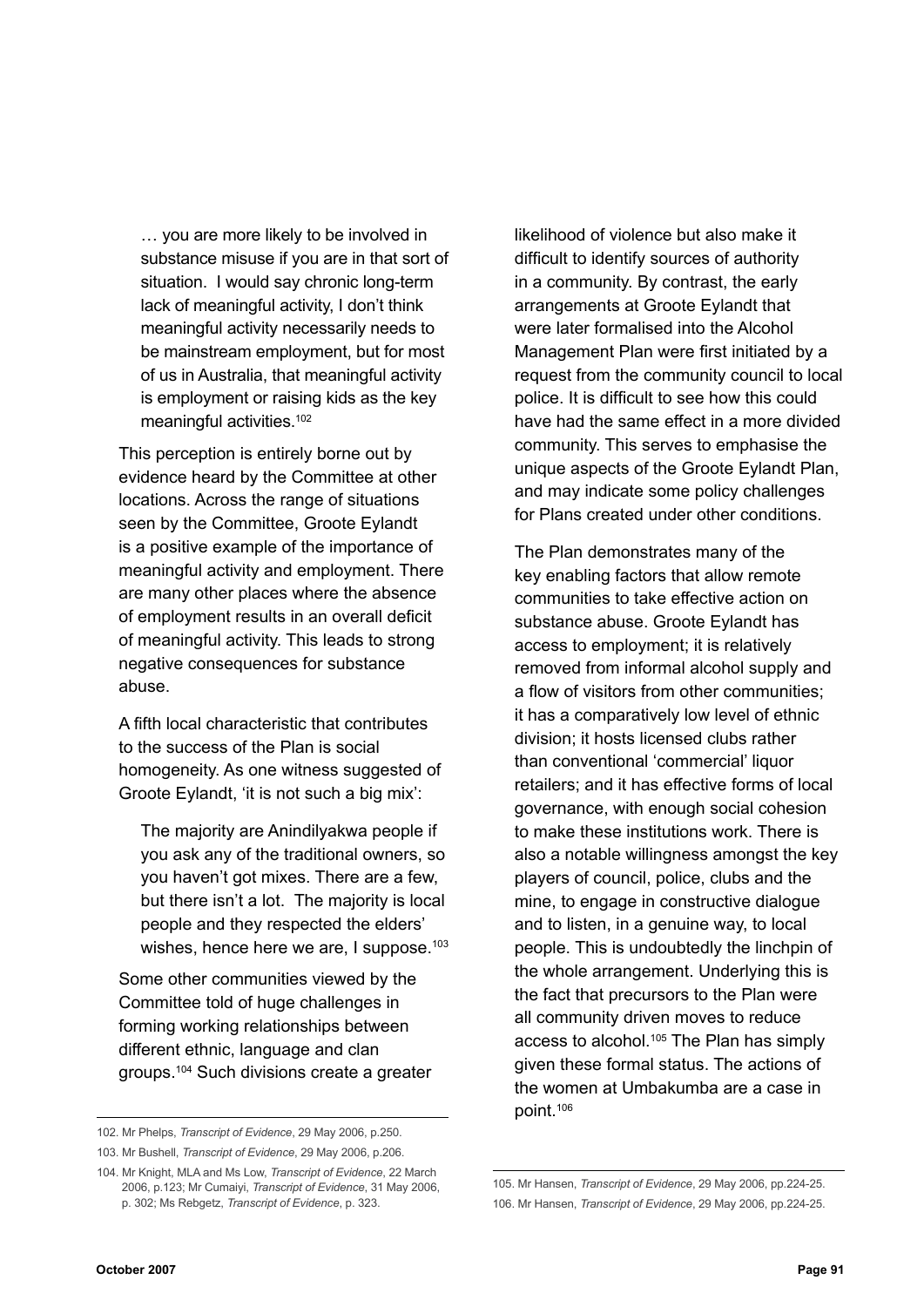The success in the formulation of the Alcohol Management Plan was to build on community-led initiatives rather than demolishing them. As in other instances, the quality of interaction between formal institutions and community-based services, in many instances, ranges from benign neglect to something more corrosive. Here, there is sufficient commitment to respecting local involvement and sentiment to provide an alternative to this.

It is for this reason that witnesses told the Committee that an early concern over the viability of the Plan came from a perception that the Plan was too closely associated with local police:

… that the whole permit system and the committee was police-run and dominated and that we basically told people who could and couldn't have permits.107

If this had become too strong, the central claim of the plan, that it is a communityled initiative commanding the assent of the community, would have been compromised, signalling dangers that may threaten such a Plan.

These considerations achieve a special prominence in view of the sacrifices being made by community members in order to achieve better outcomes on alcohol.

There has obviously been some resistance from certain individuals about it, and I can understand why. I think it's a balancing act for me and the committee to balance the greater community need and well-being against individuals' rights and freedoms.108

107. Sgt McMaster, *Transcript of Evidence,* 29 May 2006, p.194. 108. Sgt McMaster, *Transcript of Evidence*, 29 May 2006, p.195. It is a fine balance. When one witness was asked whether the Plan could be enhanced, the response reflected these concerns:

I think everything is in place with what we have all discussed and everything that has been done is okay at the moment. I don't think that you can cut it down any further because it is just basically … nearly a deprivation of liberty.109

Greater control would risk Indigenous people considering that they are being dealt with unfairly:

At the moment, I think what everyone has got in place is good. I think if you push it any further, you're really starting to tread on that border line of flat out discrimination.<sup>110</sup>

However, witnesses stressed to the Committee that the Plan does not play out this way in practice. Following the Plan involves an emphasis on its rules, rather than on ethnicity, 'people who abide by the rules find the rules work for them. If you don't want to, you lose your permit', irrespective of ethnicity:

We have revoked lots of permits, Aboriginal and non-Aboriginal. This is not determined by race; it is determined by rules of what suits this community. I can tell you now, the majority of permits that have been revoked in this town have been non-indigenous permits.<sup>111</sup>

All of this is consistent with the basic approach pursued in relation to the

<sup>109.</sup> Ms Slater, *Transcript of Evidence*, 29 May 2006, p.241.

<sup>110.</sup> Mr Peters, *Transcript of Evidence*, 29 May 2006, p.205.

<sup>111.</sup> Mr Peters, *Transcript of Evidence*, 29 May 2006, p.205.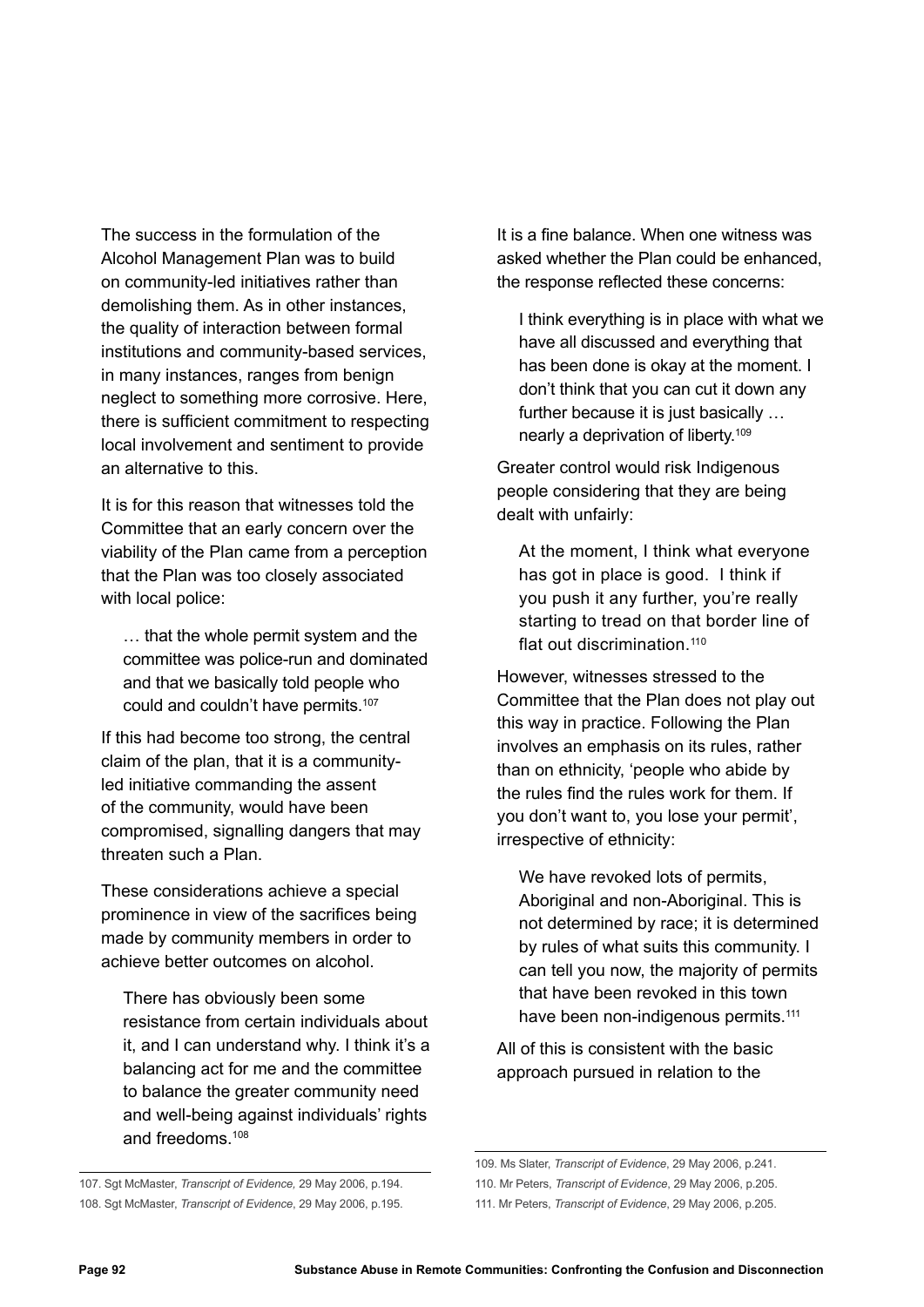Plan. Central to it all is a strong sense of 'partnership'112 and community assent:

I … believe that all people were represented. It was the way we went around the consultation and it is not a bigstick philosophy: it's about managing grog and having minimum impact on people.<sup>113</sup>

The results fan out into many other aspects of community life:

You are getting people sober. Once people are sober, they can actually make rational decisions.<sup>114</sup>

This is what a witness in another hearing referred to as giving the community 'head space' to think about other things beyond substance abuse.<sup>115</sup>

In general, the Plan does what all effective, sustainable interventions into substance abuse must do and that is become part of the fabric of the target community, altering the parameters of normal behaviour and increasing the capacity of the community to express and support these new community expectations. Consequently, now that the Alcohol Management Plan is an accepted part of conditions 'once you are on Groote Eylandt', it is simply part of 'how we do things'.<sup>116</sup>

However, underlying this sense of the Plan as a 'known quantity', there is a persistent flexibility that allows the Plan to respond to challenges without adopting

the fixed positions that tend to result in non-compliance and harms arising from unintended consequences:

… all of our people, non-indigenous people, they believed it was an imposition of their rights and we went down the union lines, we did all of those processes and everyone - [and found that doesn't impose on you at all. It actually is better because at times, we were having to implement across the board banning of all take-away. We don't have to do that any more.<sup>117</sup>

This sense of flexibility is also expressed through the different arrangements that apply, under the Plan, for the three townships involved. This augurs well for the future of the Plan and its capacity to respond to new challenges and conditions that will surely emerge over time.

# YIRRKAI A & NHUI UNBUY: the East Arnhem Region Alcohol Permit System

Following on from Groote Eylandt, the Committee held hearings at Yirrkala and Nhulunbuy, speaking to people about progress with developing a similar system to control access to alcohol for the Gove Peninsula, where these two towns are located.

 At Yirrkala, the Committee met with representatives of the Community Council and with local people involved in substance abuse initiatives such as the

<sup>112.</sup> Ms Anderson, MLA, *Transcript of Evidence*, 29 May 2006, pp.206, 241.

<sup>113.</sup> Mr Peters, *Transcript of Evidence*, 29 May 2006, p.205.

<sup>114.</sup> Mr Peters, *Transcript of Evidence*, 29 May 2006, p.205.

<sup>115.</sup> Mr Phelps, *Transcript of Evidence*, 29 May 2006, p.266.

<sup>116.</sup> Mr Peters, *Transcript of Evidence*, 29 May 2006, p.205. 117. Mr Peters, *Transcript of Evidence*, 29 May 2006, p.205.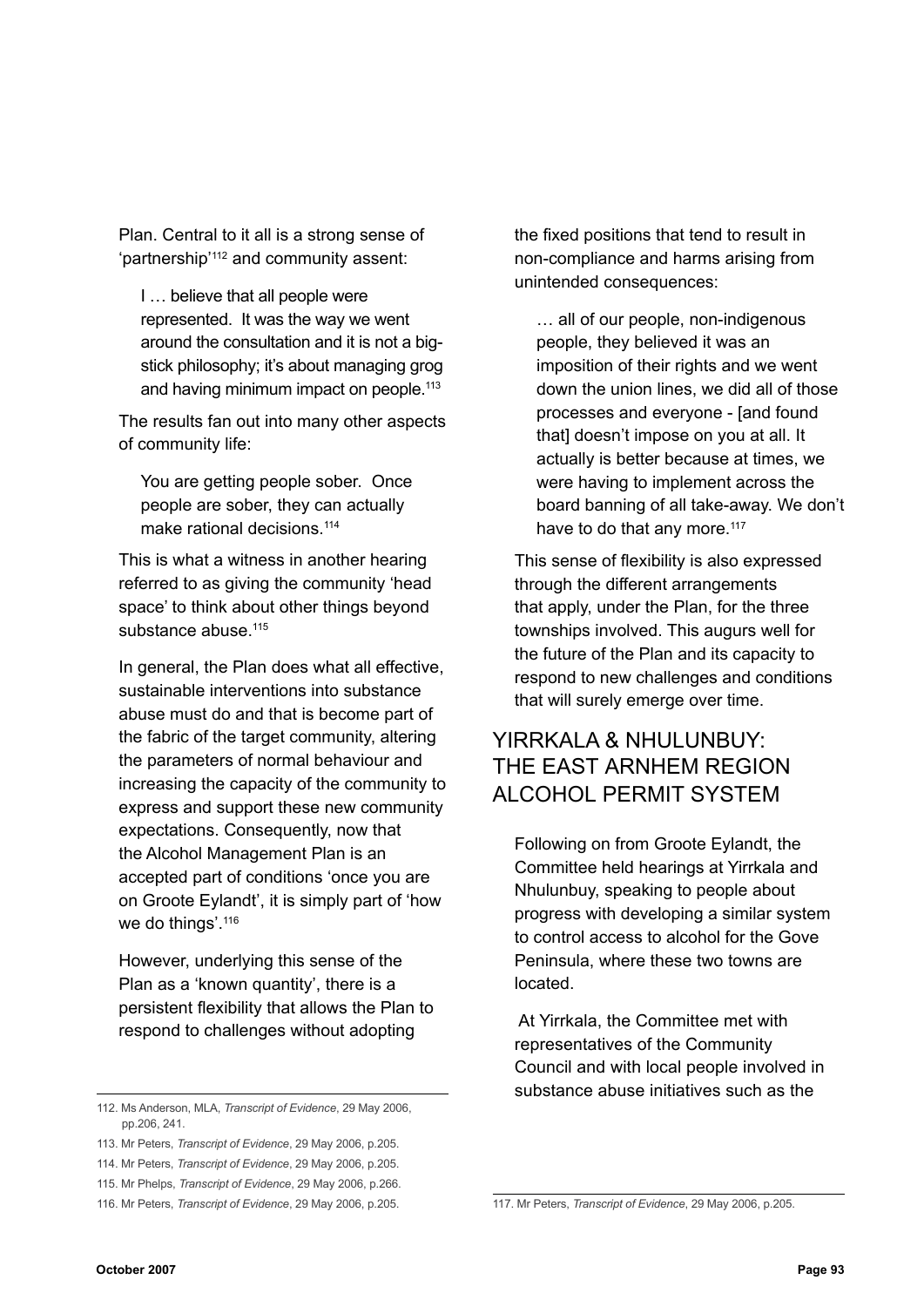Larrpan Watchmen.<sup>118</sup> The Committee were told that there were substance abuse problems for the Yirrkala community in relation to alcohol, cannabis and kava, and that there were problems with gambling.119 As for other communities visited during the Inquiry, local people noted that these problems had appeared over recent decades: 'fifty years ago, there was no smoke, no petrol sniffing'.<sup>120</sup>

At present, Yirrkala has little or no petrol sniffing, but high levels of kava use, to a degree that provoked concern among local people.121 Another view was that alcohol and cannabis were the most important areas for concern.<sup>122</sup> In the face of this there was support for a coordinated approach across all substance problems so that 'the Night Patrol, drugs and alcohol, education, health, it all needs working out together'.123 To support this, witnesses identified a need for information on local use of these substances.<sup>124</sup>

Having recently heard evidence on the Groote Eylandt Alcohol Management Plan which it considered a text-book example of the importance of community engagement, the Committee was interested to see if a similar approach was being used for the Gove Peninsula. Over the course of the hearing and the one following at Nhulunbuy, witnesses gave evidence on either side of the question.

Early in the hearing, one witness indicated that he believed the Committee was there to brief local people on the details of the arrangements to be put in place for alcohol.125 This left the Committee with concern that local people had not been fully engaged. This raised questions over levels of participation and ownership by local people, a factor that had been so important on Groote Eylandt.126

As a result, Committee members described key elements of the Groote Eylandt Plan, giving witnesses the opportunity to compare those arrangements with those on the Gove Peninsula, which are:

- that the determination of policy settings for alcohol had been driven by Aboriginal people;
- that there had been an extensive series of drafts for the Plan until all players were satisfied and supportive of it; and
- that the risk of widespread drug substitution was addressed.<sup>127</sup>

Committee members asked a series of questions to check whether the two sets of arrangements were similar in these respects. Had Aboriginal leaders from Groote Eylandt visited local people in Gove to speak about the Plan? Would arrangements developed by local people in Gove be supported by people working in 118. Mr Marika, *Transcript of Evidence*, 30 May 2006, p.270. the Harmony Group structure? Would non-

<sup>119.</sup> Ms Djerrkura, *Transcript of Evidence*, 30 May 2006, p.273.

<sup>120.</sup> Mr Burarrwanga, *Transcript of Evidence*, 30 May 2006, p.273.

<sup>121.</sup> Mr Burarrwanga, *Transcript of Evidence*, 30 May 2006, p.278; Ms Djerrkura, *Transcript of Evidence*, 30 May 2006, p.273; A Witness, p.274, Mr Marika, p.279.

<sup>122.</sup> A witness, *Transcript of Evidence*, 30 May 2006, p.274.

<sup>123.</sup> A witness, *Transcript of Evidence*, 30 May 2006, p.272.

<sup>124.</sup> Mr Marika, *Transcript of Evidence*, 30 May 2006, p.274.

<sup>125.</sup> Mr Marika, *Transcript of Evidence,* 30 May 2006, p.269.

<sup>126.</sup> Mr Marika, *Transcript of Evidence*, 30 May 2006, pp.270-71.

<sup>127.</sup> Ms Anderson, MLA, *Transcript of Evidence*, 30 May 2006, pp.271-72.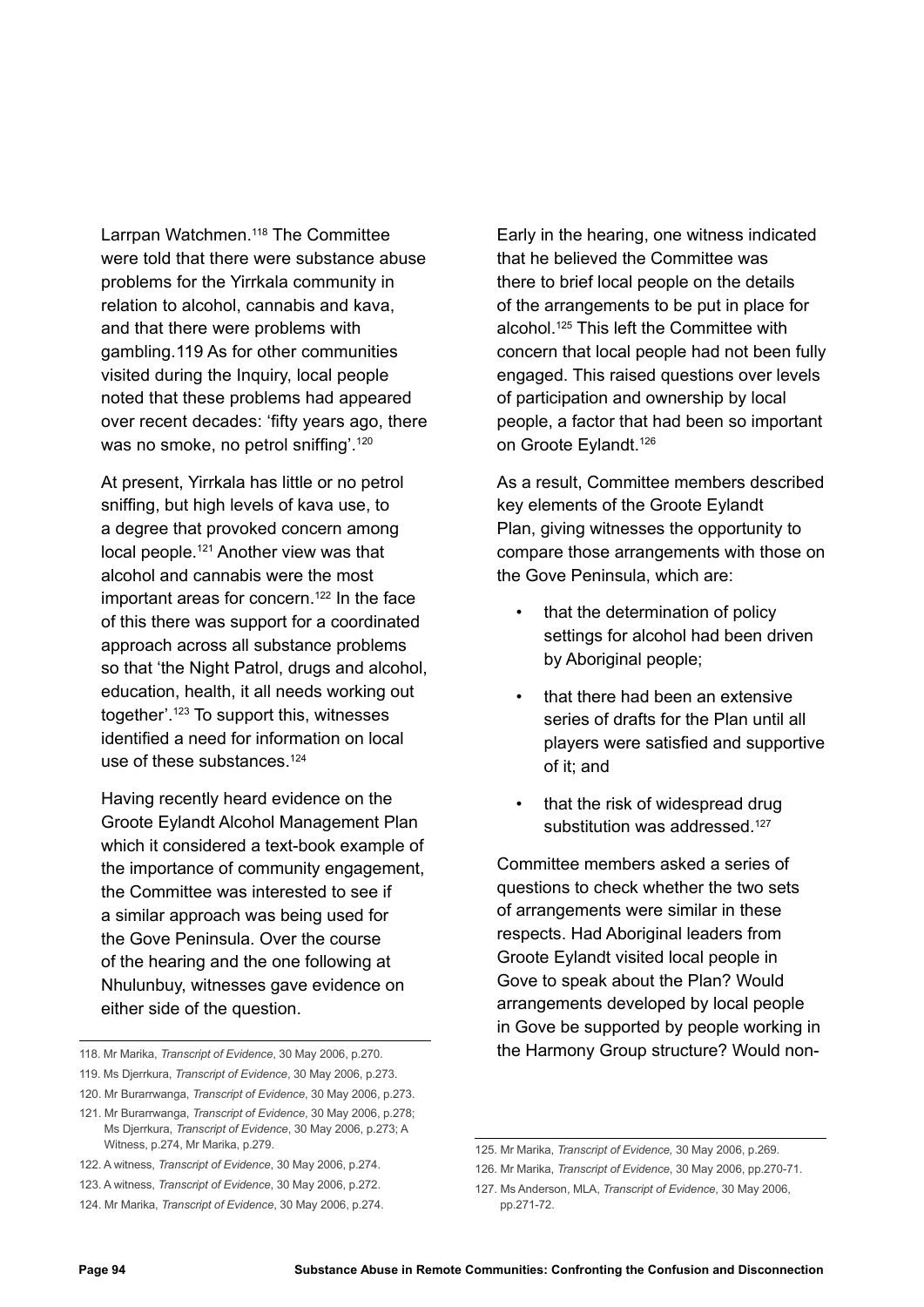Indigenous people be 'actively involved' in the Plan as they were at Groote Eylandt?<sup>128</sup>

Responses to these questions and descriptions were equivocal. One local witness spoke of plans for further consultation at community meetings, while another suggested that community meetings were not effective.<sup>129</sup> Arrangements were intended to apply to all people, Indigenous and non-Indigenous, but at the time of the hearing, they governed only people in the smaller Indigenous communities outside of Nhulunbuy.130

The Committee continued to explore the level of consultation with Aboriginal people on the Gove Peninsula at the following meeting with members of the East Arnhem Harmony Mäwaya Mala Group at Nhulunbuy. The Harmony Mäwaya (peace) Group is a key player in developing the arrangements for alcohol in the region. Throughout this meeting further ambiguity was raised regarding the relationship of proposed arrangements to Indigenous people, as well as what effect they would have on Indigenous and non-Indigenous people overall.

A witness from the Harmony Group emphasised Aboriginal membership of the Harmony Group, that its Chair was an Indigenous man and that 'nothing happens until it goes through the communities'.131 However, one option proposed was that

local people from communities would sit on the Committee only when members of their own community were under consideration, in effect providing them with a lesser role in the process.<sup>132</sup>

The Committee was told that despite the current high level of alcohol harms, under the proposed arrangements there would be 'nil restrictions on quantity and type and liquor which can be purchased, unless a community deem otherwise, or for persons coming before the Liquor Permit Committee to resolve behavioural issues'.133 While it could be argued that this allows communities freedom to determine local settings, it runs contrary to a key message coming from the Groote Eylandt Plan that arrangements must be comprehensive in order to be effective. Arrangements on the Gove Peninsula, by contrast, allow for very different levels of restriction for different areas in ways that exceed the 'flexibility' displayed at Groote Eylandt.

The Committee considered that the essential difference between arrangements at Groote Eylandt and the Gove Peninsula was that the former has accepted the 'prevention paradox': that substance abuse occurs in a minority of a population, but must be addressed by the whole population.134 At Groote Eylandt, the Plan's success is founded on the acceptance by all parties that a reduction in freedom of access to alcohol is necessary to reduce harms in general.

<sup>128.</sup> Mr Mills, MLA, *Transcript of Evidence*, 30 May 2006, pp. 278, 284 & 285.

<sup>129.</sup> Mr Marika, *Transcript of Evidence*, 30 May 2006, p.272; Ms Djerrkura, *Transcript of Evidence*, 30 May 2006, p.286.

<sup>130.</sup> Ms Djerrkura, *Transcript of Evidence*, 30 May 2006, p.285; Mr Marika, Transcript of Evidence, 30 May 2006, p.277.

<sup>131.</sup> Mr Cook, *Transcript of Evidence*, 30 May 2006, p.289.

<sup>132.</sup> Mr Cook, *Transcript of Evidence*, 30 May 2006, p.293.

<sup>133.</sup> Mr Cook, *Transcript of Evidence*, 30 May 2006, p.292.

<sup>134.</sup> Loxley, W., et al. *The Prevention of Substance Use, Risk and Harm in Australia: a review of the evidence*, 2004, The National Drug Research Institute and the Centre for Adolescent Health, p.6, 01/09/06, http://www.health.gov.au/internet/wcms publishing.nsf/Content/health-pubhlth-publicat-document-mono prevention-cnt.htm/\$FILE/mono\_prevention.pdf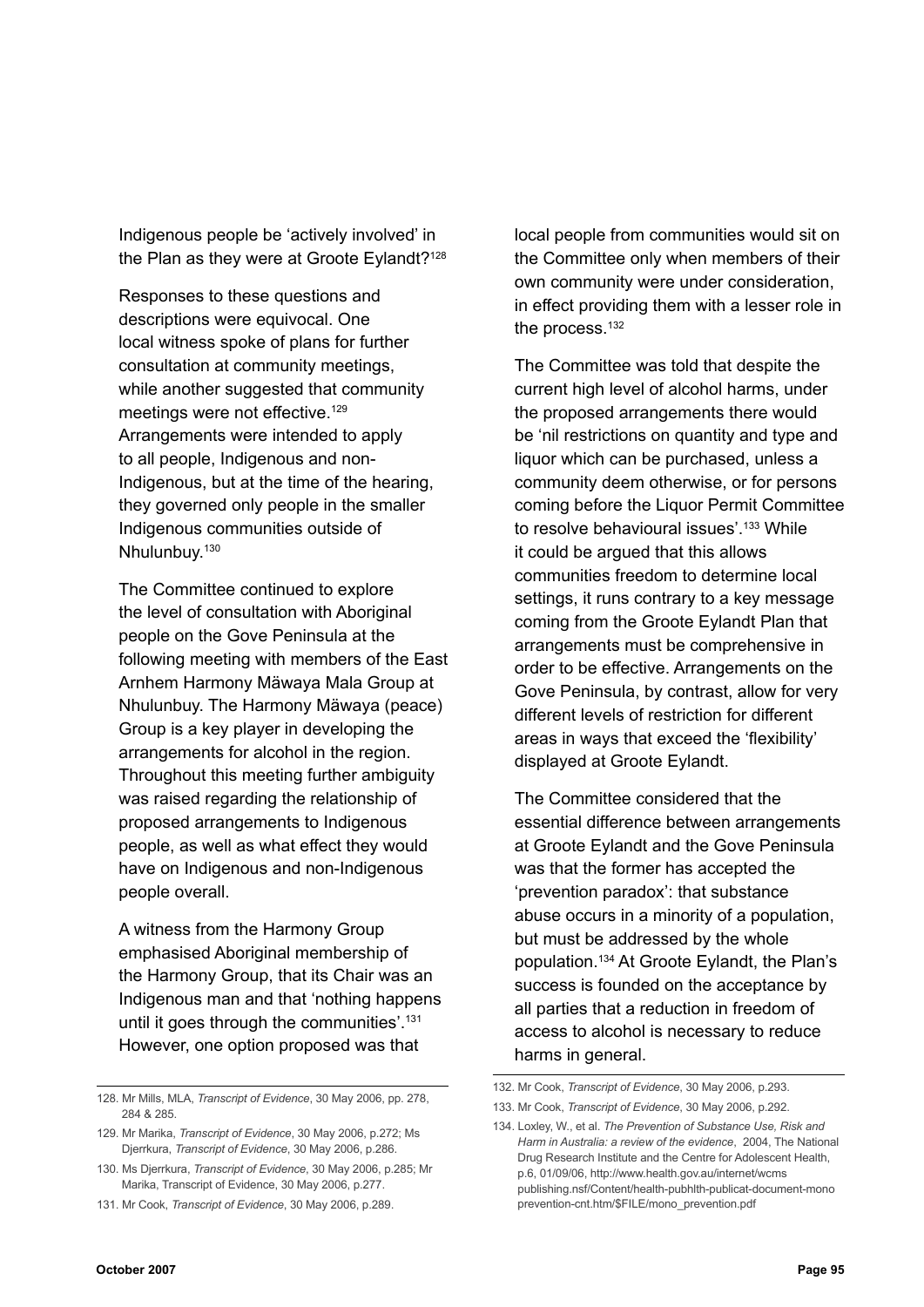Following on from this presentation and discussion of proposed alcohol arrangements the Committee was given a presentation on another project being undertaken by the Harmony Group. Titled *Raypirri Rom* (discipline and law), the project is being developed by a subgroup of the Harmony Group called the *Family Wellbeing Group*. It was described as supporting 'Yolgnu people using traditional methods of conflict resolution to resolve issues their way<sup>'135</sup> as a means of improving communication between communities and non-Indigenous agencies such as Police and the like:

For instance in the situation of a child abuse matter, it is providing a way in for FACS to conduct an investigation in the culturally appropriate way and to come up with a resolution which will hopefully be more satisfactory toward parties. Rather than has been the situation in the past where FACS get a notification and come into a community cold and conduct an investigation which, without any sort of lead-in and preparation, is hard work to get a positive outcome.<sup>136</sup>

A member of the Committee queried if using traditional lines of authority for communication in communities could in itself lead to the covering up of child abuse, as 'the leaders could be the problem and intimidation in those communities is fairly high.<sup>'137</sup>

In response, a witness stated that caution was needed not to 'demonise Aboriginal men':

There are some Aboriginal men who are doing exactly what you are saying. Nobody has 'perpetrator' written on their forehead, but I feel very comfortable in working with those men and women who have been involved in this project, and God knows it has got to be better than sitting on our hands and maintaining the status quo. 138

All members of the Committee are adamant that traditional laws and different ways were never an excuse for child abuse and were keen that this be acknowledged at the meeting.

To quote the Chair of the Committee:

'Just remember one thing. There is not a black way or a white way of doing things, but there is the right way. When it comes to children, I think that we really have to remember that '139

## **Conclusion**

While acknowledging that the process underway at Nhulunbuy was not completed, the Committee still had concerns that it did not include adequate consultation with all players.

However, there are signs of more positive elements in arrangements at Nhulunbuy, such as developing structures to counter siloing between services and reduce conflict.

135. Mr Hedstrom, *Transcript of Evidence*, 30 May 2006, p.285 136. Mr Hedstrom, *Transcript of Evidence*, 30 May 2006, p.285 137. Mr Knight, MLA, *Transcript of Evidence*, 30 May 2006, p.288

138. Mr Hedstrom, *Transcript of Evidence*, 30 May 2006, p.288 139. Ms Anderson, MLA, *Transcript of Evidence*, 30 May 2006, p.290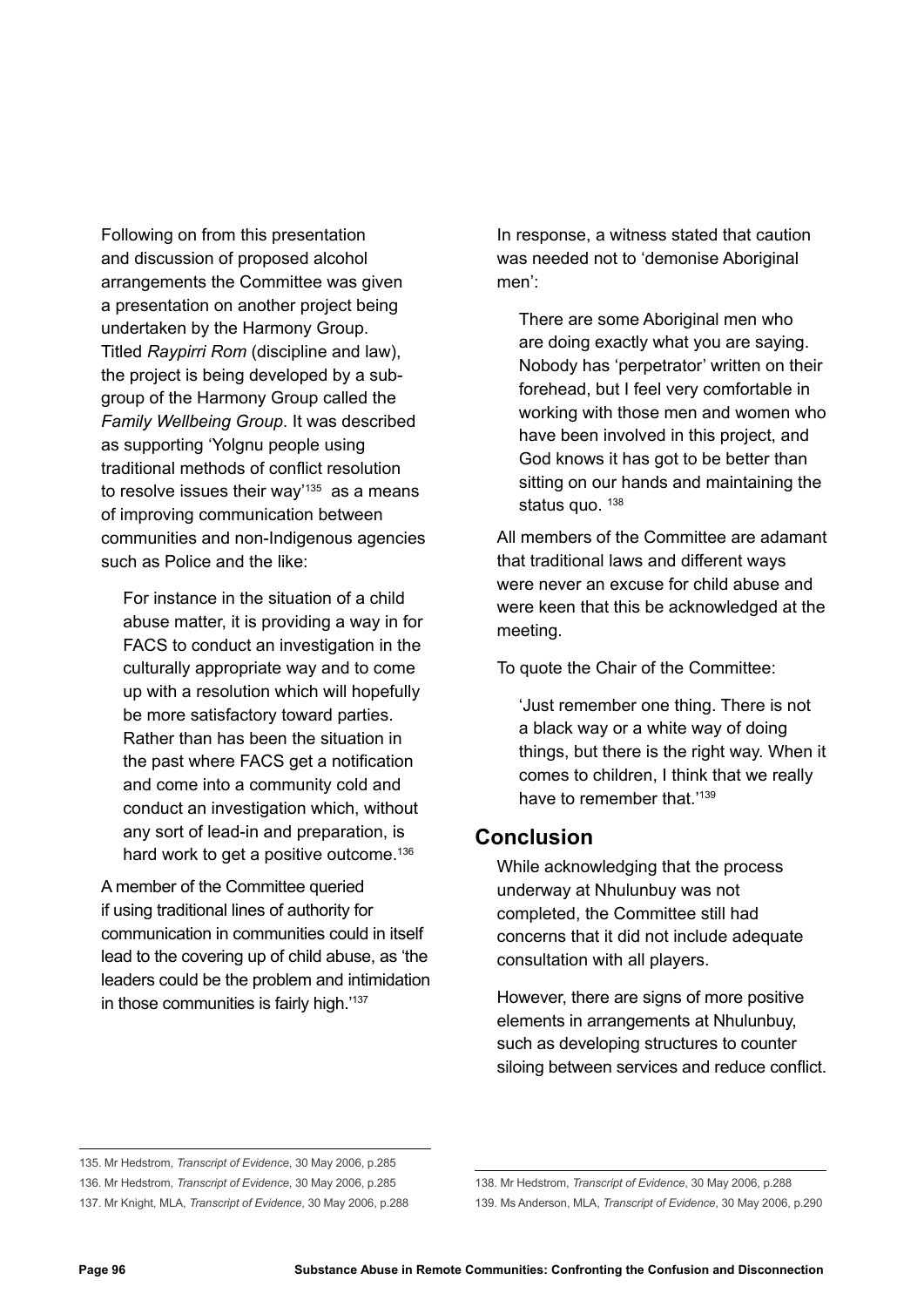There are also the technical innovations in the management of liquor permits.<sup>140</sup>

The Committee considers these to be of lesser significance than the twin issues of whether Aboriginal people have a stake in the Plan and whether sacrifices are shared between Aboriginal and non-Aboriginal people to achieve better conditions.

# Conclusion - Top End

The Committee saw the basic principles of good practice on community-level substance abuse interventions in Central Australia. Its hearings in the Top End served to clarify and strengthen these principles. Here again, effective practice rests on following a coordinated, threepronged approach to substance abuse, and the effective engagement of the community residents. Successful programs are able to engage a range of incentives and sanctions to guide client behaviour away from substance abuse.

The further information gained in the Top End also went beyond these service-level considerations. Many of the external factors identified as key matters for concern in Central Australia were confirmed in the Top End. A particular example of this lies in the Committee identifying employment as a pivotal element in substance abuse. In Central Australia this was often signalled by the absence of employment. In the Top End, it was confirmed by consideration of communities, such as those on Groote Eylandt, where employment was

available. The success of the communitydriven, consensual approaches to the regulation of substance use on Groote Eylandt underscores the importance of this part of the overall substance abuse 'equation'. Employment, or the possibility of employment, is clearly a major motivating force that engages a system of 'carrots and sticks' of its own, as well as being one of the most profound bases for that sense of personal worth that is the best possible counter to substance abuse. Where employment is possible, there is a more readily perceived reason for youth to persist with education and a generally higher level of personal resources and wellbeing that filter throughout the community. This is ultimately reflected in a better capacity for the community to respond, collectively, to other challenges.

Despite variations in local conditions between communities and between Central Australia and the Top End, the Committee's Inquiry strengthens a sense that there are important underlying factors. These speak volumes on the best way to respond to substance abuse. As for the services considered in Central Australia, the Groote Eylandt Alcohol Management Plan confirms the importance of genuine consultation and partnership in creating sustainable solutions. Like other Australians, Aboriginal people respond well to having a real say in their own affairs. Without that, they are unlikely to participate in, or comply with, any new arrangements, particularly in view of a legacy of government policies that excluded their input. Similarly, practices at the Angurugu Substance Misuse Unit follow the

<sup>140.</sup> Ms Howard, *Transcript of Evidence*, 30 May 2006, p.300; Mr Hedstrom, *Transcript of Evidence*, 30 May 2006, p.299; Mr Cook, *Transcript of Evidence*, 30 May 2006, p.298.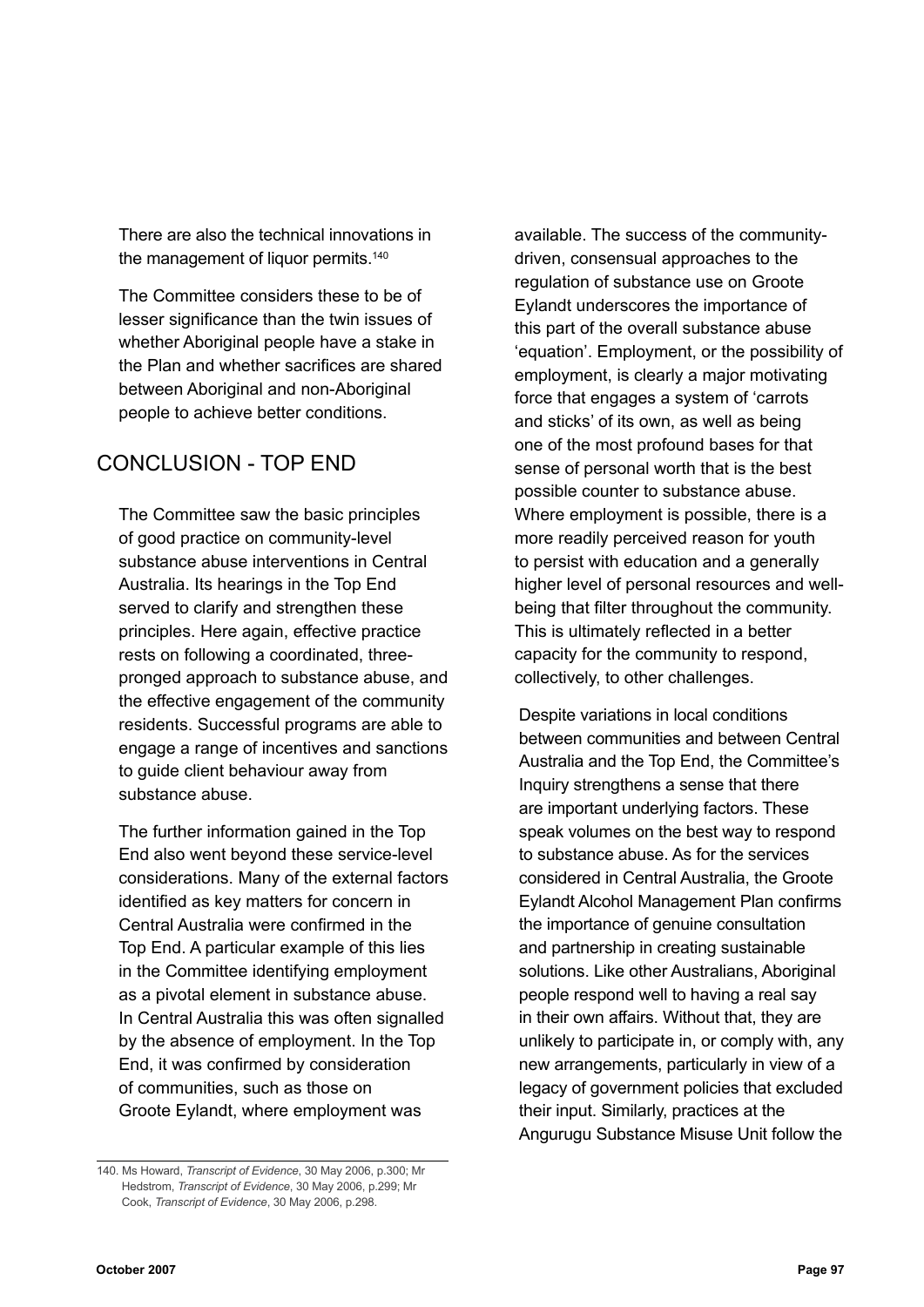same elements of good practice displayed in testimony from Central Australia. Here, culturally appropriate people and practices in communities, together with providing constructive educational and recreation activities, and harm minimisation, amount to a well-rounded program of response.

These emerge as clear, robust elements of good practice. Government could do more to capitalise and increase the benefit arising from these approaches, which have developed over time and now form a standard on how to approach substance abuse. But, as for Central Australia, government lags in terms of its support for these programs and principles. They exist on a slender thread of funding, which is usually some kind of blend from a range of sources from different agencies and different jurisdictions. While there are some virtues in diversity, in that this allows a range of approaches to be considered for funding, there is too little weight given to considerations of program longevity and consistency within the funding process. The information brought before the Committee shows that this is wasteful not only in terms of lost opportunities that better-funded programs could otherwise take up, but also due to the loss of impetus and community morale when programs are terminated on an apparently arbitrary basis. While it is likely that government agencies see present funding arrangements as a way to achieve accountability, they are a blunt instrument. Their impact on programs, and the communities they serve, is negative and funding processes need to be refined to give better support while still ensuring accountability. The necessity for this becomes even more clear when the

social dimensions of substance abuse are considered, as they are in the following chapter.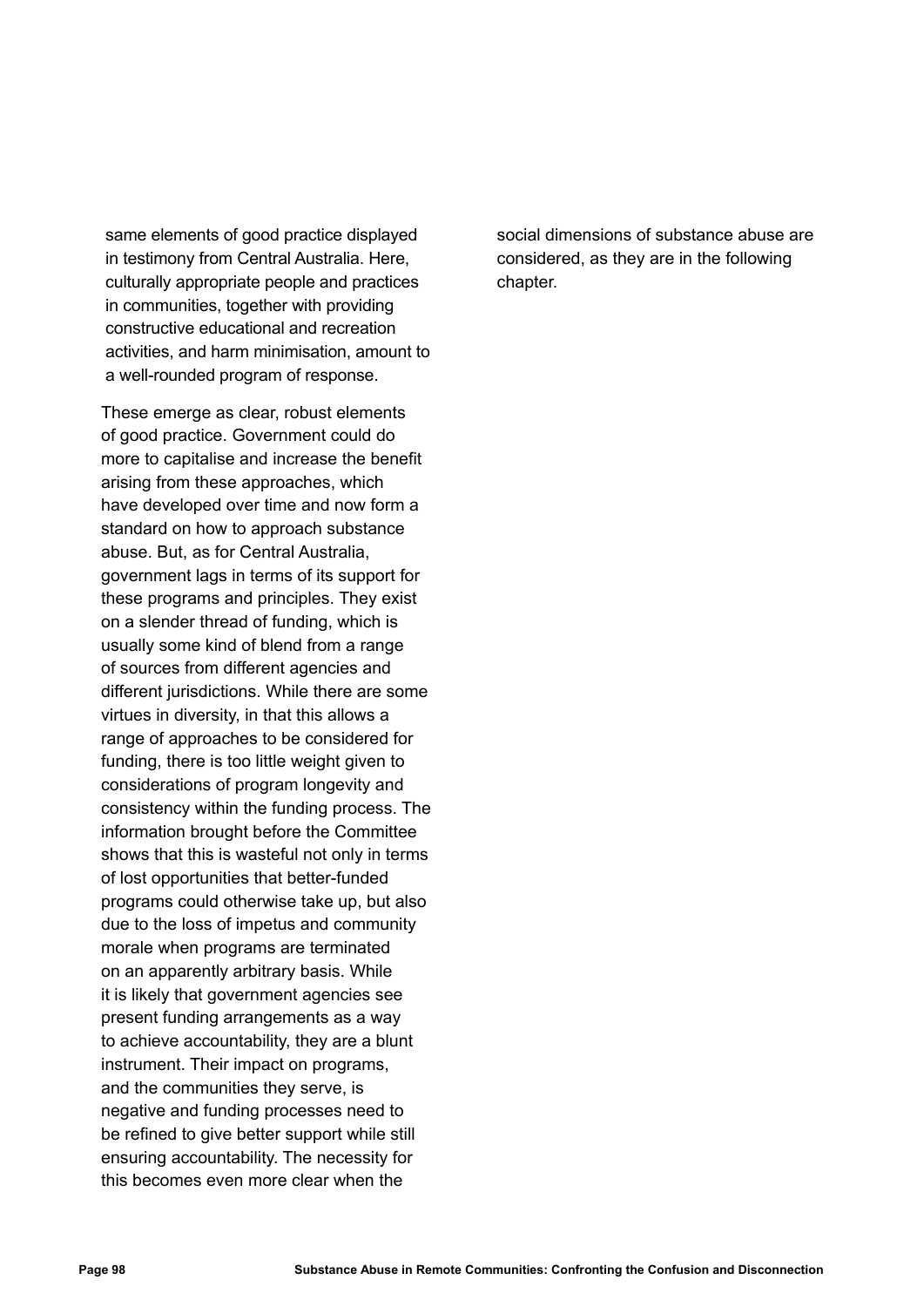# Chapter 5 - Social Factors

# **INTRODUCTION**

This chapter examines social factors in substance abuse in Territory remote communities, corresponding to clause 1(e) of the Committee's Terms of Reference. Up to this point, the Report has discussed substance abuse from two perspectives, first, the state of affairs for each of the main substances of abuse in the Territory and second, the state of services responding to the problems they create. It has also touched upon the social effects and contributing social factors in substance abuse. This chapter elaborates on this in such areas as housing, health and education. It also considers how deficits in these areas contribute to substance abuse harms.

This is an important and complex area. A major characteristic of problems with substance abuse in remote communities is that they are multi-factorial. There is a complex set of interrelationships between housing, health, employment, education, recreation and the other areas considered here, which has been a challenge for policy. Without reasonable prospects of employment, for example, it is difficult to engage youth in education; and without education, it is difficult to be employed. Further investigation shows other similar effects that exacerbate substance abuse harms. For community residents, a lack of housing emerges as a key factor, but this also has an important part to play in limiting the ability of communities to provide services. At times it is impossible to house and therefore attract skilled persons for key positions. Flow-on effects are to reduce the availability of services such as recreation activities, because no workers are available. This in turn means that the community has one less line of protection against

substance abuse, which increases the need for services such as health and police.

Consideration of these relationships leads to questions around social cohesion. There is a range of assets within a community that provide for resilience. These include the willingness of people to participate within the community, serving on various bodies and thus contributing to the general health of the community. The importance of this is emphasised in the positive stories told to the Committee during hearings. Similarly, their absence is evident where things are not going well. Appreciating these differences goes toward a more complete answer to the original question of the Inquiry, that is, on differences between communities on the 'western side of the north Stuart Highway' and those 'to the eastern Plenty'.<sup>1</sup>

It will be remembered that remote communities to the west are demonstrably more vulnerable to substance abuse. Looking more closely at the characteristics of these communities, there are a number of common factors. The western communities started as mission stations, bringing together a number of different groups, away from Country, largely to be fed on rations. This contrasts to the eastern Plenty communities, which are more culturally homogenous and where there has been a consistent history of employment.The western communities suffer higher levels of internal conflict between different clans and linguistic groups. Living away from homelands and the maintenance of culture is made yet more difficult by the absence of a clear cultural consensus. This presents a

<sup>1.</sup> Ms Anderson, MLA, *Transcript of Evidence*, 21 March 2006, p.48.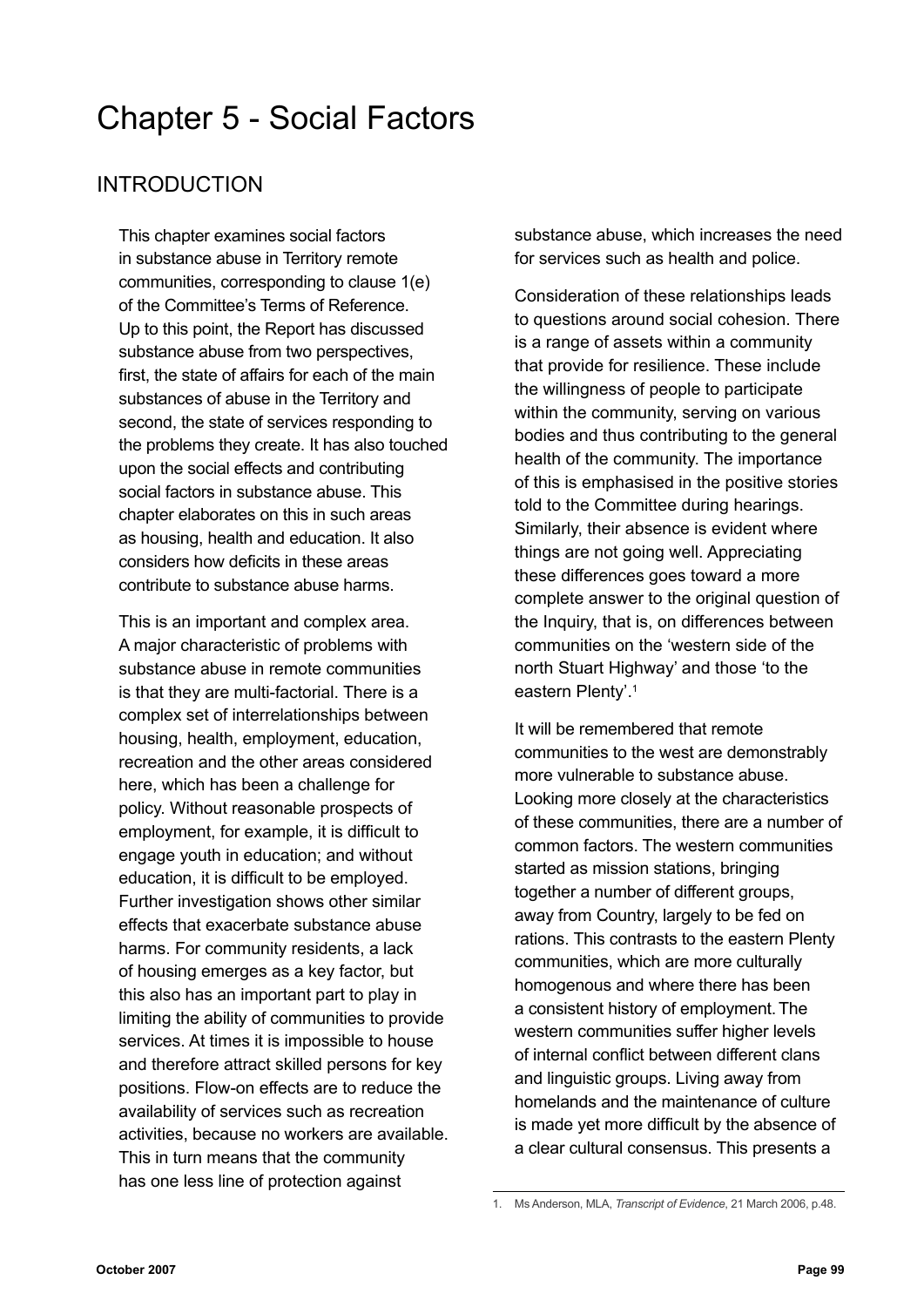further obstacle to the community's ability to govern its own affairs effectively. It becomes difficult to identify leadership that is likely to gain support from the whole community:

If you have a look at all the communities where we've got devastation with petrol sniffing and destruction - family destruction as well at places like Papunya, Hermannsburg and places in the Anangu Pitjantjatjara Lands, Yuendumu and it's places that have had too many different clans put into these communities and people haven't been able to work out their leadership role because of too many different cultures and laws put in, you know.<sup>2</sup>

Here, competition is more likely than cooperation, and it is difficult for people of authority to express and enforce social norms and get agreement on what constitutes acceptable behaviour. This is of key importance for a community's power to regulate substance abuse. Contrasts with the more cohesive communities of the Eastern Plenty confirm the picture:

… they've got their leaders all sorted out and those communities are really led by - and the communication between the council and the community people are also at the level that people want them. So we've seen a very different contrast on the Eastern Plenty to what we've seen at Papunya.<sup>3</sup>

A number of witnesses attested to the effects of this in detail. Several people cited inter-group violence as an associated phenomenon in Wadeye, for example. While people within the community attempt to reduce the antagonism arising from these differences, there are influences working in the other direction. Youth were inclined to follow the example of violence they had themselves witnessed:

It is because there are problems that have been going on for a long time, fights. It is either here around the community, or at the school; young children fighting each other, imitating the older boys outside. In the school the children now form their own gangs, so other children just went home and did not bother to go to school because that is where more accidents happen. That is the problem with school; children fighting each other, imitating their brothers, and they are out of control.4

A further dimension of this pervasive violence, 'fighting between families' was also described as a significant feature in a number of communities.<sup>5</sup>

This violence, or threat of violence, has a negative influence on the degree to which communities can draw upon their own resources to minimise harms from substance abuse. Witnesses commented, for example, that community services can be deterred from caring for particular community members due to the potential for payback if something goes amiss.<sup>6</sup> It was a shift in community attitudes over

<sup>4.</sup> Mr Cumaiyi, *Transcript of Evidence*, 31 May 2006, p.300.

<sup>5.</sup> See discussion between Ms Anderson, MLA, Ms Low, and Mr Johnson, *Transcript of Evidence*, 22 March 2006, p.123.

<sup>2.</sup> Ms Anderson, MLA, *Transcript of Evidence*, 22 March 2006, p.81. 3. Ms Anderson, MLA, *Transcript of Evidence*, 22 March 2006, p.81.

<sup>6.</sup> Ms Anderson, MLA, *Transcript of Evidence*, 20 March 2006, p.28.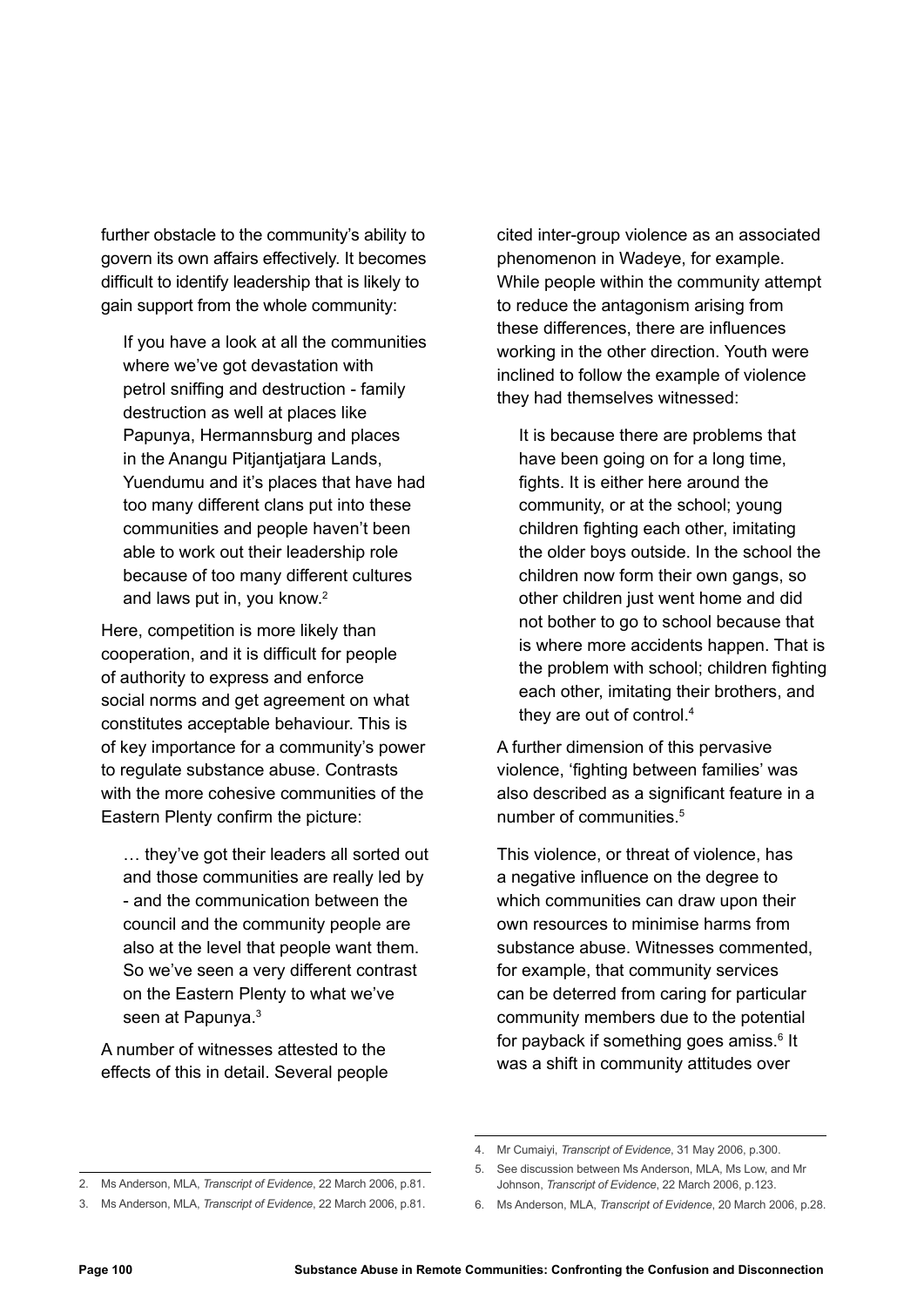payback that was instrumental in allowing the Mt Theo program to happen.<sup>7</sup> This signifies both the importance of these matters and that attitudinal change is possible under the right conditions. Witnesses flagged this as a priority in moving toward a better state of affairs.<sup>8</sup>

These effects are compounded by other factors, such as a lack of role models for young people. One witness noted the importance of role models in the community, but also indicated the challenges that communities may face in this respect.9 Low life-expectancy and high fertility result in an age profile that is heavily-weighted toward youth, leading to a lower availability of older people who can perform in this role:

The big thing that has happened, we were mentioning the tribal elders … is the imbalance. You have 50% of your population under 20, and the average life expectancy for a male is 49, the number of elders related to the amount of population is very small, so the social structures become quite imbalanced.<sup>10</sup>

This causes a vacuum, where other, less positive role models come into play:

… you have your role models in the community being the leaders of the gangs. That is all the young kids are seeing as the role models out there, so what do they try to do? We walk into the yard duty at lunch time, and there are two little kids

having the same fight as they see their brothers, and sometimes sisters ...<sup>11</sup>

The words of one witness sum up much about the difficulties that emerge:

We live in the community here and we are not talking to each other. We are all part of the community and we need to be worrying about the whole community here.<sup>12</sup>

Under such conditions, it becomes difficult for the community to marshal the resources it has on hand, particularly its human resources. The socially corrosive effect of substance abuse may itself prevent this. Where communities reach an impasse in this respect, astute interventions by external players may be important.

## **Governance & social norms**

Even amongst the challenging conditions outlined here, of communities divided by inter-group rivalries and resentments, there are techniques that can be adopted at a local level. The case study on the Angurugu Substance Misuse Unit showed how appropriate mechanisms and staff dealt with clients from different groups in the community. This meant that all key groups were represented on staff so the appropriate people could deal with individual clients in question.<sup>13</sup> A similar approach can be taken resolving conflict in communities:

<sup>7.</sup> Ms Low, Transcript of Evidence, 22 March 2006, p.124.

<sup>8.</sup> Ms Patterson, trans. Ms Anderson, MLA, *Transcript of Evidence*, 20 March 2006, p.20.

<sup>9.</sup> Ms Rebgetz, *Transcript of Evidence*, 31 May 2006, p.325.

<sup>10.</sup> Ms Rebgetz, *Transcript of Evidence*, 31 May 2006, p.325.

<sup>11.</sup> Ms Rebgetz, *Transcript of Evidence*, 31 May 2006, p.326.

<sup>12.</sup> Mr Butcher, *Transcript of Evidence*, 20 March 2006, p.18.

<sup>13.</sup> Ms Clarke, *Transcript of Evidence*, 29 May 2006, p.192.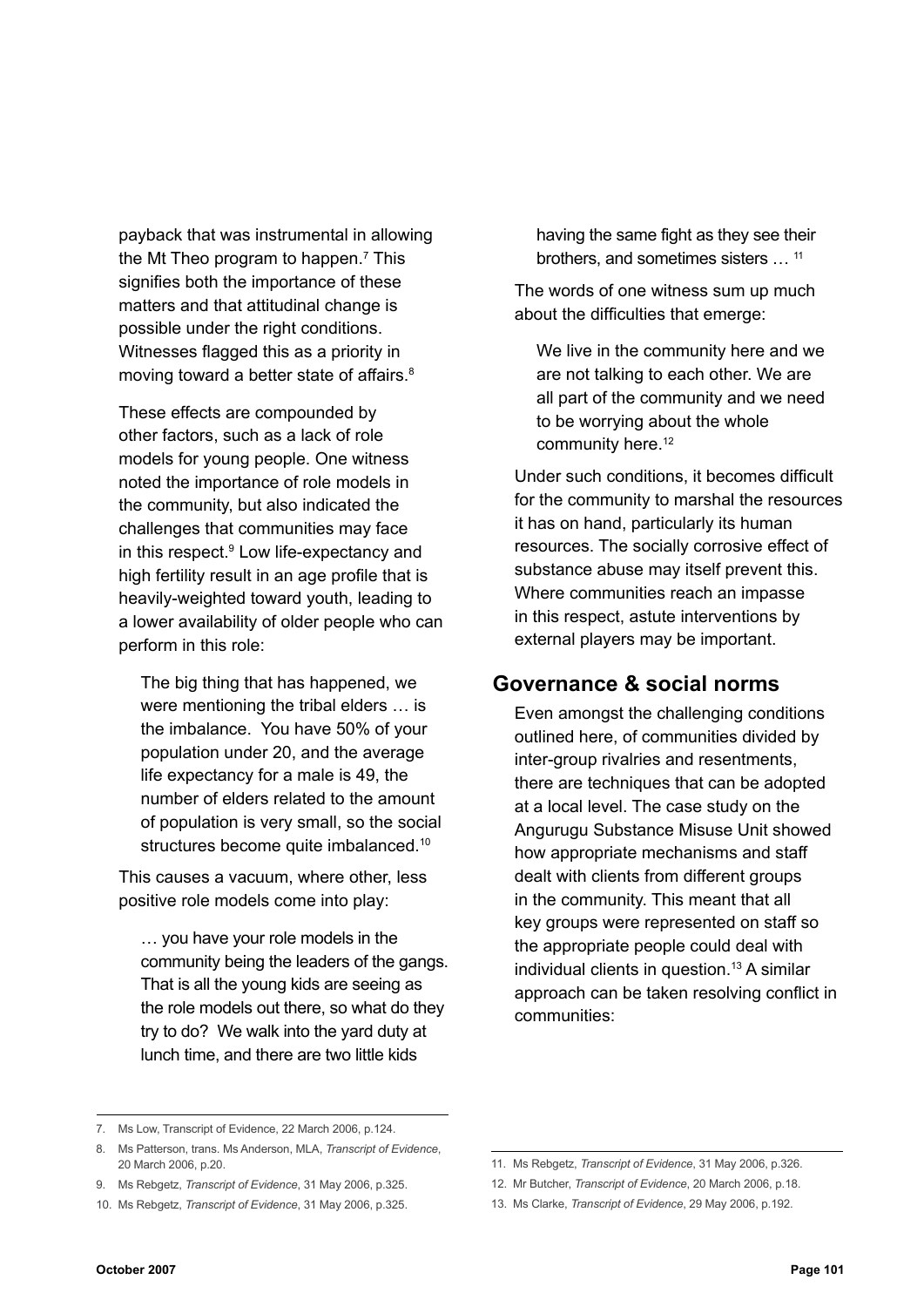What you do is you get the nearest council members that are related to that family that you have got the problem with, always on a nightly basis to go and talk to that whole family. It doesn't have to be on an official capacity, it can be an unofficial capacity, like in the evening go and spend 1 hour and talk about the problems with that whole family. If you try and resolve the family at that level, then you start seeing the benefits that Brian is talking about, at that community level, that school level and the participation which they have in talking about driving their community abroad.14

And to ensuring that governing bodies and committees are representative:

When we elected the council, we always elected councils from each family group, so that each family group had a representation on the council, so that you got the views from everybody. That way you didn't have any conflict about someone coming in and saying 'there is only a few people deciding what happens in this community'.15

A similar principle was applied to service providers in the community:

… to always have a member of the police force, the principal or the principal's nomination, the nurse in charge or the nurse's nomination, always attend a council meeting. That way you are always assured that everybody's in on the loop, everybody is discussing the

same problems, not necessarily talking about council business, but talking about community business.16

This is consistent with the approach in some other communities considered during the Inquiry:

… all council meetings are open and … no decisions are usually made until the community talks about stuff and people will come in and I will talk to them and they will go away and they will come back and pass their opinion … it has always been very important that … the community people have the chance to talk about issues that they want to see and not just have certain people making decisions.<sup>17</sup>

This approach is consistent with contemporary best practice in engaging community residents and achieving effective service delivery. Without full representation in the process, disengagement and withdrawal from services and contributing to the community are likely. With it, however, the quality of the social fabric can improve and residents are more likely to take a more active role in their community.

Evidence shows that some communities are more able to regulate their affairs than others. A key element in this is the presence of positive social norms. These are values held, and expressed, within a community that work to steer individuals away from destructive behaviour. That some communities are able to express and enforce these attitudes is clear from testimony:

<sup>14.</sup> Ms Anderson, MLA, *Transcript of Evidence*, 20 March 2006, p.35.

<sup>15.</sup> Ms Anderson, MLA, *Transcript of Evidence*, 20 March 2006, p.35.

<sup>16.</sup> Ms Anderson, MLA, *Transcript of Evidence*, 20 March 2006, p.34.

<sup>17.</sup> Ms Cole, *Transcript of Evidence*, 21 March 2006, p.49.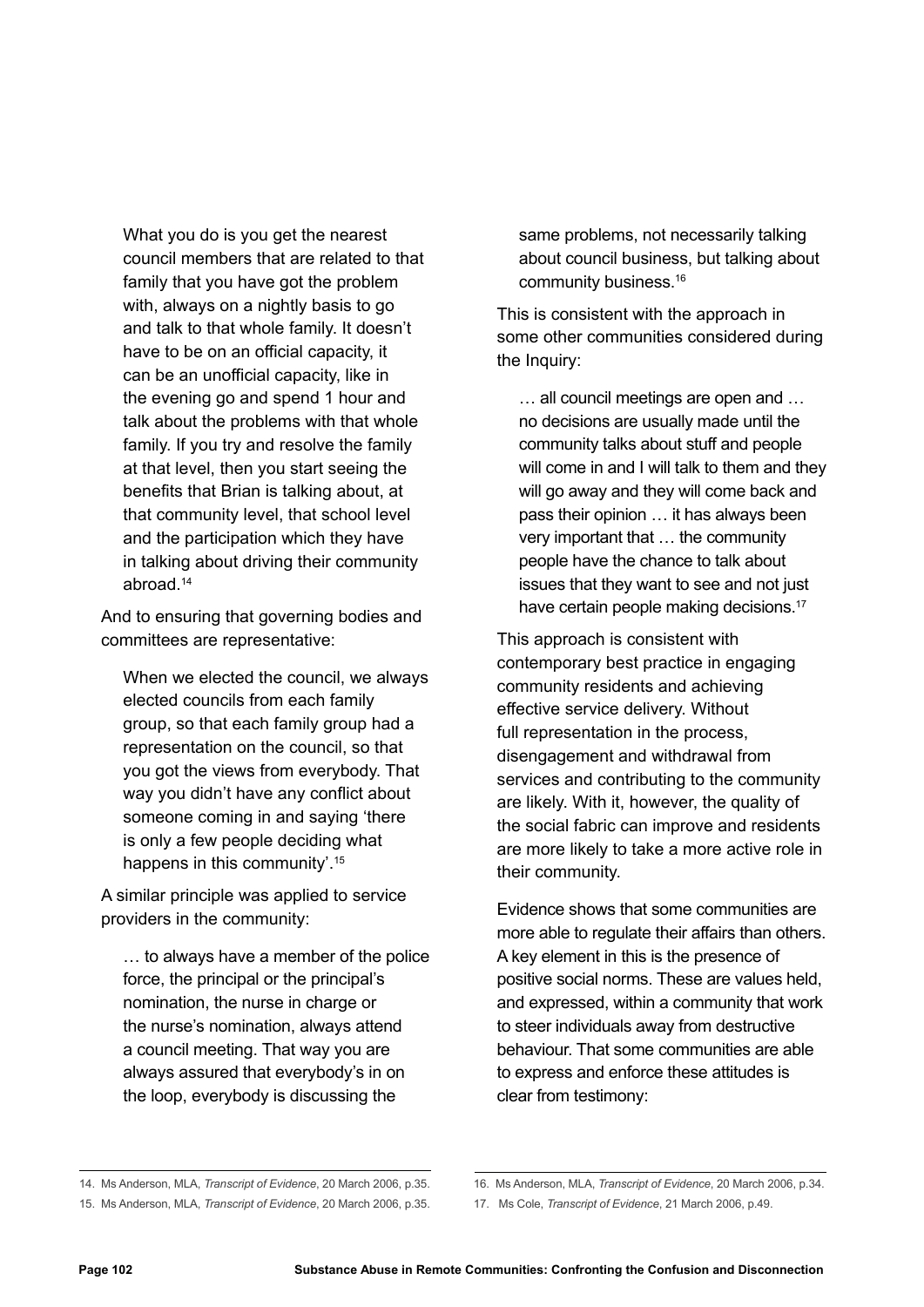… we heard at Atitjere [Harts Range] today that when they were talking about petrol sniffing problems or something like that, the community thought that it wasn't the responsibility of the Council or of the office, it wasn't their responsibility to sort it out, that the community would sort it out themselves.<sup>18</sup>

Witnesses were asked in this instance how such things would be dealt with in their home community (Engawala) and answered, using the illustration of a recent dispute between families, that the community was well able to deal with matters itself.<sup>19</sup> This supports the contention that there are powerful social assets in many remote communities that are often overlooked.

When it comes to substance abuse, some communities simply will not allow certain practices to take place. Sanctions consist, for example, in the community's power to exclude individuals who refuse to conform to these rules:

if people want to continue to drink or smoke ganja, this community will just say well, you're not welcome here. You go and do it somewhere else.<sup>20</sup>

However, there are other communities where these do not come into play so strongly. Papunya was one community, at the time of hearings, which clearly faced challenges in this regard. One witness, a police officer, expressed concern at an apparent lack of action by adult residents

- 19. Unnamed witnesses, trans. Ms Anderson MLA, *Transcript of Evidence*, 21 March 2006, p.67.
- 20. Ms Anderson, MLA, *Transcript of Evidence*, 21 March 2006, p.50.

when faced with substance abuse by younger people:

… from what I have seen … there are sniffers walking around the streets pretty much unnoticed and nothing is said or done to stop these kids from walking around with an empty Coke bottle full of petrol.<sup>21</sup>

He suggested, 'as a starting point' for improving the situation, that people in the community

… need to be willing to stand up and say 'look this is what's happening' and to also be strong enough to say to the kids, if they are sniffing in the house or in the streets, to take the fuel off them instead of walking past and not really doing too much at all. $22$ 

He argued that this should extend to the community's response to suppliers of abused substances:

… people need to be willing to stand up and say 'look this person here is bringing the fuel in' are you willing to make a statement.<sup>23</sup>

Evidence presented to the Committee sheds light on this inaction. An important characteristic of social norms is that they are dynamic. Where challenges are too great, people who hold opinions that could be regarded as social norms will not express them. This could be the result of threat of violence or other negative consequences for the individual, or simply because the level of problematic behaviour

<sup>18.</sup> Mr Knight, MLA, *Transcript of Evidence*, 21 March 2006, p.67.

<sup>21.</sup> Const. De Vos, *Transcript of Evidence*, 20 March 2006, p.16.

<sup>22.</sup> Const. De Vos, *Transcript of Evidence*, 20 March 2006, p.16.

<sup>23.</sup> Const. De Vos, *Transcript of Evidence*, 20 March 2006, p.16.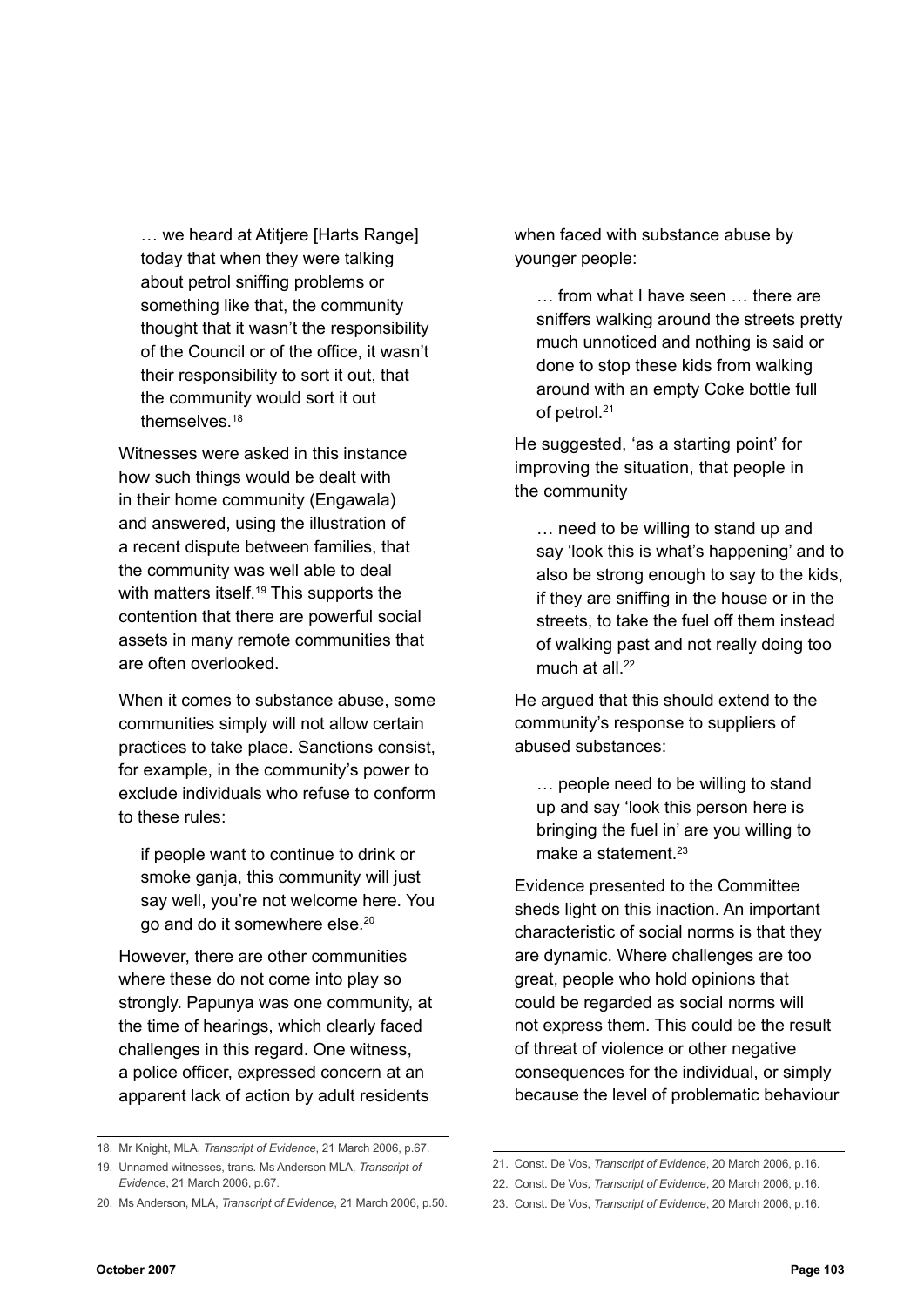is beyond what community believes it can control. Cultural conventions preserving the personal autonomy of others can also contribute to this,<sup>24</sup> as can the demographic trends that see communities with fewer older people to express these rules.25

All of these factors are implicated in weakening social norms. The other side of the coin is that there are conditions, most particularly a sense of safety, that allow those holding 'protective' attitudes to express them. These conventions can then regenerate. The 'carrot and stick' approach described at Mt Theo is an example of this.<sup>26</sup> In terms of substance abuse, all elements of the three-pronged approach to substance abuse; supply reduction, demand reduction and harm minimisation, play a key role toward this end. Contemporary thinking is that every user who is placed into rehabilitation represents a reduction in harms,<sup>27</sup> and lower levels of substance availability have a similarly protective effect, if paired with access to rehabilitation.

The key importance of social norms for substance abuse was addressed by a witness at Wadeye in comments on the role of the justice system:

26. Ms Cole *Transcript of Evidence*, 22 March 2006, p.120.

… a lot of people around this camp are in denial, they think they do not have a problem here, and this [threat] is just in the corner of this beautiful place, hidden somewhere. If the justice could be very strong and tell them that; 'you must know you have got a problem'. I do not want to send them to jail; instead I send them to Makura Wunthay to get some education. I would like to see that happen because we cannot force people ourselves to come here; they say no, but the police and the judge can. The more people who come here for us to work with, the better.<sup>28</sup>

This statement proposes a combination of hard and soft measures, court order and education, to achieve less harmful behaviours. It reflects a consensus view that changing the climate around social norms in any community is a dynamic process that draws on 'carrots and sticks' to edge community members back into community-sanctioned ways of behaviour.

With these questions in mind, it is useful to consider interventions, and consider how residents and service providers in remote communities view them. What interventions are rated as valuable from within communities? What things are missing that could make a difference, in strengthening social norms around substance abuse? First, there is evident support for and an appreciation of the effectiveness of supply reduction measures such as the Remote Area Drug Strategy, particularly the use of police sniffer dogs to intercept cannabis shipments on regional airlines.<sup>29</sup>

<sup>24.</sup> Mr W. Tilmouth, *Transcript of Evidence*, 22 March 2006, p.101. See also Maggie Brady, *Heavy Metal: the social meaning of petrol sniffing in Australia*, Canberra: Aboriginal Studies Press, 1992, pp.75-77..

<sup>25.</sup> Ms A. Rebgetz, *Transcript of Evidence*, 31 May 2006, p.326.

<sup>27. &#</sup>x27;There are important intersections between the aim of populationlevel prevention of drug-related harm and what has traditionally been considered to be treatment,' Loxley, W. et al. *The Prevention of Substance Use, Risk and Harm in Australia: a review of the evidence*, 2004, The National Drug Research Institute and the Centre for Adolescent Health. 01/09/06, p.xiv.

<sup>28.</sup> Mr Cumaiyi, *Transcript of Evidence*, 31 May 2006, p.301.

<sup>29.</sup> Ms Clarke, *Transcript of Evidence*, 29 May March 2006, p.184; Ms Berida, *Transcript of Evidence*, 31 May 2006, p.295.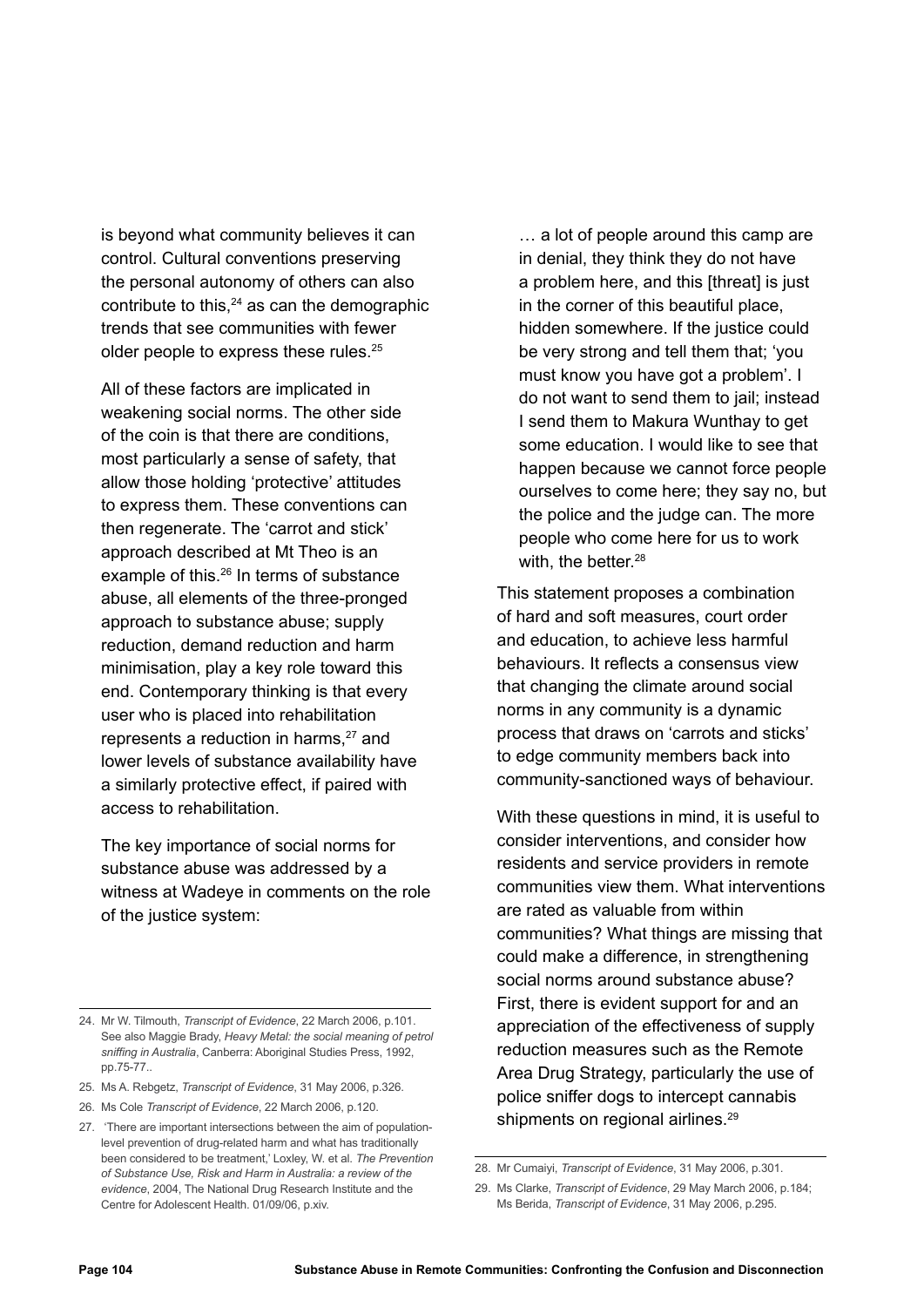Second, service providers confirm the 'balloon effect' apparent in connection with supply reduction.<sup>30</sup> On Groote Eylandt. the Committee was told of positive and negative effects. On one hand, the implementation of the Alcohol Management Plan has had, as already discussed, a marked effect in reducing alcohol harms and, at the same time, the Remote Area Drug Strategy has reduced the availability of cannabis. This is apparently without an increase to petrol sniffing in its place. $31$ In tandem, these interventions have reduced substance abuse on Groote Eylandt overall.32 However, the Committee was also told that there has been some substitution of alcohol for petrol sniffing and there were suggestions of a movement of people out of the community, to places where both cannabis and alcohol are more available:<sup>33</sup> although not, by report, from Umbakumba.34 Others who have stayed on Groote Eylandt have struggled to cope with withdrawal from higher levels of alcohol intake. This echoes other reports suggesting that supply reduction measures in the Territory are not paired with rehabilitation interventions services in the best possible way.35

Third, while night patrols have been part of the remote community landscape for many years, they have fallen into dilapidation in many instances. There were representations made to the Committee

on this at Papunya and Wadeye. Both communities were sorely in need of further services such as night patrol, that could reduce harms and social disorder from substance abuse.<sup>36</sup> The historical reliance on CDEP to staff night patrols has made these services vulnerable to more recent policy changes. In theory, shortfalls are to be made up by police, but this has not always been confirmed in practice.<sup>37</sup>

Fourth, when local people involved with the Makura Wunthay alcohol education service at Wadeye were asked what would help them most, a clear priority was better access to training. They wanted better skills to tackle substance abuse, $38$  and training for local people to increase their capacity to participate in local law and order matters, particularly as Aboriginal Community Police Officers<sup>39</sup>

These all have a close connection to social cohesion. Residents and service providers in remote communities are aware of the importance of supply reduction and appreciate these measures when they are effective. They are also aware of the need to address the unintended consequences of supply reduction. These factors influence levels of social cohesion in communities, as does, in a very direct way, the presence or absence of night patrols. All of these things, if attended to in a constructive manner, will reduce the fracturing effects of substance abuse. The desire for training

- 33. Ms Clarke, *Transcript of Evidence*, 29 May 2006, p.184.
- 34. Mr Herbert, *Transcript of Evidence*, 29 May 2006, p.225.
- 35. Ms Clarke, *Transcript of Evidence*, 29 May 2006, p.185; see also Mr Dwyer, *Transcript of Evidence*, 31 May 2006, pp.308-09.
- 37. Mr W. Tilmouth, *Transcript of Evidence*, 22 March 2006, p.101.
- 38. Makura Wunthay volunteer, *Transcript of Evidence*, 31 May 2006, p.301.
- 39. Mr Lantjin, *Transcript of Evidence*, 31 May 2006, p.298.

<sup>30.</sup> Buxton, J., *The Political Economy of Narcotics*, Fernwood Publishers, Nova Scotia, 2006, pp.181,182.

<sup>31.</sup> Ms Clarke, *Transcript of Evidence*, 29 May 2006, p.184.

<sup>32.</sup> Ms Clarke, *Transcript of Evidence*, 29 May 2006, p.185.

<sup>36.</sup> Mr Ward, *Transcript of Evidence*, 20 March 2006, p.35; Ms Berida, *Transcript of Evidence*, 31 May 2006, p.299.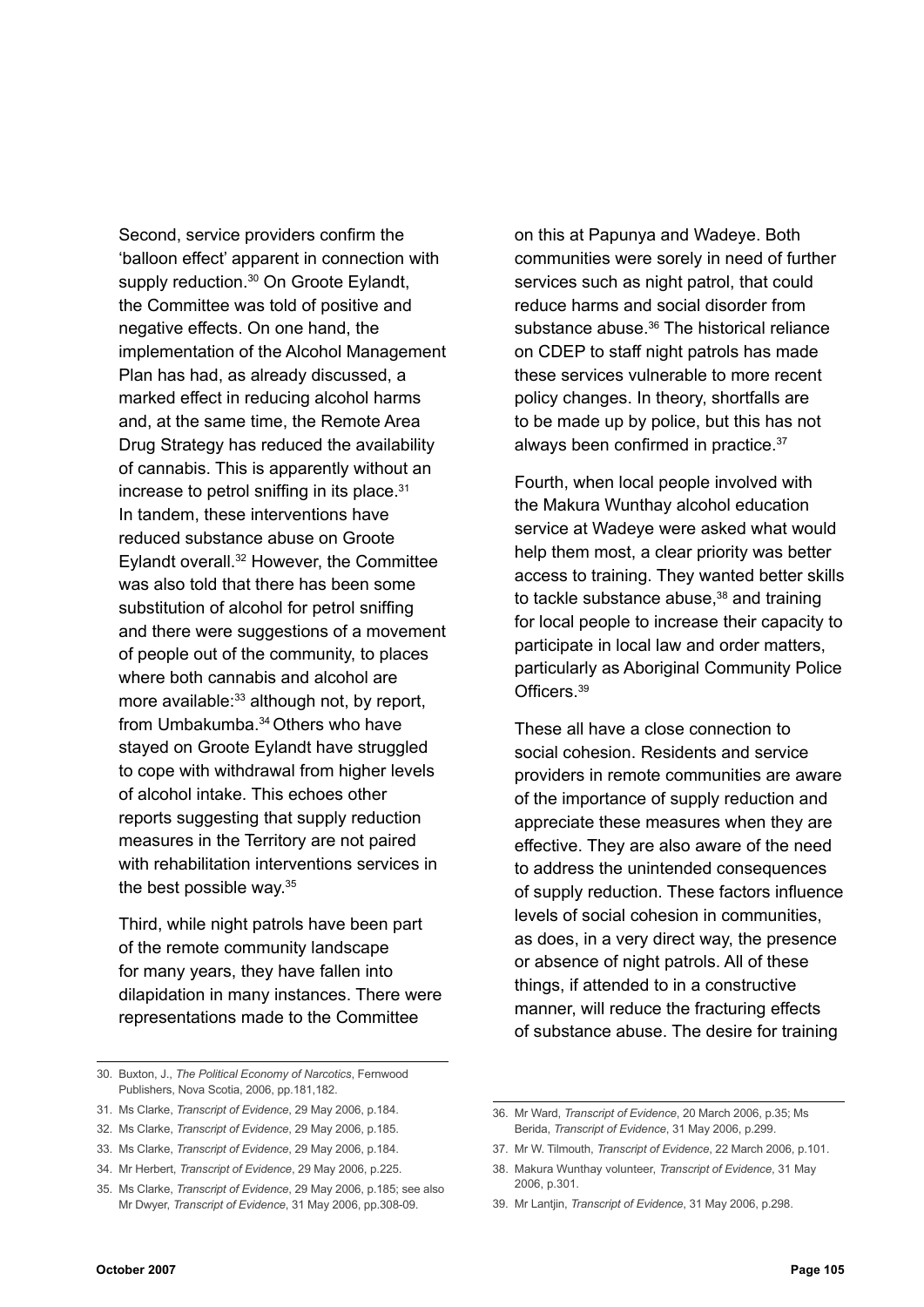and development voiced by local people working for Makura Wunthay in Wadeye shows that there are local people who want to come to grips with community problems. They are more interested in acquiring skills to do so than simply receiving money from government.

It is not uncommon for people from outside of communities to wonder at the lack of initiative and engagement on the part of local people in resolving their community's problems. The evidence given to the Committee shows that the readiness to engage and take responsibility is dependent upon other factors. Obstacles are often too discouraging to allow for this. This would indicate a need for strategic interventions where appropriate, to reduce obstacles so that communities can take a more active stance.

This provides an important alternative to the simplistic view that government must either prop-up communities or withdraw. It also places renewed emphasis on the question of how government can best play a constructive role in communities. It is possible for governments to behave in ways that undermine, rather than strengthen, communities' capacity to act, so there is cause for serious consideration of these matters.

## **Health**

In this complex web of interrelated effects, connections between substance abuse and health in remote communities are key. Closer inspection shows that these effects go far beyond the obvious immediate impacts on the individual substance user and affect the

health and well-being of the people around them. Levels of substance abuse in remote communities also place a huge burden on health services that do exist, effectively reducing the availability of treatment for other medical needs in communities.

This amounts to a considerable burden on the health of community populations. Costs to communities emerge as community members need higher levels of medical support and are less available for other constructive activity within the community. As noted, it also results in life expectancies reduced to the point where there is a reduced pool of people to provide leadership in communities.

There are references to the health implications of substance abuse in remote communities throughout this Report, but while a diversity of front-line drug and alcohol organisations have appeared before the Committee, specialist information on the health dimension of substance abuse has been largely provided in one instance alone. Representatives of the Port Keats Health Clinic provided a detailed picture of the health effects of substance abuse in the remote community setting. This testimony underscores the variation between sites indicated at the opening of the report. It shows that in Wadeye high rates of cannabis use are a particular feature, more than any other drug:

Ganja is a big problem. In our male health surveys when you ask; 'Do you smoke ganja', probably 80% - 90% of the males say yes' … 40

40. Dr Rebgetz, *Transcript of Evidence*, 31 May 2006, p.308.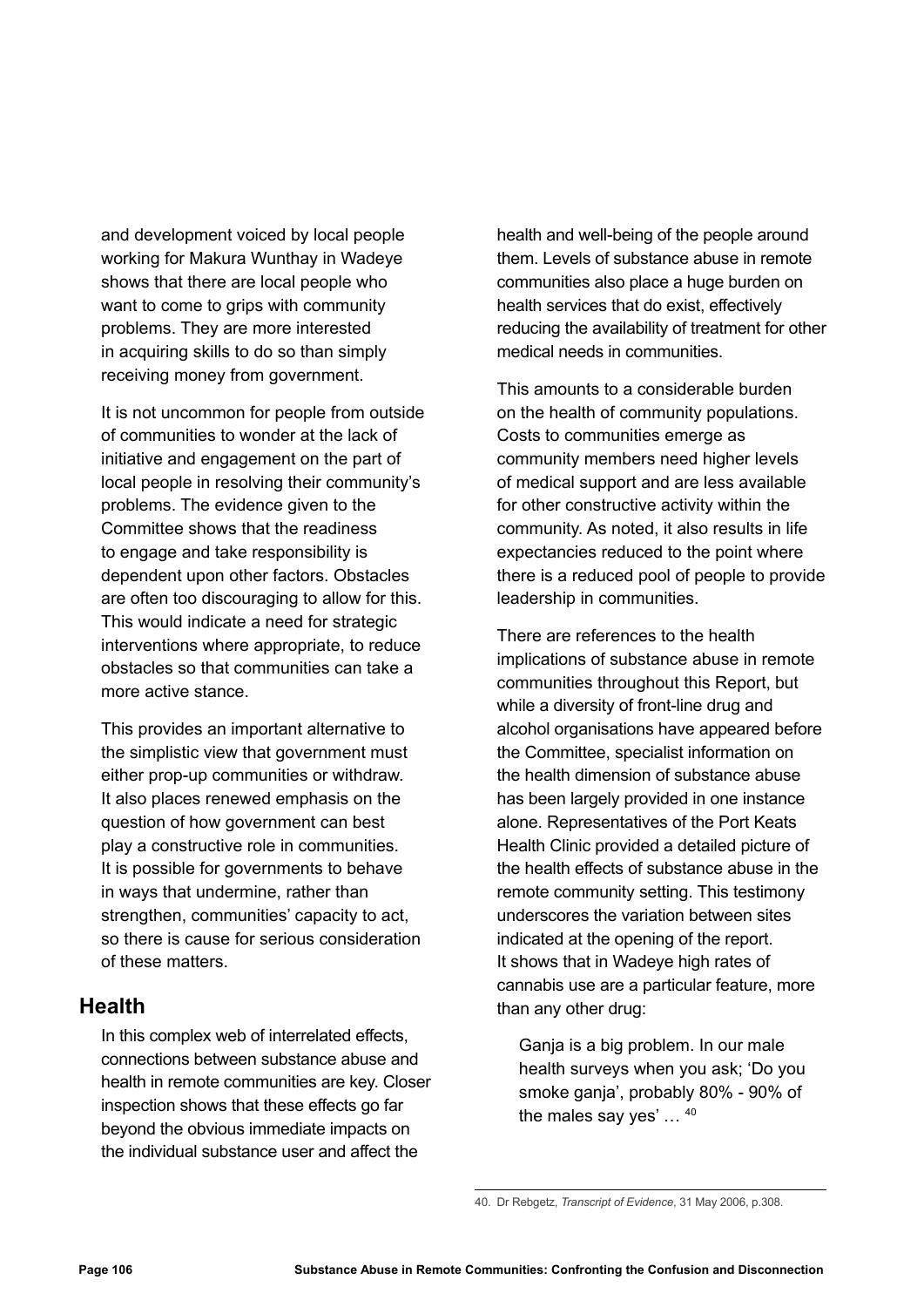Another witness agreed, saying that 'it appears that … most males over 30 use cannabis quite regularly'.41 This high prevalence has a number of effects, including mental illness:

I know there are certain groups that are heavily into the ganja, and we see acute mental problems. People with a past history of psychiatric illness who are in to the ganja are far more likely to go psychotic, and we see that on a regular basis. Those people are flown in to town, and within 48-hours they are sent back. There is a core group of mental health patients and their relapse tends to be related to ganja use.<sup>42</sup>

However, behavioural problems, particularly in the sense of 'social disorder', appear to be more obvious after the cessation of cannabis use:

It does seem that when there is a lot of cannabis in town, Wadeye things tend to be reasonably quiet, but it is when the supply gets disrupted that the riots and disturbances begin …43

There appears to be some kind of link between cannabis use and violence, often noted at Wadeye, that warrants further investigation.

Other specific health effects from high rates of cannabis use provoked strong concern. Witnesses from the Clinic reported a most disturbing connection between cannabis use and poor child health outcomes, by virtue of the financial pressures involved with maintaining a cannabis addiction:

One of the ways it impacts is that there is a generational thing happening where the younger males are likely to stand over their parents, particularly the women, to get money for ganja. There is a fair bit of that happening, and that impacts on younger children. It means that usually they have made (inaudible) agreements and there have been definite instances in the last few months, where babies have come into the babies' room and they are failing to thrive, but it is beyond that; they are actually starving…44

The witnesses agreed that 'the amount of money spent on ganja' was high, with the result that 'the families do not have enough tucker'.45 This is considered 'a significant problem' for infant health,<sup>46</sup> implicated in 'six to eight' babies failing to thrive at the time of the hearing.<sup>47</sup>

Witnesses identified a critical 18-month period (from six months to two years) during which this kind of nutritional deprivation would result in particularly high levels of long-term health consequences:

The problems start with weaning, when you have to actually provide food so most children grow well for six months, and then they plateau out. All the action in infant health is really between six months and two years; if you have not allowed the child to grow at that time, the child will always be smaller than what they would have been if they had

<sup>41.</sup> Mr Dwyer, *Transcript of Evidence*, 31 May 2006, p.308.

<sup>42.</sup> Dr Rebgetz, *Transcript of Evidence*, 31 May 2006, p.308.

<sup>43.</sup> Mr Dwyer, *Transcript of Evidence*, 31 May 2006, pp.308-09.

<sup>44.</sup> Mr Dwyer, *Transcript of Evidence*, 31 May 2006, p.309.

<sup>45.</sup> Dr Rebgetz, *Transcript of Evidence*, 31 May 2006, p.309.

<sup>46.</sup> Mr Dwyer, *Transcript of Evidence*, 31 May 2006, p.309.

<sup>47.</sup> Dr Rebgetz, *Transcript of Evidence*, 31 May 2006, p.309.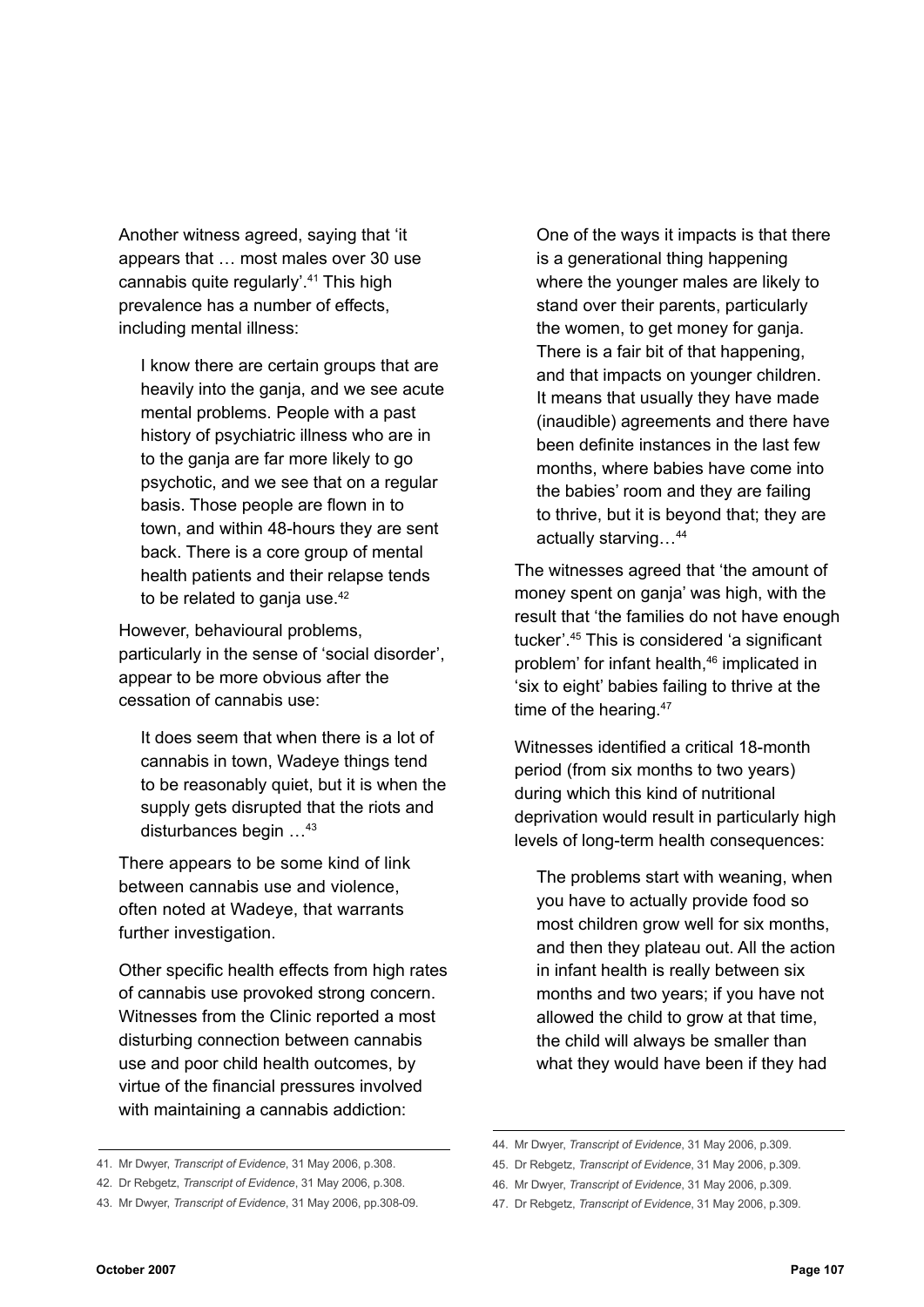grown at in a normal fashion. What I am talking about is 10% - 15% … [in] real problem families for a variety of reasons; young mothers, educational things, and that is where our focus is; on that 6 months to 2 years.48

These financial stresses interact with high food prices in remote communities '50% higher than Darwin' to produce further negative effects.49 A range of fresh food is available, but 'it is the quality that gets to a lot of the children that is the problem'.50 While 80% of other children are considered to 'grow well', the consequences of malnourishment are dramatic:

… if you have a child that is failing to thrive, who gets gastroenteritis; they become critically ill fairly early. The same with a child who is failing to thrive and gets a chest infection, so the admissions to Royal Darwin Hospital are very high.<sup>51</sup>

These are clearly very important concerns. However, poor child health outcomes are also attributed to another significant negative factor; poor housing. As with so many elements in the broader picture on substance abuse, the resulting harms are multi-factorial. Ill effects from one are compounded with those of another. According to witnesses from the Clinic, housing shortages are a major cause of poor health in children in the community:

The child health picture is poor, and a lot of that is related to the environment of people living in over-crowded house.52

This interacts with the age-profile of remote communities to produce a situation where young people are at particular risk from these conditions:

If you have 30 people in the house, you are not going to be able to live in a way that stops you getting a lot of skin sores; infectious disease just circulates. You have to remember that 50% of the people are under the age of 20, so a lot of people in that over-crowding are young children.<sup>53</sup>

Seen over a longer-term perspective, witnesses offered a sobering reflection on this:

These problems have been well recorded in Aboriginal Health the whole way through. It is disappointing they are not improving, and they are exactly the same as when I worked at Bathurst Island in the 1970's.54

This evidence suggests that housing is a fundamental, long-term problem in remote communities, which warrants a high level of priority in government policy. Money can be spent here to good effect. It is characteristic of the complexity of the environment that interactions between housing problems and substance abuse harms occur at several levels. Drug use clearly reduces the financial resources available to families, which reduces their capacity to change their circumstances, including for housing. Lack of housing also means that drug users and

- 49. Dr Rebgetz, *Transcript of Evidence*, 31 May 2006, p.310.
- 50. Dr Rebgetz, *Transcript of Evidence*, 31 May 2006, p.310.

<sup>48.</sup> Dr Rebgetz, *Transcript of Evidence*, 31 May 2006, p.310.

<sup>51.</sup> Dr Rebgetz, *Transcript of Evidence*, 31 May 2006, p.310.

<sup>52.</sup> Dr Rebgetz, *Transcript of Evidence*, 31 May 2006, p.310.

<sup>53.</sup> Dr Rebgetz, *Transcript of Evidence*, 31 May 2006, p.310.

<sup>54.</sup> Dr Rebgetz, *Transcript of Evidence*, 31 May 2006, p.310.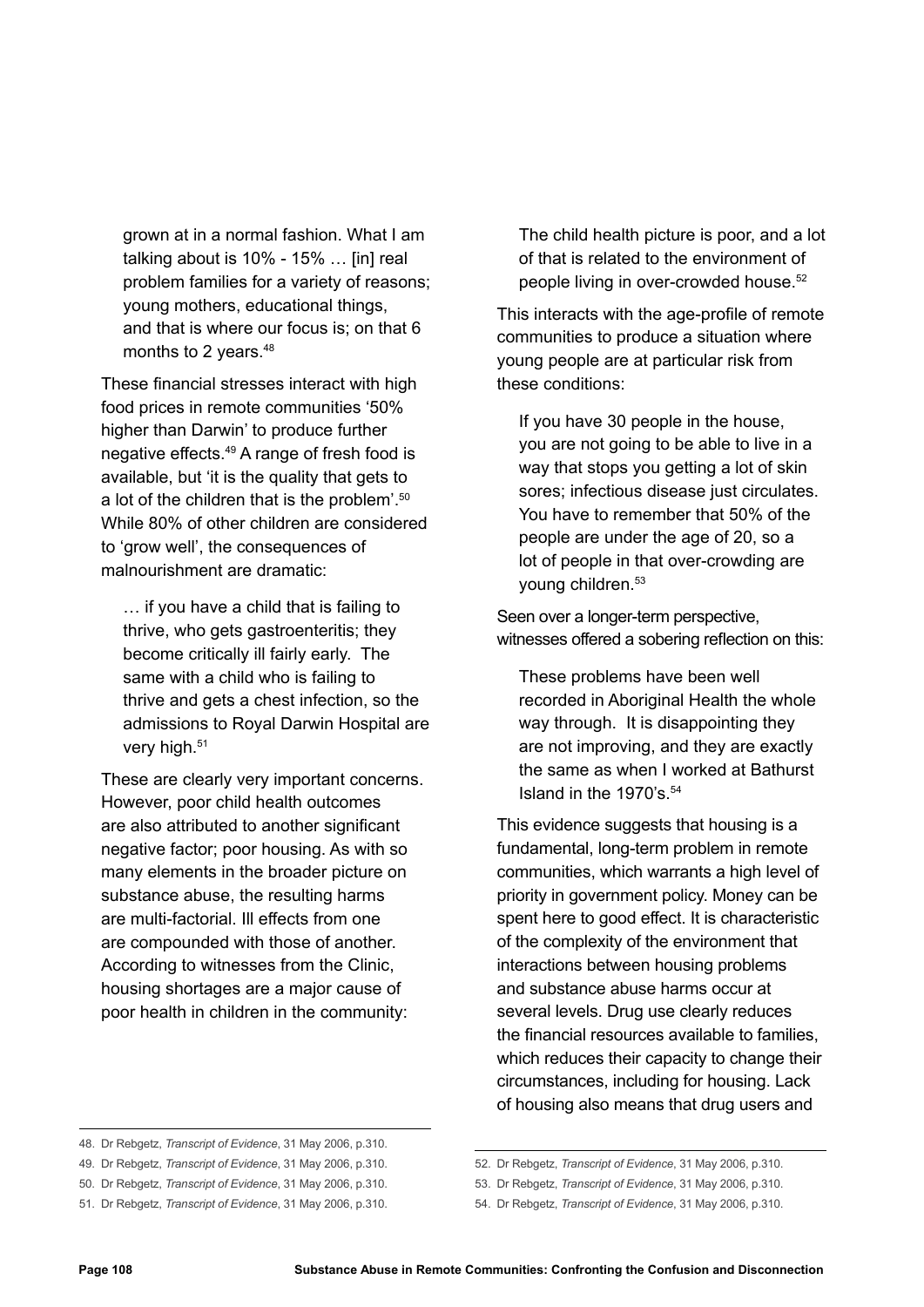non-users are obliged to share domestic spaces, which is detrimental to families and children, in particular. These effects, with respect to housing, are considered at greater length in the following section.

The health centre, as a service, faces a number of further challenges that compromises service delivery to community residents. Substance abuse is one of a number of interrelated factors, notably public violence, that lead to residents being reluctant to approach the health centre at time of need:

People are afraid to access health services when they should. We see a lot of instances where a baby comes in with the early days of pneumonia. We treat it, but it needs to come back the next day for an injection, and the next day, and the next, however we will not see it for three or four days. Suddenly they present the baby at the end stage of pneumonia, and you have to fly them to Darwin. If they were able to access the clinic, they would come every day to have those injections and it would never have got to that stage, and we see quite a lot of that.<sup>55</sup>

Clan and family divisions lead to perceptions of the health centre as not being a neutral facility, in effect further reducing availability of service.56

The violence notoriously associated with Wadeye is related to substance abuse in a number of ways. This includes interpersonal violence, or threat of violence, in order to acquire money for cannabis, and more generalised outbreaks of violence when cannabis availability is low. This leads to conditions in which the resources of the health clinic are consistently overextended by the need to attend to night time call-outs and other challenges arising from high levels of violence, as well as mental health problems arising from substance abuse. The result is that the health service is locked into a reactive pattern. It has little discretion to pursue the preventative approaches witnesses see as more promising in the long term.<sup>57</sup> This includes forms of intervention, such as antenatal care and health screening in various forms, that are considered basic elements of health care in more urbanised parts of Australia.<sup>58</sup> Under present conditions, however, health care imperatives are reduced to 'just treating all your acute stuff and trying to do the best you can'.59

For health, as for so many other areas considered in this Report, opportunities for development for local people emerge as a fundamental issue. Health centre witnesses were adamant that local health workers at the clinic were pivotal in its effective operation.<sup>60</sup> The people performing in this role were commended for their long-term dedication in the face of difficult circumstances. Yet, under present conditions, it is difficult to train-up and maintain sufficient numbers in this role. This is even more the case for local people aspiring to higher levels of qualification

<sup>57.</sup> Dr Rebgetz, *Transcript of Evidence*, 31 May 2006, pp.311, 312.

<sup>58.</sup> Dr Rebgetz, *Transcript of Evidence*, 31 May 2006, p.312.

<sup>59.</sup> Dr Rebgetz, *Transcript of Evidence*, 31 May 2006, p.312.

<sup>60.</sup> Dr Rebgetz, *Transcript of Evidence*, 31 May 2006, p.312.

<sup>55.</sup> Mr Dwyer, *Transcript of Evidence*, 31 May 2006, p.312-13.

<sup>56.</sup> Mr Dwyer, *Transcript of Evidence*, 31 May 2006, p.312.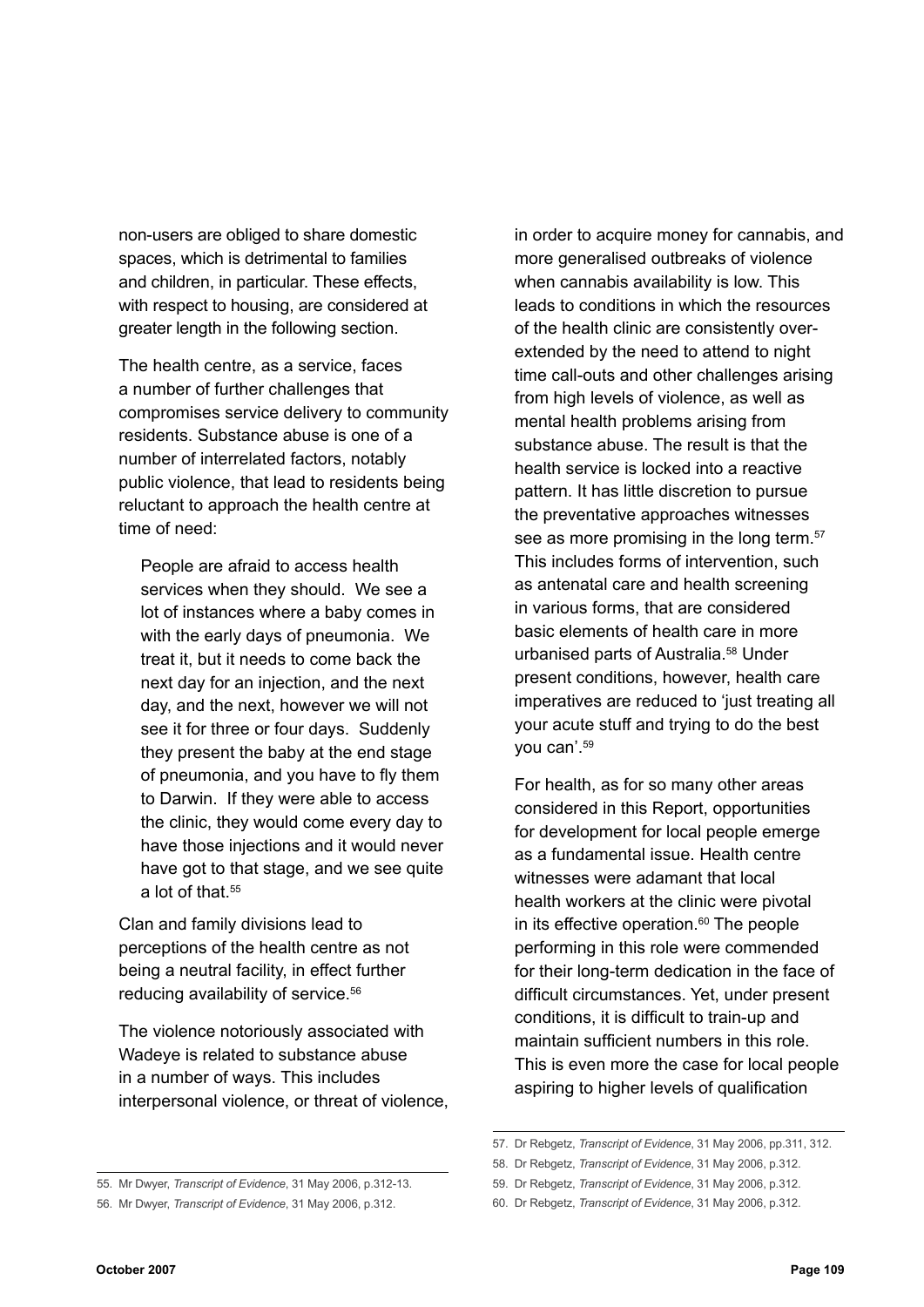as a registered nurse. They would, it is suggested, face 'substantial' obstacles in following such a path. $61$  As for all services considered here, health services stand to gain considerably by having culturally skilled people working with them. Finding improved ways to encourage and develop local people into these roles could result in significant benefits to communities.

In summary, witnesses from the Port Keats (Wadeye) Health Clinic gave their view on the health consequences of substance abuse, especially in relation to high rates of cannabis use, in their community, indicating children's failure to thrive and inadequate nutrition as one of the key effects, compounded by poor housing and other factors. The health of the adult population is clearly also adversely affected. Causal links to mental illness and social disorder are apparent to local health providers.<sup>62</sup> These are grounds for working toward a better focus on cannabis use in remote communities and applying a higher level of concern than it has attracted to date.

The relationship between all substance abuse and health outcomes is complex. The scenarios considered in the case study, in relation to cannabis, can be extrapolated to each of the other two main drugs of choice in remote communities. The purchase of alcohol brings similar financial, and therefore health, consequences as the purchase of cannabis. Similarly, scenarios in which the effects of overcrowding and cannabis use are combined in day-to-day life are echoed in testimony that outlines negative interactions between petrol

sniffing and domestic households.<sup>63</sup> High rates of domestic violence involving alcohol suggest that the same pattern is played out in relation to drinking. In terms of mental health, chronic intoxication using any substance, not only cannabis, is unlikely to promote genuine well-being. As for all services, the heavy pressure placed on the health clinic as a result of substance abuse means that much of the present capacity is devoted to acute and reactive activity, leaving a relatively smaller capacity to be devoted to the planned, preventative program elements that would otherwise contribute to long-term positive change.

## **Housing**

The current crisis in remote community housing has a number of effects. Inadequate housing and overcrowding first places residents under great stress and second, multiplies the ill effects of substance abuse through close proximity. It is a contributing factor to difficulties in service delivery because organisations face severe problems in accommodating workers they wish to hire. This adds to a range of factors that lead to service positions remaining un-filled, significant in view of the need for a sufficient set of services within a community. Finally, poor housing leads to adverse health outcomes.

Witnesses from a variety of communities told the Committee that problems in this regard are some of the most important faced by residents. Acute housing shortages result in very large households, with high consequent wear-and-tear to dwellings. The Committee was told of this

<sup>61.</sup> Mr Dwyer, *Transcript of Evidence*, 31 May 2006, p.312.

<sup>62.</sup> Dr Rebgetz, Mr Dwyer, *Transcript of Evidence*, 31 May 2006, p.308.

<sup>63.</sup> Ms Clarke, *Transcript of Evidence*, 29 May 2006, p.182.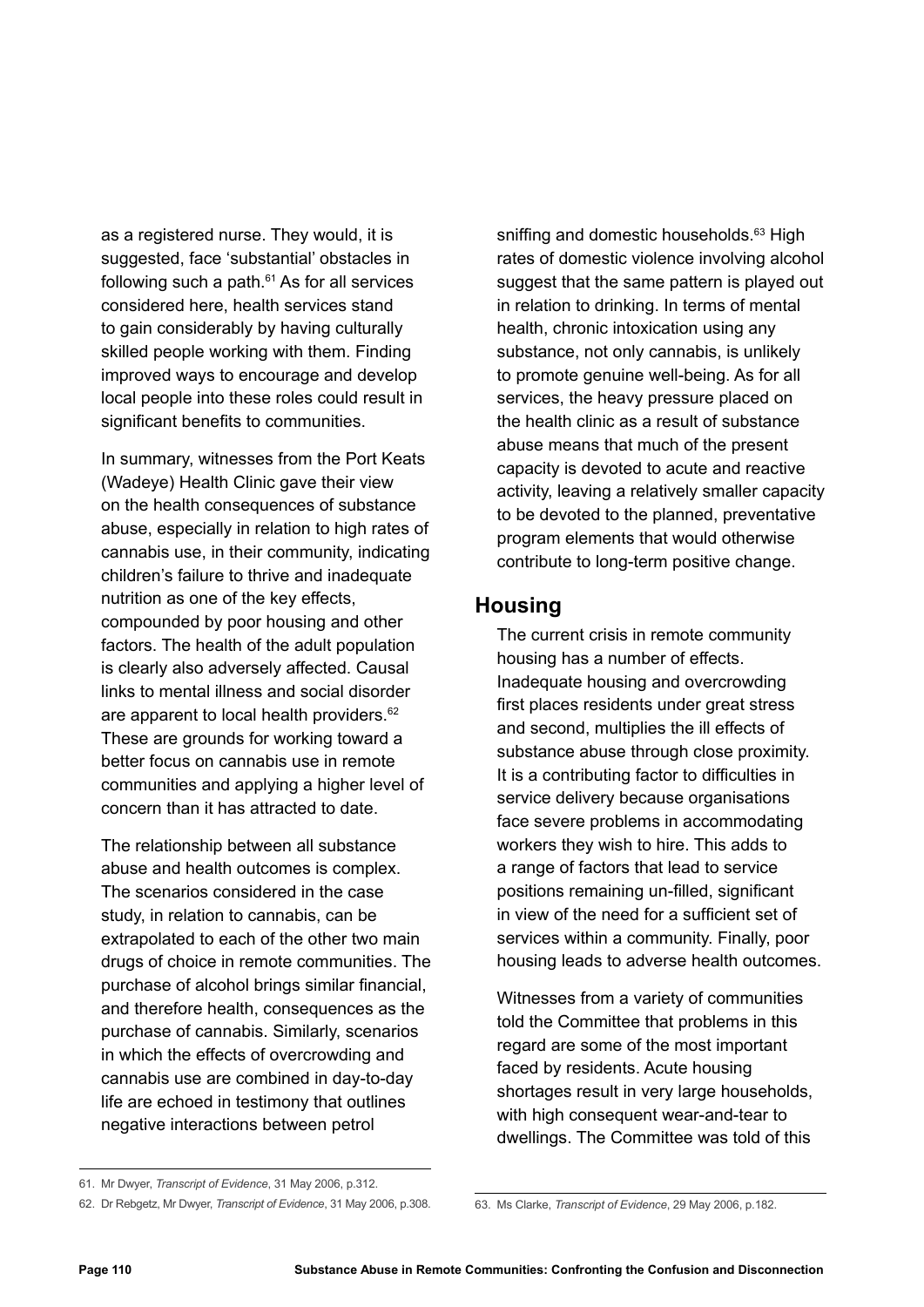at Papunya, Angurugu and Wadeye, with a similar situation reported at Docker River, Nyirripi and Willowra.<sup>64</sup> All of these support the argument that housing shortages have severe negative effects on residents' health, amenity, and services. At Angurugu, the Committee were told of housing shortfalls to the extent of 'approximately 80 houses $^{\prime}$ :  $65$ 

We have about 110 community houses. but we are 285 bedrooms short of bringing it to a level of two people per bedroom.<sup>66</sup>

'At worst', this amounts to 'three bedroom houses with 20 odd people in them', a situation common in other communities considered in this Report, 'however it averages out to about 11 people per house'.67 The fact that Angurugu is, even so, better off than many communities puts this into perspective.

Policy settings on housing maintain this situation. This includes rules and caveats attached to new house funding under current schemes:

We have had a number of houses built over the last 18 months, but that really has not alleviated the problem as it was through the NAALAS project which requires houses to be removed and replaced rather than newly erected. We currently have five IHANT houses under construction. Four should be completed by beginning of June, and the other one by the middle of June.<sup>68</sup>

A fundamental problem is the high initial cost of building. Again, the average cost quoted for building a house at Angurugu reckoned at 'at least \$291 000 for a three bedroom block construction, core filled, and built to IHANT standards'. High though it is, is considerably lower than unit cost quoted for other locations.69

Further obstacles for councils wishing to improve the situation are structural arrangements that impose high costs on maintenance:

Simply because, most of our money, because we pay for trades persons to come in and it goes in transport and travel expenses. An enormous amount of money goes in just that, getting people to travel in and out of here, it is an enormous amount of money.70

As a result, and due to other constraints such as tenants' capacity to pay, 'the economic base for attending to our housing is ... barely serviced by the rent we collect'.<sup>71</sup>

The debilitating effect of housing shortages on service delivery was described at some length by CAYLUS personnel. The Committee was told that at Docker River, for example, where a successful youth and recreation program was being delivered, 'youth workers … have been housed at the

<sup>64.</sup> Mr Mills, MLA & Mr Knight, MLA, *Transcript of Evidence*, 20 March 2006, pp.20; Mr Perry, *Transcript of Evidence*, 29 May 2006, p.38; Mr Arnott, Mrs Miller, MLA, Mr Knight, MLA & Mr Mills, MLA, *Transcript of Evidence*, 29 May 2006, pp.178, 179-80; Ms Rebgetz, *Transcript of Evidence*, 31 May 2006, pp.314, 315 ff.; Mr McFarland, *Transcript of Evidence*, 5 April 2006, p.145; Mr Ray, *Transcript of Evidence*, 5 April 2006, pp.154-55.

<sup>65.</sup> Mr Arnott, *Transcript of Evidence*, 29 May 2006, p.179.

<sup>66.</sup> Mr Arnott, *Transcript of Evidence*, 29 May 2006, p.179.

<sup>67.</sup> Mr Arnott, *Transcript of Evidence*, 29 May 2006, p.179.

<sup>68.</sup> Mr Arnott, *Transcript of Evidence*, 29 May 2006, p.179.

<sup>69.</sup> Mr Arnott, *Transcript of Evidence*, 29 May 2006, p.180.

<sup>70.</sup> Mr Perry, *Transcript of Evidence*, 20 March 2006, p.38.

<sup>71.</sup> Mr Perry, *Transcript of Evidence*, 20 March 2006, p.38.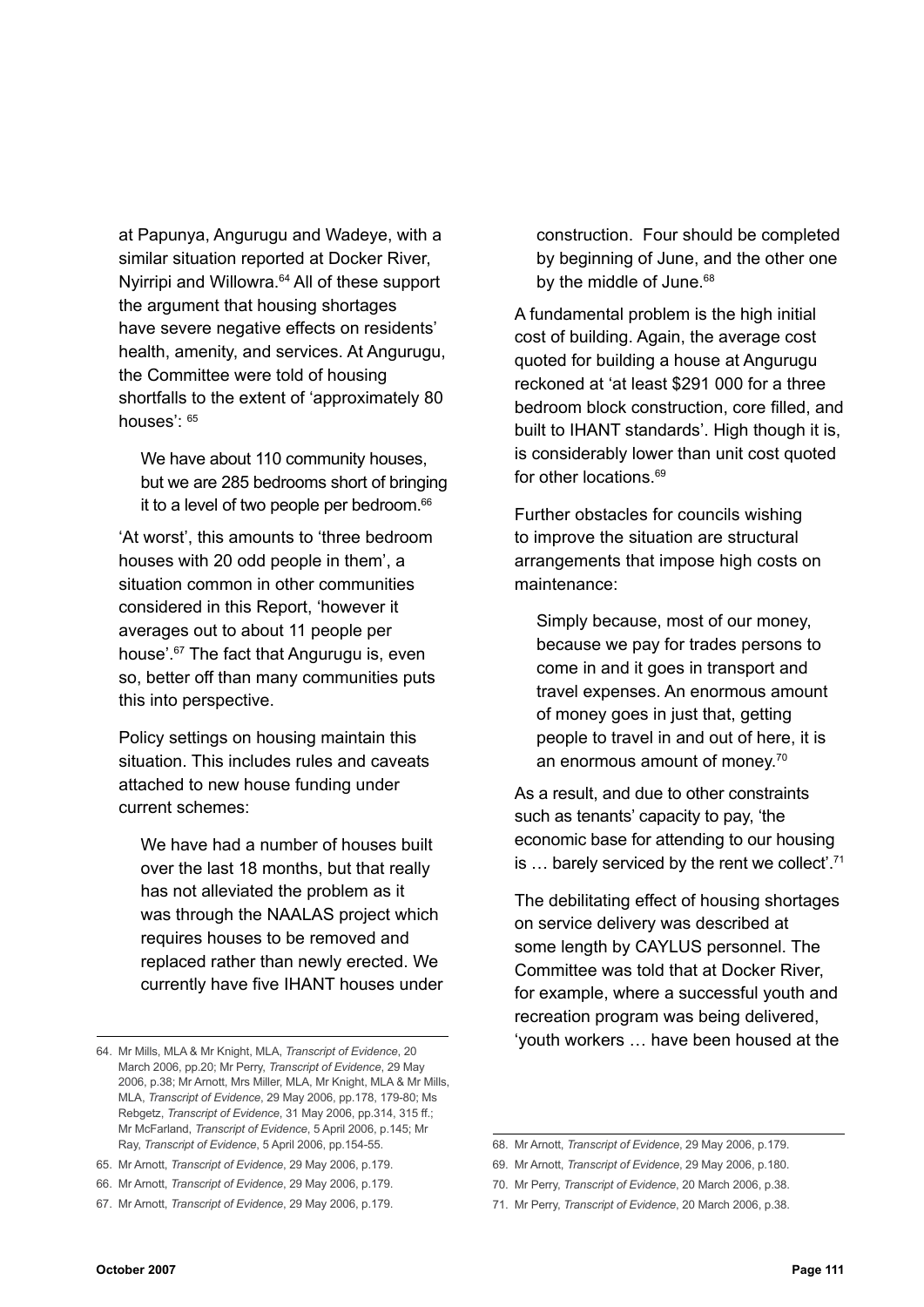expense of the aged care program'.<sup>72</sup> with the result that too few aged care workers had been hired into the community.<sup>73</sup> In this, and a number of other instances, the Committee was told that 'housing is the big impediment' in recruiting to these positions, as it 'is possible to get wages money from various programs, but what stops communities getting it is that they have got nowhere to put them'.<sup>74</sup> In relation to a current program worker of the time at Willowra:

… we happened to get a really good one who is married to the clinic manager, so they're accommodated in Health housing. When they leave, we won't be able to recruit on merit because there will be no house. So we will have to either choose someone who happens to be in the community, which is not a great way to go, or house them in Yuendumu, I don't know. So that will be the end of the program, just because of housing in Willowra.75

On the other hand, witnesses told the Committee that housing stands vacant in these communities, out of reach due to siloing between government agencies:

Lots of people have empty education houses because we just can't get - they sit empty and we just can't put staff in them, despite trying so hard.76

Similarly:

Batchelor have two houses at Nyirripi that have never been lived in, beautiful houses, and Nyirripi has no recreation

program - zero, nothing. They have a community hall that is used for various things, but they have got no recreation program whatsoever.<sup>77</sup>

Housing shortages in communities have direct and indirect effects. Direct effects reduce the health and amenity of local residents, and indirect effects further reduce them by limiting the availability of services within communities. Services are not only provided by people from outside of communities. Where they are provided by local people, both of these effects come into play, as the Committee heard when it spoke to local teachers from Our Lady of the Sacred Heart School (OLSH) at Wadeye. They were told that teachers faced significant problems with housing and that sustained attempts to resolve this over time had not been successful. The Committee was told, for example, that one teacher

has written a letter and had her name on a housing list for 10 years. The whole time she has been a fully-qualified teacher, and we have just had six new houses built for our non-indigenous staff.<sup>78</sup>

Impacts on teachers in this predicament are dramatic in that they do not have access to basic amenities that would support them in their work at the school. A number of the Indigenous teachers told the Committee that their dwellings housed many more than were built for and that they were in a poor state of repair.<sup>79</sup> This often entailed having up to twenty people live in a three-bedroom house:

<sup>72.</sup> Mr Ray, *Transcript of Evidence,* 5 April 2006, p.154.

<sup>73.</sup> Mr Ray, *Transcript of Evidence*, 5 April 2006, p.154.

<sup>74.</sup> Mr Ray, *Transcript of Evidence*, 5 April 2006, p.154.

<sup>75.</sup> Mr Ray, *Transcript of Evidence*, 5 April 2006, p.154.

<sup>76.</sup> Mr Ray, *Transcript of Evidence*, 5 April 2006, p.154.

<sup>77.</sup> Mr Ray, *Transcript of Evidence*, 5 April 2006, p.154.

<sup>78.</sup> Ms Rebgetz, *Transcript of Evidence*, 31 May 2006, p.315.

<sup>79.</sup> Ms Tipiloura, *Transcript of Evidence*, 31 May 2006, p.315 ff; Ms

S. Kintharri, *Transcript of Evidence*, 31 May 2006, p.317.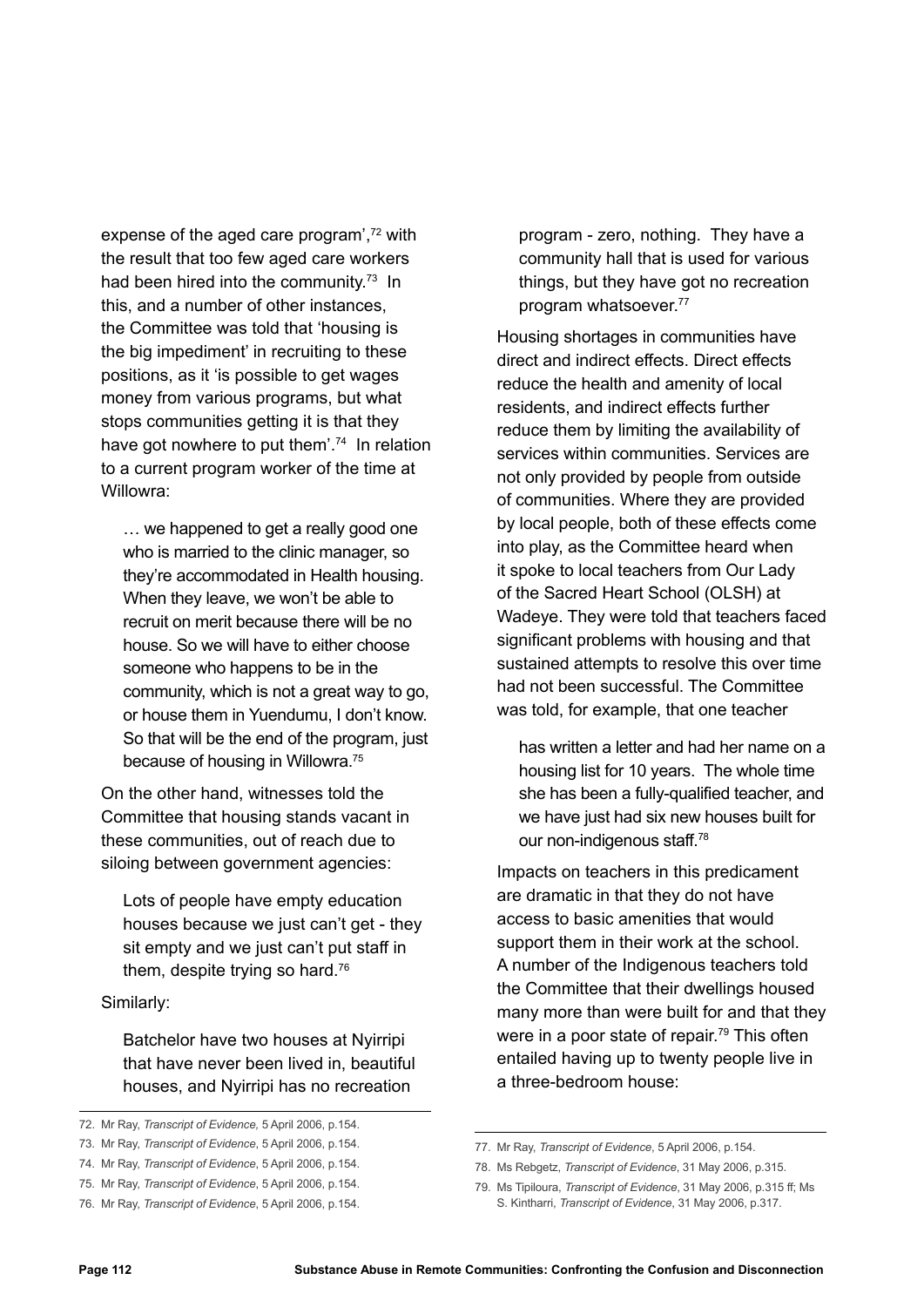In my house, there is only my brother and his three kids, I have four rooms. I have got my son and his girlfriend. He has four children, and all his children are living with me.<sup>80</sup>

Attempts to move away from these conditions are frustrated by high demand for housing, insufficient housing stock and the pressures of extended family. The Committee heard that this was such a problem that it made it necessary for teachers, on some occasions, to move out of their houses:

At the moment I am not staying at my place. I am staying with my brother in the other house. Just trying to protect my grandchildren, I moved away from my house. In my brother's house he has his own family, his two girls, and now he has me and my son and his kids, and my son's girlfriend. That will be maybe 10, and it has only got three rooms, but I am living in the lounge room with my family.<sup>81</sup>

This pressure is intensified as housing stock is damaged in outbreaks of communal violence.82 There are also times when people are obliged to move house when, as a direct result of violence, houses fall into no-go areas.<sup>83</sup>

There are financial pressures, too, due to money in other parts of the family being diverted to the purchase of cannabis and alcohol. Under such conditions, it is most often women, such as the teachers who appeared before the Committee, who

ensure that children in the family are fed and cared for:

There are a lot of other things that worry me too. My family on ganja, plus all my brothers go out to Peppimenarti [to purchase alcohol], and there are only two of us. That is my sister sitting next to Ann. All of the children, and we are supporting our brothers, but their kids are like our own grandchildren. Their monies are spent maybe on ganja and grog. When we get our pays we buy food for our own family, but we have to support the rest of the family too. It is hard to save money these days.<sup>84</sup>

These teachers are also obliged to tolerate bouts of substance abuse within the confines of their homes, when 'about 20 men are smoking at our homes', who refuse to leave and expect to be fed.<sup>85</sup> This makes it 'hard for you to get out of your room and cook food for the kids'.<sup>86</sup> As a result, teachers are obliged to go onto school premises during weekends to plan their classroom activities, because it is the only place quiet enough to work.<sup>87</sup> Taken together, these factors lead to a level of concern and anxiety, on the part of teaching staff, in direct conflict with the mental focus they need for teaching:

Each morning I have to get up and go to work to teach the kids. While I am teaching I am thinking about my family at home with the problems that are going on, and it is really hard.<sup>88</sup>

<sup>80.</sup> Ms S. Kintharri, *Transcript of Evidence*, 31 May 2006, p.317.

<sup>81.</sup> Ms S. Kintharri, *Transcript of Evidence*, 31 May 2006, p.317.

<sup>82.</sup> Ms Tipiloura, *Transcript of Evidence*, 31 May 2006, p.316.

<sup>83.</sup> Ms Rebgetz, *Transcript of Evidence*, 31 May 2006, p.316.

<sup>84.</sup> Ms S. Kintharri, *Transcript of Evidence*, 31 May 2006, p.317.

<sup>85.</sup> Ms S. Kintharri, *Transcript of Evidence*, 31 May 2006, p.317.

<sup>86.</sup> Ms S. Kintharri, *Transcript of Evidence*, 31 May 2006, p.317.

<sup>87.</sup> Ms U. Kintharri, *Transcript of Evidence*, 31 May 2006, p.317.

<sup>88.</sup> Ms S. Kintharri, *Transcript of Evidence*, 31 May 2006, p.317.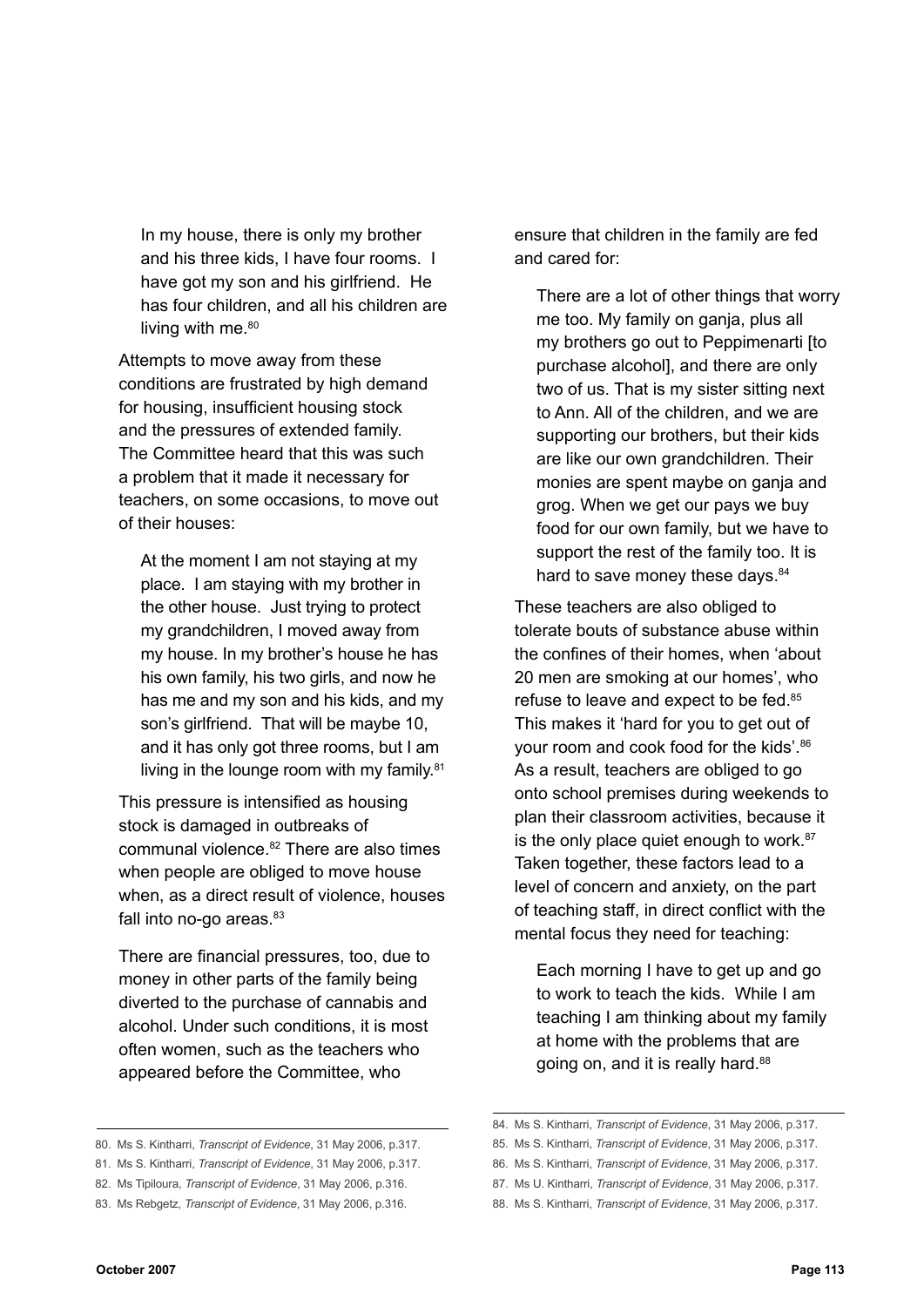Under these conditions, morale suffers:

The depression aspect really starts to get to people when they see they are living in a house with 20. Roseria has said to me; 'I have been trying this for 10 years, I may as well give up. It is not going to happen'. I said; 'How can you give up?' … When you have worked in a school for 30 years … and lived in the conditions that are just third world, appalling  $\ldots$   $89$ 

In summary, the housing crisis in remote communities is a substantial problem its own right, with a number of important negative effects. It is a multiplier of substance abuse harms. Considering the predicament of the teachers of OLSH at Wadeye shows just how damaging this is. These are among the best-trained, most dedicated local people in the community, yet they appear not only to go relatively unrewarded and unrecognised, but are also, in some sense, penalised in their current roles.

At a broader level, however, housing is also a signal example of the frustrations engendered and the opportunities lost by insufficient levels of coordination between players in these communities. Greater coordination and communication along more rational lines could produce better results.

## **Employment**

Over the course of the Committee's inquiries, employment came to the fore as an important factor in substance abuse. It is prominent among a group of factors that can be considered under the term 'meaningful activity' and which includes education

and recreation. It became clear over the course of the Inquiry that considerations of employment are crucial in answering the Committee's original inquiry question.

A key distinguishing feature of resilient communities is an ongoing history of employment. However, the Committee heard that even in these communities there was great concern about the future of employment. Certainly, at Engawala, when one witness was asked about their primary area of concern in relation to young people into the future, there was little hesitation in identifying employment.<sup>90</sup> That this was voiced even in a community that has a large pastoral company, wholly owned by the community, to provide employment underscores yet further the high levels of concern on this issue.<sup>91</sup>

Other witnesses were also clear about the explicit link between employment and substance abuse:

I think, importantly, if you want to do something on substance misuse, find people meaning in their lives. Find people activity in their lives and - bang down goes the substance misuse.92

Speaking about Groote Eylandt, where the GEMCO mine generates direct and indirect employment opportunities on an unusual scale for a remote community, the same witness gave a clear indication of its implications for substance abuse:

We have an opportunity here to get people into the mainstream western

<sup>90.</sup> Mr C. Tilmouth, *Transcript of Evidence,* 21 March 2006, p.69.

<sup>91.</sup> Mr Neal & Ms Anderson, MLA, *Transcript of Evidence*, 21 March 2006, p.68.

<sup>92.</sup> Mr Phelps, *Transcript of Evidence*, 29 May 2006, p.250.

<sup>89.</sup> Ms Rebgetz, *Transcript of Evidence,* 31 May 2006, p.326.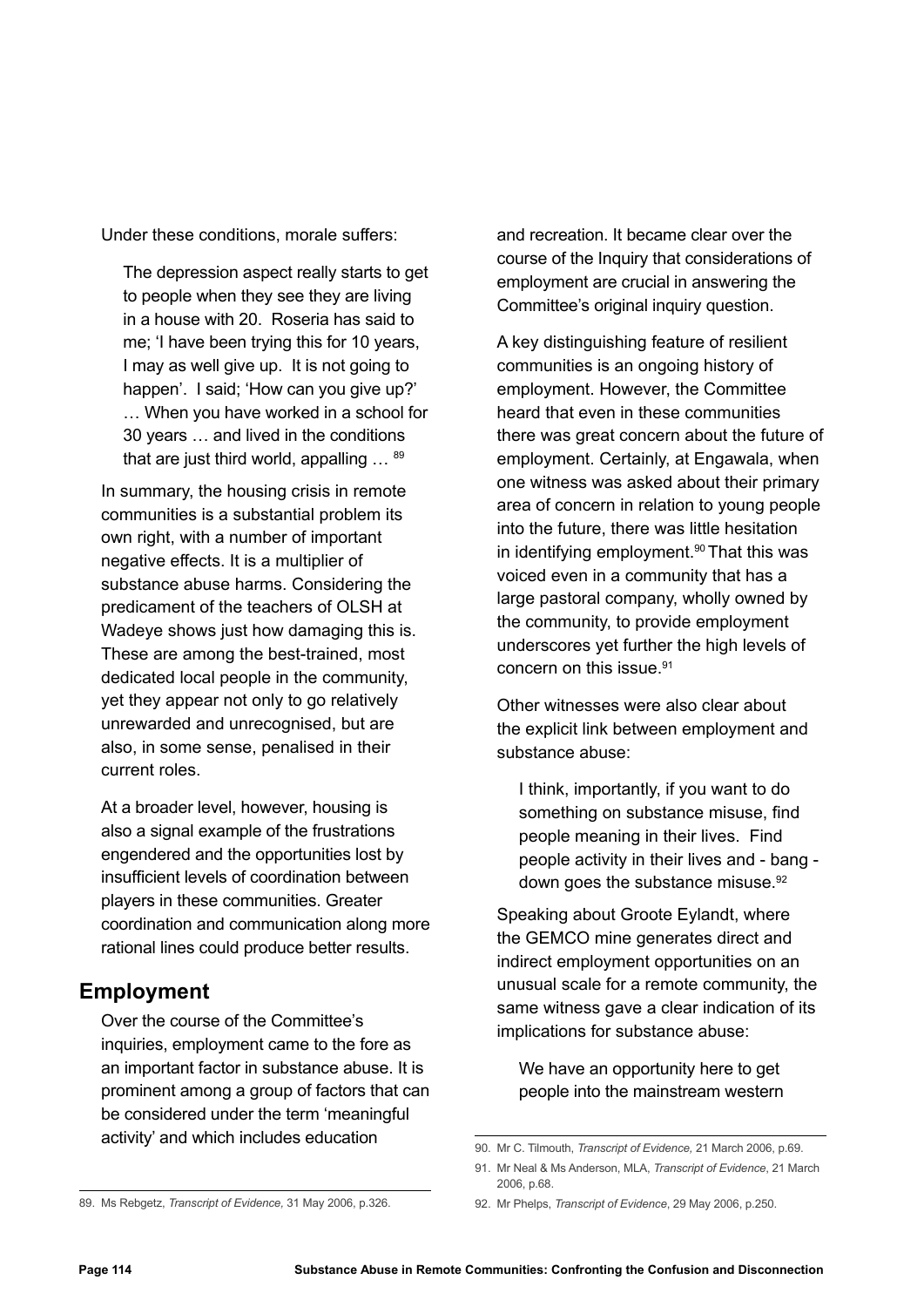non-welfare economy … When you talk to those young men who are working fulltime … and have meaningful lives, they turn around and say: 'I have cut my ganja smoking by 80%', no education about ganja, nothing. I have now got things to do in my day that I feel good about, that I enjoy doing and I don't have to sit around and smoke dope'. That is the bottom line as far as I am concerned …93

This is one of the many statements by witnesses confirming the links between employment and positive outcomes on substance abuse. However, the background to this is that, in this instance, these young men were on 'CDEP plus top-up', and that indicates a vulnerability to external events.<sup>94</sup> Although, as this witness suggests, 'there are all sorts of issues about whether that is an ideal system or not', this is the most common arrangement for employment in remote communities overall.95

As a scheme that is undergoing significant change, amid controversy as to its status and value, considering the (then) present-day status of CDEP is instructive. Elsewhere, this Report has already touched upon the risks to local services that changes to CDEP may represent, given their heavy reliance on the scheme as a means to staff services and programs, provoking questions as to how services will be delivered after CDEP.

In terms of the scheme's implications for employment, the most notable thing to emerge from witness testimony is the positive impact of the scheme. One instance has been already shown above, where it had a direct effect on substance abuse, where CDEP schemes were described as 'very successful' and where both cannabis users and petrol sniffers had reduced or ceased their intake.<sup>96</sup> Indeed, in this instance participants had requested greater working hours and achieved higher levels of self-esteem through their employment.<sup>97</sup>

The CEO of Angurugu Council described the scheme there in similarly positive terms, with '105 participants and … a number of host employers engaged', the program being one which 'will expand and continue to show success'.98 A further enhancement is that Council 'have tradesmen on site' for housing maintenance, an arrangement which is considered 'unique' in remote communities.99 These are then available to 'assist the CDEP participants with training to up-skill to a tradesperson or a trades assistant'.100 This represents a capacity to resolve those dilemmas faced by other remote communities where 'you have got a work force but you can't use them'.<sup>101</sup>

There is also an expectation that CDEP is 'going to wind up at some stage', and a sense of urgency about finding alternatives when half of all people of working age are employed under the scheme.<sup>102</sup> Chiefly, these efforts focus on placements with community organisations and businesses

<sup>93.</sup> Mr Phelps, *Transcript of Evidence*, 29 May 2006, p.251.

<sup>94.</sup> Mr Phelps, *Transcript of Evidence*, 29 May 2006, p.249-51.

<sup>95.</sup> Mr Phelps, *Transcript of Evidence*, 29 May 2006, p.251.

<sup>96.</sup> Mr Phelps, *Transcript of Evidence*, 29 May 2006, p.251.

<sup>97.</sup> Mr Phelps, *Transcript of Evidence*, 29 May 2006, p.249.

<sup>98.</sup> Mr Arnott, *Transcript of Evidence*, 29 May 2006, p.178.

<sup>99.</sup> Mr Arnott, *Transcript of Evidence*, 29 May 2006, p.178.

<sup>100.</sup> Mr Arnott, *Transcript of Evidence*, 29 May 2006, p.178.

<sup>101.</sup> Mrs Braham, MLA, *Transcript of Evidence*, 20 March 2006, p.20.

<sup>102.</sup> Ms Cole, *Transcript of Evidence*, 21 March 2006, p.46.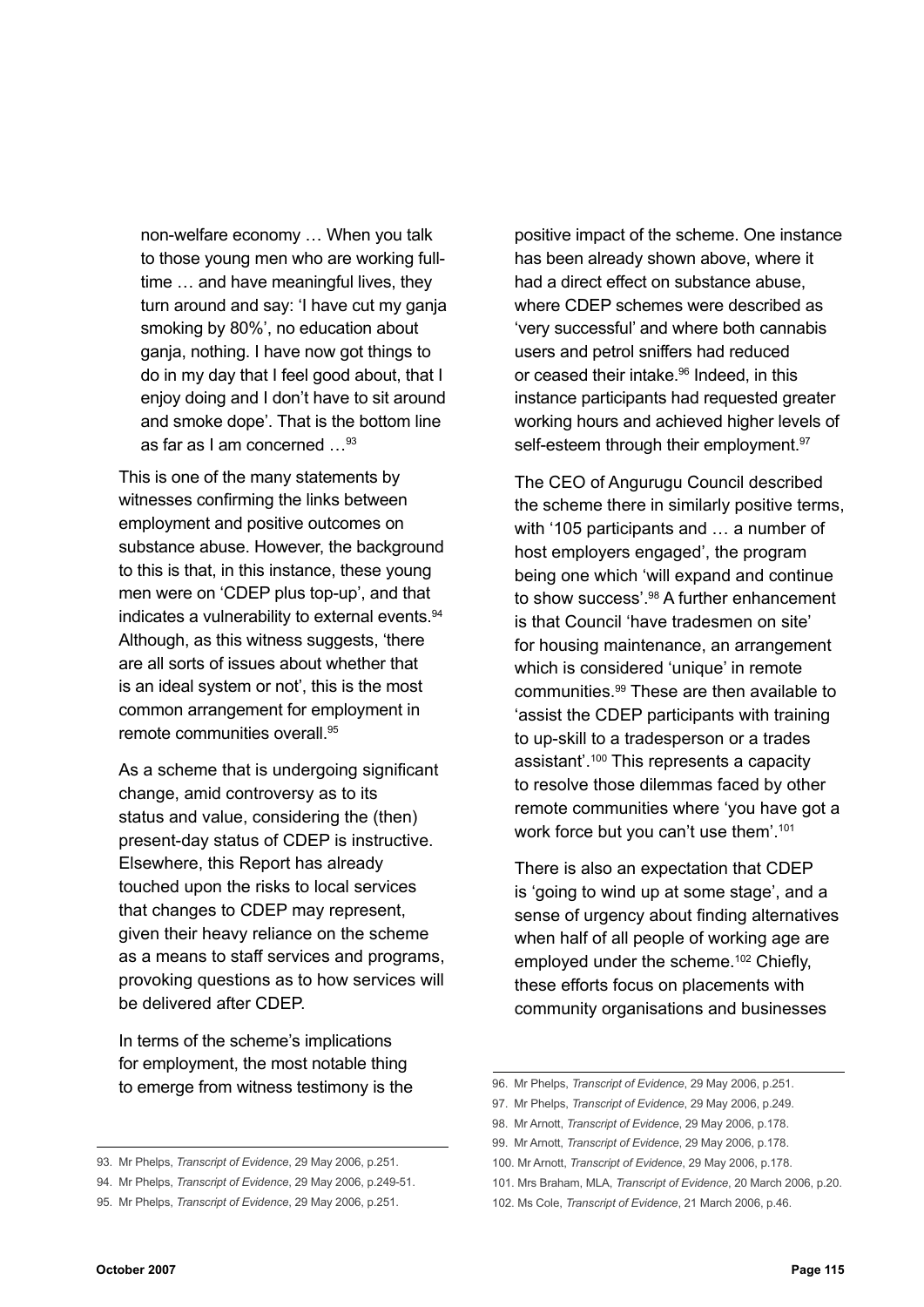in lieu of CDEP-organised work activities.<sup>103</sup> However, these challenges are given a more positive colour by new Northern Territory Government interventions that aim to discover the 'potential for economic development' in regions, and to facilitate the rise of local enterprises, in this instance arts and furniture-making businesses, a development that is welcomed at the local level.<sup>104</sup> Similarly, there are discussions from the same quarter about using local labour for housing repair and maintenance.105

Overall, statements by witnesses and observations by the Committee left little doubt as to the importance of employment in substance abuse outcomes. Higher levels of availability of employment reduce levels of substance abuse. Lower levels raise a community's vulnerability on this score. There are further levels of interrelation that will be considered in the conclusion to this chapter. The Committee notes there are significant challenges involved in generating employment pathways. Some communities have them because there are mineral resources in their local areas, or pastoral industries, while for some it is a challenge to envisage economic opportunity. Questions of employment remain difficult for those communities.

This leaves a limited number of avenues through which employment can be created. Where there are substantial enterprises, such as mining, there is some variation in willingness to engage local people. Engagement should be encouraged, and there are positive instances that can

103. Ms Cole, *Transcript of Evidence*, 21 March 2006, p.46. 104. Ms Cole, *Transcript of Evidence*, 21 March 2006, pp.48-58. 105. Ms Cole, *Transcript of Evidence*, 21 March 2006, p.56.

be used as templates for activity in this area. Second, structural arrangements can be changed, within government's current area of activity, to allow the service requirements of remote communities to be met using local people. Again, housing repair and maintenance provides a clear example. Third, and most challenging, is the business of exploring new types of employment activity that are appropriate for remote locations and their residents.

For this last area, where levels of risk may be considered greater by government, important future options were relayed to the Committee during a briefing on research into the engagement of local people in Natural Resource Management (NRM). In his briefing, Professor Altman made the case that NRM represented a substantive need, in both Territory and national terms, which residents of remote communities were well placed to perform.<sup>106</sup> A case in point are grass-burning programs to reduce fuel load during the Top End dry season, designed to reduce the carbon outputs of naturally-occurring fires later in the season.<sup>107</sup> Traditional owners of Country have the local, environmental knowledge to perform this work effectively.108 The economic argument is that the outcomes delivered are a public good and that it is reasonable for government to purchase these services from local people, thus generating employment.109

<sup>106.</sup> Prof. Altman, *Transcript of Evidence*, 23 March 2007, pp. 350, 355-56, 364.

<sup>107.</sup> Prof. Altman, *Transcript of Evidence*, 23 March 2007, p. 355.

<sup>108.</sup> Prof. Altman, *Transcript of Evidence*, 23 March 2007, p.359.

<sup>109.</sup> Prof. Altman, *Transcript of Evidence*, 23 March 2007, p.355.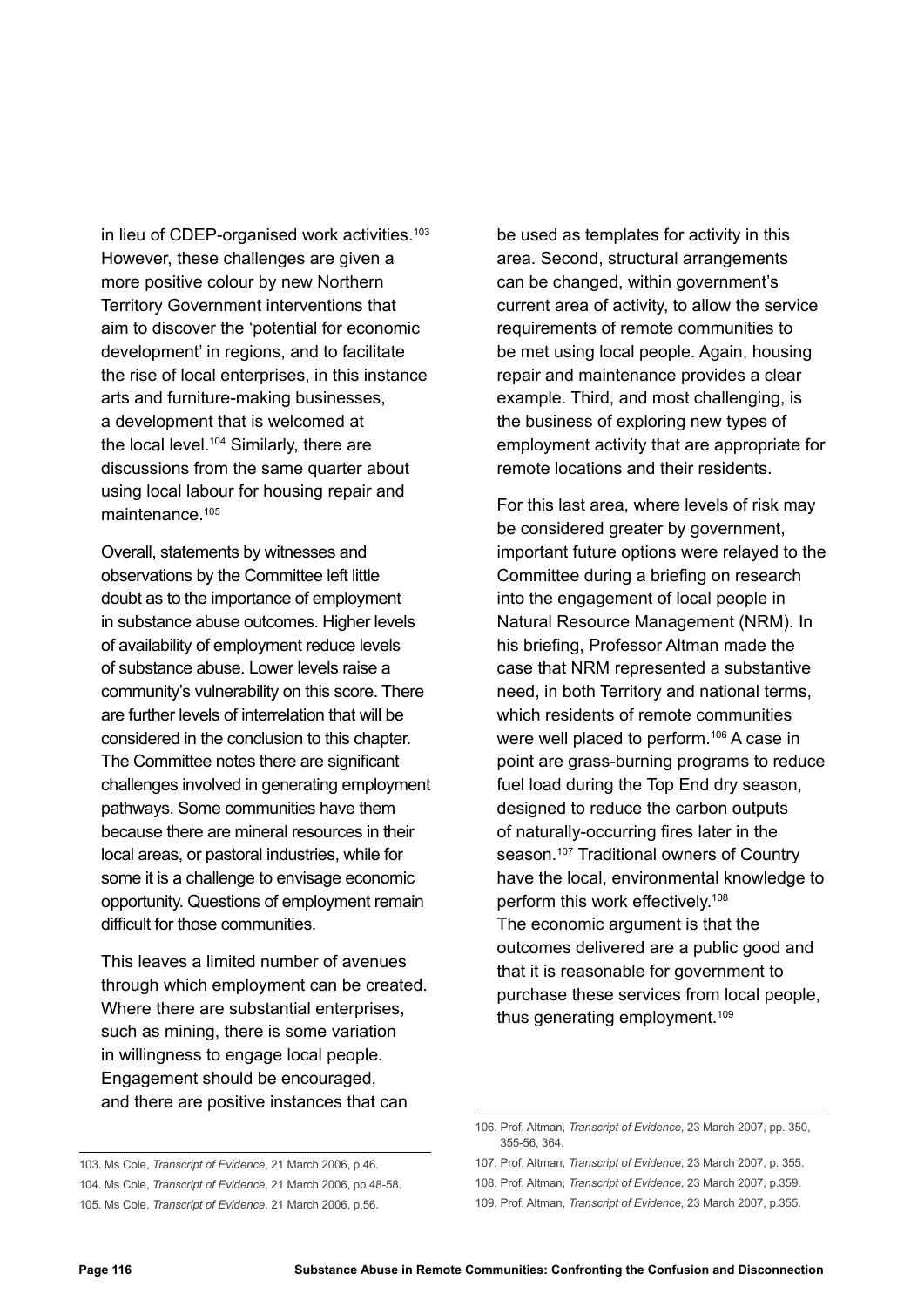### **Education**

Education, the second element of the three aspects of 'meaningful activity' treated here, clearly has a direct relationship with employment. As for many of the factors discussed in this chapter, this is made more complex because it is reciprocal. Among the connections between them, two in particular stand out: first, that without a level of education, it is difficult for residents of remote communities to access employment. Second, without a reasonable prospect of employment after schooling there is little incentive to engage in education at all. This comes into play particularly in relation to the role models youth observe while they are of school age. At present, the question must arise as to whether these will send a signal that education brings rewards or whether, all too often, they offer a prospect of an uneducated future in which the person in question remains a passive player in the employment market, vulnerable to substance abuse and other risk factors.

Statements by witnesses before the Committee show that some community members hold education in high regard. One witness conveyed a sense of urgency about education felt by many:

Our children's problem is they need to go to school for their education, learn more English and writing. That is the main basic for our children to learn before it is too late.<sup>110</sup>

On the other hand, another consistent strand of evidence showed that there could be, in some communities, low levels of participation in education, creating a genuine challenge for those wanting to see better education outcomes: 'the school is there, but they don't go to school'.<sup>111</sup>

This suggests something of the range of conditions to be seen on education in communities. By contrast with the situation described at Papunya, for example, levels of participation at Umbakumba were considered very good for this kind of setting, quoted at 80 out of a total of 100 Indigenous children attending.112 This was the result of a deliberate set of interventions to increase attendance and the community's sense of ownership in relation to the school.<sup>113</sup> However, this good outcome did not cancel out local frustration at staffing levels.<sup>114</sup> According to reports, student numbers had increased but resources with which to educate them had not, despite ongoing attempts to access them.115

The importance of retaining youth within the education system was highlighted at Harts Range. The Committee was told of the broader social consequences of leakage from the system, where young people find themselves in a kind of 'gap' before employment programs can engage them. In the meantime, they are at a loose end, both in financial terms and in terms of 'meaningful activity':

… if we lose them at Year 9 … we don't pick them up for another two years, when what we have to offer is CDEP, in

<sup>111.</sup> Mr Butcher, *Transcript of Evidence*, 20 March 2006, p.20.

<sup>112.</sup> Mr Hansen, *Transcript of Evidence*, 29 May 2006, p.227.

<sup>113.</sup> Mr Hansen, *Transcript of Evidence*, 29 May 2006, p.227.

<sup>114.</sup> Mr Hansen, *Transcript of Evidence*, 29 May 2006, p.227.

<sup>115.</sup> Mr Hansen, *Transcript of Evidence*, 29 May 2006, p.227.

<sup>110.</sup> Mr Lantjin, *Transcript of Evidence*, 31 May 2006, p.302.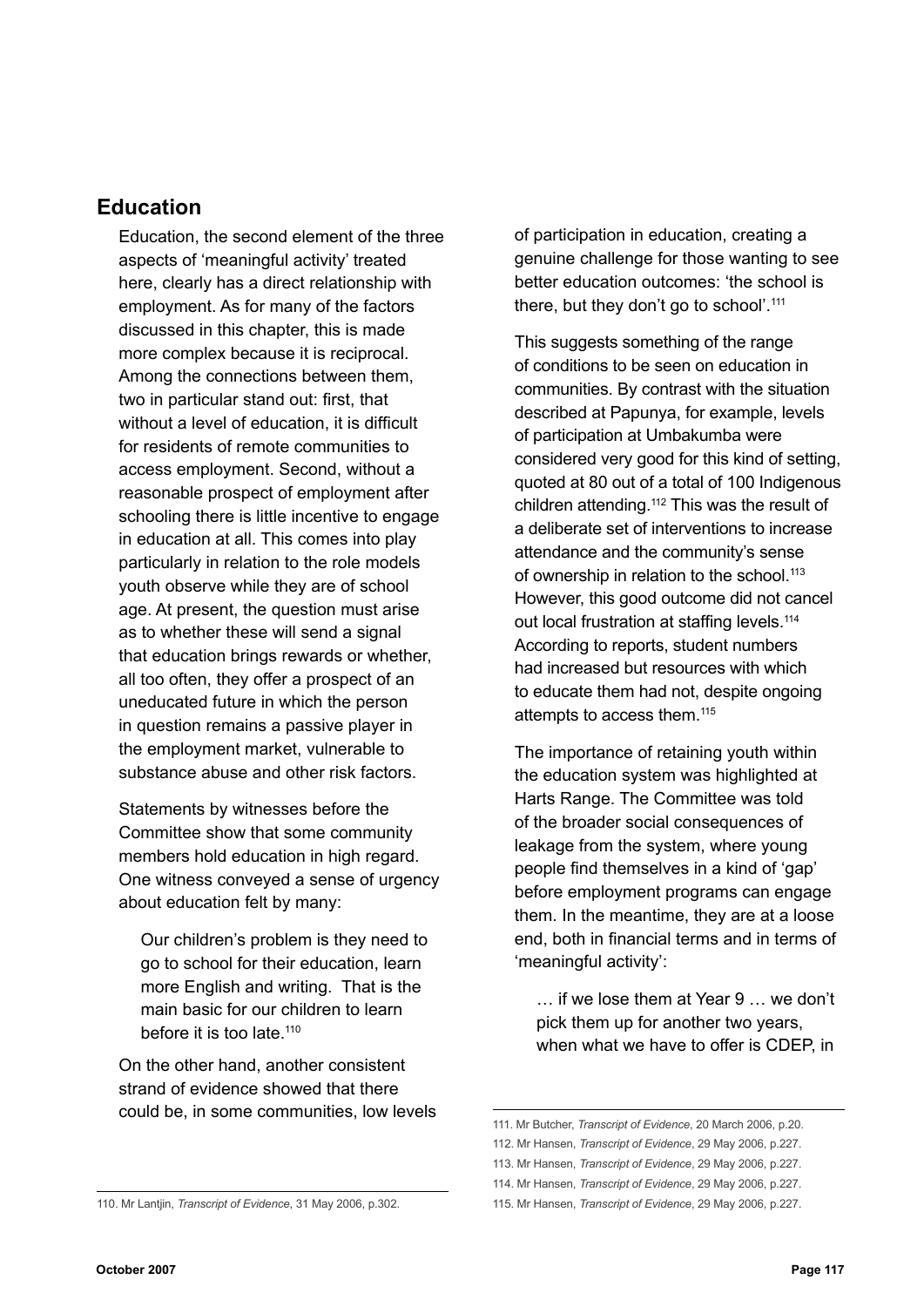that two years we've lost it altogether … you just have to wait until you go on CDEP or you are just going have to like sponge off everybody, because there are no other options ... <sup>116</sup>

The other important factor identified at Harts Range was the absence of technical or vocational training on site which reduced, again, options for youth to stay in the education system until they are in a better position to support themselves.<sup>117</sup>

There are deeper, structural issues that underlie these challenges to education delivery in remote communities. These were brought to light in the testimony of teaching staff from Our Lady of the Sacred Heart (OLSH), Wadeye. In a number of important ways, their testimony goes to illustrate not only educational challenges, but ways in which the difficulties experienced by communities interact in practice, so that they have a much wider significance overall. Perhaps nothing in witness testimony signifies more about the dilapidated state of incentive in many remote communities than the mismatch between people making a contribution and an absence of reward. This can only send a negative signal to young people looking on about what education and effort bring.

The Committee spoke to a group of Indigenous teachers from OLSH Wadeye, and the non-Indigenous co-principal, who told the Committee that these were:

all qualified teachers … At the school we have nine fully-qualified indigenous

116. Ms Cole, *Transcript of Evidence*, 21 March 2006, p.43.

117. Ms Cole & Mr Knight, MLA, *Transcript of Evidence*, 21 March 2006, p.43.

teachers. This is probably the highest of anywhere in the Northern Territory, if not in Australia …

… they are very professional about their approach. Amidst all the fighting and everything, they are always at work, and very rarely do they miss a day. I cannot remember many days off that you guys have had, so they can have horrific nights sometimes, but still come to work the next day.<sup>118</sup>

Further indicators of professionalism are the information-gathering practices employed by staff, seeking to identify effective approaches, at other schools, that can be used at OLSH.<sup>119</sup>

In spite of these achievements and good practice, these teachers cite a 'lack of recognition of this work' as a major problem.120 This chiefly takes the form of inferior conditions being available to them, particularly housing, relative to other workers in the community.

The Committee was told that whereas present day Wadeye is notorious for gang violence, this was not always the case. In the 1990s there had been a transition from a peaceful community where school attendance rates were high, to a falling attendance due to the dual influence of spreading violence:

The attendance was high at that time, but then it dropped because of all the violence, and like young kids were joining in those gangs. We would see them with our own eyes during the night,

<sup>118.</sup> Ms Rebgetz, *Transcript of Evidence*, 31 May 2006, p.315.

<sup>119.</sup> Ms U. Kintharri, *Transcript of Evidence*, 31 May 2006, p.318.

<sup>120.</sup> Ms Rebgetz, *Transcript of Evidence*, 31 May 2006, p.315.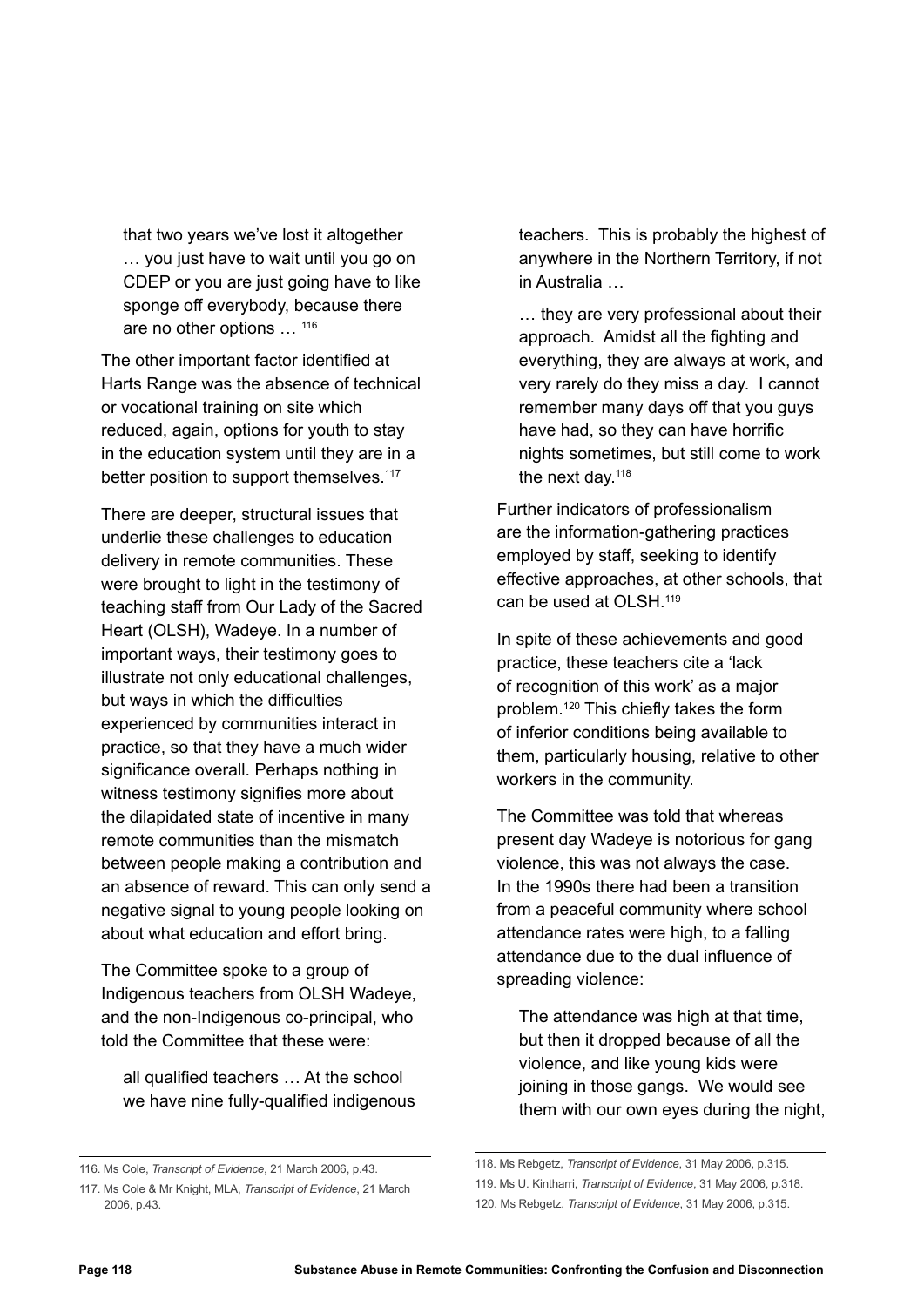or even during the day. Some of the other kids would be at the school doing work and those kids were the good ones, but the ones that stayed home just were not interested to come.<sup>121</sup>

And a rise in drug use:

Yes. Most young kids would smoke; the ones at the school no, but they see it at home. Young boys sitting around with the bucket, and they see them smoking and that is what they do.<sup>122</sup>

However, when asked to remember 'the time before ganja', the witness recalled a time when 'there were lots of kids', that is, attendance rates were high.<sup>123</sup>

This suggests a connection between low attendance, violence and drug use. Drug use itself is both a cause and an effect for low attendance at school. On one hand, school staff are aware of drug use amongst students, and its role in causing low attendance:

In terms of substance abuse, at school we have not caught many kids who are actually smoking ganja or drinking at school, but when you mark the roll in a senior class, and say to the kids where is so and so, [and they reply]; 'They are on the ganja', or that person is staying home because her boyfriend might be smoking ganja, or she is, or whatever. The kids are quite open about telling you, and they know what the others are doing.124

Not attending school increases the vulnerability of youth to drug use:

A lot of the problems that come in the community are because the young people feel alienated from the school process, and they leave school. There is not much to do, so then they start smoking ganja or they do other things.<sup>125</sup>

The witness continued:

If we could re-engage those kids, you would not have the problem of vandalism as much. A lot of that is their inner anger of what is happening … at the moment, it is at this level where there is a lot of fighting and yelling and screaming, and not too many people getting hurt, but property is getting hurt.

This year it has escalated, and that is why there has been a lot of attention; us crying for help … if you go two years down the track, it will escalate further and who know what will happen in the future. It will not just stay at houses getting hurt; it will be more people getting hurt. There is great worry about the educational levels of kids coming through, and education is their key to the future, so these are very real issues.126

These factors constitute an enormous obstacle to making progress on education matters in the community. Teachers from the school clearly maintain a constructive, problem solving attitude, but local conditions are a constant check on making substantial progress:

A few weeks ago we had a march to school day, it was part of the National

<sup>121.</sup> Ms U. Kintharri, *Transcript of Evidence,* 31 May 2006, p.318. 122. Ms U. Kintharri, *Transcript of Evidence*, 31 May 2006, p.318. 123. Ms U. Kintharri, *Transcript of Evidence*, 31 May 2006, p.318. 124. Ms Rebgetz, *Transcript of Evidence*, 31 May 2006, p.314.

<sup>125.</sup> Ms Rebgetz, *Transcript of Evidence*, 31 May 2006, p.316. 126. Ms Rebgetz, *Transcript of Evidence*, 31 May 2006, p.316.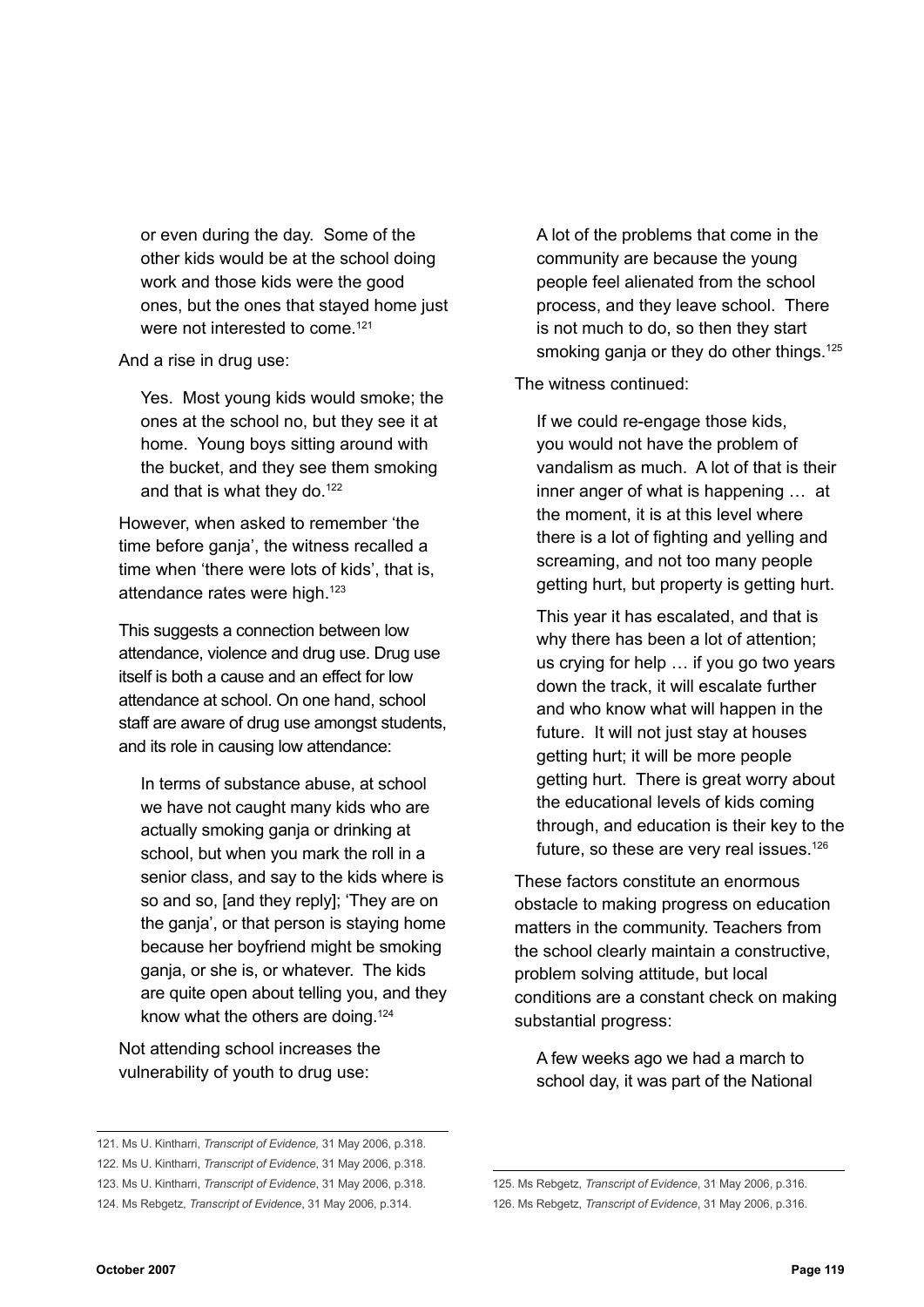Walk to School thing, and we decided we would do this march around the community. We went into houses and pulled kids out, and even doing that the biggest concern was about the fighting …

Until the fighting is fixed, or calms down which seems to be happening now, and people feel there is some control, they are very reluctant to let their kids come if they think it is going to lead to a fight. Then that fighting is related to the ganja a bit, isn't it? 127

Another witness, not from the school, also suggested that violence under these conditions develops a momentum of its own as the younger children imitate the older youth. This has, again, immediate impacts on attendance:

It is because there are problems that have been going on for a long time, fights. It is either here around the community, or at the school; young children fighting each other, imitating the older boys outside. In the school the children now form their own gangs, so other children just went home and did not bother to go to school because that is where more accidents happen. That is the problem with school; children fighting each other, imitating their brothers, and they are out of control.<sup>128</sup>

Among other things, the testimony at Wadeye shows, as one witness suggested, 'what it is like to come and do your job as a teacher all day, and then go home to that situation', of overcrowding, drug use, and

financial distress.129 Yet it is these local people who are in effect the foundation of the school, who provide continuity and consistency so that the school program can be sustained:

In terms of the stability in education, it is these people that keep it going, because most non-indigenous staff come in, stay a while, and then  $q_0$ ,  $130$ 

It is problematic that these local women, perhaps the most highly educated local people in the community, receive little reward beyond their immediate pay, and are obliged to live in conditions that undermine their ability to discharge their professional obligations. That they continue to do so shows a high level of commitment. Not only is reasonable reward lacking but others take advantage of their earning capacity. Indirectly, their wages are used to sustain substance abuse that does harm in the community. Considering the potential role of these women as role models, this must send damaging signals to youth. Rather than bringing tangible rewards that would lead young people to follow in their footsteps, the conclusion could be that educational achievement and a commitment to a professional vocation puts individuals under intense pressure, personally and professionally. This is entirely the opposite of what should be the case if young people in the communities are to be encouraged to higher levels of educational achievement and professional aspiration.

The aggregate effect of the factors considered here is that many children in

129. Ms Rebgetz, *Transcript of Evidence*, 31 May 2006, p.316. 130. Ms Rebgetz, *Transcript of Evidence*, 31 May 2006, p.316.

<sup>127.</sup> Ms Rebgetz, *Transcript of Evidence*, 31 May 2006, p.323. 128. Mr Cumaiyi, *Transcript of Evidence*, 31 May 2006, p.300.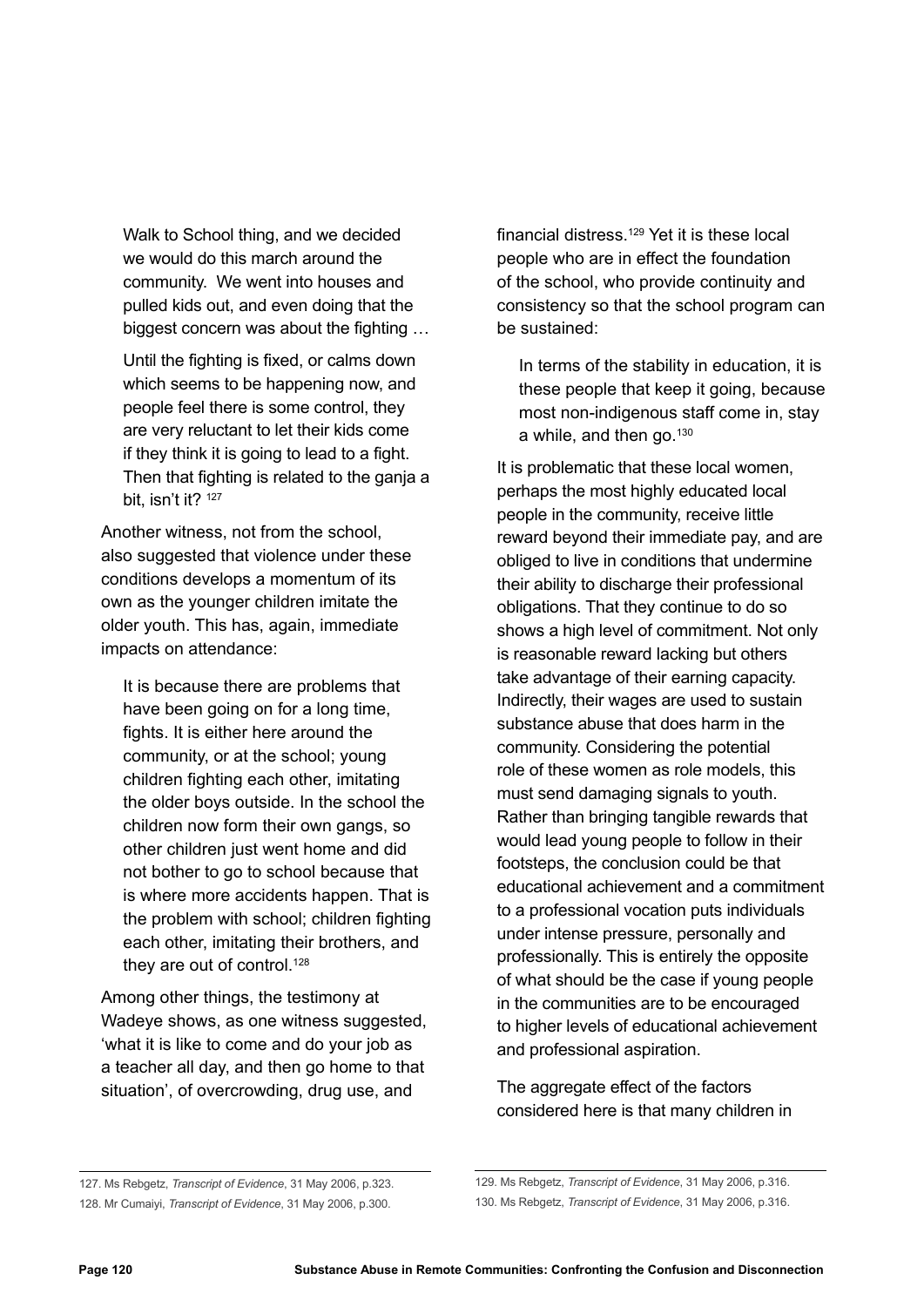the community simply do not receive the education that would prepare them for an independent and productive adult life. As one witness suggested, 'every kid deserves an education and has a right to it, and at the moment they are being denied that right':<sup>131</sup>

The fact there is a law that says kids should attend school is a joke. It is not an enforced law, and until that law is enacted, how are we going to protect children's rights, because you are talking about their rights being neglected.<sup>132</sup>

That is as plain a statement as could be made about the current situation in Wadeye. Although the challenges are complex, the goal is not, and it warrants a high level of priority. The factors contributing to these conditions are also a matter of concern. As noted, housing is a pivotal issue in education in communities, affecting residents and services with equal severity.

It is clear in reflecting on the factors covered in this section that there are many obstacles to improving educational outcomes in remote communities and these tend to reinforce each other. Low school attendance is closely related to drug use and violence.

There is also a complex relationship between drug use and violence, most readily seen in increases in community violence in Wadeye when cannabis is in short supply. However, cannabis intoxication plays a bigger role than this alone, particularly when used in combination with alcohol. There is also evidence that significant levels of intra-family

violence, and threats of violence, are fuelled by the need for money to service addictions.

The part played by the housing crisis in remote communities would seem to be one in which other pressures are engendered and exacerbated. If there are financial pressures created by drug and alcohol abuse within the extended family, these are made significantly more dramatic when the different parts of that family are living in close quarters, under the stress of over-crowding. Under these conditions, it is the people who have most to contribute financially; professionally; and to the community at large who bear special burdens. This, in turn, raises questions as to what signals this sends to young people who could look to them as role models. This is surely a matter for concern in an environment where, all too often, there is already an absence of incentives to draw residents toward more constructive outcomes.

### **Recreation**

Organised recreation forms the third component of 'meaningful activity' in remote communities. This refers to recreation programs and centres, with staffing to lead activities for young people.

Where recreation centres are in place and they are suitably staffed, there are important dividends in preventing substance abuse. Witnesses from CAYLUS argued that recreation programs, properly staffed and resourced, are an integral part of demand reduction for substances of abuse.<sup>133</sup> It was also suggested that, as demand reduction

<sup>131.</sup> Ms Rebgetz, *Transcript of Evidence*, 31 May 2006, p.321.

<sup>132.</sup> Ms Rebgetz, *Transcript of Evidence*, 31 May 2006, p.322. 133. Mr McFarland, *Transcript of Evidence*, 5 April, pp. 144-45, 147.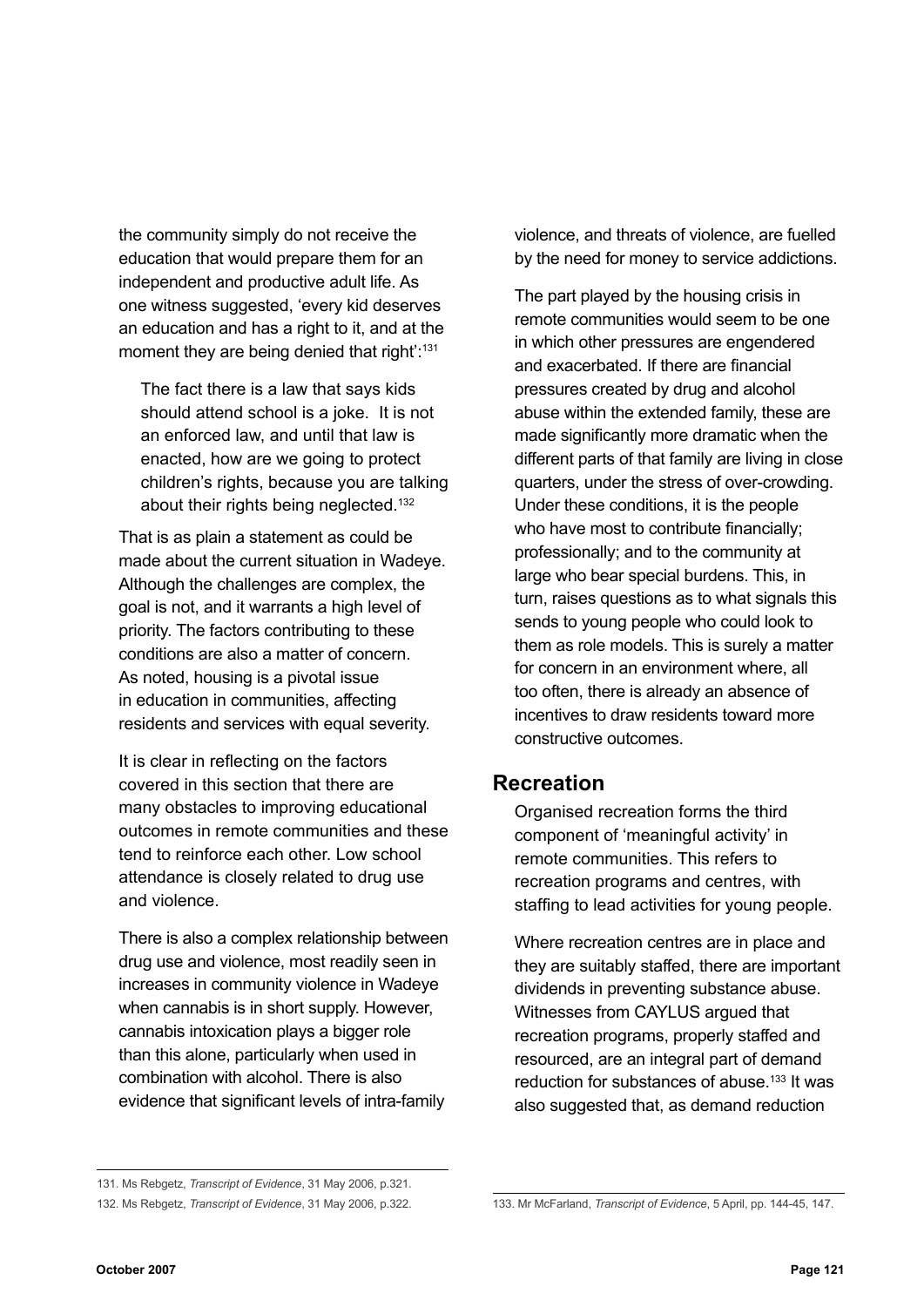measures, recreation programs are applicable across the various substances of abuse, that is they are not limited in their effect to particular substances.<sup>134</sup> This is important in view of potential new substances of abuse that could be introduced to remote communities in the future.

However, in spite of a consistent thread of testimony indicating the importance of recreation programs in remote communities, these are often the last to attract funding and the first to lose it where financial constraints are introduced. One witness suggested that sport and recreation is simply 'not given a high priority'.<sup>135</sup> The evidence emerging from the Committee's inquiry suggests that this leaves a vital part of communities' resilience unsupported.

Witnesses cited the recreation program at Docker River as an example of the dividends that result from a successful program, diverting children and young adults away from the 'dead time' that can make them vulnerable to substance abuse.136

Witnesses from the Mt Theo program also gave evidence showing the positive impact of such programs in creating a system of incentives and penalties ('carrots and sticks') in relation to substance abuse.<sup>137</sup> Under this program, petrol sniffing in the home community immediately leads to time spent at the Mt Theo outstation, away from valued recreation centre activities.

Abstinence, on the other hand, assures continued access to these activities.138

Recreation programs and centres are not present in all communities.<sup>139</sup> but they are considered of high importance.<sup>140</sup> Communities face a number of obstacles in improving these services. First, providing accommodation for program staff is often a problem:

The reality of it is that we really need accommodation to have a sports and recreation officer that whether it be an outsider to start with and then become a local person is really up to the community. We desperately need that to happen ... <sup>141</sup>

Closer inspection of evidence also shows that gaps in amenity are regarded as important. Witnesses at Harts Range were concerned that there were particular parts of the youth population that were in urgent need of activities:

it really needs to be focussed on the youth and the young kids … The older kids … are organised, they have got themselves sorted out - they do their footy, it is really the younger kids … 142

Where some focus of activity has been provided, response has been strong, again suggesting both the importance of recreational activity, and the existence of unmet demand:

when we ran the program on Tuesday afternoons at 4 o'clock, we would all

<sup>134.</sup> Mr McFarland, *Transcript of Evidence*, 5 April, p.148.

<sup>135.</sup> Mr Thomas, *Transcript of Evidence*, 29 May 2006, p.188.

<sup>136.</sup> Mr McFarland, *Transcript of Evidence*, 5 April, p.145.

<sup>137.</sup> Ms Low, *Transcript of Evidence*, 22 March 2006, p.120.

<sup>138.</sup> Ms Low, *Transcript of Evidence*, 22 March 2006, p.120.

<sup>139.</sup> Mr C. Tilmouth, *Transcript of Evidence*, 21 March 2006, p.66.

<sup>140.</sup> Ms Cole, *Transcript of Evidence*, 21 March 2006, pp.51, 59.

<sup>141.</sup> Ms Cole, *Transcript of Evidence*, 21 March 2006, p.51.

<sup>142.</sup> Ms Cole, *Transcript of Evidence*, 21 March 2006, p.51.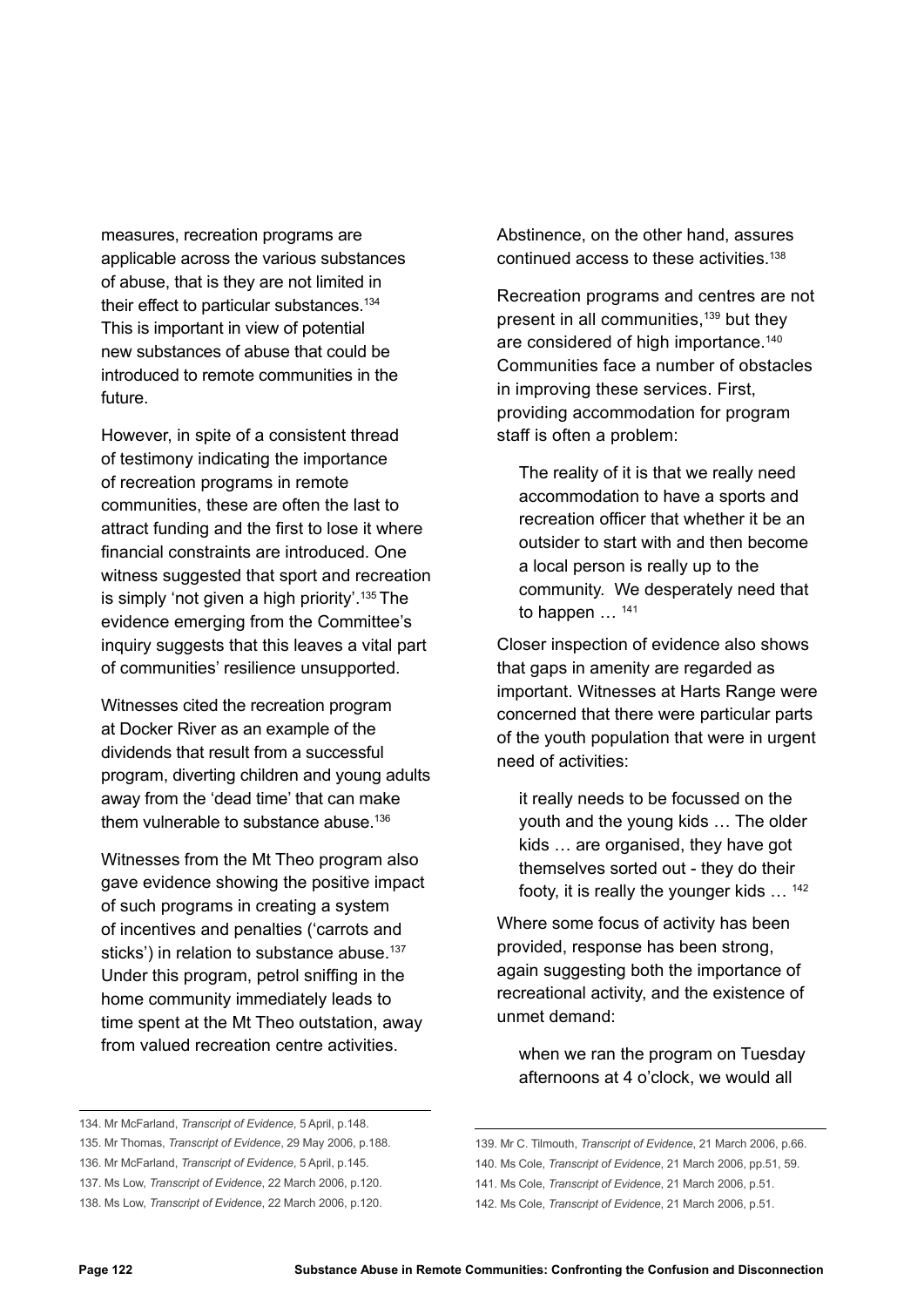get on the basketball court and … and the kids, it was just like there were 50 people would turn up, and then the adults started to come. It has a huge impact. It gives kids something to do. It keeps them active. It wears them out and sends them home to bed.143

Remote communities often have difficulty sustaining these promising beginnings due to lack of resources. Harts Range, at the time of hearings, had no dedicated recreation officers and a very modest facility described as a 'spare shed', which was not considered adequate to the task.<sup>144</sup> However, Harts Range did have a culture of participation in recreational activities, including sport, with young people. At that time, Council had an active application for funding for new facilities and were hopeful of success.<sup>145</sup>

A contrasting situation was described at Wadeye, where at that time there were considerable obstacles to participation in sport and recreation. Witnesses testified to the pervasive influence of community violence in preventing this kind of activity, thus denying the community their evidently positive effects, individually and socially:

… they have had football games here but the police say they just end up in a big brawl. They even have games of footy at school, and one kid will knock another kid over as part of the game of football, but if the kid gets hurt the kid who knocks him over runs home because he is worried he will be to

blame. Before you know it, you have two families at school arguing. Sport is really important, but it is not being able to be done here since I have been here anyway. The police said they would be willing to referee and everything, but at the moment the level of angst is such that it would end up in a brawl.<sup>146</sup>

Similar factors, expressed in not so dramatic a fashion, were reported in other communities. At Angurugu, witnesses told the Committee of difficulties in getting local people to help with recreation programs. There is apparent concern over the sense of responsibility this entails.<sup>147</sup> This possibly reflects an underlying and often justified anxiety about payback in the event of adverse eventualities. This echoed similar problems at Wadeye. At Angurugu, this reluctance is at odds with the need to involve the community so that it can become a more sustainable part of community life.<sup>148</sup>

Here again there was a strong sense of linkage between recreation and moves to counter substance abuse. Successful moves had been made to engage petrol sniffers with outdoor recreation activities.149 There was a strong sense that the anticipated advent of Opal in the community would present an important opportunity to bring recreation interventions to bear on petrol sniffers. The Committee was told this would constitute a three week 'window of opportunity' before users move to a substitute drug.<sup>150</sup>

<sup>143.</sup> Ms Cole, *Transcript of Evidence*, 21 March 2006, p.51. 144. Ms Cole, *Transcript of Evidence*, 21 March 2006, p.59. 145. Ms Cole, *Transcript of Evidence*, 21 March 2006, p.51.

<sup>146.</sup> Dr Rebgetz, *Transcript of Evidence*, 31 May 2006, p.313.

<sup>147.</sup> Mr Thomas, *Transcript of Evidence*, 29 May 2006, p.188.

<sup>148.</sup> Mr Thomas, *Transcript of Evidence*, 29 May 2006, p.187.

<sup>149.</sup> Mr Thomas, *Transcript of Evidence*, 29 May 2006, p.187.

<sup>150.</sup> Mr Thomas, *Transcript of Evidence,* 29 May 2006, p.190.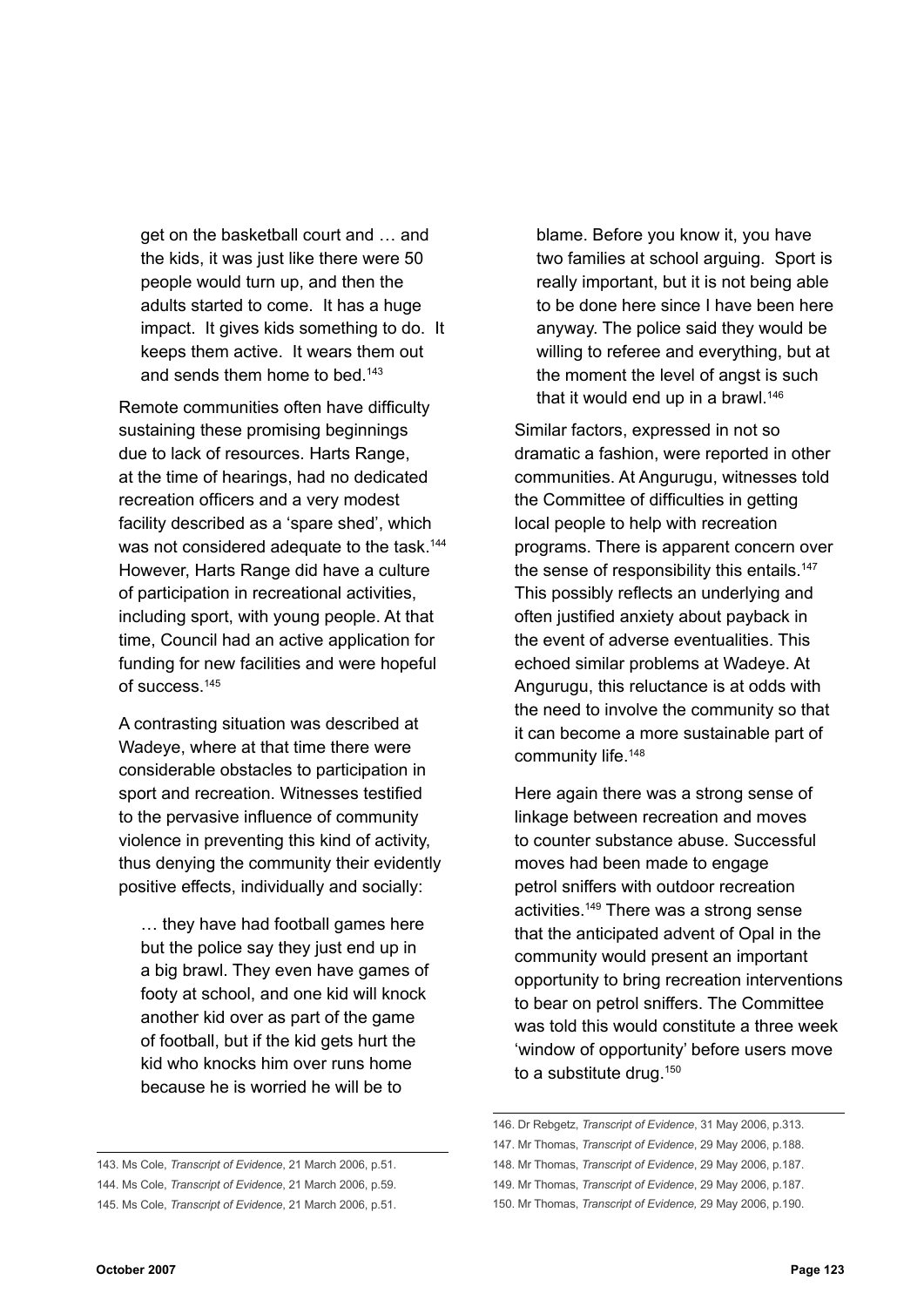These elements underscore the relationship between substance abuse and recreation as a part of community life. Recreation is consistently indicated by witnesses as an important defence against substance abuse, contributing to individual well-being and that of the community. Conversely, where other factors in community well-being are not in a good state, it becomes difficult to mount these interventions and to achieve full benefit from them.

Witnesses suggested that this was part of a larger tendency to withdraw support for a range of preventative measures:

The withdrawal of funding for juvenile diversion programs by the federal government and the withdrawal of Living with Alcohol programs by the federal government, there have been a whole heap of programs that have underpinned that preventative side that have been reduced or withdrawn…151

If, as the witness suggests, this is the case, it is clearly at odds with the reigning consensus on best practice in the management of substance abuse. This recommends balanced interventions on supply, demand and harm reduction. With this in mind, the comparative low priority accorded to recreation and other preventative measures and over-reliance on supply reduction measures, must be a matter for concern.

#### **Conclusion**

Recreation, as for the other factors considered, can only be sensibly addressed as part of a holistic system if we are to make significant, sustainable progress in reducing substance abuse in remote communities. The complex relationships between the different factors implicated in substance abuse shows just how necessary it is to move away from present arrangements to a more coordinated evaluation of needs and delivery of services.

As the Committee has heard repeatedly, the absence of programs and facilities in this regard is a critical factor in leaving remote communities vulnerable to outbreaks of substance abuse. However forbidding the existing landscape, the Committee has also heard of encouraging elements and these have been discussed in the Report.

At a practical level, the Inquiry has given people in communities the opportunity to come forward with reports of practices that achieve better results. In many instances, these show genuine promise for a framework of effective mechanisms. These include, for example, the practice of ensuring that programs, committees, and governing bodies appoint representatives from all key groups in communities and make a point of sharing information with them. Of similar importance are methods of working through family and appropriate kinship relationships in order to engage program clients.

These are important individual elements, which touch upon the matter most

<sup>151.</sup> Mr Phelps, *Transcript of Evidence*, 29 May 2006, p.253.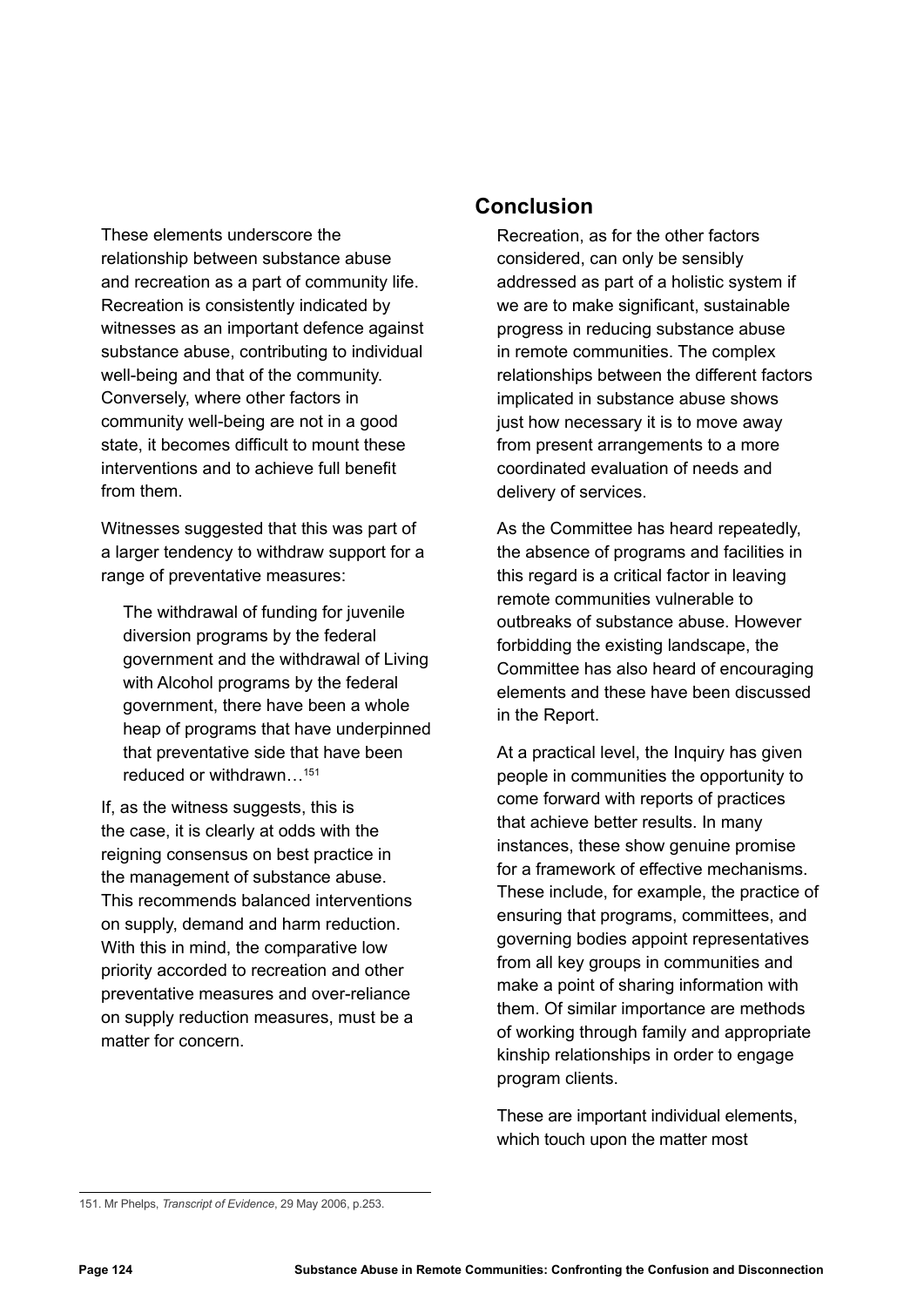consistently raised by all parties as being of importance: that members of community are able to have a sense of ownership over the arrangements that affect their daily lives. Consideration of statements by witnesses, regarding programs that succeed or fail, show that where communities are not represented in arrangements that concern them, services are likely to be under-subscribed. This will also occur if services are insufficiently appropriate to local conditions, most especially those relating to cultural issues. It is not only that interventions that fail to achieve 'ownership' tend not to attract the confidence, and therefore the patronage of residents, but also that it is difficult for such projects to gain sufficient local knowledge to allow them to target local demand effectively.

As to how external players, especially government, can bridge this gap is another question. There is little doubt that government bureaucracies and local grassroots services, for example, have quite different organisational cultures. This difference has contributed to poor results for the funding of services. This needs to be resolved if other obstacles are to be overcome.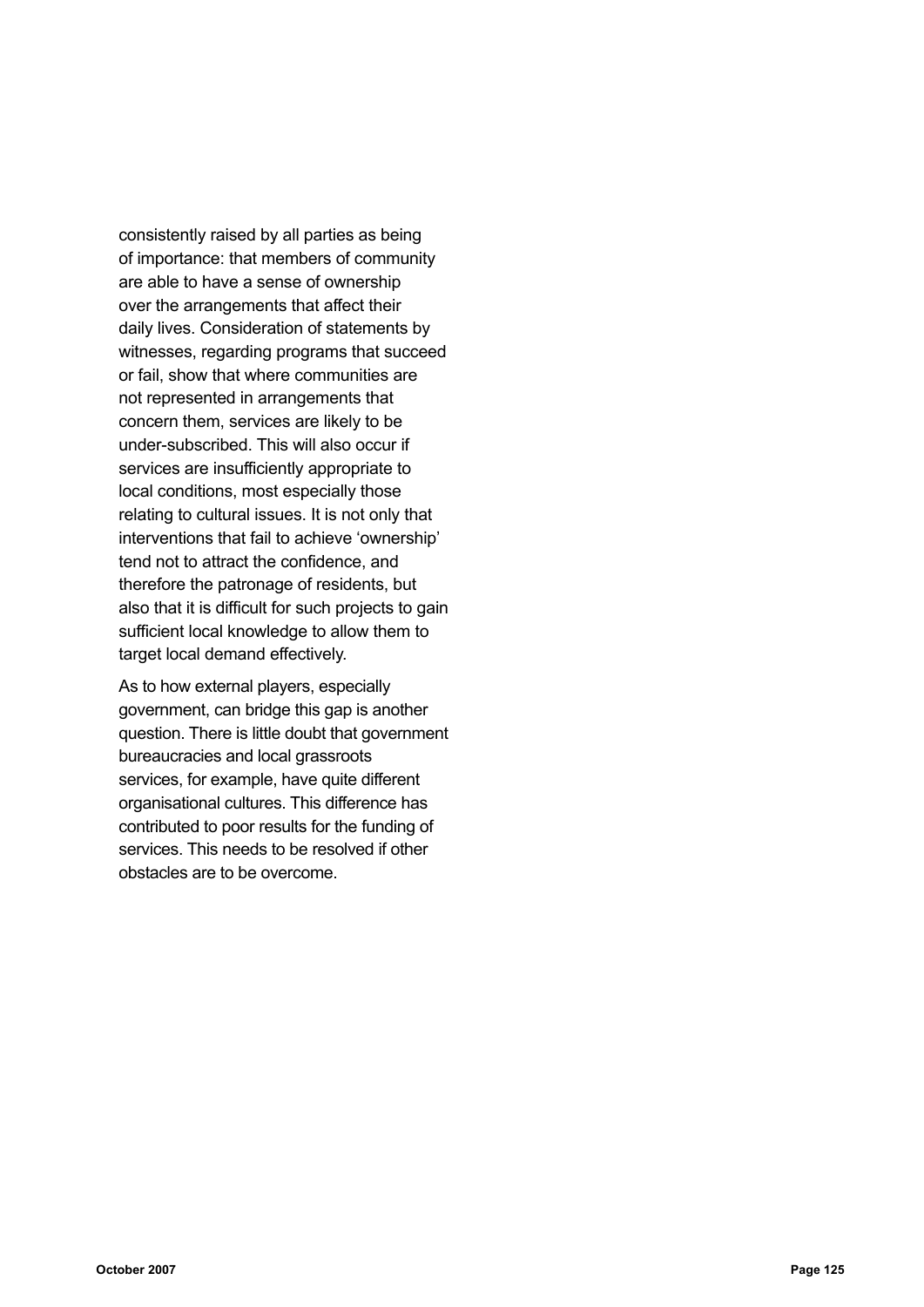# **Appendices**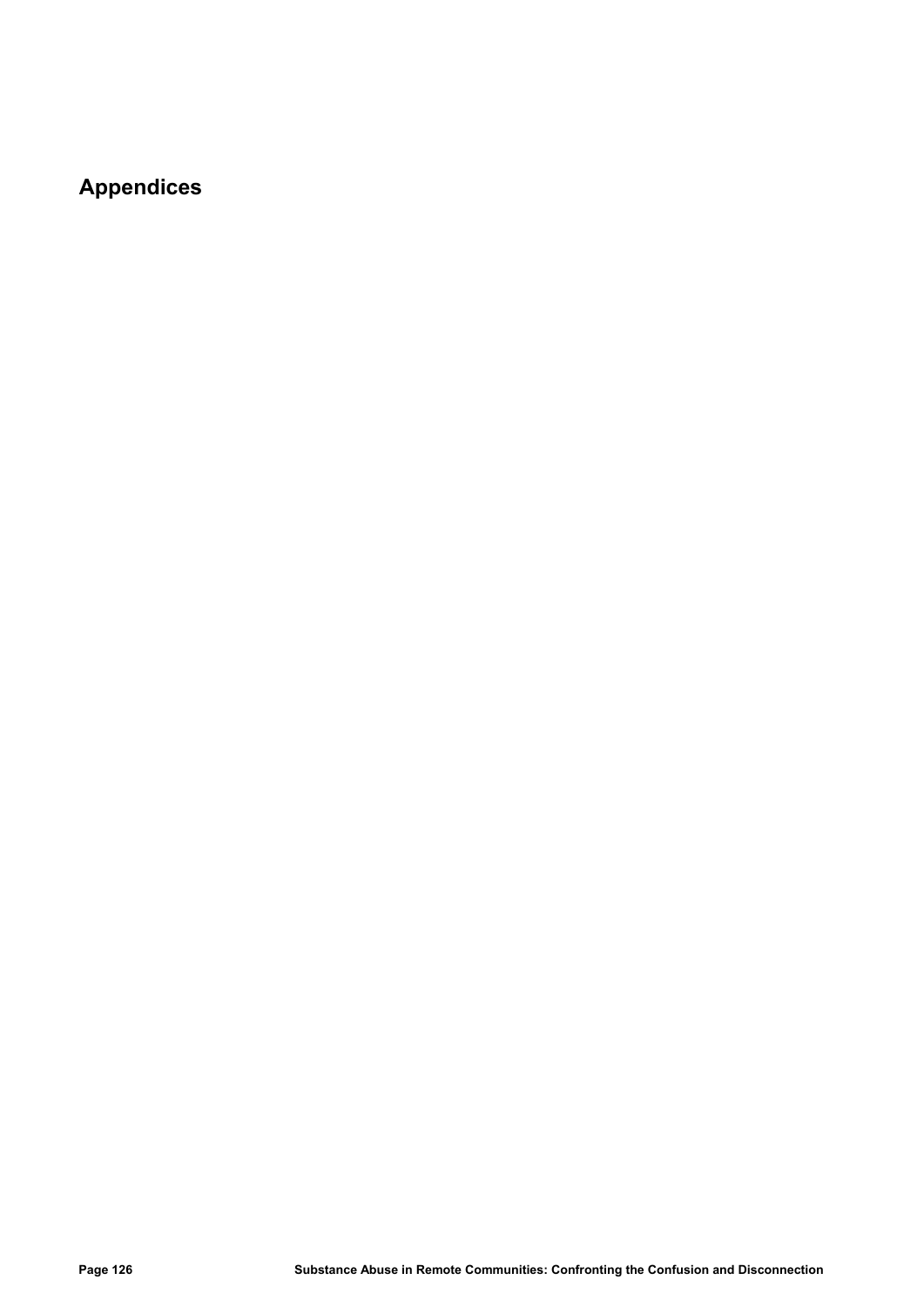| Witnesses Name | $\bar{\bar{z}}$                                     | $\bar{\bar{z}}$                                             |                                                                             | $\bar{\bar{z}}$                                                                                                                                                                                         | Constable Deanna Collins<br>Mr Michael Nelson, AM<br>Constable Rob De Vos<br>Ms Punata Stockman<br>Mr Matthew McHugh<br>Mr Dalton McDonald<br>Mr Lance McDonald<br>Mr Sammie Butcher<br>Ms Linda Anderson<br>Mr John Parkinson<br>Mr Reggie Lankin<br>Mr Dennis Manor<br>Mr Syd Anderson<br>Mr Hughie Ward<br>Ms Betty Brown<br>Mr Brian Perry<br>Community Members<br>Papunya Council and |
|----------------|-----------------------------------------------------|-------------------------------------------------------------|-----------------------------------------------------------------------------|---------------------------------------------------------------------------------------------------------------------------------------------------------------------------------------------------------|--------------------------------------------------------------------------------------------------------------------------------------------------------------------------------------------------------------------------------------------------------------------------------------------------------------------------------------------------------------------------------------------|
|                |                                                     |                                                             |                                                                             |                                                                                                                                                                                                         | Monday 20 March 2006                                                                                                                                                                                                                                                                                                                                                                       |
| Venue          | House                                               | House                                                       | House                                                                       | House                                                                                                                                                                                                   | Papunya                                                                                                                                                                                                                                                                                                                                                                                    |
|                | Position / Title<br>Participants<br>Date<br>Meeting | Committee Members only<br>Parliament Tuesday 23 August 2005 | Committee Members only<br>Parliament Wednesday 12 October<br>2005<br>$\sim$ | Executive Director<br>Director<br>Ms Elizabeth Morris<br>Office of Alcohol Policy and Dr Ian Crundall<br>Racing, Gaming and<br>Coordination<br>Licensing<br>Parliament Tuesday 29 November<br>2005<br>ς | Committee Members only<br>Parliament Wednesday 22 February<br>2006<br>4                                                                                                                                                                                                                                                                                                                    |

APPENDIX A:<br>Register of meeting

Appendix A: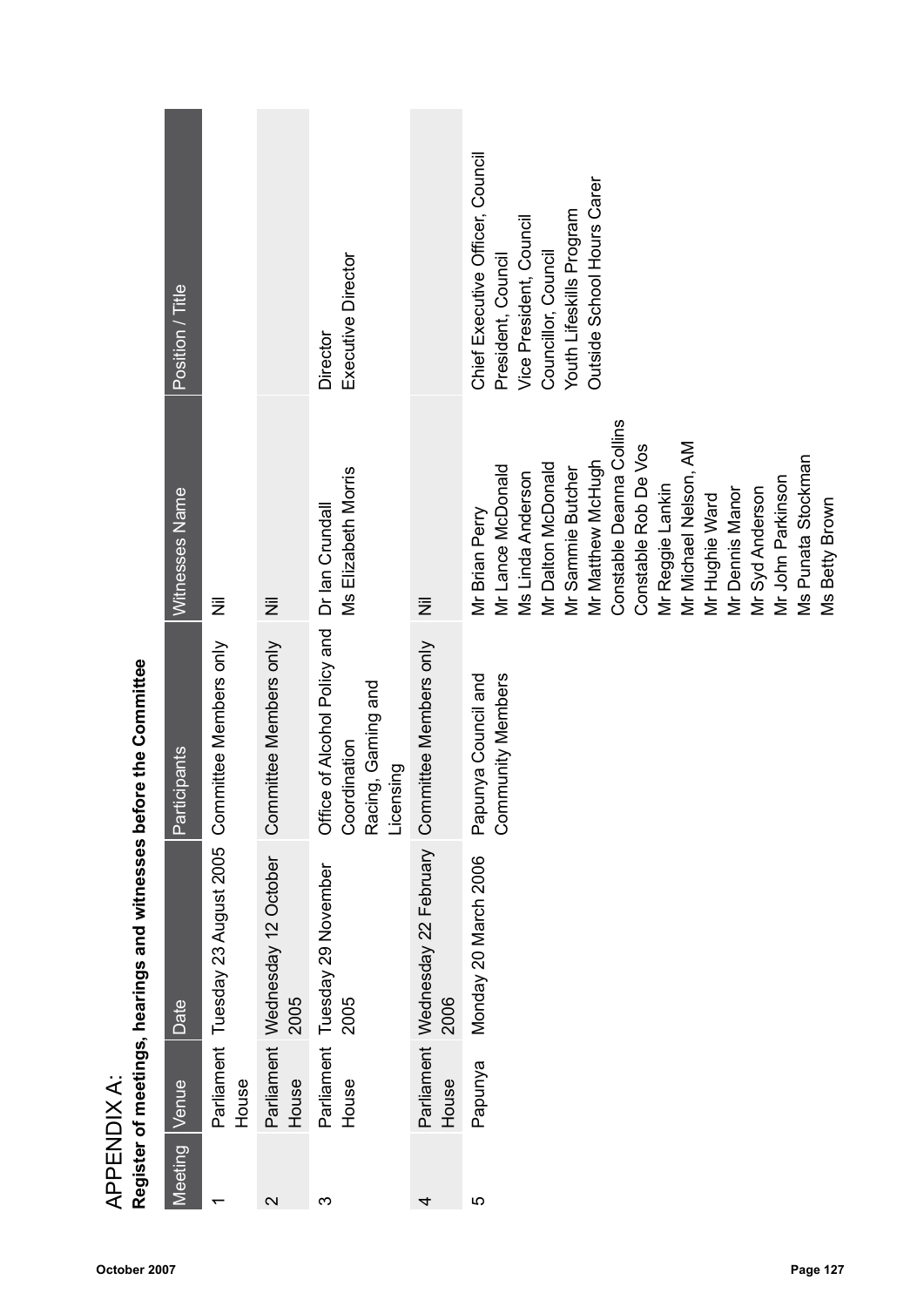| Position / Title             | Chief Executive Officer, Council                                                                   | Chief Executive Officer, Council                                                  | Coordinator, Tangentyere Youth<br>Services                                         | Executive Director, Tangentyere | Social Services Manager,<br>Tangentyere | Yarrenyty-Arltere Community<br>Coordinator | Yarrenyty-Aritere Community Elder | Yarrenyty-Arttere Community | Support Worker | Yarrenyty-Arttere Community CDEP<br>Worker | Yarrenyty-Arttere Learning | Community Committee | Manager        | Program Manager                                              | Manager      | Program Founder | Outstation Coordinator | Youth Worker and Trainer |           |
|------------------------------|----------------------------------------------------------------------------------------------------|-----------------------------------------------------------------------------------|------------------------------------------------------------------------------------|---------------------------------|-----------------------------------------|--------------------------------------------|-----------------------------------|-----------------------------|----------------|--------------------------------------------|----------------------------|---------------------|----------------|--------------------------------------------------------------|--------------|-----------------|------------------------|--------------------------|-----------|
| Witnesses Name               | Ms Natalie Petterick<br>Ms Vanessa Petrick<br>Ms Marie Sharper<br>Ms Jacinta Bush<br>Ms Donna Cole | Mr Marcus Schwartz<br>Mr Clifford Tilmouth<br>Mr Cameron Neal<br>Mr Arthur Turner | Peter Lowsen                                                                       | Mr William Tilmouth             | Ms Astri Baker                          | Ms Leonie Sheedy                           | Mr Mervyn Rabuntja                | Mr George Close             |                | Mr Tristram Malbunka                       | Ms Janelle Ebatarinja      |                     | Mr Paul Finlay | Ms Kathy Broadbent                                           | Ms Susie Low | Ms Peggy Brown  | Mr Ubik Freeman        | Mr Barry Abbott          |           |
| rticipants<br>$\overline{P}$ | and Community Members<br>ijere (Harts Range)<br>Atitjere (<br>Council                              | Engawala (Alcoota) Council<br>and Community Members                               | ngentyere Council and<br>高                                                         | Larapinta Valley                | Town Camp Members                       |                                            |                                   |                             |                |                                            |                            |                     |                | Drug & Alcohol Services<br>Association<br>Mount Theo Program |              |                 |                        | Wallace Rockhole         | Community |
| Date                         | Tuesday 21 March 2006                                                                              | Tuesday 21 March 2006                                                             | Wednesday 22 March<br>2006                                                         |                                 |                                         |                                            |                                   |                             |                |                                            |                            |                     |                |                                                              |              |                 |                        |                          |           |
| Venue                        | Atitjere<br>Range)<br>(Harts                                                                       | Engawala<br>(Alcoota)                                                             | Springs<br>Alice                                                                   |                                 |                                         |                                            |                                   |                             |                |                                            |                            |                     |                |                                                              |              |                 |                        |                          |           |
| Meeting                      | ဖ                                                                                                  | $\overline{\phantom{0}}$                                                          | $\infty$                                                                           |                                 |                                         |                                            |                                   |                             |                |                                            |                            |                     |                |                                                              |              |                 |                        |                          |           |
| Page 128                     |                                                                                                    |                                                                                   | Substance Abuse in Remote Communities: Confronting the Confusion and Disconnection |                                 |                                         |                                            |                                   |                             |                |                                            |                            |                     |                |                                                              |              |                 |                        |                          |           |

í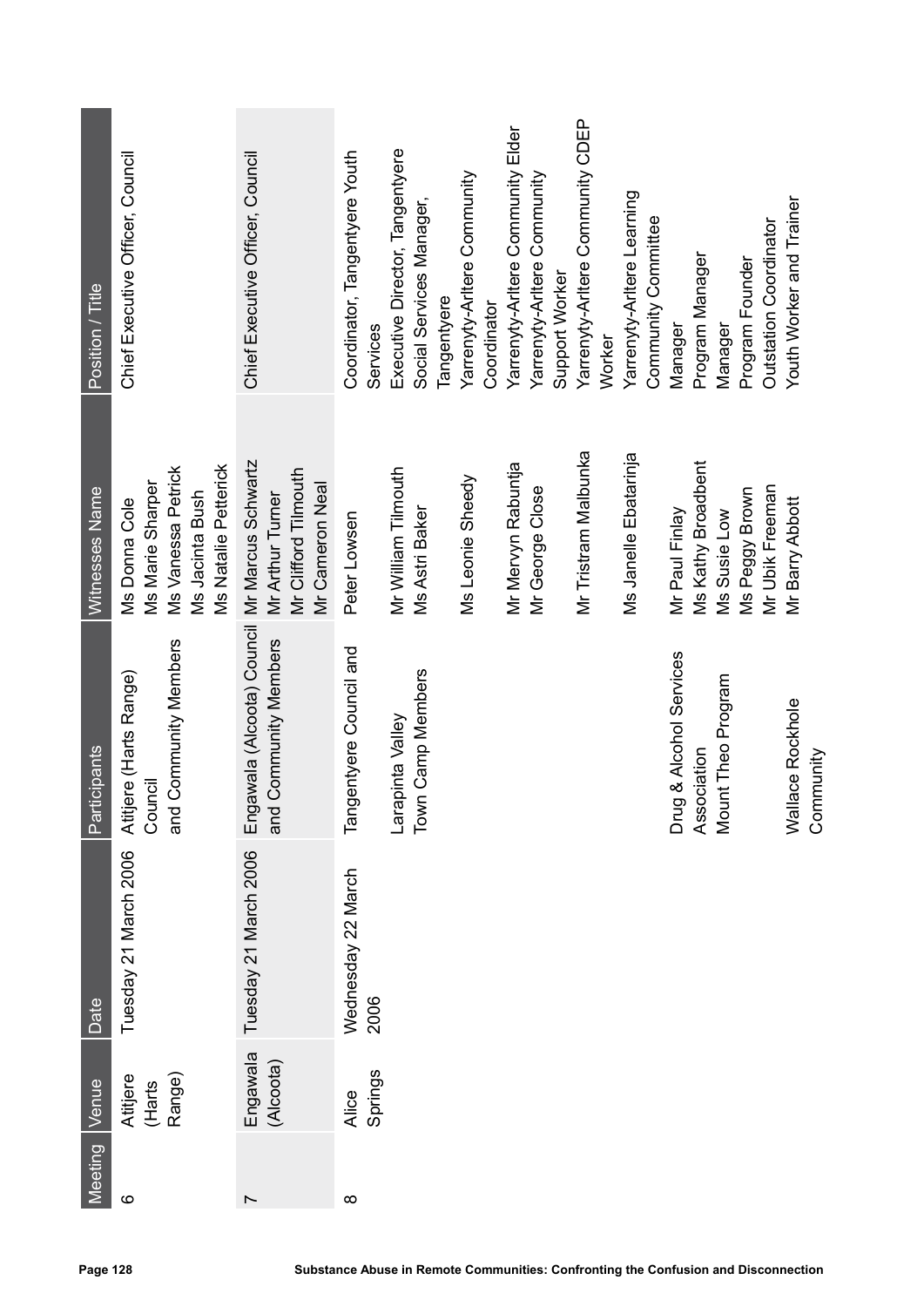| <b>Meeting</b> | Venue            | Date                              | ticipants<br>ng<br>Par                                                                     | Witnesses Name                                                                                                                                                                                                                   | Position / Title                                                                                                                                                                                                                                                                    |
|----------------|------------------|-----------------------------------|--------------------------------------------------------------------------------------------|----------------------------------------------------------------------------------------------------------------------------------------------------------------------------------------------------------------------------------|-------------------------------------------------------------------------------------------------------------------------------------------------------------------------------------------------------------------------------------------------------------------------------------|
| တ              | Springs<br>Alice | (In Camera)                       | Thursday 23 March 2006 Nyangatjatjara Pitjantjatjara<br>Yankunytjatjara Women's<br>Council | Ms Pantjiti McKenzie<br>Ms Maringka Burton<br>Ms Nellie Patterson<br>Ms Elsie Wanatjura<br>Ms Yanyi Bandicha<br>Ms Muyuru Burton<br>Ms Imuna Fraser<br><b>Ms Daisy Ward</b><br>Ms Vicki Gillick<br>Ms Linda Rive<br>Ms Sue Cragg | Executive - Railway Bore near<br>Manager, Youth Programs<br>Executive Liaison Officer<br>Member - Alice Springs<br>Executive - Warakurna<br>Executive - Ernabella<br>Executive - Kenmore<br>Executive - Mutitjulu<br>Executive - Amata<br>Chair - Finke<br>Coordinator<br>Indulkana |
| $\overline{0}$ | House            | Parliament Tuesday 28 March 2006  | mmittee Members only<br>$\overline{S}$                                                     | $\bar{z}$                                                                                                                                                                                                                        |                                                                                                                                                                                                                                                                                     |
| H              | House            | Parliament Wednesday 5 April 2006 | Central Australia Youth Link Mr Blair McFarland<br>Up Service (CAYLUS)                     | Mr Tristran Ray                                                                                                                                                                                                                  | <b>Youth Worker</b><br>Coordinator                                                                                                                                                                                                                                                  |
| $\overline{c}$ | House            | Parliament Wednesday 3 May 2006   | Department of Health &<br>Community Services                                               | Ms Jo Townsend<br>Mr Andris Bergs                                                                                                                                                                                                | Director, Alcohol & Other Drugs<br>Senior Policy Officer, Alcohol &<br>Other Drugs Program Unit<br>Program Unit                                                                                                                                                                     |
| $\frac{3}{2}$  | Angurugu         | Monday 29 May 2006                | Angurugu Council and<br>Community Members                                                  | Mr Jason Mamarika<br>Mr Daniel Amagula<br>Ms Michele Clarke<br>Mr Paul Thomas<br>Mr Greg Arnott                                                                                                                                  | Substance Abuse Manager, Council<br>Chief Executive Officer, Council<br>Sport & Youth Worker<br>Community Worker<br>Community Worker                                                                                                                                                |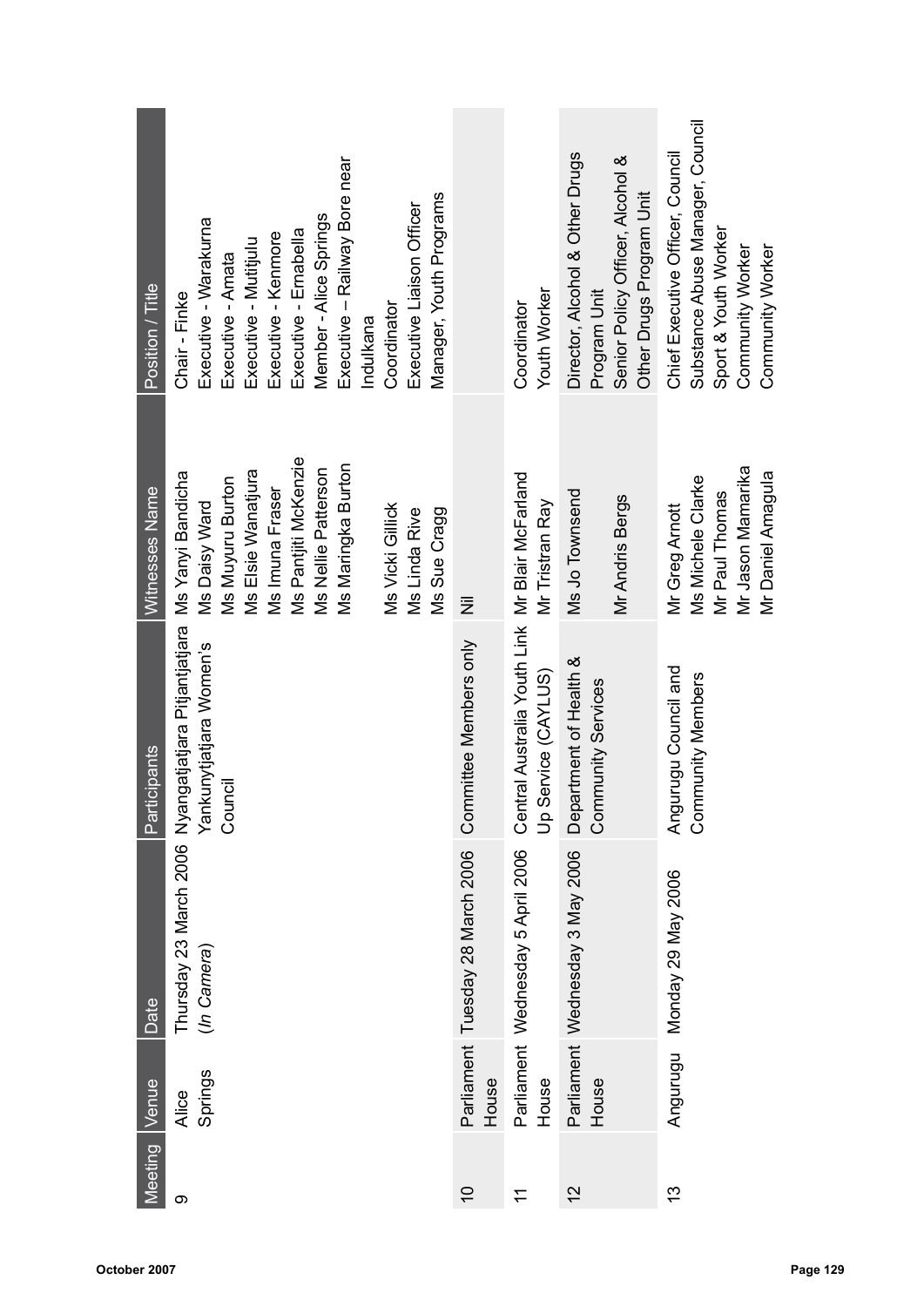| Position / Title | Officer in Charge<br>Vice Chairman                     | Government, Community and | Aboriginal Liaison Manager | Indigenous Affairs Officer | Coordinator                        |                             | <b>Board Member</b> | Juvenile Diversion Case Worker | Licensee      | Chief Executive Officer | Coordinator     | Chief Executive Officer |                                                                                             |                  | Regional Coordinator, Groote<br>Eylandt and Bickerton Island | Community Policing<br>Chairperson<br>Town Clerk                      |                                                                                                                                        |
|------------------|--------------------------------------------------------|---------------------------|----------------------------|----------------------------|------------------------------------|-----------------------------|---------------------|--------------------------------|---------------|-------------------------|-----------------|-------------------------|---------------------------------------------------------------------------------------------|------------------|--------------------------------------------------------------|----------------------------------------------------------------------|----------------------------------------------------------------------------------------------------------------------------------------|
|                  |                                                        |                           |                            |                            |                                    | Chair                       |                     |                                |               |                         |                 |                         |                                                                                             |                  |                                                              |                                                                      | <b>FACS</b>                                                                                                                            |
| Witnesses Name   | Sergeant Dean McMaster<br>Mr Walter Amagula            | Mr Rick Peters            |                            | Mr Mark Bushnell           | Ms Melanie Strang                  | Ms Ida Mamarika             | Ms Lena Mamarika    | Ms Jennifer Fry                | Mr Geoff Wood | Mr Richard Herbert      | Mr Keith Hansen | Ms Usher Castillon      | Ms Ida Mamarika                                                                             | Ms Lena Mamarika | Mr Graham Phelps                                             | Mr Donga Mununggurritj<br>Mr Timmy Burarrwanga<br>Mr Djuwalpi Marika | Ms Leanne Thomson<br>Ms Simone O'Meally<br>Ms Jenny Djerrkura<br>Mr Nick Hedstrom<br>Ms Rosa Howard<br>Mr Maurie Burke<br>Mr John Cook |
| Participants     | Anindilyakwa Land Council<br>Northern Territory Police | GEMCO                     |                            |                            | ote Eylandt Milyakburra<br>ბი<br>ნ | th Development Unit<br>Yout |                     |                                |               |                         |                 |                         | Alyangula Recreation Club<br>Umbakumba Council<br>Members<br>Milyakburra Council<br>Members |                  | Northern Territory<br>Government                             | Yirrkala Dhanbul<br>pcation Inc.<br>Asso                             | Indigenous Coordinating<br>Committee                                                                                                   |
| Date             | Monday 29 May 2006                                     |                           |                            |                            |                                    |                             |                     |                                |               |                         |                 |                         |                                                                                             |                  |                                                              | Tuesday 30 May 2006                                                  | Tuesday 30 May 2006                                                                                                                    |
| Venue            | Alyangula                                              |                           |                            |                            |                                    |                             |                     |                                |               |                         |                 |                         |                                                                                             |                  |                                                              | Yirrkala                                                             | Nhulunbuy                                                                                                                              |
| <b>Meeting</b>   | $\overline{4}$                                         |                           |                            |                            |                                    |                             |                     |                                |               |                         |                 |                         |                                                                                             |                  |                                                              | $\frac{5}{1}$                                                        | $\frac{6}{1}$                                                                                                                          |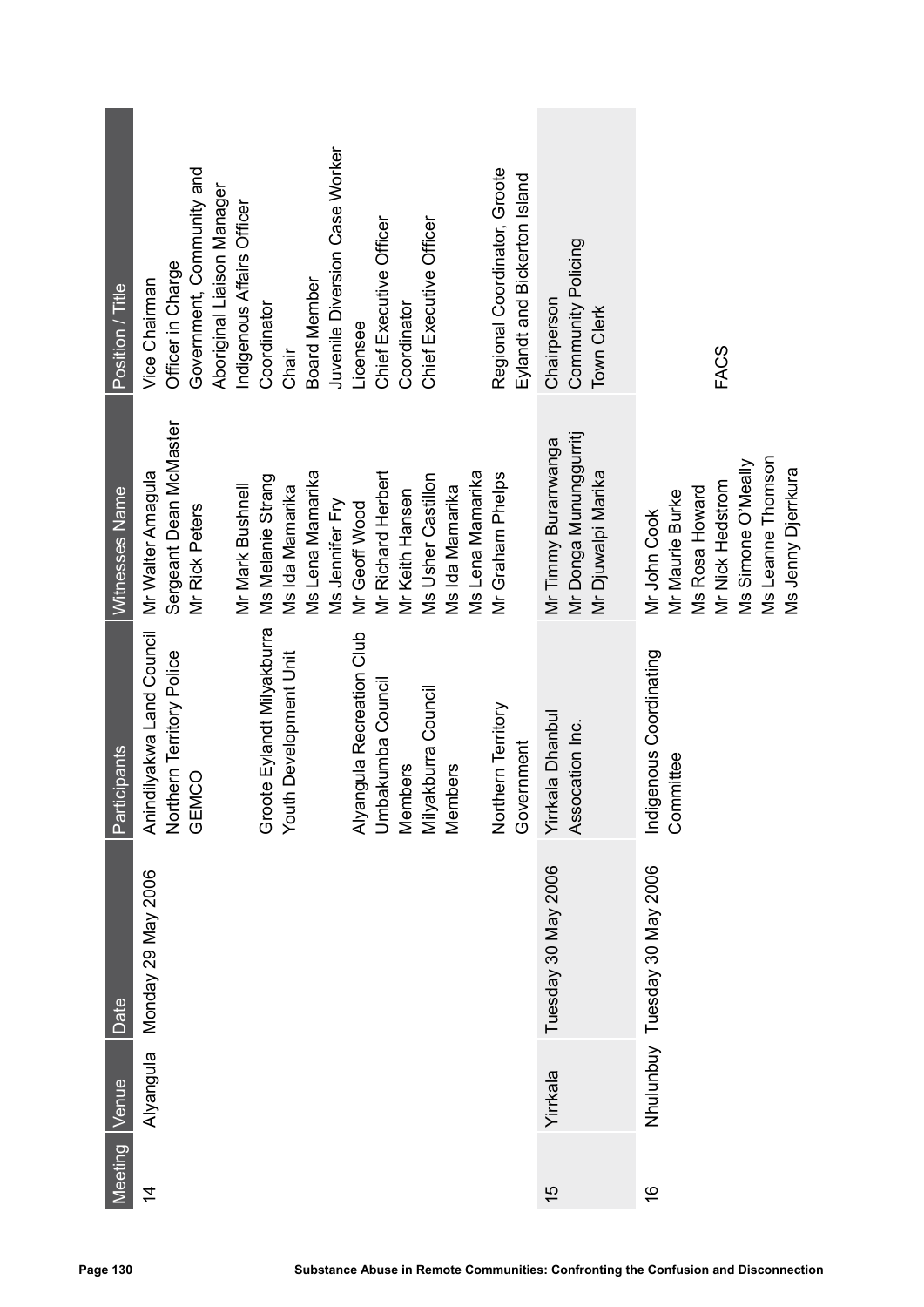| Meeting         | Venue               | Date                                                 | Participants                                                                            | Witnesses Name                                                                                                                                                                                                                                                    | Position / Title                                                                                                                                              |
|-----------------|---------------------|------------------------------------------------------|-----------------------------------------------------------------------------------------|-------------------------------------------------------------------------------------------------------------------------------------------------------------------------------------------------------------------------------------------------------------------|---------------------------------------------------------------------------------------------------------------------------------------------------------------|
| $\overline{1}$  | Wadeye              | Monday 31 May 2006                                   | Keats Health Clinic<br>Our Lady of the Sacred<br>Makura Wanthay<br>Heart School<br>Port | Ms Stephanie Berida<br>Scholastica Kintharri<br>Mr George Cumaiyi<br>Mr Richard Tcherna<br>Zaverine Bunduck<br>Mr Adrian Lantjin<br>Roseria Tipiloura<br>Ms Ann Rebgetz<br>Ursula Kintharri<br>Dr Pat Rebgetz<br>Mr Terry Dwyer<br>Sister Yvonne<br>Mr Jan Wetzel | Centacare Coordinator<br>Remote Area Nurse<br>Assistant Teacher<br>Assistant Teacher<br>Assistant Teacher<br>Assistant Teacher<br>Co-Principal<br>Coordinator |
| $\frac{8}{1}$   | Parliament<br>House | Thursday 24 August<br>2006                           | Committee Members only                                                                  | $\bar{\bar{z}}$                                                                                                                                                                                                                                                   |                                                                                                                                                               |
| $\frac{6}{1}$   | Parliament<br>House | Thursday 19 October<br>2006                          | Office of Alcohol Policy<br>Coordination                                                | Ms Elizabeth Morris<br>Dr Ian Crundall                                                                                                                                                                                                                            | Executive Director, Racing, Gaming<br>Director, Alcohol Policy and<br><b>Coordination Unit</b><br>and Licensing                                               |
| $\overline{20}$ | House               | Parliament Thursday 30 November<br>2006              | Committee Members only                                                                  | $\bar{\bar{z}}$                                                                                                                                                                                                                                                   |                                                                                                                                                               |
| 24              | Parliament<br>House | Wednesday 14 February Committee Members only<br>2007 |                                                                                         | $\bar{\bar{z}}$                                                                                                                                                                                                                                                   |                                                                                                                                                               |
| 22              | Parliament<br>House | Friday 23 March 2007                                 |                                                                                         | Professor Jon Altman                                                                                                                                                                                                                                              |                                                                                                                                                               |
| 23              | Springs<br>Alice    | Thursday 19 April 2007                               | Committee Members only                                                                  | ž                                                                                                                                                                                                                                                                 |                                                                                                                                                               |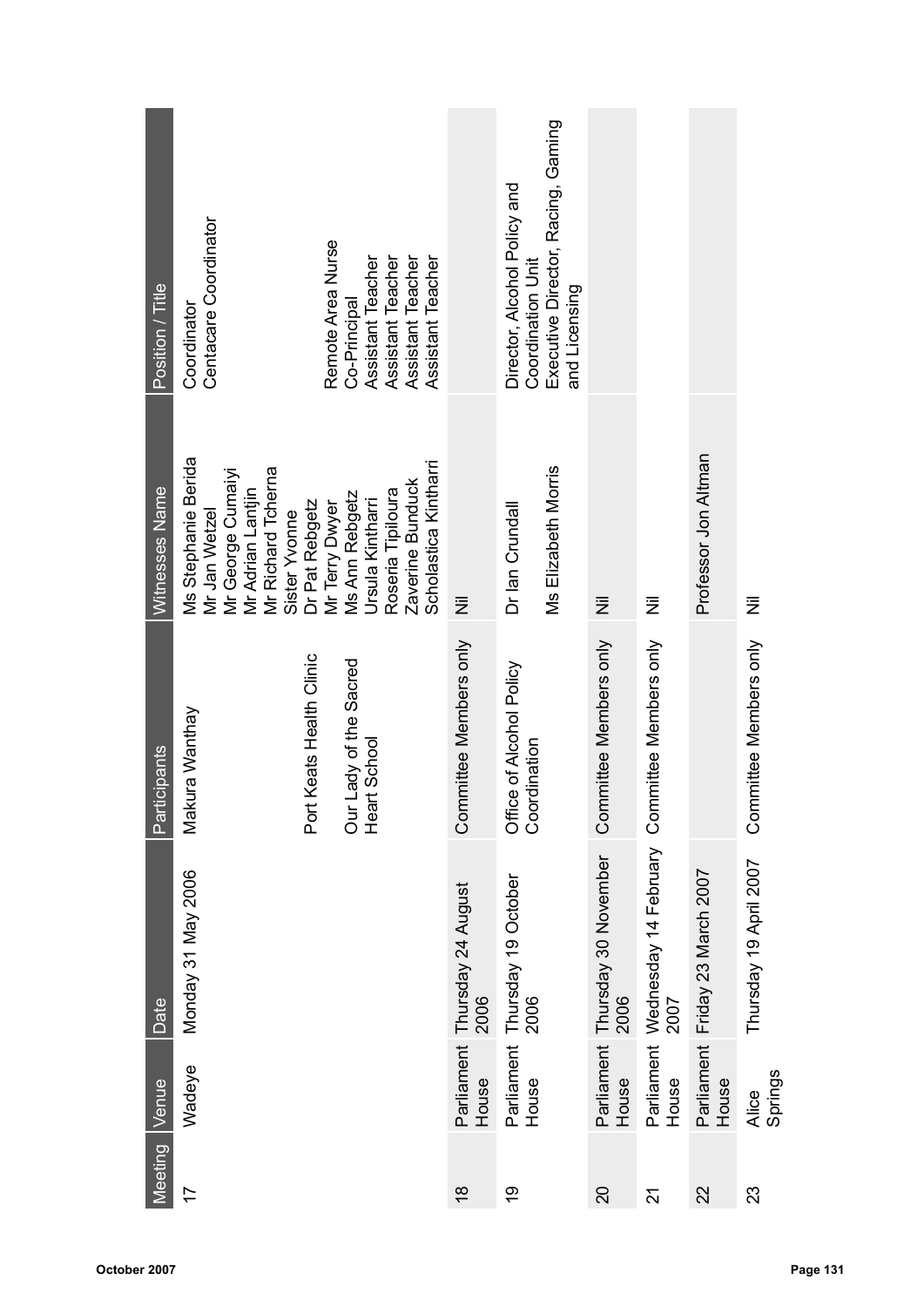|          | Position / Title |                                         |                               | Director, Alcohol Policy and<br>Coordination Unit                                                   | Officer in Charge, Drug and Alcohol<br>Strategic Planning Command<br>Policy        |
|----------|------------------|-----------------------------------------|-------------------------------|-----------------------------------------------------------------------------------------------------|------------------------------------------------------------------------------------|
|          | Witnesses Name   | Associate Professor<br>Dr Alan Clough   | $\overline{\overline{z}}$     | Dr Ian Crundall                                                                                     | Commander Jeanette Kerr<br><b>Brevat Sergeant Scott</b><br>Mitchell                |
|          | Participants     |                                         | Committee Members only        | Office of Alcohol Policy<br>and Coordination,<br>Department of Justice<br>Northern Territory Police |                                                                                    |
|          | Date             | Parliament Thursday 3 May 2007<br>House | Meeting 24 Friday 18 May 2007 | Parliament Thursday 26 July 2007<br>House                                                           |                                                                                    |
|          | Venue            |                                         | contd.                        |                                                                                                     |                                                                                    |
|          | Meeting          | $\overline{24}$                         | $\overline{24}$               | 25                                                                                                  |                                                                                    |
| Page 132 |                  |                                         |                               |                                                                                                     | Substance Abuse in Remote Communities: Confronting the Confusion and Disconnection |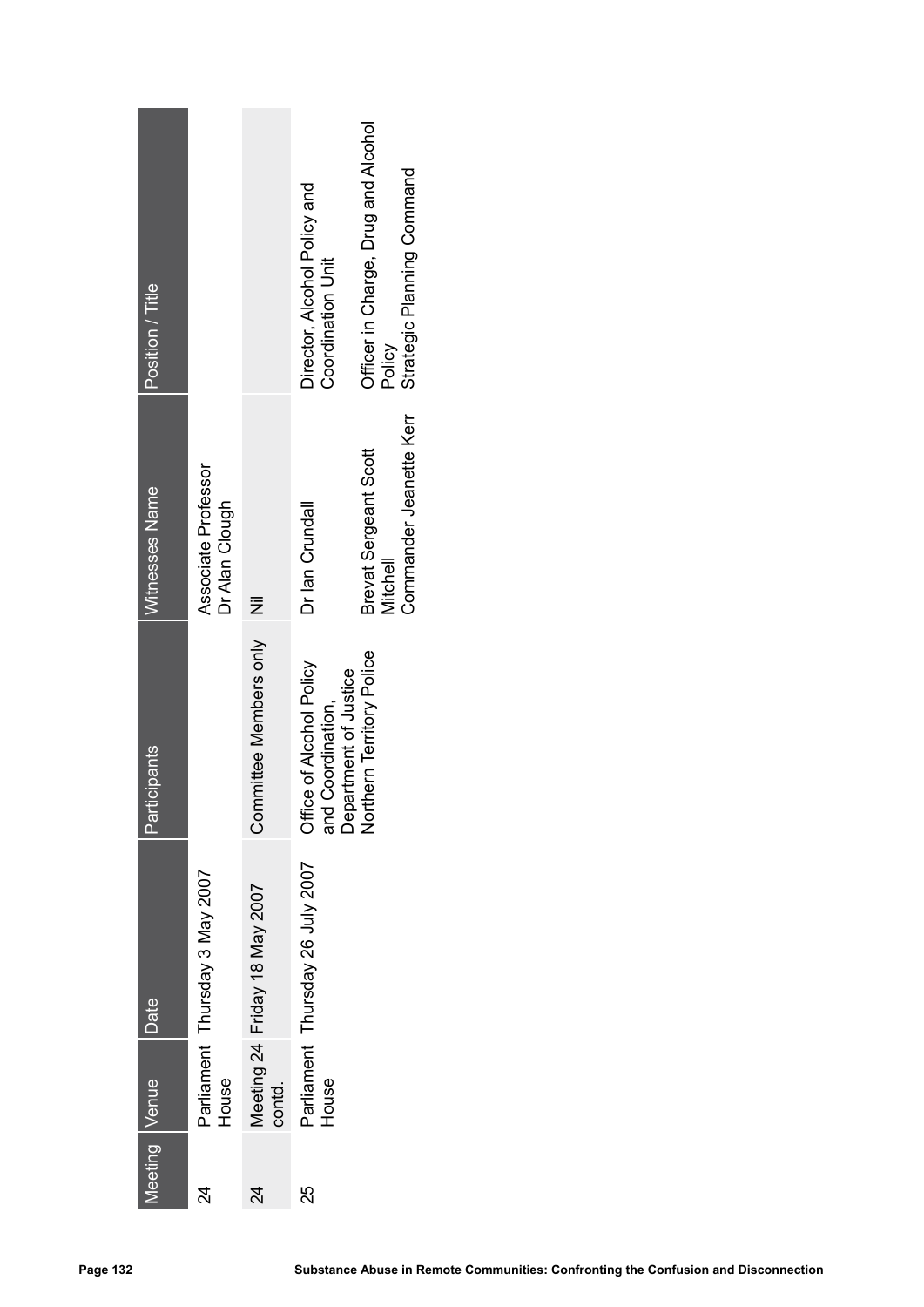## Appendix B:

## **Report structure and the Terms of Reference**

#### **Table 1. Terms of Reference to Chapters**

| <b>Terms of Reference</b>                                                                                                                                                                                                                     | <b>Chapters</b>                 | <b>Notes</b>                               |
|-----------------------------------------------------------------------------------------------------------------------------------------------------------------------------------------------------------------------------------------------|---------------------------------|--------------------------------------------|
| 1. The Select Committee on Substance Abuse<br>in the Community be empowered, unless<br>otherwise ordered, to inquire into and report<br>on the issue of substance abuse in the<br>community, in particular:                                   |                                 |                                            |
| (a) Ascertain community concern about<br>the use and abuse of licit and illicit<br>substances;                                                                                                                                                | Chapter 2                       | See also - Case<br>studies, Chapters 3 & 4 |
| (b) current trends in the use and abuse of<br>licit and illicit substances in the Northern<br>Territory and, as far as possible, taking<br>into account regional, age, gender,<br>other demographic characteristics and<br>ethnic factors;    | Chapter 2                       | See also - Case<br>studies, Chapters 3 & 4 |
| (c) the social and economic consequences<br>of current patterns of substance abuse<br>with special reference to the well-being<br>of individuals and communities and to the<br>demands placed upon government and<br>non-government services; | Chapter 2                       | See also - Case<br>studies, Chapters 3 & 4 |
| (d) the services currently available within the<br>Northern Territory by both government<br>and non-government agencies to deal<br>with issues directly or indirectly related<br>to substance abuse;                                          | Chapters 3 & 4                  | See also - Case<br>studies, Chapters 3 & 4 |
| (e) factors which directly affect the level and<br>nature of substance abuse in the Northern<br>Territory community or parts of that<br>community, including, without limiting the<br>generality of the foregoing:                            | Chapter 5                       | See also - Case<br>studies, Chapters 3 & 4 |
| (i) the accessibility/availability of licit and<br>illicit substances within communities;                                                                                                                                                     | Chapter 2                       | See also - Case<br>studies, Chapters 3 & 4 |
| (ii) the demographic and ethnic structure<br>of the Northern Territory; and                                                                                                                                                                   | Chapter 5                       | See also - Case<br>studies, Chapters 3 & 4 |
| (iii) the correlation between socio-<br>economic conditions and substance<br>abuse; and                                                                                                                                                       | Chapter 5                       | See also - Case<br>studies, Chapters 3 & 4 |
| (f) appropriate policies and services for the<br>prevention and treatment of substance<br>abuse in the Northern Territory.                                                                                                                    | Findings and<br>Recommendations |                                            |